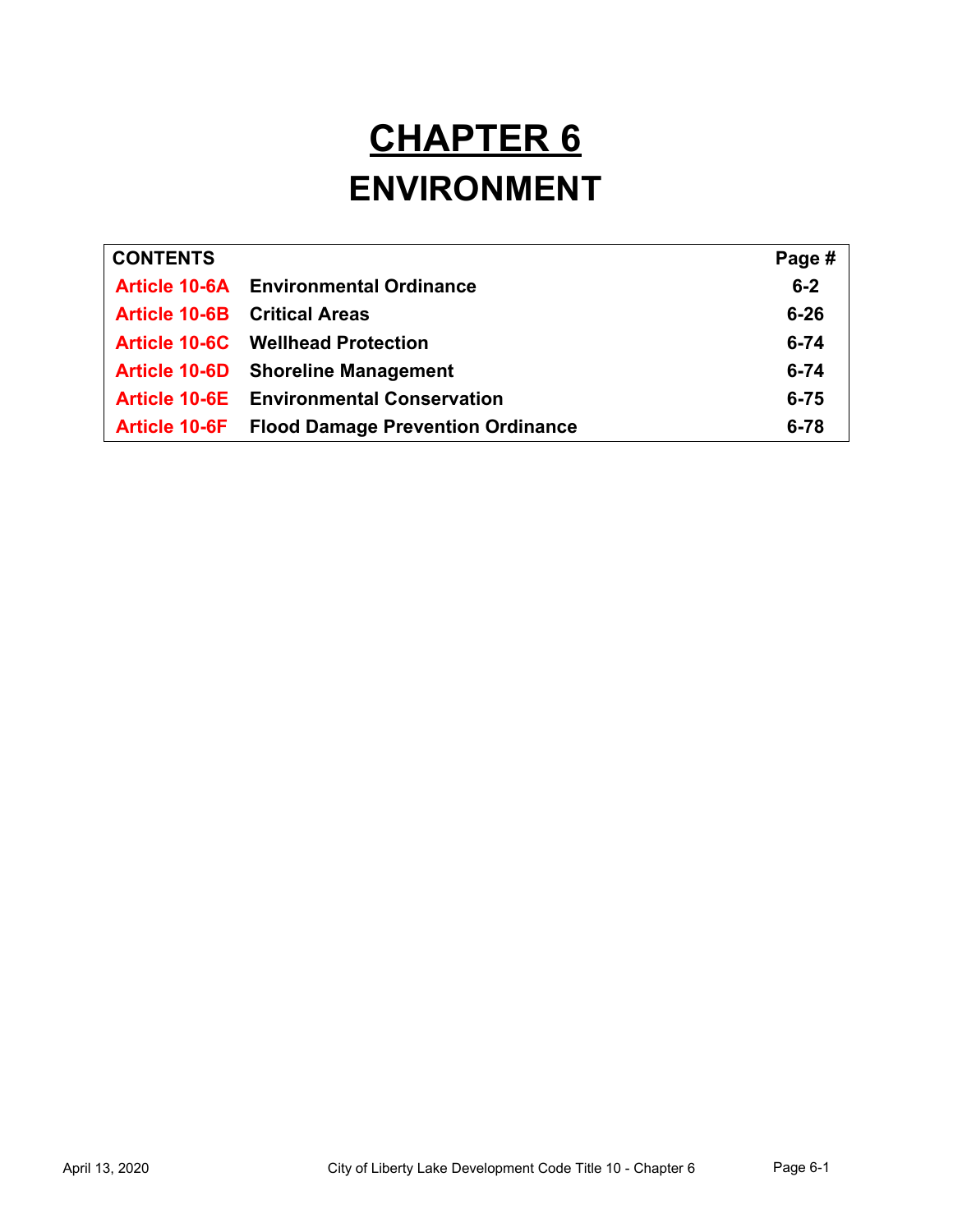# **Article 10-6A — Environmental Ordinance**

# **Sections:**

| $10 - 6A - 1$  | <b>Authority</b>                                                  |
|----------------|-------------------------------------------------------------------|
| $10 - 6A - 2$  | <b>General Requirements</b>                                       |
| $10 - 6A - 3$  | <b>Categorical Exemptions and Threshold Determinations</b>        |
| $10 - 6A - 4$  | <b>Environmental Impact Statement (EIS)</b>                       |
| $10 - 6A - 5$  | Commenting                                                        |
| $10 - 6A - 6$  | <b>Using Existing Environmental Documents</b>                     |
| $10 - 6A - 7$  | <b>SEPA and Agency Decisions</b>                                  |
| $10 - 6A - 8$  | <b>SEPA and Agency Definitions</b>                                |
| $10 - 6A - 9$  | <b>SEPA Categorical Exemptions</b>                                |
| $10 - 6A - 10$ | <b>Agency Compliance</b>                                          |
| $10 - 6A - 11$ | <b>SEPA Exemption Levels Matrix &amp; Summary of SEPA Process</b> |
| $10 - 6A - 12$ | <b>Forms</b>                                                      |
|                |                                                                   |

# **10-6A-1 Authority**

The City of Liberty Lake adopts this ordinance under the State Environmental Policy Act (SEPA), section 43.21C.120 RCW, and the SEPA rules, section 197-11-904 WAC.

This ordinance contains the City of Liberty Lake's SEPA procedures and policies.

The intent of this ordinance is to support uniform environmental review requirements between the City of Liberty Lake, Spokane County, Spokane Regional Health District, and Spokane County Air Pollution Control Authority.

The SEPA rules, chapter 197-11 WAC, must be used in conjunction with this ordinance.

# **10-6A-2 General Requirements**

A. Purpose. This section contains the basic requirements that apply to the SEPA process. The City of Liberty Lake adopts the following sections of Chapter 197-11 of the Washington Administrative Code by reference:

WAC:

197-11-040 DEFINITIONS

197-11-050 LEAD AGENCY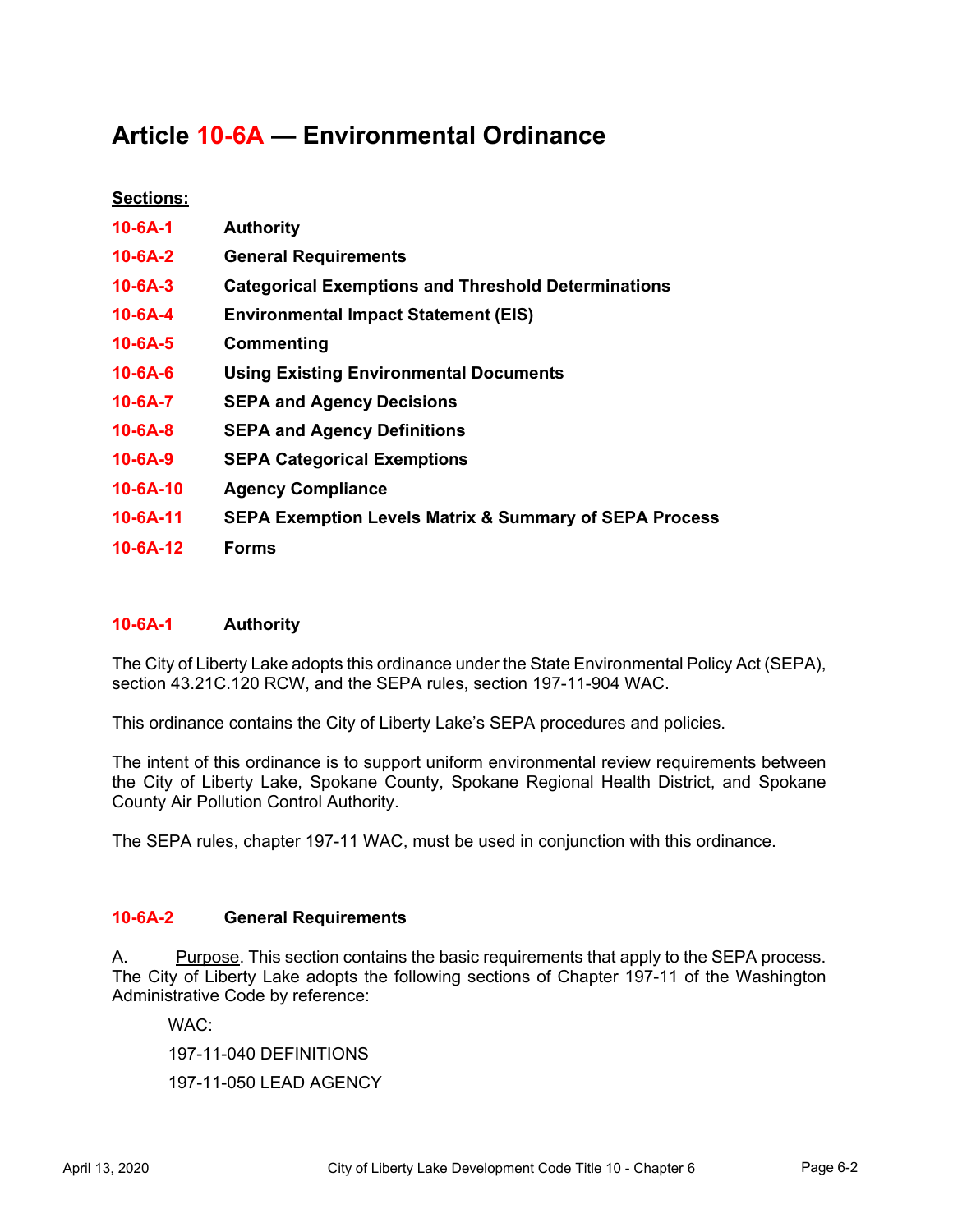197-11-055 TIMING OF THE SEPA PROCESS

197-11-060 CONTENT OF ENVIRONMENTAL REVIEW

197-11-070 LIMITATIONS ON ACTIONS DURING SEPA PROCESS

197-11-080 INCOMPLETE OR UNAVAILABLE INFORMATION

197-11-090 SUPPORTING DOCUMENTS

197-11-100 INFORMATION REQUIRED OF APPLICANTS

197-11-158 GMA PROJECT REVIEW—RELIANCE ON EXISTING PLANS, LAWS, AND REGULATIONS

197-11-210 SEPA/GMA INTEGRATION

197-11-220 SEPA/GMA DEFINITIONS

197-11-228 OVERALL SEPA/GMA INTEGRATION PROCEDURES

197-11-230 TIMING OF AN INTEGRATED GMA/SEPA PROCESS

197-11-232 SEPA/GMA INTEGRATION PROCEDURES FOR PRELIMINARY PLANNING, ENVIRONMENTAL ANALYSIS, AND EXPANDED SCOPING

197-11-235 DOCUMENTS

197-11-238 MONITORING

197-11-250 SEPA/MODEL TOXICS CONTROL ACT INTEGRATION

197-11-253 SEPA LEAD AGENCY FOR MTCA ACTIONS

197-11-256 PRELIMINARY EVALUATION

197-11-259 DETERMINATION OF NONSIGNIFICANCE FOR MTCA REMEDIAL ACTIONS

197-11-262 DETERMINATION OF SIGNIFICANCE AND EIS FOR MTCA REMEDIAL ACTIONS

197-11-265 EARLY SCOPING FOR MTCA REMEDIAL ACTIONS

197-11-268 MTCA INTERIM ACTIONS

- B. Designation of Responsible Official.
	- 1. For public proposals, the head (administrative official) of the department making the proposal shall be the responsible official. For private proposals, the head administrative official) of the department with primary responsibility for approving the permits and licenses for the proposal shall be the responsible official. When multiple officials have permitting authority, the assignment of responsibility shall be reached by agreement.
	- 2. For all proposals for which the City of Liberty Lake is the lead agency, the responsible official shall make the threshold determination, supervise scoping and preparation of any required environmental impact statement (EIS), and perform any other functions assigned to the "lead agency" or "responsible official" by those sections of the SEPA rules that are adopted by reference in Section 10-6A-2, subsection "A" above.
	- 3. The City of Liberty Lake shall retain all documents required by the SEPA rules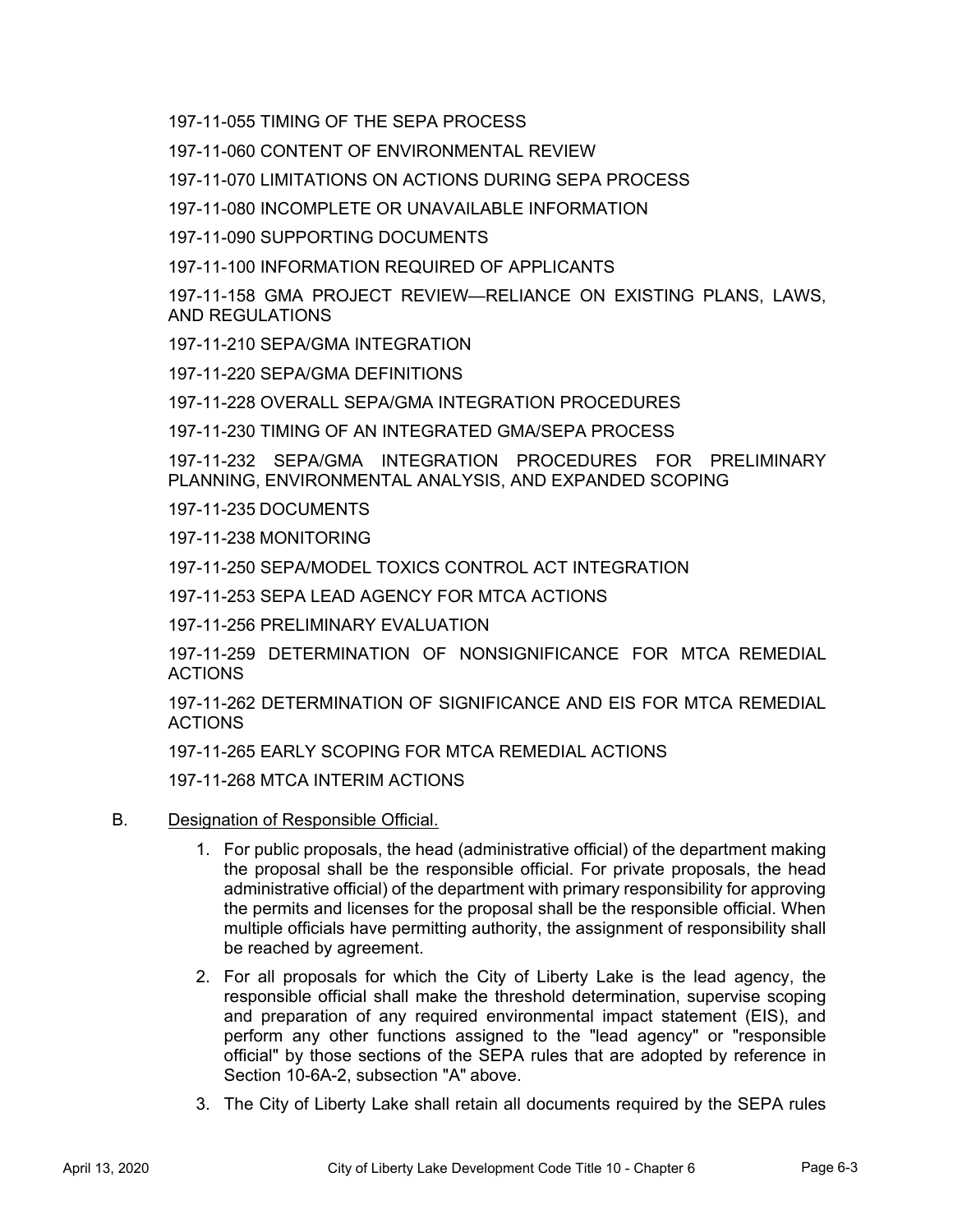(Chapter 197-11 WAC) and make them available in accordance with Chapter 42.17 RCW.

- C. Lead Agency Determination and Agency Responsibilities.
	- 1. The department within the City of Liberty Lake receiving an application for or initiating a proposal that involves a nonexempt action shall determine the lead agency for that proposal under sections 197-11-050, 197-11-253, and 197-11- 922 through 197-11- 940 WAC unless the lead agency has been previously determined or the department is aware that another department or agency is in the process of determining the lead agency.
	- 2. When the City of Liberty Lake is the lead agency for a proposal, the department receiving the application shall determine the responsible official who shall supervise compliance with the threshold determination requirements, and if an EIS is necessary, shall supervise preparation of the EIS.
	- 3. When the City of Liberty Lake is not the lead agency for a proposal, all departments of the City of Liberty Lake shall use and consider, as appropriate, either the DNS or the final EIS of the lead agency in making decisions on the proposal. No City of Liberty Lake department shall prepare or require preparation of a DNS or EIS in addition to that prepared by the lead agency unless required under section 197-11-600 WAC. In some cases, the City of Liberty Lake may conduct supplemental environmental review under section 197-11-600 WAC.
	- 4. If the City of Liberty Lake or any of its departments receives a lead agency determination made by another agency that appears inconsistent with the criteria of section 197-11-253, or sections 197-11-922 through 197-11-940 WAC, it may object to the determination. Any objection must be made to the agency originally making the determination and resolved within fifteen (15) days of receipt of the determination or the City of Liberty Lake must petition the Department of Ecology for a lead agency determination under section 197-11-946 WAC within the fifteen (15) day time period. Any such petition on behalf of the City of Liberty Lake may be initiated by the potential responsible official.
	- 5. Departments of the City of Liberty Lake are authorized to make agreements as to lead agency status or shared lead agency duties for a proposal under sections 197-11-942 and 197-11-944 WAC, provided that the responsible official and any department that will incur responsibilities as the result of such agreement approve the agreement.
	- 6. Any department making a lead agency determination for a private project shall require sufficient information from the applicant to identify which other agencies have jurisdiction over the proposal (that is, which agencies require nonexempt licenses).
- D. Other Timing and Additional Considerations Applicable to the SEPA Process.
	- 1. The following time limits shall apply when there is no established agency procedure.
		- a. Threshold determinations When the responsible official requires further information from the applicant or consultation with other agencies with jurisdiction: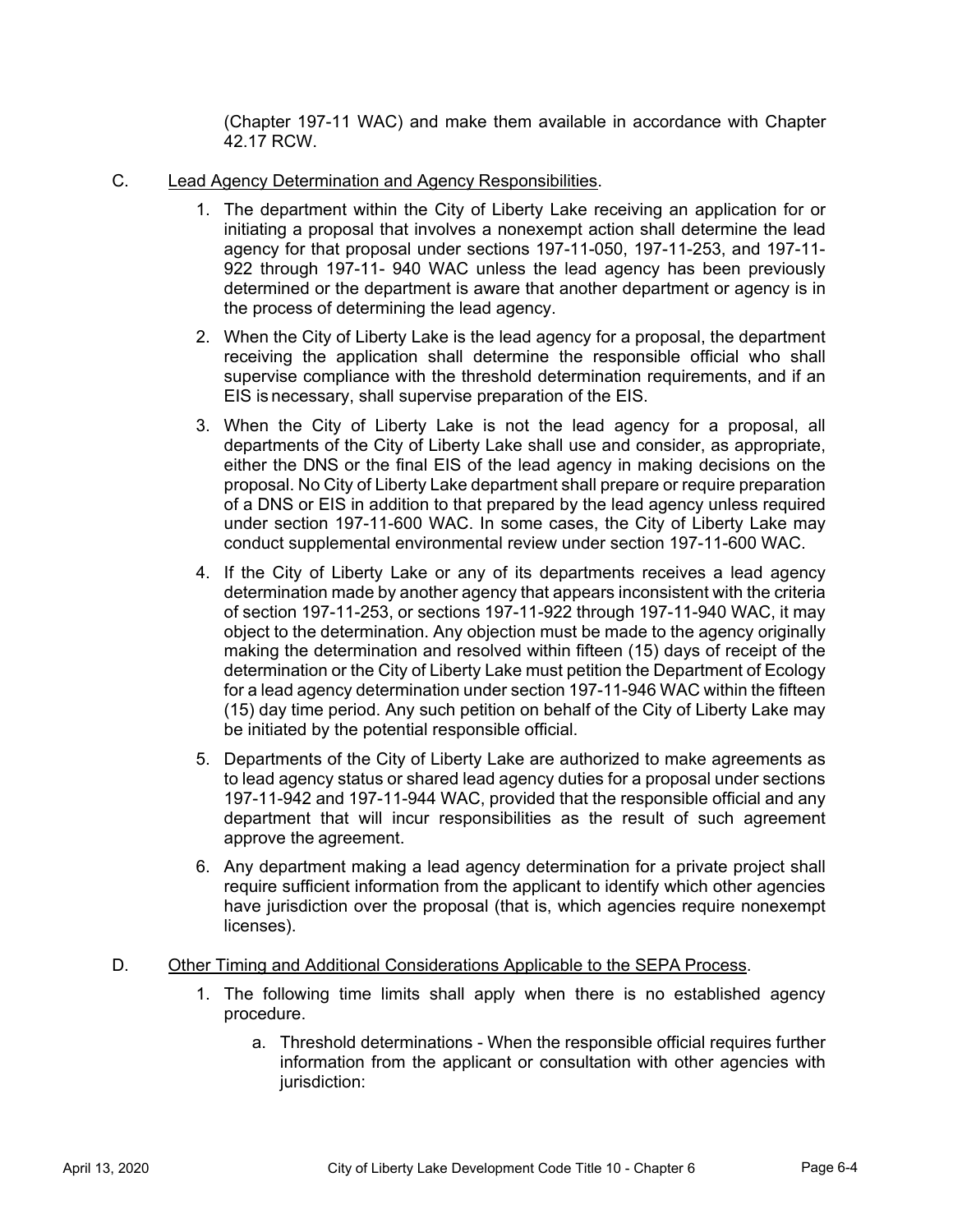- i. the responsible official should request such further information within seven (7) days of receiving an adequate application and completed environmental checklist;
- ii. the responsible official shall wait no longer than fourteen (14) days for a consulted agency to respond;
- iii. the responsible official should complete the threshold determination within seven (7) days of receiving the requested information from the applicant or the consulted agency.
- b. When the responsible official must initiate further studies, including field investigations, to obtain the information to make the threshold determination, the responsible official should complete the studies within thirty (30) days of receiving an adequate application and a completed checklist.
- c. The responsible official shall complete threshold determinations on actions where the applicant recommends in writing that an EIS be prepared within seven (7) days.
- 2. For nonexempt proposals, the DNS or Final Environmental Impact Statement (FEIS) for the proposal shall accompany the department's staff recommendation to any advisory or final action body.
- 3. If the only action is a decision on a building permit or other license that requires detailed project plans and specifications, the City of Liberty Lake may provide the applicant with the opportunity for environmental review under SEPA before requiring the applicant to submit such detailed project plans and specifications, however, generally the City utilizes a consolidated project permit process.
	- a. The City of Liberty Lake may specify the amount of detail needed from the applicant for such early environmental review, consistent with sections 197-11- 100 and 197-11-335 WAC.
	- b. This subsection does not preclude an applicant from preliminary discussions or exploration of ideas and options prior to commencing formal environmental review.

# **10-6A-3 Categorical Exemptions and Threshold Determinations**

A. Purpose and Adoption By Reference. This section contains the rules for deciding whether a proposal has a "probable significant adverse environmental impact" requiring an environmental impact statement (EIS) to be prepared. This section also contains rules for evaluating the impacts of proposals not requiring an EIS. The City of Liberty Lake adopts the following sections by reference, as supplemented in this section.

WAC:

197-11-300 PURPOSE OF THIS PART 197-11-305 CATEGORICAL EXEMPTIONS 197-11-310 THRESHOLD DETERMINATION REQUIRED 197-11-315 ENVIRONMENTAL CHECKLIST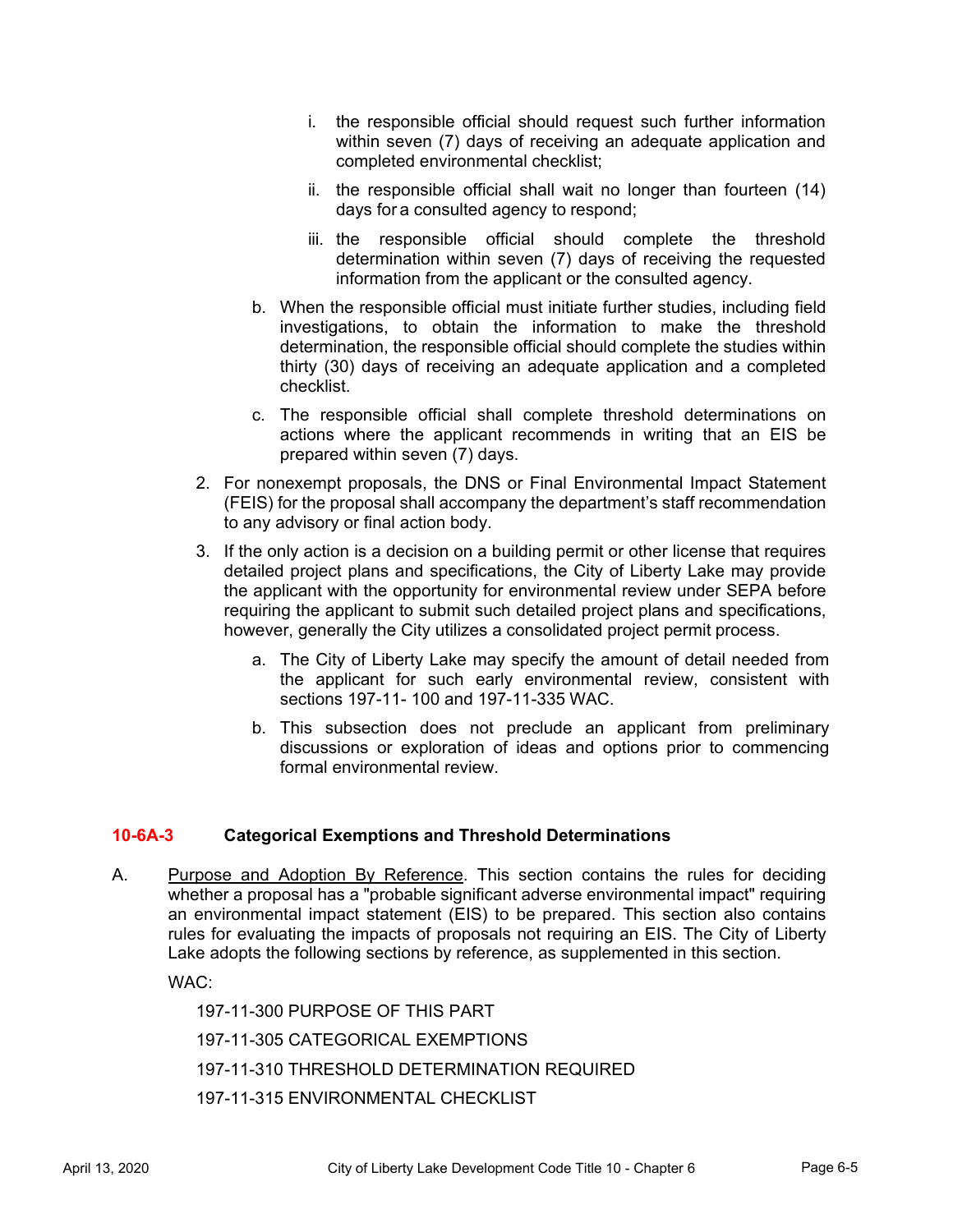197-11-330 THRESHOLD DETERMINATION PROCESS

197-11-335 ADDITIONAL INFORMATION

197-11-340 DETERMINATION OF NONSIGNIFICANCE (DNS)

197-11-350 MITIGATED DNS

197-11-355 OPTIONAL DNS PROCESS

197-11-360 DETERMINATION OF SIGNIFICANCE (DS)/INITIATION OF SCOPING

197-11-390 EFFECT OF THRESHOLD DETERMINATION

- B. Flexible Thresholds for Categorical Exemptions. In addition to those exemptions identified in Section 10-6A-9 (Categorical Exemptions), the City of Liberty Lake establishes the following exempt levels for minor new construction under section 197- 11-800(1)(c) WAC, based on local conditions.
	- 1. For residential dwelling units in section 197-11-800(1)(b)(i) WAC: up to 20 dwelling units.
	- 2. For agricultural structures in section 197-11-800(1)(b)(ii) WAC: up to 20,000 square feet.
	- 3. For office, school, commercial, recreational, service, or storage buildings in section 197-11-800(1)(b)(iii) WAC: up to 12,000 square feet and up to 40 parking spaces.
	- 4. For parking lots in section 197-11-800(1)(b)(iv) WAC: up to 40 parking spaces.
	- 5. For landfills and excavations in section  $197-11-800(1)(b)(v)$  WAC: up to 500 cubic yards.

# C. Categorical Exemptions - Applicability.

- 1. If a proposal fits within any of the provisions in Section 10-6A-9 (Categorical Exemptions) and this section, the proposal shall be categorically exempt from the threshold determination requirements (section 197-11-720 WAC), except when the proposal is a segment of a proposal that includes:
	- a. a series of actions, physically or functionally related to each other, some of which are categorically exempt and some of which are not; or
	- b. a series of exempt actions that are physically or functionally related to each other, and that together may have a probable significant adverse environmental impact in the judgment of an agency with jurisdiction. If so, that agency shall be the lead agency unless the agencies with jurisdiction agree that another agency should be the lead agency. Agencies may petition the department of ecology to resolve disputes (section 197-11- 946 WAC).

 For such proposals, the agency or applicant may proceed with the exempt aspects of the proposals, prior to conducting environmental review, provided the requirements of section 197-11-070 WAC are met. See Section 10-6A-11 for an informational matrix of exempt and nonexempt activities.

2. The lead agency is not required to document that a proposal is categorically exempt. The lead agency may note on an application that a proposal is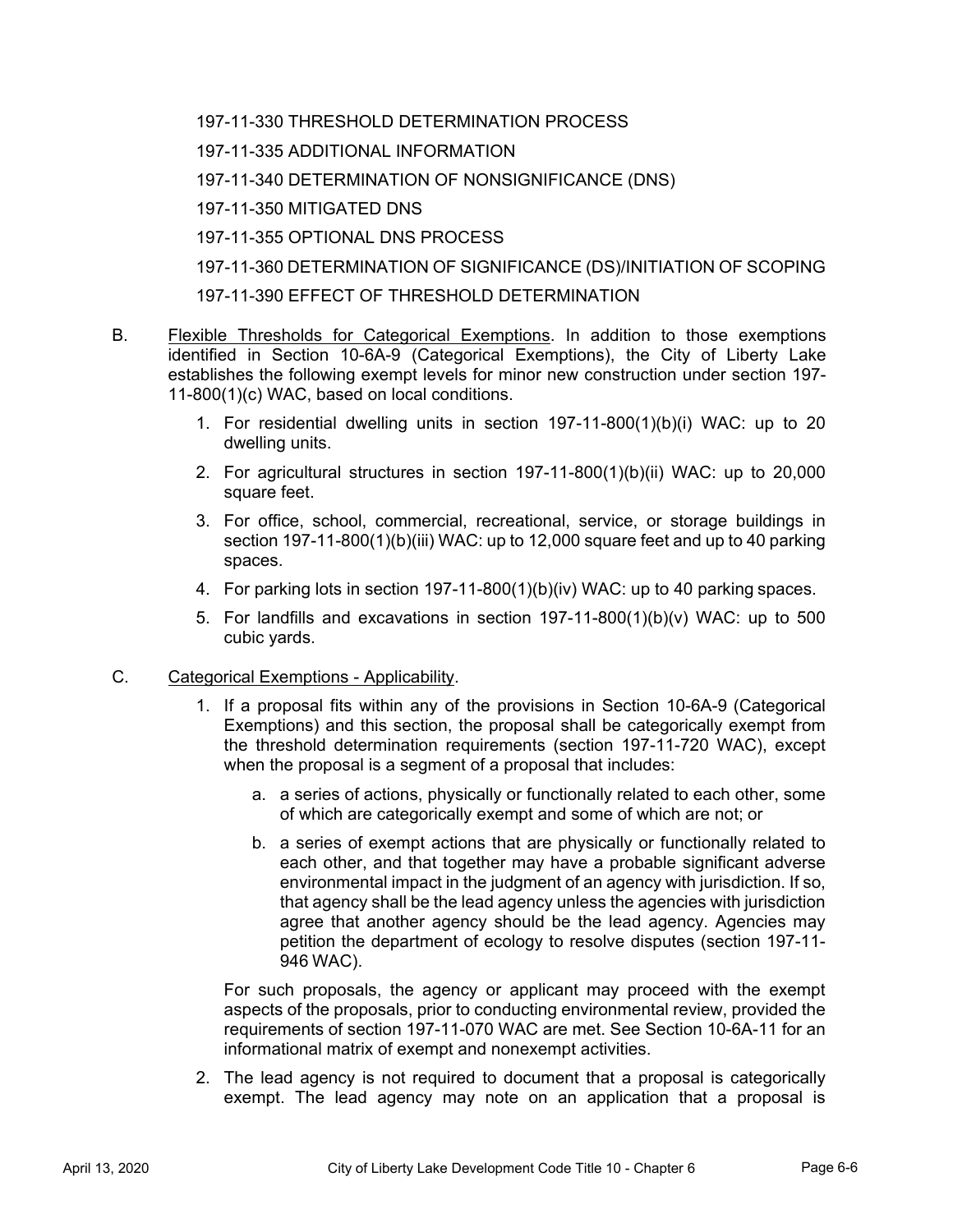categorically exempt or place such a determination in the agency's files.

#### D. Use of Exemptions.

- 1. Each department within the City of Liberty Lake that receives an application for a license or, in the case of governmental proposals, the department initiating the proposal, shall determine whether the license and/or the proposal is exempt. The department's determination that a proposal is exempt shall be final and not subject to administrative review. If a proposal is exempt, none of the procedural requirements of this section applies to the proposal. The City of Liberty Lake shall not require completion of an environmental checklist for an exempt proposal.
- 2. In determining whether a proposal is exempt, the department shall make certain the proposal is properly defined and shall identify the governmental licenses required (section 197-11-060 WAC). If a proposal includes exempt and nonexempt actions, the department shall determine the lead agency, even if the license application that triggers the department's consideration is exempt.
- 3. If a proposal includes both exempt and nonexempt actions, the City of Liberty Lake may authorize exempt actions prior to compliance with the procedural requirements of this section, except that the City of Liberty Lake shall not authorize:
	- a. any nonexempt action;
	- b. any action that would limit the choice of alternatives for environmental review;
	- c. any action that would have a probable significant adverse environmental impact.
- 4. A responsible official may withhold approval of an exempt action that would modify the environment, when such modification would result in a probable significant adverse impact or would limit the choice of alternatives for environmental review.
- 5. A responsible official may withhold approval of an exempt action that would lead to an applicant making substantial financial expenditures when there is some doubt that the entire proposal (i.e. subdivision) may not be approved.

# E. Environmental Checklist.

- 1. A completed environmental checklist shall be filed prior to or at the same time as an application for a permit, license, certificate, or other approval not exempted in this section; except a checklist is not needed if the City of Liberty Lake and the applicant agree an EIS is required, SEPA compliance has been completed, or SEPA compliance has been initiated by another agency. The checklist shall be in the form provided by the City, which shall be based on the form in section 197- 11-960 WAC with questions potentially being added or modified.
- 2. For private proposals, the City of Liberty Lake will require the applicant to complete the environmental checklist. For public proposals, the department initiating the proposal shall complete the environmental checklist for that proposal.
- 3. The City of Liberty Lake may require that City staff, and not the private applicant, complete all, or part of, the environmental checklist for a private proposal if the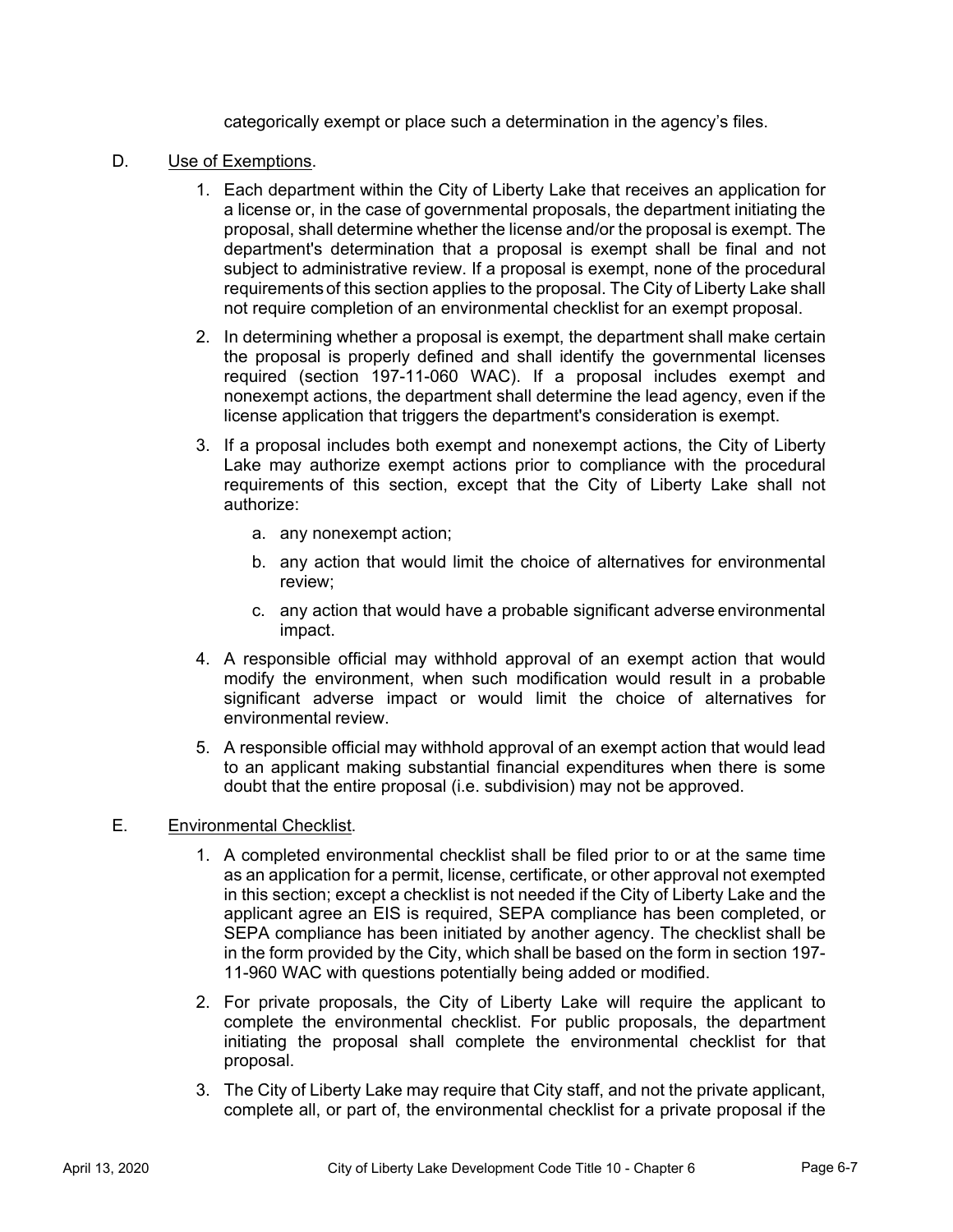applicant has provided inaccurate information on previous proposals or on proposals currently under consideration, or if the City of Liberty Lake has technical information on a question or questions that is unavailable to the private applicant. The applicant shall reimburse the City of Liberty Lake for time and effort so expended.

- 4. During the review of the environmental checklist, the staff of the City of Liberty Lake may make such changes or additions to the environmental checklist as are necessary to make it an accurate statement. Alternatively, the staff may return the checklist to the applicant for revisions and/or additional information.
- 5. For projects submitted under an approved planned action under section 197-11- 168 WAC, the City of Liberty Lake shall use its existing environmental checklist form or may modify the environmental checklist form as provided in section 197- 11-315 WAC. The modified environmental checklist form may be prepared and adopted along with, or as part of, a planned action ordinance, or developed after the ordinance is adopted. In either case, a proposed modified environmental checklist form must be sent to the Department of Ecology to allow at least a thirty (30) days review prior to use.

#### F. Mitigated Determination of Nonsignificance (DNS).

- 1. As provided in this section and in section 197-11-350 WAC, the responsible official may issue a DNS based on conditions attached to the proposal by the responsible official or on changes to or clarification of, the proposal made by the applicant.
- 2. An applicant may request in writing early notice of whether a DS is likely under section 197-11-350 WAC. The request must:
	- a. follow submission of a complete permit application and environmental checklist for a nonexempt proposal for which the department is lead agency; and
	- b. precede the agency's actual threshold determination for the proposal.
- 3. The responsible official or a designee shall respond in writing to the request for early notice within fourteen (14) days unless otherwise agreed to. Response must:
	- a. state whether the City of Liberty Lake currently considers issuance of a DS likely, and if so, indicate the general or specific area(s) of concern leading the City of Liberty Lake to consider a DS; and
	- b. state that the applicant may change or clarify the proposal to mitigate the indicated impacts, revising the environmental checklist and/or permit application as necessary to reflect the changes or clarifications.
- 4. As much as possible, the lead agency should assist the applicant with identification of impacts to the extent necessary to formulate mitigation measures.
- 5. When an applicant submits a changed or clarified proposal, along with a revised or amended environmental checklist, the responsible official shall base the threshold determination on the changed or clarified proposal and should make the determination within fourteen (14) days of receiving the changed or clarified proposal unless otherwise established by agency procedures.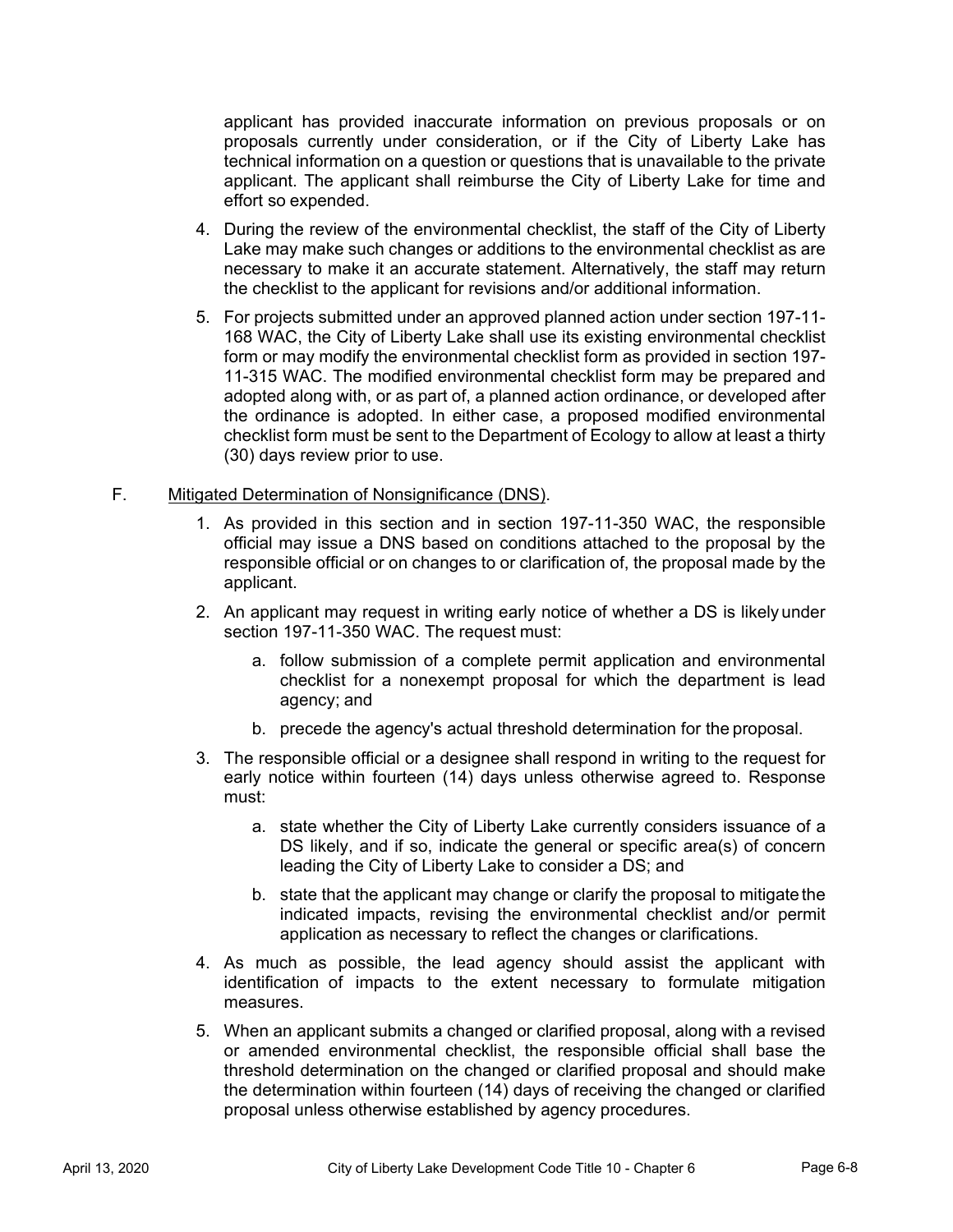- a. If the responsible official indicated specific mitigation measures in the response to the request for early notice and the applicant changed or clarified the proposal to include those specific mitigation measures, the responsible official shall issue and circulate a DNS pursuant to section 197-11-340(2) WAC.
- b. If the responsible official indicated areas of concern but did not indicate specific mitigation measures that would allow the issuance of a DNS, the responsible official shall make the threshold determination, issuing a DNS or DS as appropriate.
- c. The applicant's proposed mitigation measures (clarifications, changes or conditions) must be in writing and must be specific. For example, proposals to "control noise" or "prevent stormwater runoff" are inadequate, whereas proposals to "muffle machinery to X decibel" or "construct 200-foot stormwater retention pond at Y-location" are adequate.
- d. Mitigation measures which justify issuance of a mitigated DNS may be incorporated in the DNS by reference to agency staff reports, studies, or other documents.
- 6. A mitigated DNS is issued either under section 197-11-340(2) WAC requiring a fourteen (14) day comment period unless otherwise established by agency procedure and public notice pursuant to Section 10-6A-5, subsection "B", or under section 197- 11-355 WAC, which may require no additional comment period beyond the comment period on the notice of application.
- 7. Mitigation measures incorporated in the mitigated DNS shall be deemed conditions of approval of the permit decision and may be enforced in the same manner as any term or condition of the permit or enforced in any manner specifically prescribed by the City of Liberty Lake.
- 8. If the City of Liberty Lake's tentative decision on a permit or approval does not include mitigation measures that were incorporated in a mitigated DNS for the proposal, the City of Liberty Lake should evaluate the threshold determination to assure consistency with section 197-11-340(3)(a) WAC (withdrawal of DNS).
- 9. The City of Liberty Lake's written response under this section shall not be construed as a determination of significance. In addition, preliminary discussion of clarifications or changes to a proposal, as opposed to a written request for early notice, shall not bind the City of Liberty Lake to consider the clarifications or changes in its threshold determination.

# **10-6A-4 Environmental Impact Statement (EIS)**

A. Purpose and Adoption By Reference. This section contains the rules for preparing environmental impact statements. The City of Liberty Lake adopts the following sections by reference, as supplemented by this section:

WAC:

197-11-400 PURPOSE OF EIS

197-11-402 GENERAL REQUIREMENTS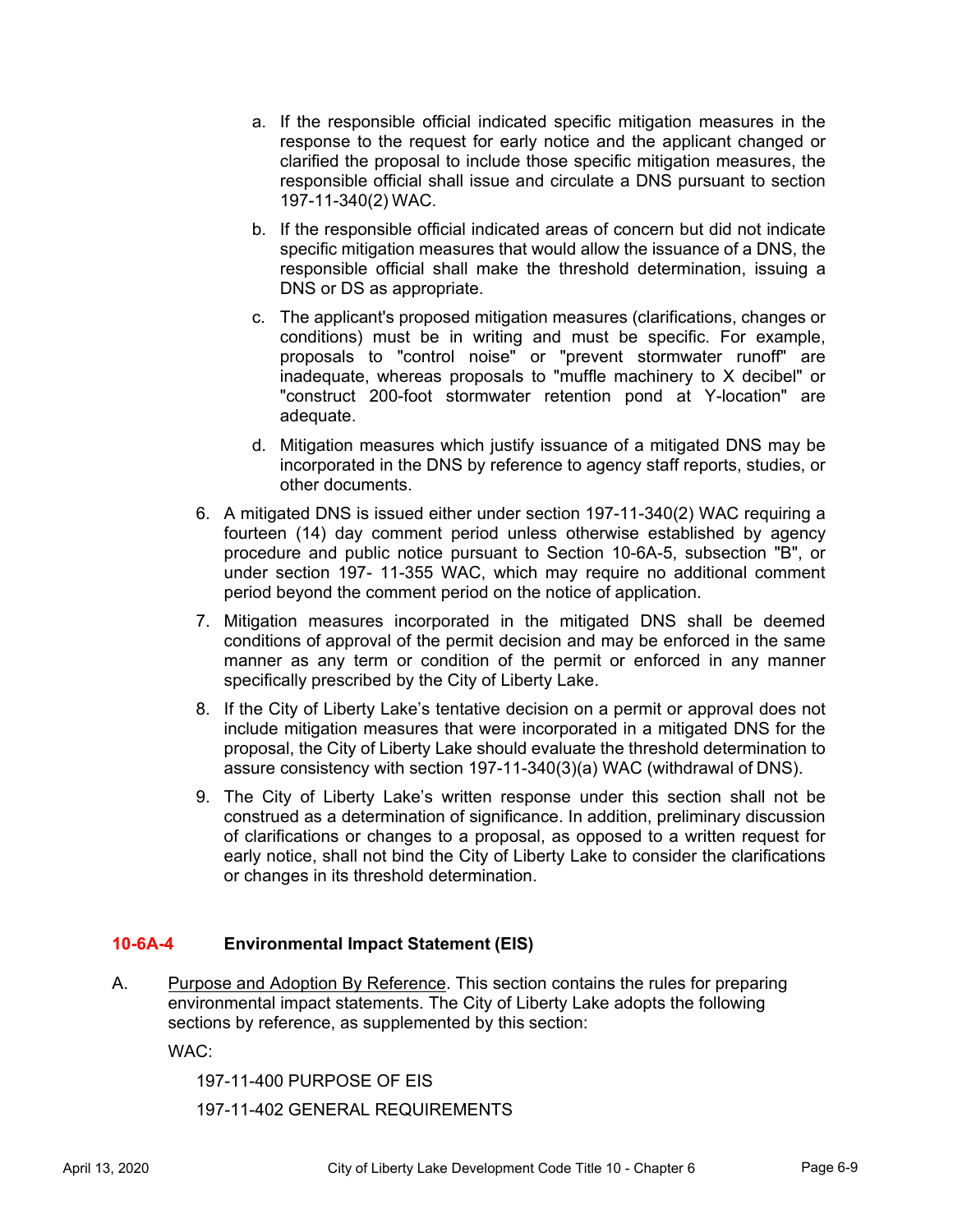197-11-405 EIS TIMING

- 197-11-408 SCOPING
- 197-11-410 EXPANDING SCOPING
- 197-11-420 EIS PREPARATION
- 197-11-425 STYLE AND SIZE
- 197-11-430 FORMAT
- 197-11-435 COVER LETTER OR MEMO
- 197-11-440 EIS CONTENTS
- 197-11-442 CONTENTS OF EIS ON NONPROJECT PROPOSALS
- 197-11-443 EIS CONTENTS WHEN PRIOR NONPROJECT EIS
- 197-11-444 ELEMENTS OF THE ENVIRONMENT
- 197-11-448 RELATIONSHIP OF EIS TO OTHER CONSIDERATIONS
- 197-11-450 COST/BENEFIT ANALYSIS
- 197-11-455 ISSUANCE OF DEIS
- 197-11-460 ISSUANCE OF FEIS
- B. Preparation of EIS Additional Consideration.
	- 1. Preparation of the Draft and Final EIS (DEIS and FEIS) and a Draft and Final Supplemental EIS (SEIS) is the responsibility of the lead agency under the direction of the responsible official. No matter who participates in the preparation of the EIS, it is the EIS of the City of Liberty Lake. The responsible official shall be satisfied that the EIS complies with the provisions of this section and Chapter 197-11 WAC before issuing the EIS.
	- 2. The DEIS and FEIS or draft and final SEIS shall be prepared by the City of Liberty Lake staff, the applicant or its agent, or by an outside consultant retained by either an applicant or the lead agency.
		- a. For public projects, the responsible official shall determine when an outside consultant should prepare the EIS based on available staff, expertise, resources and public interest to adequately assess and evaluate the impacts of the projects.
		- b. For projects initiated by a private applicant, the preparation of an EIS shall be under the direction of the responsible official. The responsible official shall notify the applicant of the procedures for an EIS preparation, including approval of the DEIS, FEIS, and SEIS prior to distribution. All costs of preparing the EIS shall be borne by the applicant.
	- 3. If a person other than the lead agency is preparing the EIS, the responsible official shall:
		- a. assure that the EIS is prepared in a responsible manner and with appropriate methodology;
		- b. be responsible for scoping and preparation of a scoping report pursuant to section 197-11-408 WAC (the responsible official may include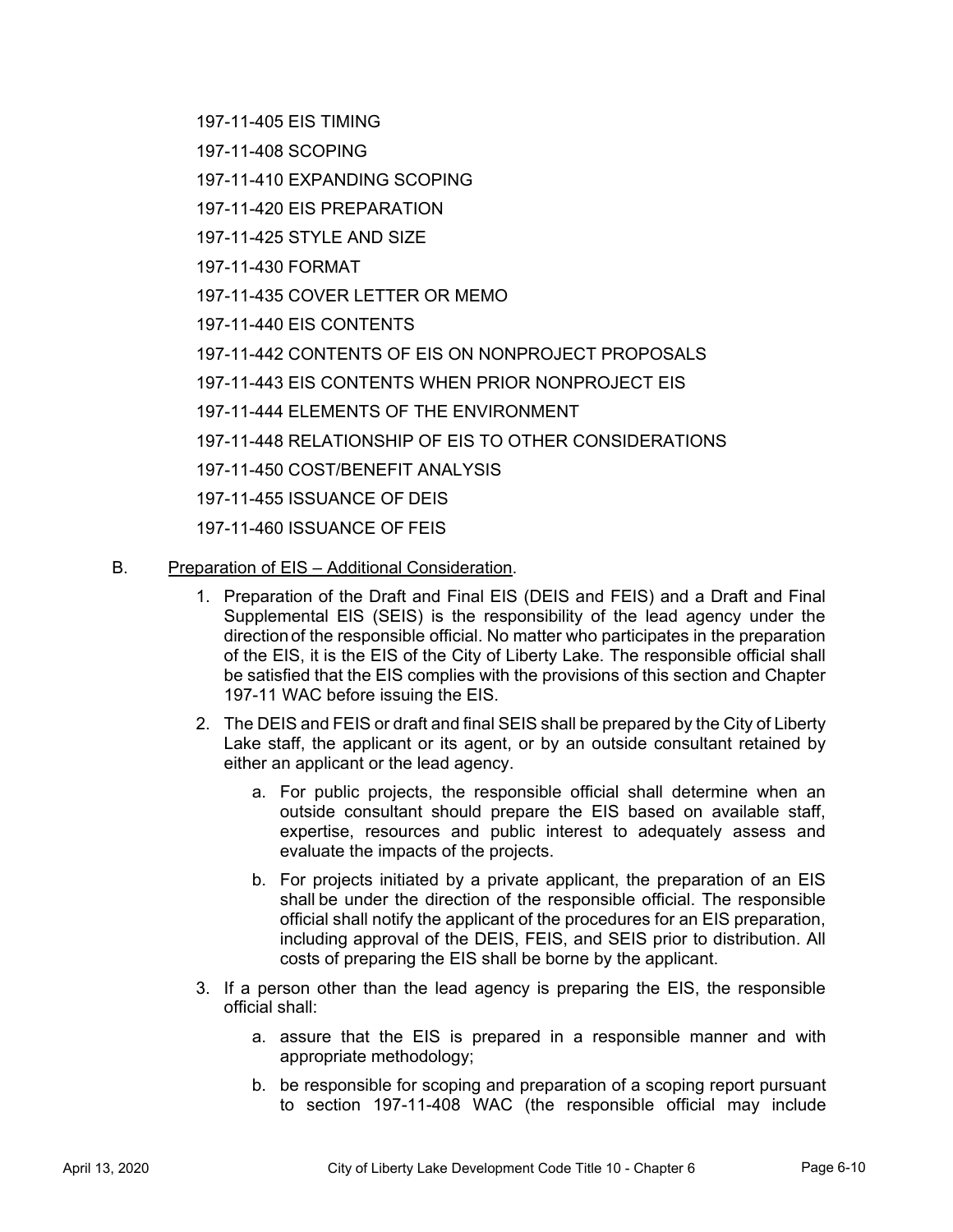consultants in the scoping process);

- c. coordinate any areas of research and examination to be undertaken, as well as the organization of the resulting document
- d. meet with the persons preparing the EIS and review draft sections of the EIS to assure the completeness, accuracy, and objectivity of the EIS;
- e. allow any person preparing an EIS access to all relevant public records of the lead agency, pursuant to Chapter 42.17 RCW (Public Disclosure and Public Records Law);
- f. assist in obtaining any information on file with another agency that is needed by the person preparing the EIS.
- 4. The lead agency may require an applicant to provide information the lead agency does not possess, including specific investigations. However, the applicant is not required to supply information that is not required under this ordinance or that is being requested from another agency. (This does not apply to information the lead agency may request under another ordinance or statute.)
- 5. Any person, firm, or corporation assisting in the preparation of an EIS for private projects shall have expertise and experience in preparing environmental impact statements and shall be approved in writing by the responsible official before participating in the EIS process. The lead agency may create and maintain an EIS list of Qualified Consultants to assist in determining the expertise and experience of consultants using, but not limited to, the following procedures.
	- a. Annually or biannually placing a legal notice in the City's official newspaper requesting Statement of Qualifications (SOQ). Interested consultants will be required to submit an application package for consideration to be placed on the list.
	- b. The City of Liberty Lake will review the SOQs and place those consultant firms who are determined to meet the minimum qualifications on the list. Those qualifications include, but are not limited to:
		- i. possessing a thorough and comprehensive knowledge of the procedural and substantive requirements of SEPA and related regulations;
		- ii. possessing adequate technical and administrative capacity to produce EIS documents and/or associated technical documents;
- 6. The private applicant shall compensate the lead agency for its administrative costs incurred with the development, production, and processing of the EIS, in accordance with the adopted City Fee Schedule.

#### C. Additional Elements To Be Covered In An EIS.

- 1. The table of contents shall include the list of elements of the environment (section 197-11-444 WAC), indicating those elements or portions of elements that do not involve significant adverse impacts (reference section 197-11- 440[3][b] WAC).
- 2. The lead agency may include, at its discretion, in an EIS or its appendix, the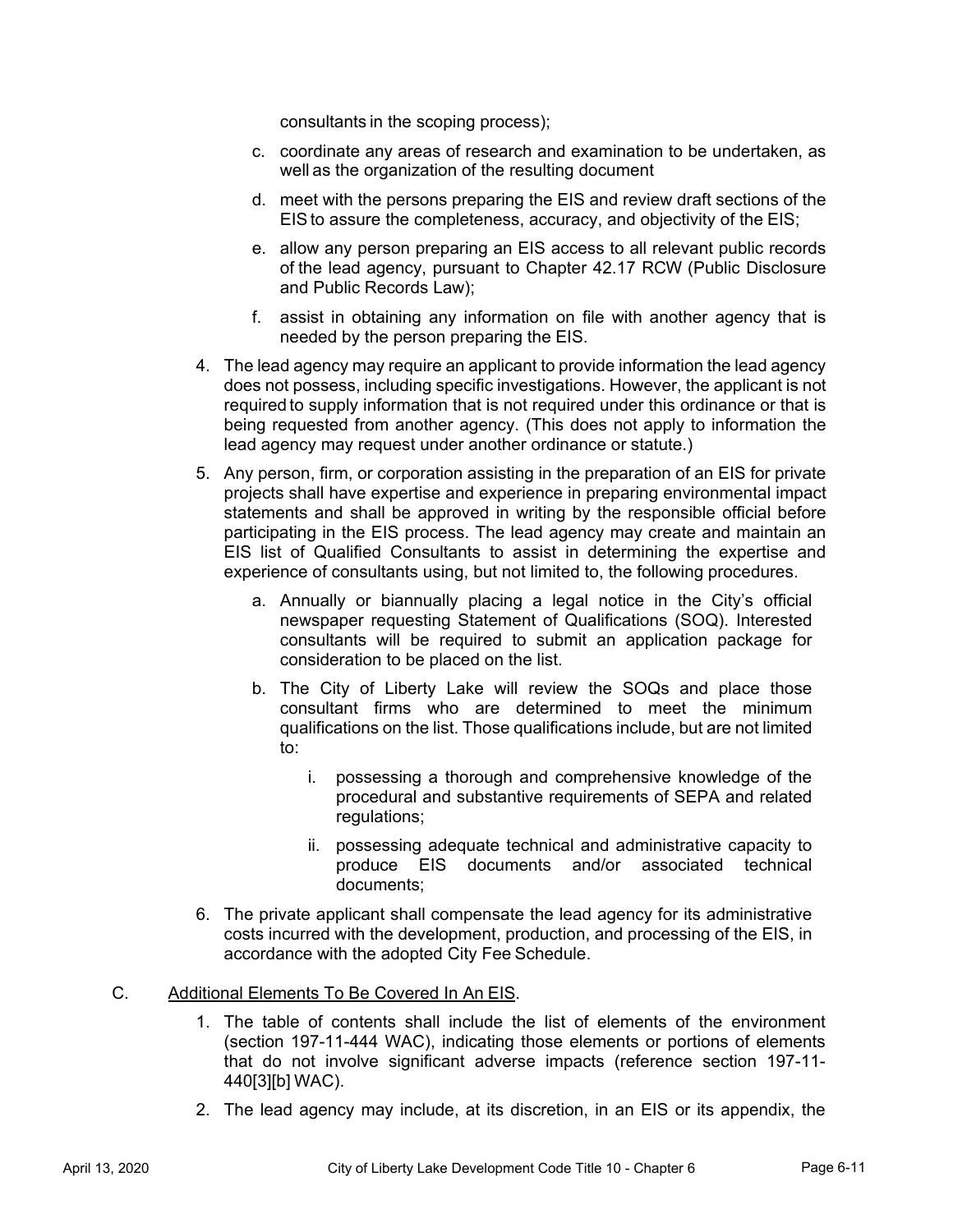analysis of any impact relevant to the agency's decision, whether or not the impact is an environmental one. The inclusion of such analysis may or may not be based upon comments received during the scoping process. The provision for combining documents may be used (section 197-11-640 WAC). The EIS shall comply with the format requirements of sections 197-11-400 through 197-11-500 WAC. The decision whether to include such information and the adequacy of any such additional analysis shall not be used in determining whether an EIS meets the requirements of SEPA.

3. If the lead agency chooses to include a cost/benefit analysis in an EIS, such analysis shall be consistent with section 197-11-450 WAC.

# **10-6A-5 Commenting**

A. Adoption By Reference. This section contains rules for consulting, commenting, and responding on all environmental documents under SEPA, including rules for public notice and hearings. The City of Liberty Lake adopts the following sections by reference, as supplemented in this section.

WAC:

197-11-500 PURPOSE OF THIS PART

197-11-502 INVITING COMMENT

197-11-504 AVAILABILITY AND COST OF ENVIRONMENTAL DOCUMENTS

197-11-508 SEPA REGISTER

197-11-510 PUBLIC NOTICE

197-11-535 PUBLIC HEARINGS AND MEETINGS

197-11-545 EFFECT OF NO COMMENT

197-11-550 SPECIFICITY OF COMMENTS

197-11-560 FEIS RESPONSE TO COMMENTS

197-11-570 CONSULTED AGENCY COSTS TO ASSIST LEAD AGENCY

- B. Public Notice.
	- 1. Whenever possible, the lead agency shall integrate the public notice requirement of this section with existing notice procedures for the lead agency's nonexempt permit(s) or approval(s) required for the proposal.
	- 2. Whenever the Spokane Regional Health District or the Spokane County Air Pollution Control Authority issues a DNS under section 197-11-340(2) WAC or a DS under section 197-11-360(3) WAC, public notice shall be given by publishing notice in a newspaper of general circulation in the city or general area where the proposal is located.
	- 3. Whenever the City of Liberty Lake issues a DNS under section 197-11-340(2) WAC or a DS under section 197-11-360(3) WAC, public notice shall be given as follows.
		- a. If public notice is required for a nonexempt license by other regulations,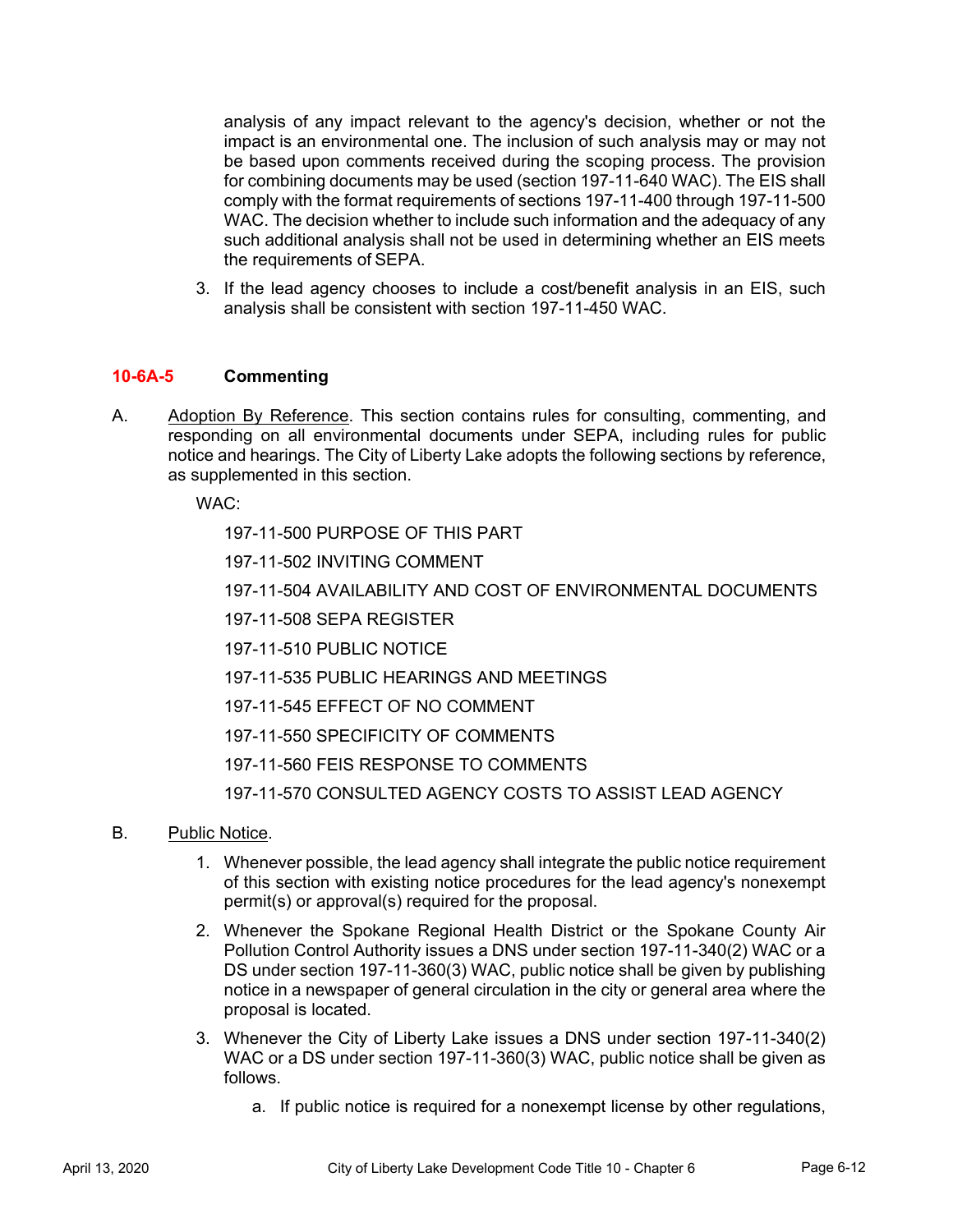that notice shall state whether a DS or DNS has been issued and when comments are due.

- b. If an environmental document is issued concurrently with the Notice of Application, the public notice requirements as set forth in Article 10-4B of this Code will suffice to meet the public notice requirements in section 197-11- 510(1) WAC.
- c. If no public notice is otherwise required for the permit or approval, the lead agency shall give notice of the DNS or DS as provided for in section 197-11- 510 WAC and locally adopted rules and regulations.
- d. If a DS is issued under section 197-11-360(3) WAC, the lead agency shall state the scoping procedure for the proposal in the DS, as required pursuant to section 197-11-408 WAC.
- 4. If a DNS is issued using the Optional DNS process, the public notice requirements for a notice of application as set forth in Article 10-4B of this Code, as supplemented by the requirements in section 197-11-355 WAC, will suffice to meet the public notice requirements in section 197-11-510(1)(b) WAC.
- 5. Whenever the lead agency issues a DEIS under section 197-11-455(5) WAC or an SEIS under section 197-11-620 WAC, notice of the availability of these documents shall be given by the following:
	- a. Indicating the availability of the DEIS in any public notice required for the nonexempt license subsequently published after the issuance of the DEIS and prior to the first public hearing regarding a nonexempt license.
	- b. Selecting one or more of the following notification methods.
		- i. Posting the property for site specific proposals pursuant to the administrative procedures for the underlying action.
		- ii. Publishing a legal notice in a newspaper of general circulation in the city or general area where the proposal is located.
		- iii. Notifying of public or private groups, which have expressed an interest in a certain proposal, or in the type of proposal being considered.
		- iv. Notifying the news media.
		- v. Placing notices in appropriate regional, neighborhood, ethnic, or trade journals.
		- vi. Publishing notice in the City of Liberty Lake newsletters and/or sending notice to agency mailing lists (either general lists or lists for specific proposals for subject areas).
- 6. The lead agency may require an applicant to complete the public notice requirements for the proposal at his or her expense or otherwise may charge a fee sufficient to cover the lead agency's entire cost of meeting the public notice requirements.
- C. Designation Of Official To Perform Consulted Agency Responsibilities For the City of Liberty Lake.
	- 1. The Zoning Administrator shall be responsible for preparation of written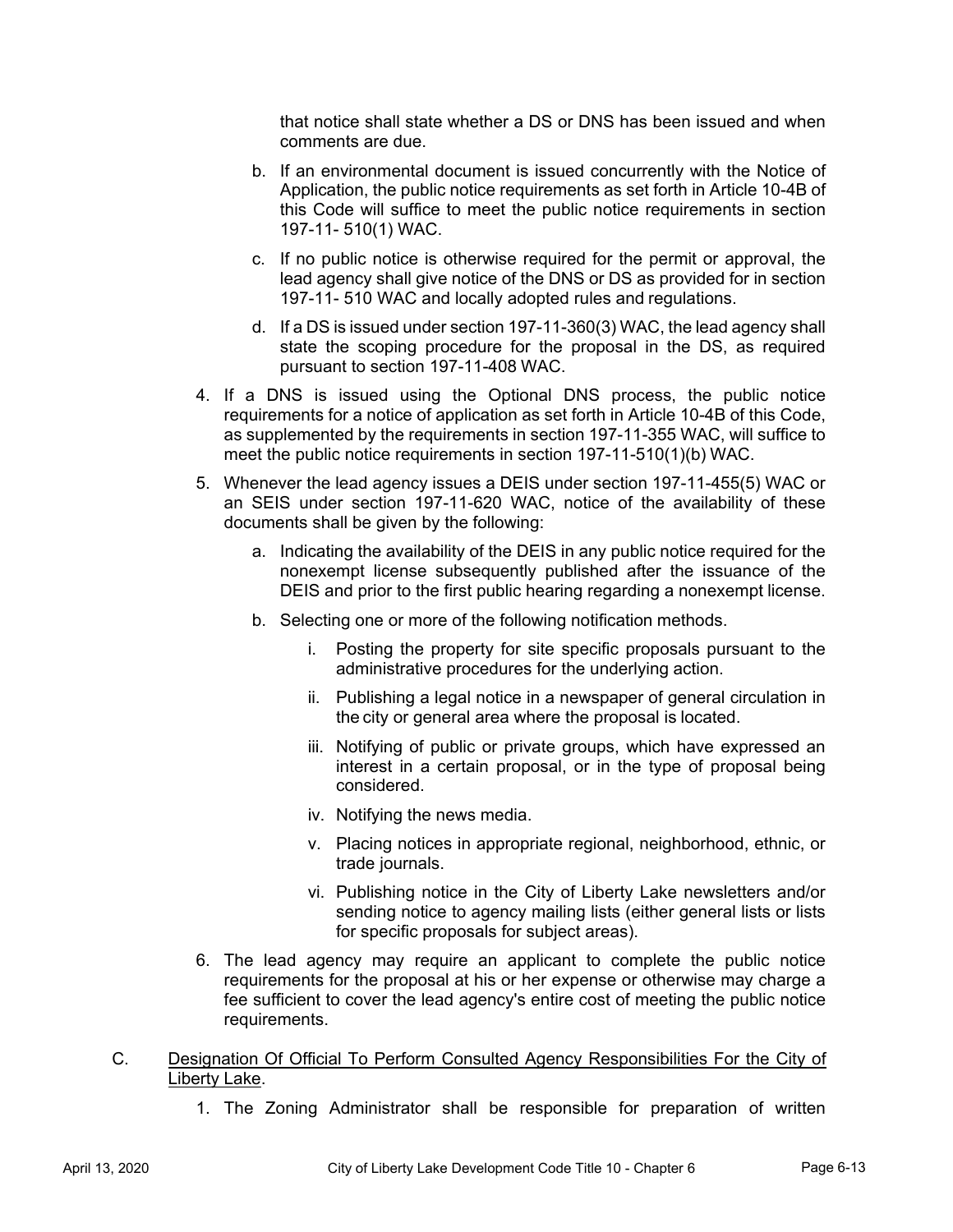comments for an agency in response to a consultation request prior to a threshold determination, participation in scoping, and reviewing a DEIS.

2. The Zoning Administrator shall be responsible for the City of Liberty Lake's compliance with section 197-11-550 WAC whenever such department is a consulted agency and is authorized to develop operating procedures that will ensure that responses to consultation requests are prepared in a timely fashion and include data from all appropriate departments of the City.

#### **10-6A-6 Using Existing Environmental Documents**

A. Purpose and Adoption By Reference. This section contains rules for using and supplementing existing environmental documents prepared under SEPA or the National Environmental Policy Act (NEPA) for an agency's own environmental compliance. The City of Liberty Lake adopts the following sections by reference.

WAC:

197-11-164 PLANNED ACTIONS—DEFINITION AND CRITERIA

197-11-168 ORDINANCES OR RESOLUTIONS DESIGNATING PLANNED ACTIONS— PROCEDURES FOR ADOPTION

197-11-172 PLANNED ACTIONS—PROJECT REVIEW

197-11-600 WHEN TO USE EXISTING ENVIRONMENTAL DOCUMENTS

197-11-610 USE OF NEPA DOCUMENTS

197-11-620 SUPPLEMENTAL ENVIRONMENTAL IMPACT STATEMENT — PROCEDURES

197-11-625 ADDENDA — PROCEDURES

197-11-630 ADOPTION — PROCEDURES

197-11-635 INCORPORATION BY REFERENCE — PROCEDURES

197-11-640 COMBINING DOCUMENTS

# **10-6A-7 SEPA and Agency Decisions**

A. Purpose and Adoption By Reference. This section contains rules (and policies) for SEPA's substantive authority, such as decisions to mitigate or reject proposals as a result of SEPA. This section also contains procedures for appealing SEPA determinations to agencies or the courts. The City of Liberty Lake adopts the following sections by reference.

WAC:

197-11-650 PURPOSE OF THIS PART

197-11-655 IMPLEMENTATION

197-11-660 SUBSTANTIVE AUTHORITY AND MITIGATION

197-11-680 APPEALS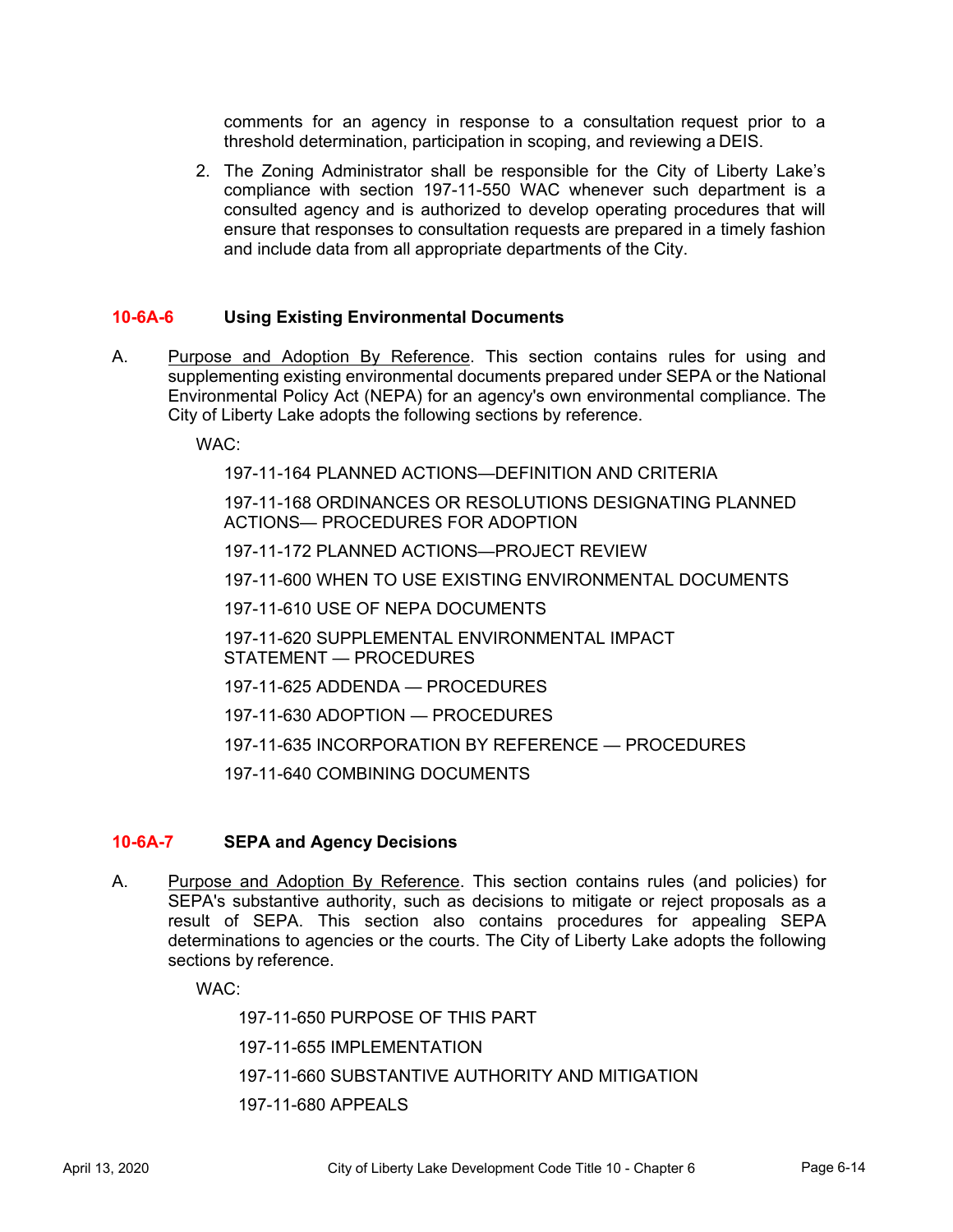#### B. Substantive Authority.

- 1. The policies and goals set forth in this section are supplementary to those in the existing authorization of the City of Liberty Lake, Spokane County, Spokane Regional Health District, and Spokane County Air Pollution Control Authority.
- 2. The City of Liberty Lake may attach conditions to a permit or approval for a proposal so long as:
	- a. such conditions are necessary to mitigate specific probable adverse environmental impacts identified in environmental documents prepared with regard to the license and pursuant to this ordinance; and
	- b. such conditions are in writing; and
	- c. the mitigation measures included in such conditions are reasonable and capable of being accomplished; and
	- d. the City of Liberty Lake has considered whether other local, state, or federal mitigation measures applied to the proposal are sufficient to mitigate the identified impacts; and
	- e. such conditions are based on one or more policies in Section 10-6A-7, subsection "B" and cited in the license or other decision document.
- 3. The City of Liberty Lake may deny a permit or approval for a proposal on the basis of SEPA provided that:
	- a. a finding is made that approving the proposal would result in probable significant adverse environmental impacts that are identified in a FEIS or final SEIS prepared pursuant to this ordinance; and
	- b. a finding is made that there are no reasonable mitigation measures capable of being accomplished that are sufficient to mitigate the identified impact; and
	- c. the denial is based on one or more policies identified in Section 10-6A-7, subsection "B" and identified in writing in the decision document.
- 4. The City of Liberty Lake adopts the following policies as the basis for the exercise of substantive authority, pursuant to this section.
	- a. the City of Liberty Lake shall use all practicable means consistent with other essential considerations of state policy to improve and coordinate plans, functions, programs and resources to the end that the State and its citizens may:
		- i. fulfill the responsibilities of each generation as trustee of the environment for succeeding generations;
		- ii. assure for all people of Washington safe, healthful, productive, and aesthetically and culturally pleasing surroundings;
		- iii. attain the widest range of beneficial uses of the environment without degradation, risk to health or safety, or other undesirable and unintended consequences;
		- iv. preserve important historic, cultural, and natural aspects of our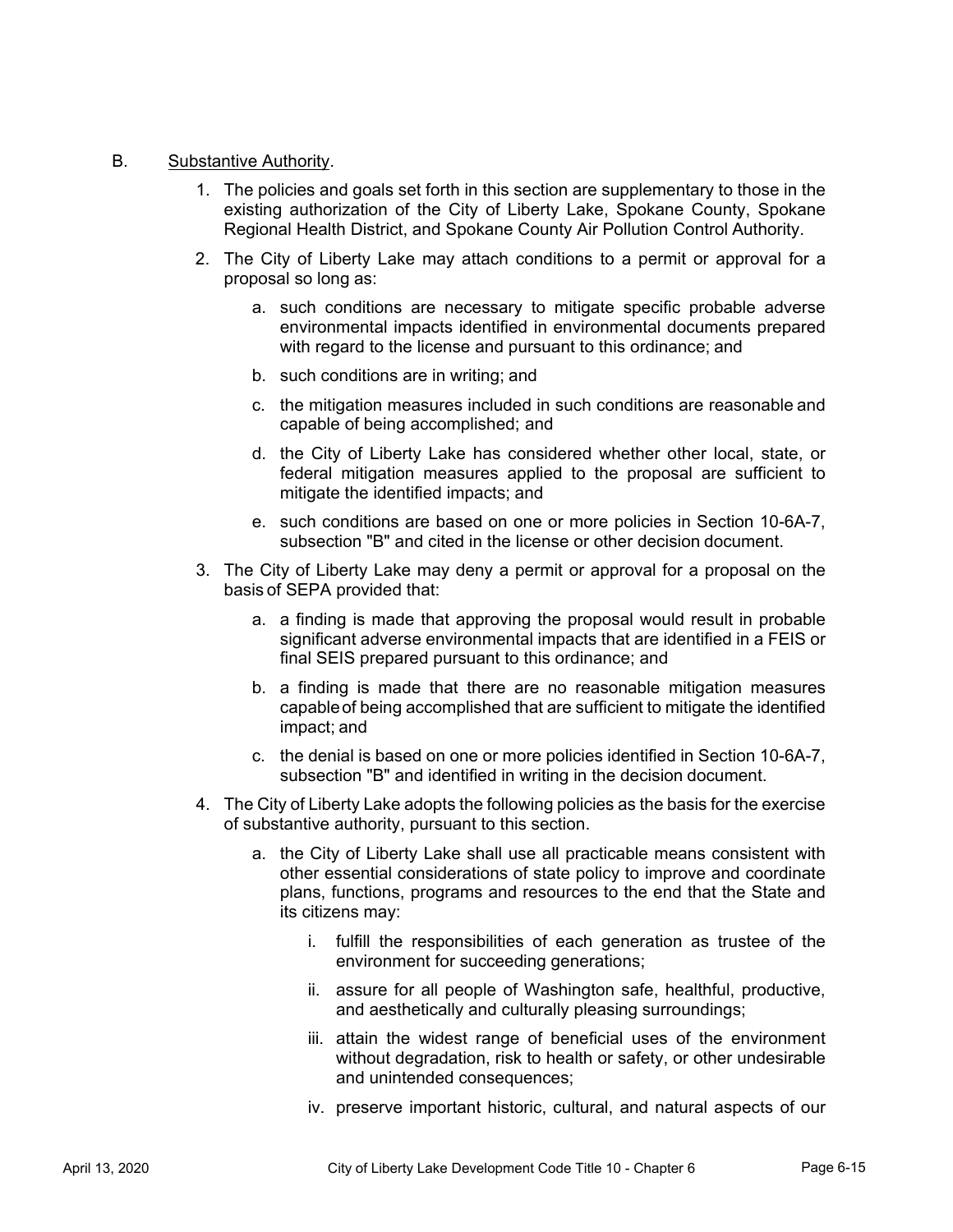national heritage;

- v. maintain, wherever possible, an environment which supports diversity and variety of individual choice;
- vi. achieve a balance between population and resource use which will permit high standards of living and a wide sharing of life's amenities; and,
- vii. enhance the quality of renewable resources and approach the maximum attainable recycling of depletable resources.
- b. The City of Liberty Lake recognizes that each person has a fundamental and inalienable right to a healthful environment and that each person has a responsibility to contribute to the preservation and enhancement of the environment.
- c. The City of Liberty Lake, for the purposes of section 43.21C.060 RCW and section 197-11-660(a) WAC, adopts by reference the applicable local, state, and federal policies, plans, rules, and regulations, as amended. All amendments by the City of Liberty Lake pursuant to section 197-11-902 WAC are exempt from fees for amendment.
- 5. Except for permits and variances issued pursuant to chapter 90.58 RCW (the Washington State Shorelines Management Act) and rules promulgated thereto, appeals of decisions or actions conditioned or denied on the basis of SEPA by a non elected official shall be appealable in accordance with Section 10-6A-7, subsection "C" below.

# C. Appeals.

- 1. The City of Liberty Lake establishes the following appeal procedures under section 43.21C.060, 43.21C.075, and 43.21C.080 RCW and section 197-11-680 WAC. Persons considering either administrative or judicial appeal of any decision that involves SEPA are advised to read these statutory and administrative rule provisions.
- 2. Appeal of the intermediate steps under SEPA (e.g., lead agency determination, scoping, draft EIS adequacy) shall not be allowed.
- 3. Appeals of SEPA procedures shall be limited to review of a final threshold determination (DS, DNS or Mitigated DNS) or Final EIS. These appeals may occur prior to the City of Liberty Lake's final decision on a proposed action.
- 4. Only one administrative appeal of a threshold determination or of the adequacy of an EIS is allowed; successive administrative appeals within the City are not allowed. This limitation does not apply to administrative appeals before another agency. This limitation also does not apply to closed record appeals authorized in subsection C-5 below.
- 5. A closed record appeal is allowed to the City Council of any decision by the City of Liberty Lake Hearing Examiner conditioning or denying a proposal under authority of SEPA, if the Hearing Examiner's decision on the underlying governmental action is subject to a closed record appeal to the City Council. The appeal shall be consolidated with any appeal of the underlying governmental action.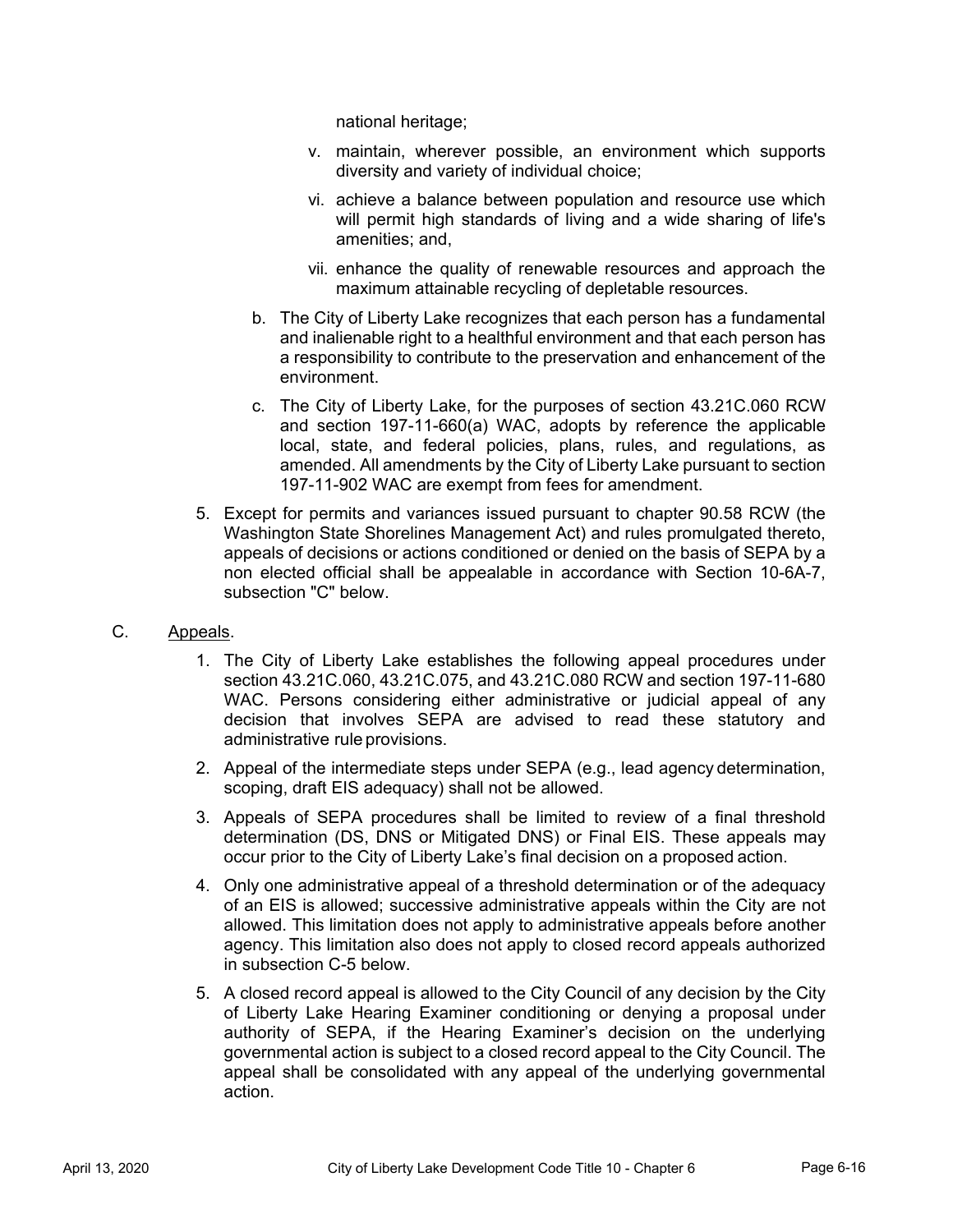- 6. Except as provided in subsection C-5 and C-7, any allowed appeals of procedural and substantive determinations under SEPA shall be consolidated with a hearing on, or appeal of, the underlying governmental action in a single open record hearing before the City of Liberty Lake Hearing Examiner. The hearing or appeal shall be one at which the City of Liberty Lake Hearing Examiner will render a decision on the proposed action. For example, an appeal of the adequacy of an EIS must be consolidated with a hearing on or appeal of the City of Liberty Lake's decision on the proposed action, if both proceedings are allowed in the City's procedures. If the City of Liberty Lake's procedures do not provide for a hearing on or appeal of the underlying governmental action, such agency shall not hold a SEPA administrative appeal, except as allowed in subsection C-7 below.
- 7. The following appeals of SEPA procedural or substantive determinations shall not be consolidated with a hearing on or appeal of the underlying action
	- a. An appeal of a determination of significance (DS).
	- b. An appeal of a procedural determination made by the City of Liberty Lake when it is the project proponent or is funding a project and chooses to conduct its review under SEPA, including any appeals of its procedural determinations, prior to submitting an application for a project permit. Subsequent appeals of substantive determinations by an agency with jurisdiction over the proposed project shall be allowed under the SEPA appeal procedures of the agency with jurisdiction.
	- c. An appeal of a procedural determination made by the City of Liberty Lake on a nonproject action.
	- d. An appeal where the underlying action is a ministerial permit decision that does not require a public hearing.
- 8. For threshold determinations issued prior to a decision on a project action, any administrative appeal allowed under Section 10-6A-7, subsection "C" shall be filed within fourteen (14) days after the determination has been made and is appealable. Any administrative appeal of a procedural or substantive determination under SEPA issued at the same time as the decision on the project action shall be filed within fourteen (14) days after notice of the decision has been made and is appealable. In order to allow public comment on a DNS prior to requiring an administrative appeal to be filed, this appeal period shall be extended for an additional seven (7) days if the appeal is of a DNS for which public comment period is required under the provisions of this ordinance or chapter 197-11 WAC. Nothing in this subsection alters the requirements of Section 10-6A-7, subsections "C-6 and C-7".
- 9. Procedural determinations made by the responsible official shall be entitled to substantial weight in any appeal proceeding.
- 10. For any appeal under this section, the City of Liberty Lake shall provide for the preparation of a record for use in any subsequent appeal proceedings, which record shall consist at a minimum the following.
	- a. Findings and conclusions.
	- b. Testimony under oath.
	- c. A taped, electronically recorded, or written transcript.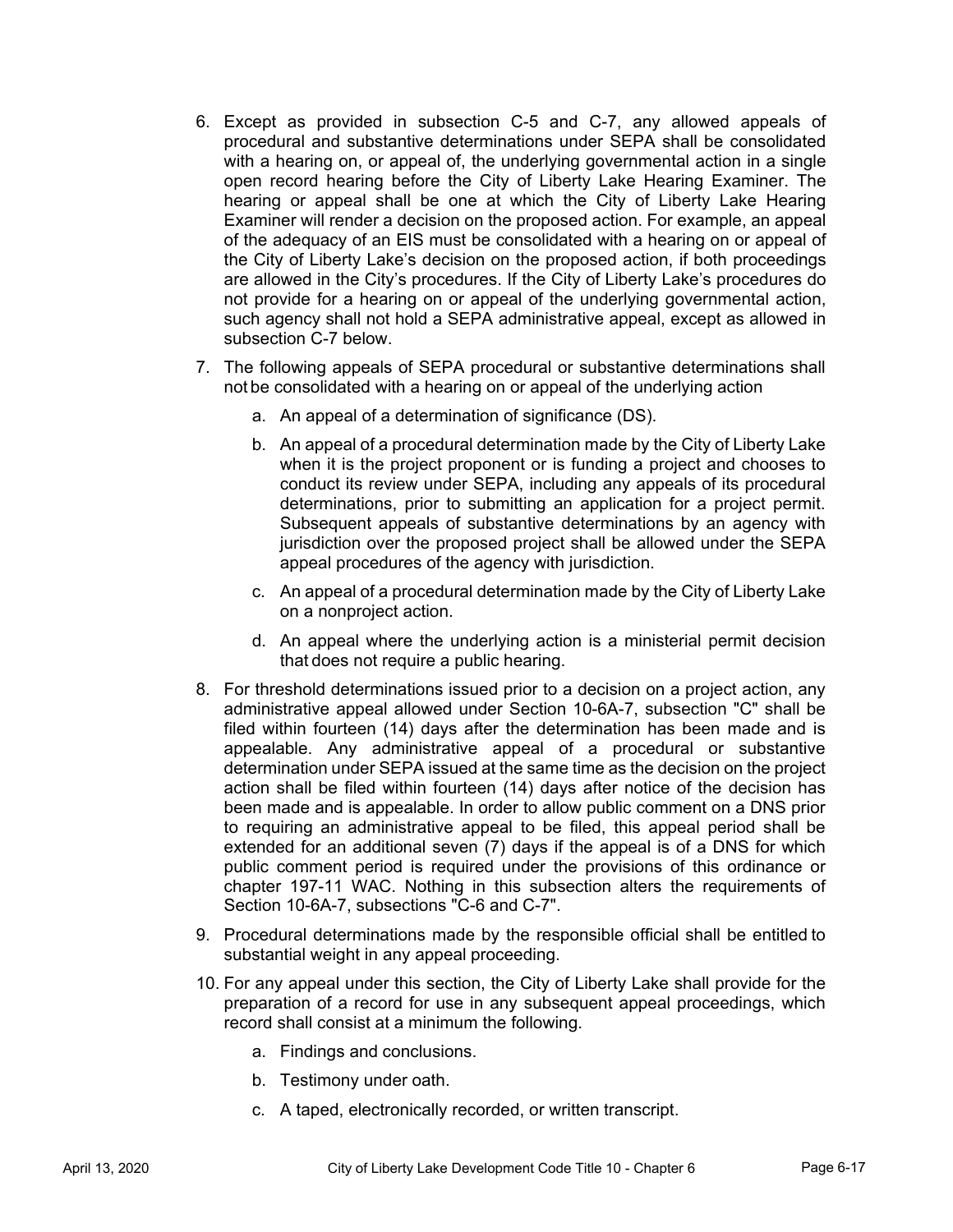- 11. If an administrative appeal of determinations relating to SEPA is available under the procedures of Section 10-6A-7, subsection "C", that procedure must be used before any person may seek judicial review of any SEPA issue that could have been reviewed under such procedures.
- 12. Judicial appeals of procedural and substantive compliance with SEPA must comply with section 43.21C.075 RCW and section 197-11-680(4) WAC.
	- a. The City of Liberty Lake shall give official notice under section 197-11- 680(5) WAC of the date and place for commencing a judicial appeal if there is a time limit established by statute or such agency's regulations for commencing a judicial appeal of the underlying governmental action.
	- b. Pursuant to section 43.21C.080 RCW, notice of any action taken by the City of Liberty Lake may be publicized by such agency or the applicant for, or the proponent of, such action. The form of the notice shall substantially conform to the forms provided by the City.

# **10-6A-8 SEPA and Agency Definitions**

A. Purpose and Adoption By Reference. This section contains uniform usage and definitions of terms under SEPA. The City of Liberty Lake adopts the following sections by reference, as supplemented by Article 10-1C of this Code.

WAC:

197-11-700 DEFINITIONS

197-11-702 ACT

197-11-704 ACTION

197-11-706 ADDENDUM

197-11-708 ADOPTION

197-11-710 AFFECTED TRIBE

197-11-712 AFFECTING

197-11-714 AGENCY

197-11-716 APPLICANT

197-11-718 BUILT ENVIRONMENT

197-11-720 CATEGORICAL EXEMPTION

197-11-721 CLOSED RECORD APPEAL

197-11-722 CONSOLIDATED APPEAL

197-11-724 CONSULTED AGENCY

197-11-726 COST/BENEFIT ANALYSIS

197-11-728 COUNTY/CITY

197-11-730 DECISION MAKER

197-11-732 DEPARTMENT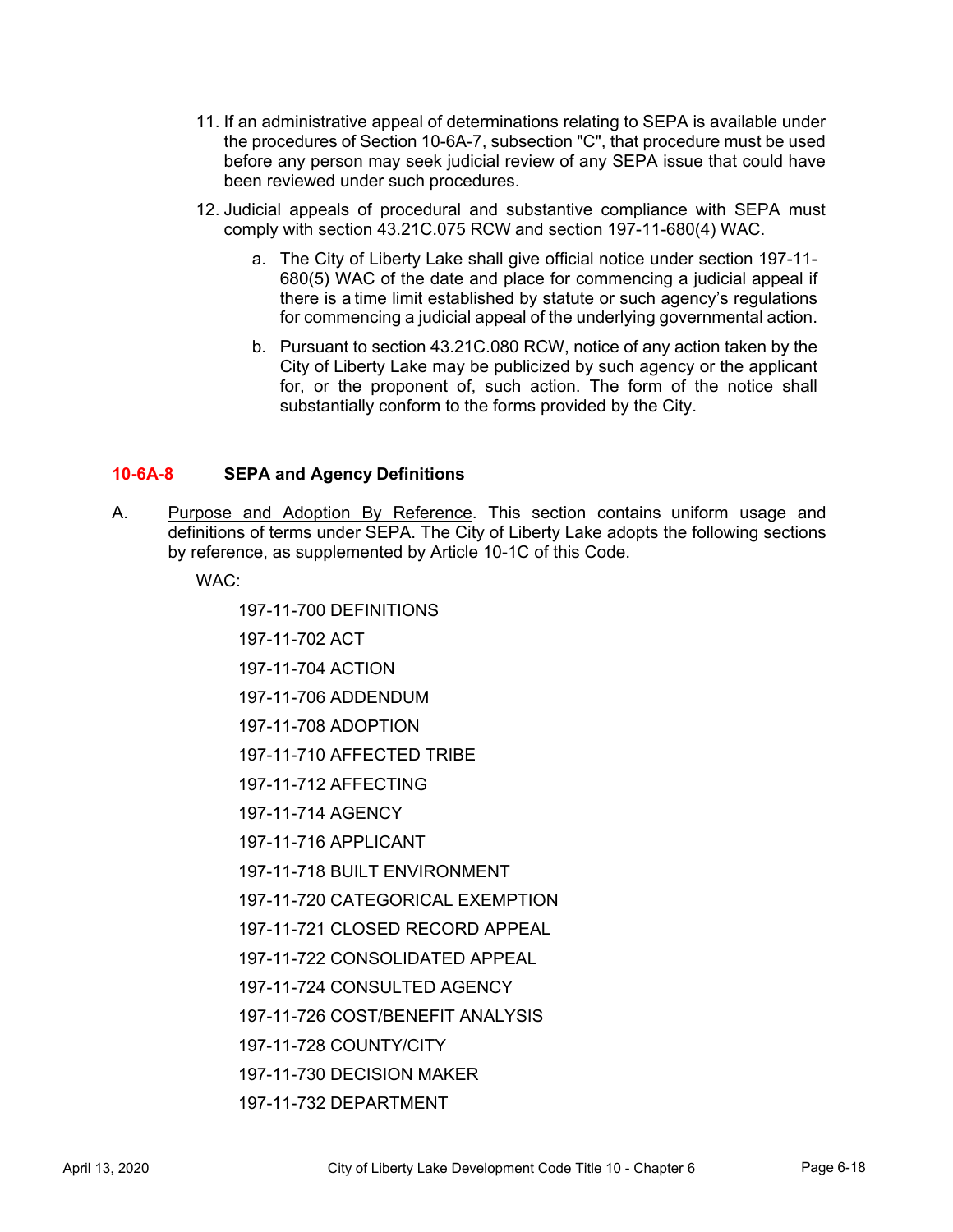197-11-734 DETERMINATION OF NONSIGNIFICANCE (DNS)

197-11-736 DETERMINATION OF SIGNIFICANCE (DS)

197-11-738 EIS

197-11-740 ENVIRONMENT

197-11-742 ENVIRONMENTAL CHECKLIST

197-11-744 ENVIRONMENTAL DOCUMENT

197-11-746 ENVIRONMENTAL REVIEW

197-11-750 EXPANDED SCOPING

197-11-752 IMPACTS

197-11-754 INCORPORATION BY REFERENCE

197-11-756 LANDS COVERED BY WATER

197-11-758 LEAD AGENCY

197-11-760 LICENSE

197-11-762 LOCAL AGENCY

197-11-764 MAJOR ACTION

197-11-766 MITIGATED DNS

197-11-768 MITIGATION

197-11-770 NATURAL ENVIRONMENT

197-11-772 NEPA

197-11-774 NONPROJECT

197-11-775 OPEN RECORD HEARING

197-11-776 PHASED REVIEW

197-11-778 PREPARATION

197-11-780 PRIVATE PROJECT

197-11-782 PROBABLE

197-11-784 PROPOSAL

197-11-786 REASONABLE ALTERNATIVE

197-11-788 RESPONSIBLE OFFICIAL

197-11-790 SEPA

197-11-792 SCOPE

197-11-793 SCOPING

197-11-794 SIGNIFICANT

197-11-796 STATE AGENCY

197-11-797 THRESHOLD DETERMINATION

197-11-799 UNDERLYING GOVERNMENTAL ACTION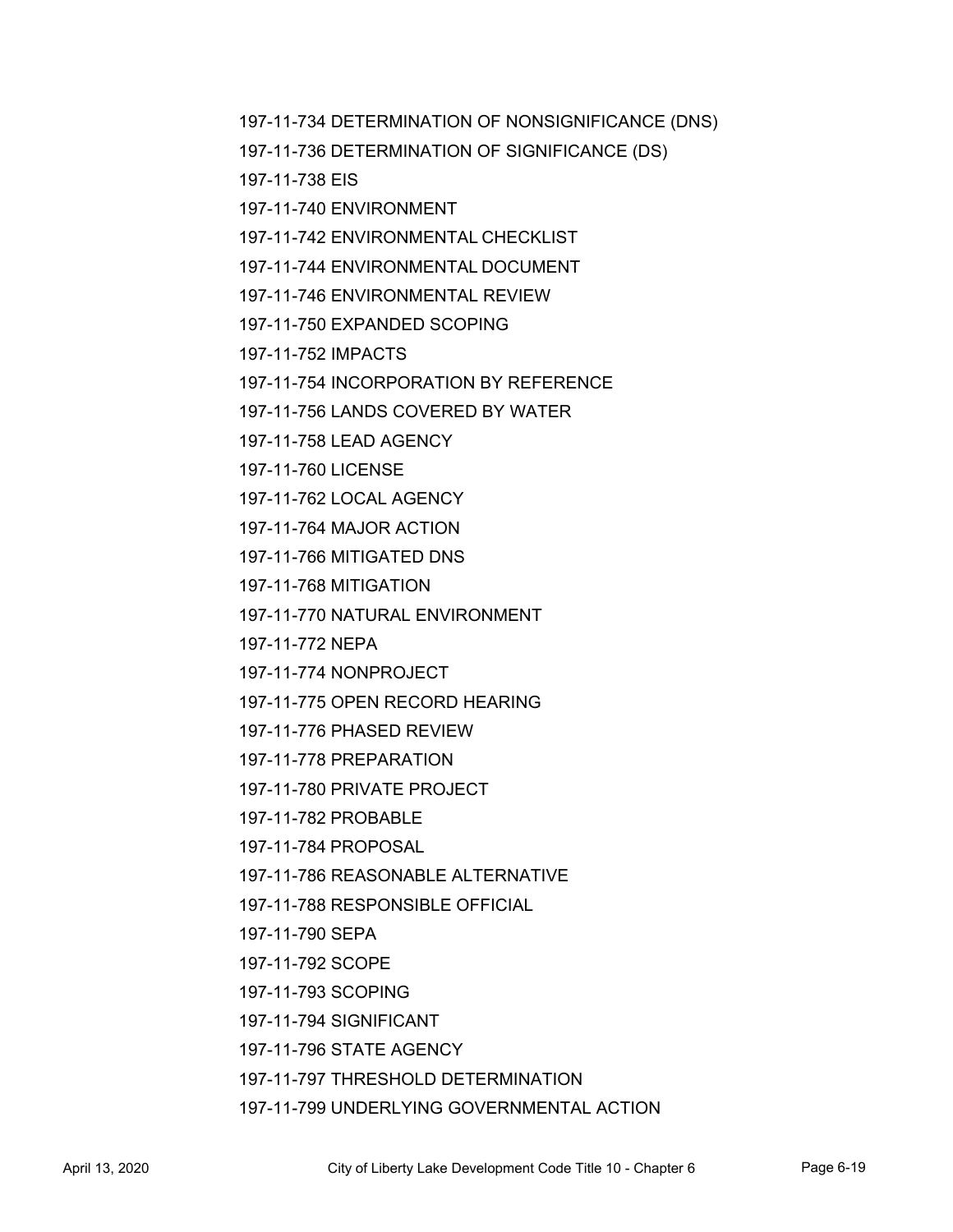B. Additional Definitions. In addition to those definitions contained within sections 197-11-700 through 197-11-799 WAC, see Article 10-1C.

# **10-6A-9 SEPA Categorical Exemptions**

A. Adoption By Reference. The City of Liberty Lake adopts by reference the following rules for categorical exemptions, as supplemented in this section, to include Section 10-6A-3, subsection B (Flexible thresholds), Section 10-6A-3, subsection D (Use of exemptions), and Article 10-6B (Critical areas). See Section 10-A-11 for an example list of exempt and nonexempt activities.

WAC:

197-11-800 CATEGORICAL EXEMPTIONS

197-11-880 EMERGENCIES

197-11-890 PETITIONING DOE TO CHANGE EXEMPTIONS

B. Certification of Emergencies. The responsible official shall certify on a case-by-case basis those actions which meet the conditions prescribed in section 197-11-880 WAC and are declared emergencies.

#### **10-6A-10 Agency Compliance**

A. Purpose and Adoption By Reference. This section contains rules for the City of Liberty Lake compliance with SEPA, including rules for charging fees under the SEPA process, designating critical areas, listing agencies with environmental expertise, selecting the lead agency, and applying these rules to current agency activities. The City of Liberty Lake adopts the following sections by reference.

**WAC** 

197-11-900 PURPOSE OF THIS PART

197-11-902 AGENCY SEPA POLICIES

197-11-916 APPLICATION TO ONGOING ACTIONS

- 197-11-920 AGENCIES WITH ENVIRONMENTAL EXPERTISE
- 197-11-922 LEAD AGENCY RULES
- 197-11-924 DETERMINING THE LEAD AGENCY
- 197-11-926 LEAD AGENCY FOR GOVERNMENTAL PROPOSALS
- 197-11-928 LEAD AGENCY FOR PUBLIC AND PRIVATE PROPOSALS

197-11-930 LEAD AGENCY FOR PRIVATE PROJECTS WITH ONE AGENCY WITH JURISDICTION

197-11-932 LEAD AGENCY FOR PRIVATE PROJECTS REQUIRING LICENSES FROM MORE THAN ONE AGENCY WHEN ONE OF THE AGENCIES IS A COUNTY/CITY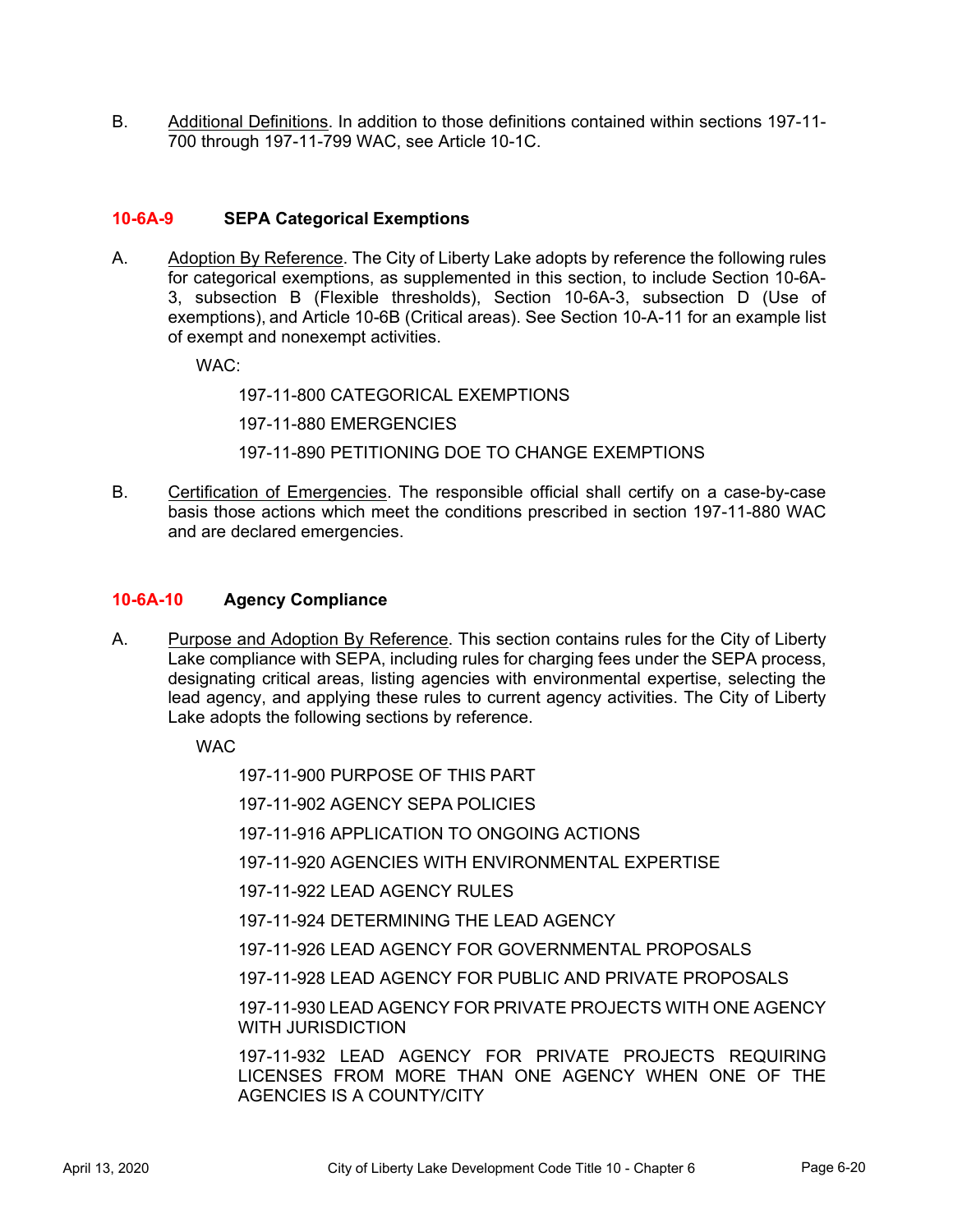197-11-934 LEAD AGENCY FOR PRIVATE PROJECTS REQUIRING LICENSES FROM A LOCAL AGENCY, NOT A COUNTY/CITY, AND ONE OR MORE STATE AGENCIES

197-11-936 LEAD AGENCY FOR PRIVATE PROJECTS REQUIRING LICENSES FROM MORE THAN ONE STATE AGENCY

197-11-938 LEAD AGENCIES FOR SPECIFIC PROPOSALS

197-11-940 TRANSFER OF LEAD AGENCY STATUS TO A STATE AGENCY

- 197-11-942 AGREEMENTS ON LEAD AGENCY STATUS
- 197-11-944 AGREEMENTS ON DIVISION OF LEAD AGENCY DUTIES

197-11-946 DOE RESOLUTION OF LEAD AGENCY DISPUTES

197-11-948 ASSUMPTION OF LEAD AGENCY STATUS

- B. Critical areas. The rules and regulations set forth in the City of Liberty Lake Critical Areas Ordinance (Article 10-6B of the City Development Code), as amended, and the supplemental maps designate the location of environmentally sensitive areas within the City of Liberty Lake*.* Proposals that will be located within critical areas are to be treated no differently than other proposals under this article. A threshold determination shall be made for all such actions, and an EIS shall not be automatically required for a proposal merely because it is proposed for location in a critical area.
- C. Fees. The City of Liberty Lake exercises the option presented in section 197-11-914 WAC to recover all or a substantial portion of the costs of SEPA compliance as regards a private proposal as established in the adopted City Fee Schedule.

# **10-6A-11 SEPA Exemption Levels Matrix & Summary of SEPA Process**

A. SEPA Exemption Levels Matrix. The following matrix serves for informational purposes only and should not be interpreted as law. Departments may administratively update this matrix for their own information. See Washington Administrative Code (WAC) chapter 197-11, and the provisions set forth in this article for specific SEPA exemption rules and regulations

| <b>ACTIVITY</b>                                              | <b>EXEMPT</b> | <b>NON-EXEMPT</b> |
|--------------------------------------------------------------|---------------|-------------------|
| <b>Activities in Critical Areas</b>                          |               |                   |
| Activities of Fire and Law Enforcement - exempt construction | X             |                   |
| Additions to Buildings - below the flexible thresholds       | X             |                   |
| Adoption of State Building Codes                             | X             |                   |
| Adoption of Noise Ordinances                                 | X             |                   |
| Agricultural Buildings (less than 20,000 sq. feet)           | X             |                   |
| Annexation Into a City                                       | Х             |                   |
| Binding Site Plan (BSP)                                      |               |                   |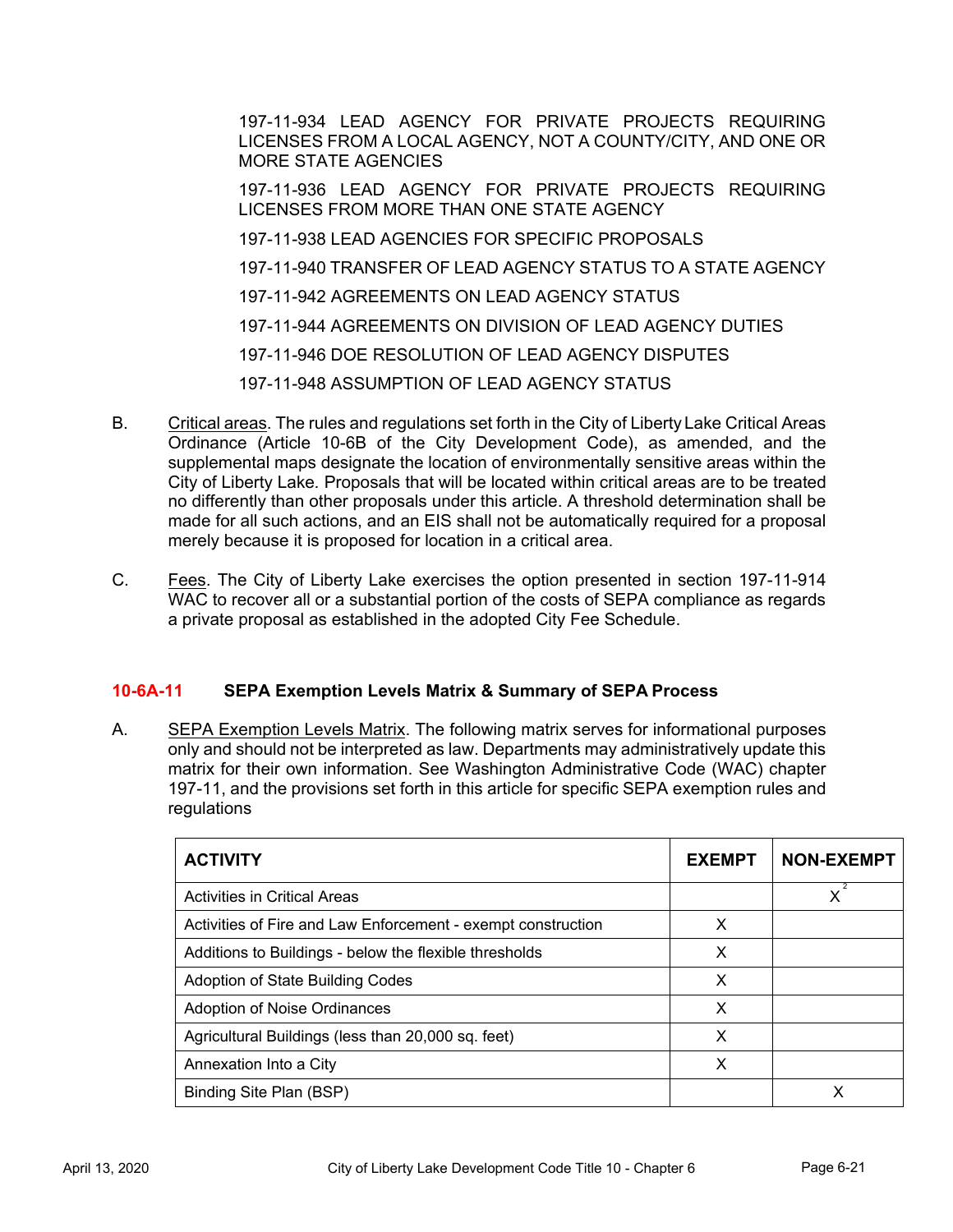| Class I, II, and III Forest Practice Permits / Regulations                                                                                                                                                                                                      | X              |   |
|-----------------------------------------------------------------------------------------------------------------------------------------------------------------------------------------------------------------------------------------------------------------|----------------|---|
| Closure of Schools (plan)                                                                                                                                                                                                                                       | X              |   |
| Demolitions to Buildings - below the flexible thresholds                                                                                                                                                                                                        | X              |   |
| Demolitions to Buildings of Historical Significance                                                                                                                                                                                                             |                | X |
| Dredging                                                                                                                                                                                                                                                        |                | X |
| Dwelling Units (less than 20 units)                                                                                                                                                                                                                             | X              |   |
| Grants of Franchise by Agencies to Utilities                                                                                                                                                                                                                    | X              |   |
| <b>Hydrological Measuring Devises</b>                                                                                                                                                                                                                           | X              |   |
| Installation, Construction, Relocation of Utilities, Except the<br>Following:<br>1. Communication Towers or Relay Stations<br>2. Stormwater, Water and Sewer Lines (greater than 8<br>inches)<br>3. Electrical Facilities and Lines (greater than 55,000 volts) | $X^1$          |   |
| Issuance, Renewal, Revision of Air Operating Permit                                                                                                                                                                                                             | X              |   |
| Landfills and Excavations (less than 500 cubic yards)                                                                                                                                                                                                           | X              |   |
| License for Discharge to Air                                                                                                                                                                                                                                    |                | X |
| License for Discharge to Water                                                                                                                                                                                                                                  |                | X |
| Microcell Attached To Structure (no residence or school on-site)                                                                                                                                                                                                | X              |   |
| Minor Road Repair (including pedestrian and bicycle facilities)                                                                                                                                                                                                 | X              |   |
| Minor Repair or Replacement of Structures                                                                                                                                                                                                                       | X              |   |
| Open Burning                                                                                                                                                                                                                                                    | X              |   |
| Office, School, Commercial, Recreational, Service, and Storage<br>Buildings (less than 12,000 sq. feet and up to 40 parking spaces)                                                                                                                             | X              |   |
| Parking Lots (less than 40 parking spaces)                                                                                                                                                                                                                      | X              |   |
| Personal Wireless Service Antennas Attached To A Structure<br>(no residence or school on-site and located in a Commercial or<br>Industrial Zone)                                                                                                                | X              |   |
| Personal Wireless Service Tower (less than 60 feet in a Commercial<br>or Industrial Zone)                                                                                                                                                                       | X              |   |
| Plat                                                                                                                                                                                                                                                            |                | X |
| Proposal or Adoption of Rules, Regulations, Resolutions, Ordinances,<br>or Plans Relating To Procedures and Contains No Standards                                                                                                                               | X              |   |
| Reconstruction / Maintenance - Shoreline Protection Measures                                                                                                                                                                                                    |                | X |
| Recreational Site Development (less than 12 campsites)                                                                                                                                                                                                          | X              |   |
| Repair / Rebuilding of Dams, Dikes, and Reservoirs                                                                                                                                                                                                              |                | X |
| Repair, Remodeling, and Maintenance of Existing Structures                                                                                                                                                                                                      | X <sup>1</sup> |   |
| Replacement of Utilities / Utility Lines                                                                                                                                                                                                                        | X <sup>3</sup> |   |
| Rezone                                                                                                                                                                                                                                                          |                | X |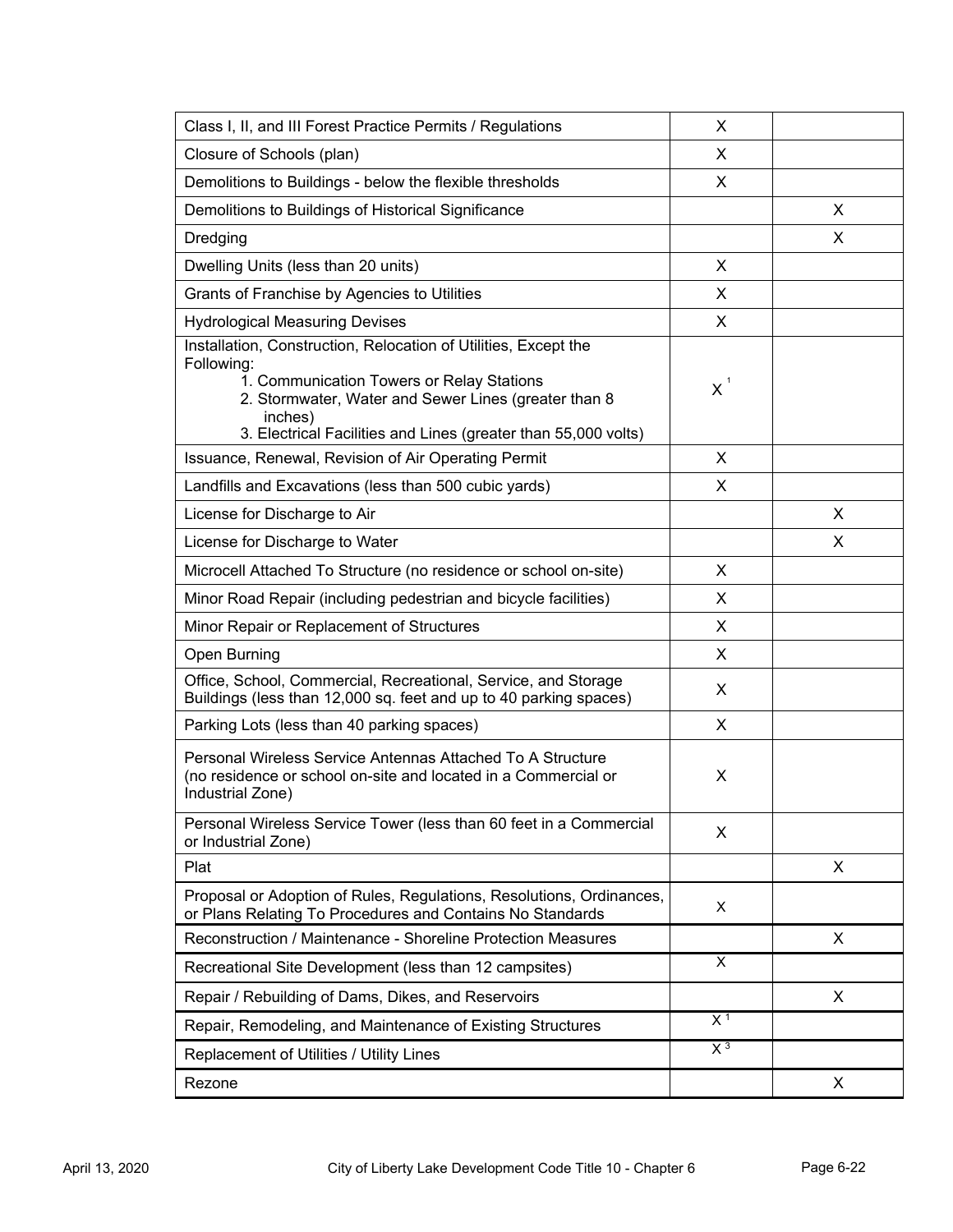| Sale, Transfer, Exchange, or Lease of Land                                        | X              |   |
|-----------------------------------------------------------------------------------|----------------|---|
| <b>Short Plats or Short Subdivisions</b>                                          | X <sup>1</sup> |   |
| Short Plats (within land previously platted)                                      |                | x |
| Signs and Signals                                                                 | X              |   |
| Special Use Permit - project meets flexible thresholds                            | X              |   |
| <b>Survey and Boundary Markers</b>                                                | X              |   |
| <b>Timber Harvest</b>                                                             |                | x |
| <b>Transit Stops</b>                                                              | X              |   |
| Underground Tanks (less than 10,000 gallons)                                      | X              |   |
| Vacation of Streets and Roads                                                     | X              |   |
| Variances (not including change in use or density)                                | X              |   |
| Variances (under the Clean Air Act)                                               | X              |   |
| Water Rights and Structures (less than 50 cfs of surface water for<br>irrigation) | X              |   |
| Water Rights and Structures (1 cfs or 2250 gpm of ground water)                   | X              |   |
| <b>Water Quality Certifications</b>                                               | X              |   |
| Watershed Restoration Projects Pursuant to a Restoration Plan                     | X              |   |

1. Applies to land not covered by water.

2. Under section 197-11-305 WAC, each County/City may adopt provisions to exclude exemptions listed in 197-11-800 for those sites listed in Critical Areas.

3. Some utility replacements are non exempt. See WAC for specifics (i.e. replacement of transmission line for natural gas is not exempt).

#### B. SEPA Process.

|                        | Is the entire proposal defined?                                                 | WAC 197-11-060                               |  |  |
|------------------------|---------------------------------------------------------------------------------|----------------------------------------------|--|--|
|                        | Is there an agency "action"?                                                    | WAC 197-11-704                               |  |  |
|                        |                                                                                 | 10-6A-3, subsection B,                       |  |  |
|                        | Is the action "categorically exempt"?                                           | 10-6A-3, subsection D,                       |  |  |
| Is SEPA Required?      |                                                                                 | 10-6A-9, subsection A, and                   |  |  |
|                        |                                                                                 | 10-6A-10, subsection B                       |  |  |
|                        |                                                                                 | WAC 197-11-164, and                          |  |  |
|                        | Has SEPA already been completed?                                                | 10-6A-6, subsection A, and                   |  |  |
|                        |                                                                                 | 10-6A-7, subsection B                        |  |  |
| Who is lead agency?    | Identify the "lead agency."                                                     | $10 - 6A - 2$                                |  |  |
| Are there likely to be | Review the checklist and identify likely                                        | WAC 197-11-330                               |  |  |
| impacts?               | significant adverse environmental impacts.                                      |                                              |  |  |
| Are there existing     | Identify documents that analyze probable                                        | WAC 197-11-600 and                           |  |  |
| documents that analyze | impacts of the proposal.                                                        | 330(2)(a)                                    |  |  |
| the impacts?           |                                                                                 |                                              |  |  |
|                        | Identify mitigation required by<br>development regulations, and other local and | WAC 197-11-158, and<br>10-6A-3, subsection F |  |  |
|                        | state laws.                                                                     |                                              |  |  |
| Can impacts be         |                                                                                 |                                              |  |  |
| mitigated?             |                                                                                 |                                              |  |  |
|                        | Is the applicant willing to change the proposal<br>to reduce impacts?           | 10-6A-3, subsection F                        |  |  |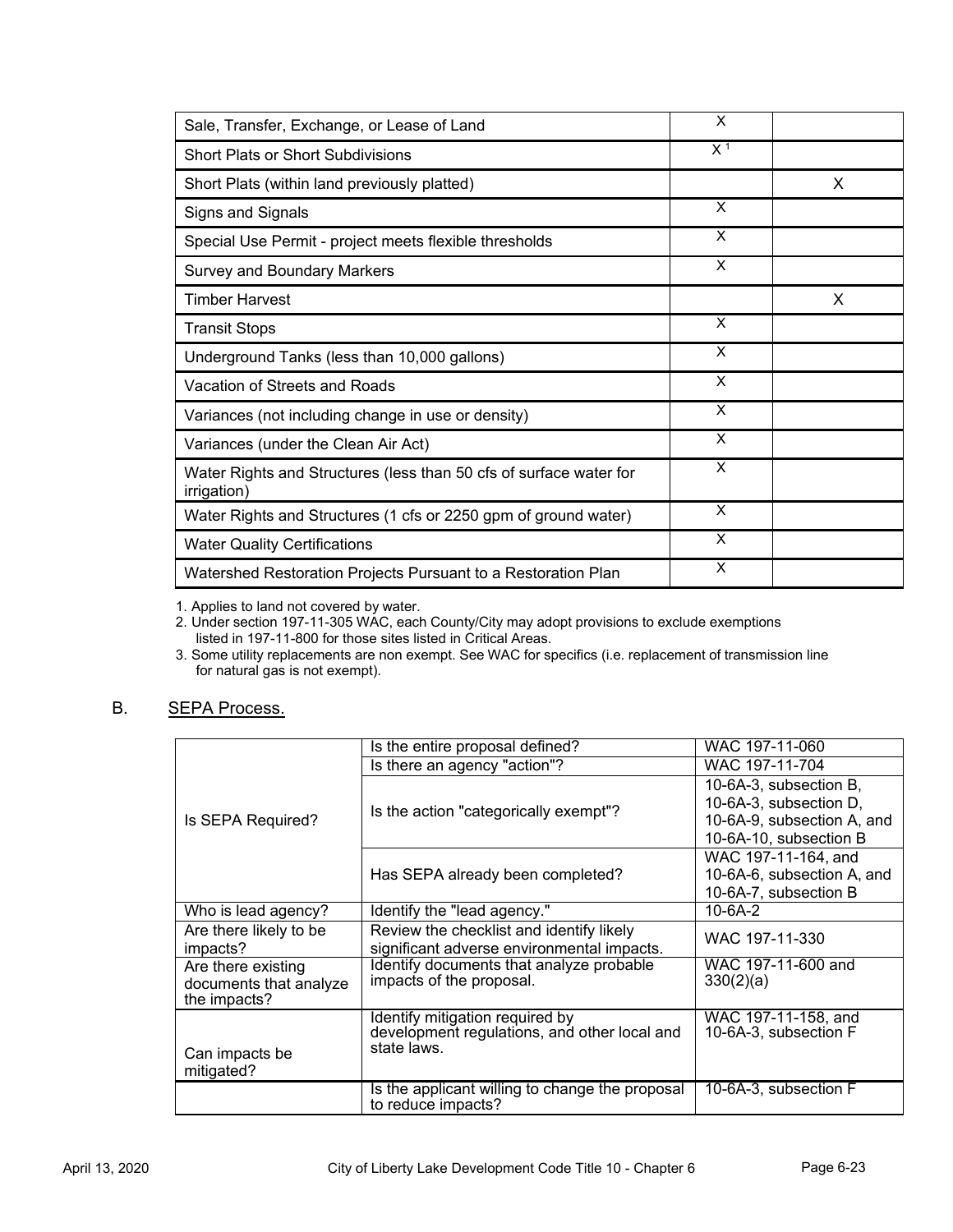|                                                                                                                                         | Consider using SEPA substantive authority for<br>other impacts not adequately addressed.                                                                                                                              | 10-6A-7, subsection B           |
|-----------------------------------------------------------------------------------------------------------------------------------------|-----------------------------------------------------------------------------------------------------------------------------------------------------------------------------------------------------------------------|---------------------------------|
| After application of<br>identified mitigation, is<br>the proposal likely to<br>have any significant<br>adverse environmental<br>impact? | If not, issue a determination of nonsignificance<br>(which may include mitigation measures).                                                                                                                          | WAC 197-11-340, 350,<br>and 355 |
|                                                                                                                                         | If yes, issue a determination of significance,<br>and either include an adoption notice or begin<br>the EIS process.                                                                                                  | WAC 197-11-360 and 10-<br>6A-4  |
| How is SEPA used in<br>decision making?                                                                                                 | Mitigation under SEPA must be included as<br>permit conditions, or in changes to permit<br>applications for the proposal. Projects may be<br>denied if identified significant adverse impacts<br>cannot be mitigated. | 10-6A-7, subsection B           |

# C. SEPA Involvement Requirements.

| <b>DOCUMENT</b>                                                       | <b>Comment</b><br><b>Period</b>                         | <b>Public Notice</b>                   | <b>Distribution</b>                    | <b>WAC</b>                                                                      |
|-----------------------------------------------------------------------|---------------------------------------------------------|----------------------------------------|----------------------------------------|---------------------------------------------------------------------------------|
| <b>Determination of Non-</b><br><b>Significance (DNS)</b>             | 14 days<br>(may be required)                            | Yes<br>(if comment<br>period required) | Yes<br>(if comment<br>period required) | See 197-11-340(2)<br>for criteria on<br>whether a comment<br>period is required |
| <b>Mitigated DNS</b>                                                  | 14 days                                                 | Yes                                    | Yes                                    | 197-11-340 & 197-<br>11-350                                                     |
| <b>Optional DNS Process</b><br>Notice w/ NOA                          | Combined w/ NOA<br>(14 - 30 days)                       | Yes                                    | Yes                                    | 197-11-355                                                                      |
| <b>DNS Issued After NOA</b>                                           | Optional 14 days                                        | Yes (if comment<br>period is given)    | Yes                                    |                                                                                 |
| <b>DNS Integrated w/</b><br><b>GMA Planning</b><br><b>Document</b>    | Combined w/ GMA<br>Document<br>(14 - 60 days)           | Yes                                    | Yes                                    | 197-11-230(1) and<br>(4)                                                        |
| <b>Modified DNS</b>                                                   | No                                                      | No                                     | Yes                                    | 197-11-340(2)(f)                                                                |
| <b>DNS After Withdrawal</b><br>of a DS                                | 14 days                                                 | Yes                                    | Yes                                    | 197-11-360(4) and<br>197-11-340(2)(iv)                                          |
| <b>DS With Scoping</b><br><b>Notice</b>                               | 21 days (up to 30<br>days for expanded<br>scoping)      | Yes                                    | Yes                                    | 197-11-360, 197-11-<br>408, and 197-11-410                                      |
| <b>DS / Scoping Notice</b><br>w/NOA                                   | Combined w/ NOA<br>(14 - 30 days)                       | Yes                                    | Yes                                    | 197-11-408                                                                      |
| <b>Draft Environmental</b><br><b>Impact Statement</b><br>(DEIS)       | 30 days (possible<br>15 day extension)                  | Yes                                    | Yes                                    | 197-11-455                                                                      |
| <b>DEIS Integrated With</b><br><b>GMA Planning</b><br><b>Document</b> | Combined w/ GMA<br>Document<br>$(30 - 60 \text{ days})$ | Yes                                    | Yes                                    | 197-11-230(1) and<br>(4)                                                        |
| <b>Supplemental DEIS</b>                                              | 30 days (possible<br>15 day extension)                  | Yes                                    | Yes                                    | 197-11-620(1) and<br>197-11-455                                                 |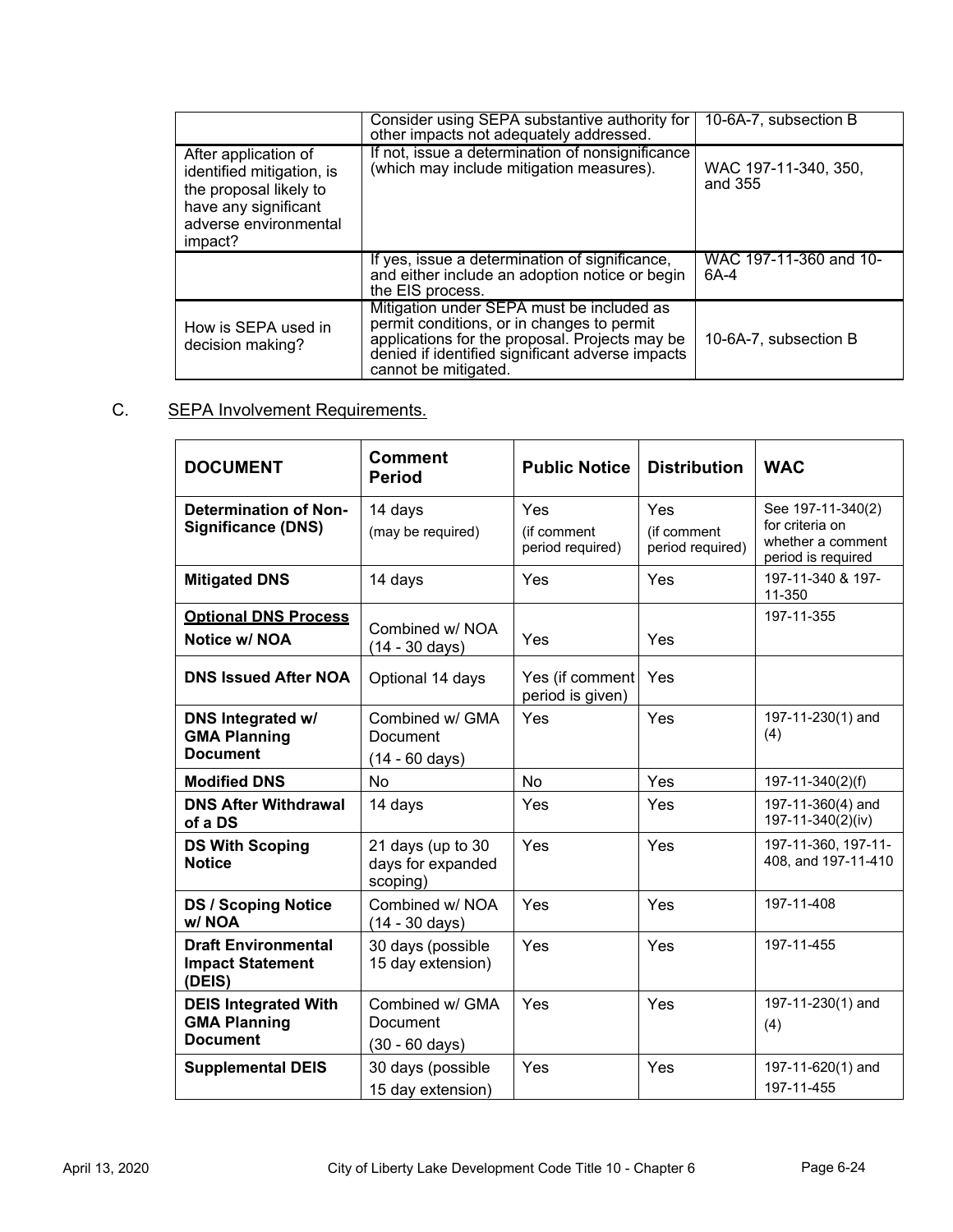| <b>Final EIS</b>                                                  | No, but a 7 day<br>waiting period is<br>required before<br>agency action | No                                     | Yes                                       | 197-11-460                                               |
|-------------------------------------------------------------------|--------------------------------------------------------------------------|----------------------------------------|-------------------------------------------|----------------------------------------------------------|
| <b>Final Supplemental</b><br><b>EIS</b>                           | No, but a 7 day<br>waiting period is<br>required before<br>agency action | No                                     | Yes                                       | 197-11-620(1) and<br>197-11-460                          |
| <b>Final EIS Integrated</b><br>w/ GMA Planning<br><b>Document</b> | No comment or<br>waiting period                                          | No                                     | Yes                                       | 197-11-230(5)                                            |
| <b>Adoption Notice w/</b><br><b>DNS</b>                           | 14 days<br>(may be required)                                             | Yes<br>(if comment<br>period required) | Yes<br>(if comment<br>period<br>required) | 197-11-340(2) and<br>197-11-630                          |
| <b>Adoption Notice w/</b><br><b>DS</b>                            | No, but a 7 day<br>waiting period is<br>required before<br>agency action | No                                     | Yes                                       | 197-11-630(3)                                            |
| <b>Addendum to a DNS</b>                                          | No                                                                       | No.                                    | Encouraged                                | 197-11-625(5)                                            |
| <b>Addendum to an EIS</b>                                         | No                                                                       | No                                     | Encouraged,<br>(may be<br>required)       | See 197-11-625 for<br>criteria requiring<br>distribution |

Agencies may extend any comment period for their own proposals, WAC 197-11-050(7).

# **10-6A-12 Forms**

- A. Adoption by references. The City of Liberty Laker adopts the following forms for use in carrying out the local SEPA procedures. These forms may be amended administratively provided there is concurrency between the City of Liberty Lake, Spokane County, Spokane Regional Health District and Spokane County Air Pollution Control Authority.
	- 1. Liberty Lake Environmental Checklist
	- 2. Liberty Lake Adoption Notice
	- 3. Liberty Lake Determination of Nonsignificance (DNS/ Optional DNS)
	- 4. Liberty Lake Mitigated Determination of Nonsignificance (MDNS)
	- 5. Liberty Lake Determination of Significance and Scoping Notice (DS)
	- 6. Liberty Lake Notice of Assumption of Lead Agency Status
	- 7. Liberty Lake Notice of Action
	- 8. Liberty Lake Notice of Availability

The above referenced forms are available through the City of Liberty Lake.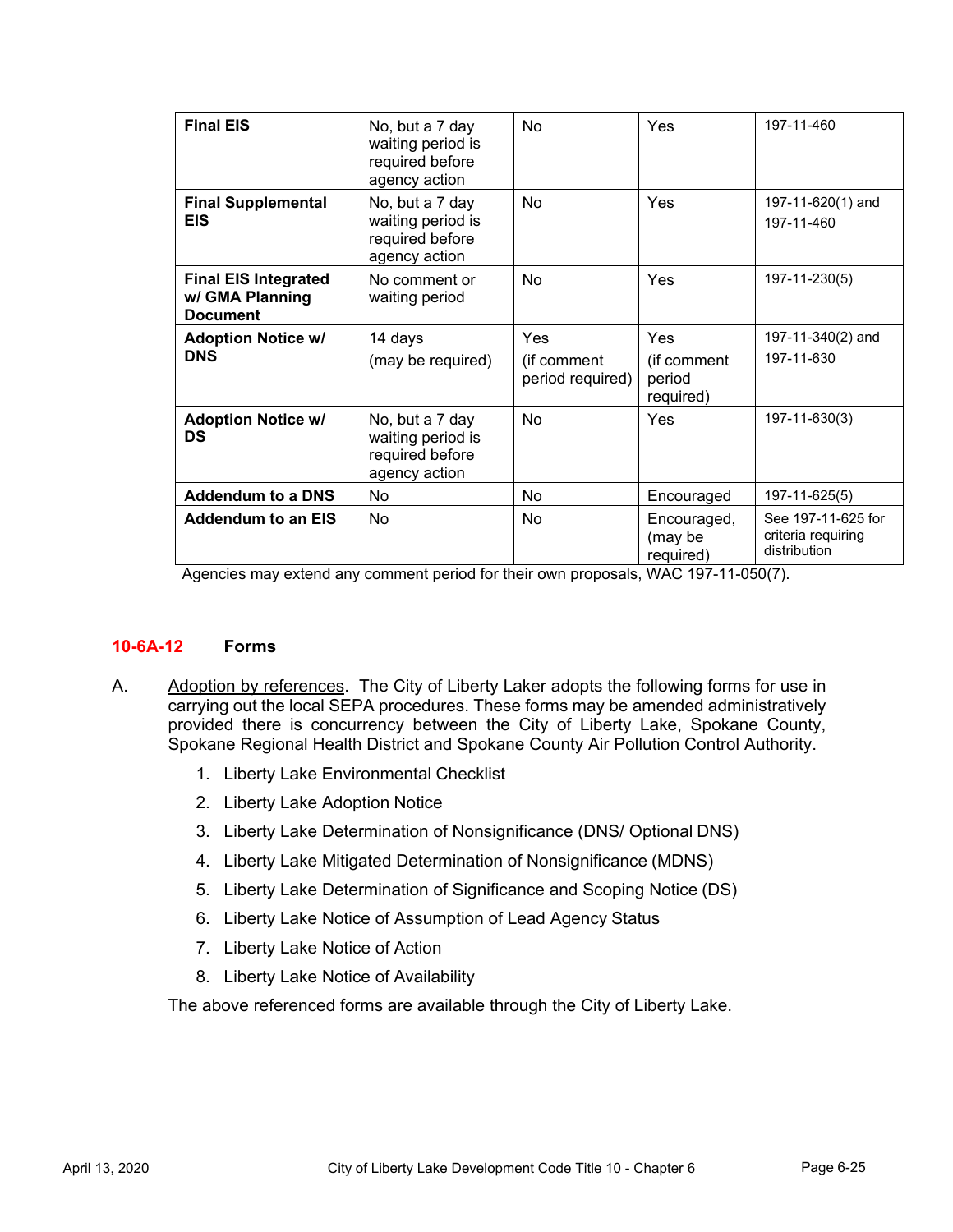# **Article 10-6B — Critical Areas**

# **Sections:**

| 10-6B-1       | <b>General Provisions</b>                                |
|---------------|----------------------------------------------------------|
| 10-6B-2       | <b>Emergency Permits &amp; Reasonable Use Exceptions</b> |
| $10 - 6B - 3$ | Wetlands                                                 |
| 10-6B-4       | <b>Fish &amp; Wildlife Habitat Conservation Areas</b>    |
| 10-6B-5       | <b>Geologically Hazardous Areas</b>                      |
| 10-6B-6       | <b>Critical Aquifer Recharge Areas</b>                   |
| 10-6B-7       | <b>Additional Resources</b>                              |

**10-6B-8 Incentives** 

# **10-6B-1 General Provisions**

- A. Purpose. The purpose of this article is to implement the overall critical areas goals, and the specific goals and policies for wetlands, fish and wildlife habitat, geo-hazard areas, and critical aquifer recharge areas contained in the City of Liberty Lake Comprehensive Plan, Chapter 9 Natural Environment. The specific goals for wetlands, fish and wildlife habitat, geo- hazard areas, and critical aquifer recharge areas are listed below. Furthermore, it is expressly the purpose of this article to protect the health, safety, and welfare of the general public.
	- 1. Wetlands.
		- a. Ensure "no net loss" of wetland functions, value, and quantity as a result of land use activities and establish a long-term goal of measurable gain of wetlands function and value;
		- b. Establish wetland management programs that include identification of wetlands and a classification system; and
		- c. Protect and enhance wetlands so that they are able to perform their natural functions and maintain their beneficial values.
	- 2. Fish and Wildlife Habitat Conservation Areas.
		- a. Identify fish and wildlife habitat conservation areas and their ecosystems. Recognize the multiple values of fish and wildlife habitat conservation areas and educate people as to these values.
		- b. Protect, maintain, and improve critical fish and wildlife habitat conservation areas and habitats of local importance through a variety of methods including public ownership of the most critical areas and incentives for privately owned land.
		- c. The City of Liberty Lake shall strive to minimize fragmentation of habitat by protecting important fish and wildlife areas and open space; and by interconnecting corridors to form a continuous network of fish and wildlife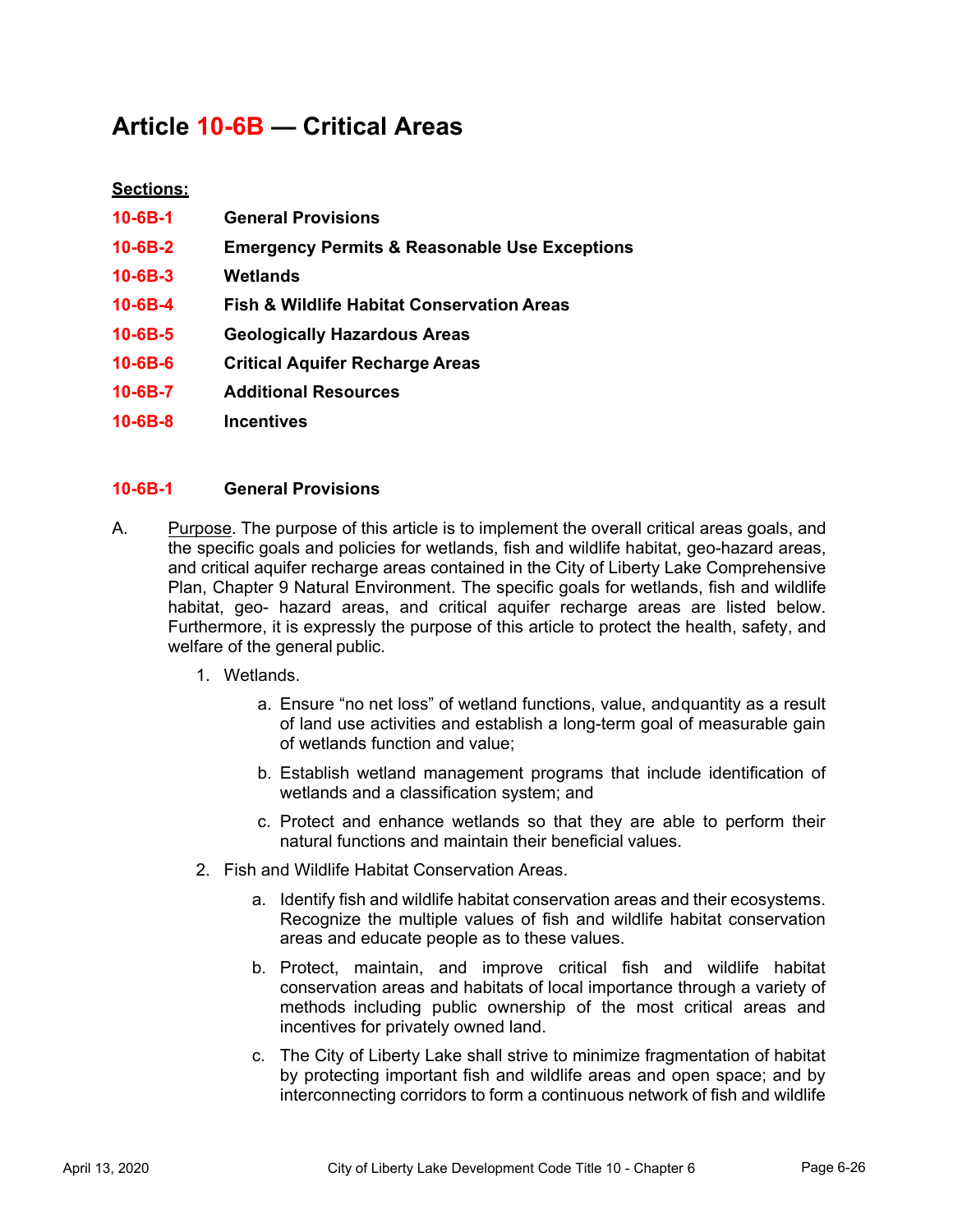habitat and ecosystems with adjacent areas.

- d. The City of Liberty Lake shall strive to ensure that priority fish and wildlife species as identified by the Washington Department of Fish and Wildlife and species of local importance do not become imperiled due to land use changes, habitat alteration, and other human activities.
- 3. Geologically Hazardous Areas.
	- a. Development should be discouraged in geologically hazardous areas unless it can be demonstrated that a hazard area can be developed consistent with public health and safety. Development permits may be conditioned to mitigate certain hazards.
	- b. Geologically hazardous areas may be used as open space for recreation, rangeland, forest, wildlife habitat, and other uses as appropriate.
- 4. Critical Aquifer Recharge Areas.
	- a. Prevent degradation of groundwater quality in Liberty Lake area aquifers.
	- b. Protect groundwater quality from development impacts.
	- c. Mitigate the effects of natural or un-natural events that lower aquifer water quality below minimum state standards.
	- d. Secure adequate water quantity for the residents of the City of Liberty Lake without artificially over-allocating available resources to any single customer or group of customers.
	- e. Provide public information programs for land users to demonstrate how to protect critical aquifer recharge areas from degradation.
	- f. Consistently enforce regulations, effectively monitor compliance, and provide regulatory incentives to protect critical aquifer recharge areas.
	- g. Regularly update critical aquifer recharge area protection measures so they are effective, enforceable, and equitable.
- 5. General purpose of this article.
	- a. To protect the public health, safety, and welfare by preserving, protecting, restoring and managing through the regulation of development and other activities within wetland, fish and wildlife habitat conservation areas, geologically hazardous areas and critical aquifer recharge areas;
	- b. To recognize wetlands, fish and wildlife habitat conservation areas and geologically hazardous areas and critical aquifer recharge areas as important natural resources which provide significant environmental functions and values including: vital importance to critical fish and wildlife habitat, surface and ground water quality, aquifer recharge, flood control, shoreline anchorage and erosion control, scientific research and education, open space, aesthetic values, historic and cultural preservation, passive recreation and contribute to quality of life currently enjoyed by citizens of Liberty Lake;
	- c. To maintain consistency with state and federal protective measures;
	- d. To avoid duplication and over-regulation by limiting regulatory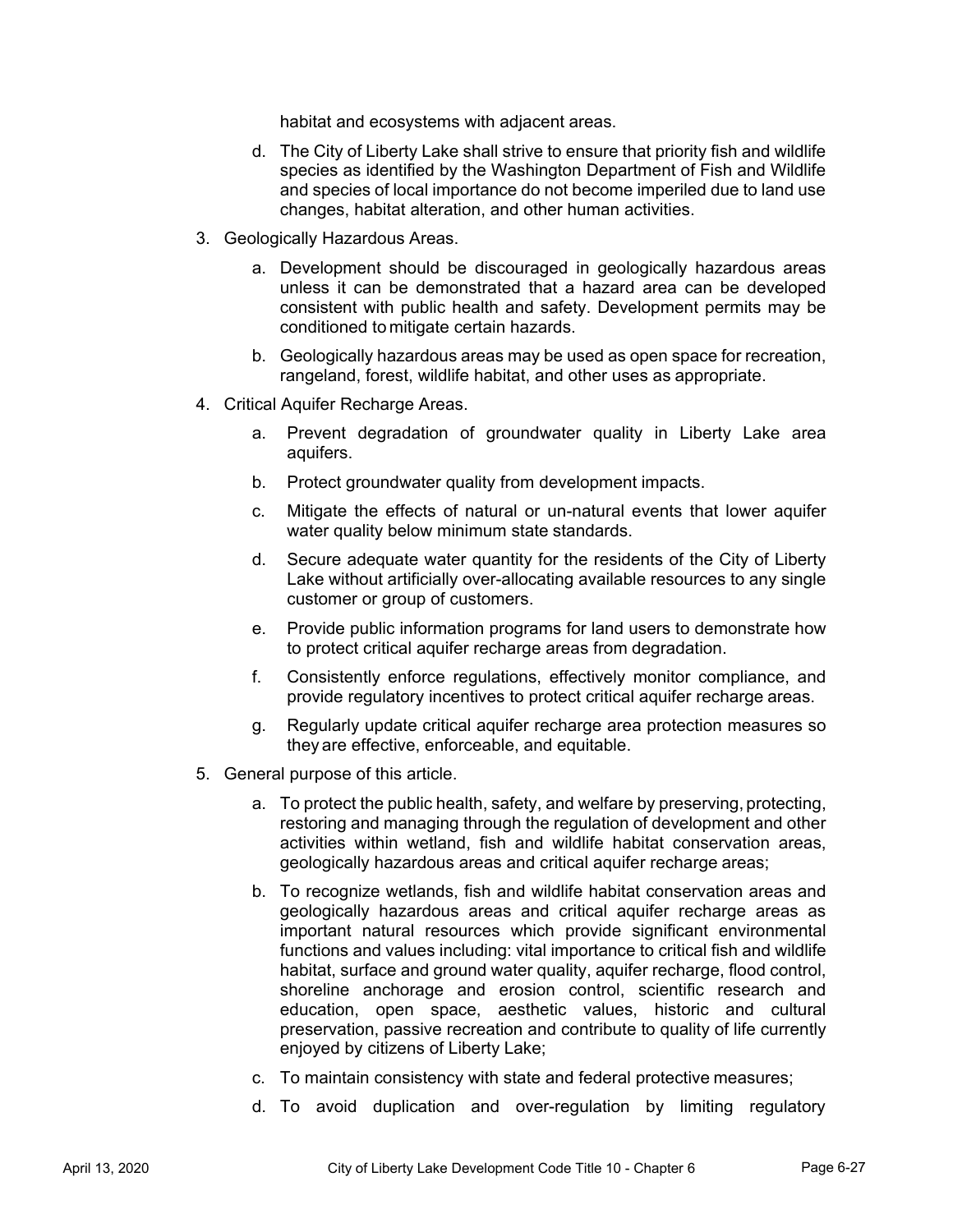applicability to those developments and activities with significant impacts;

- e. To identify and protect wetlands, fish and wildlife habitat conservation areas, geologically hazardous areas and critical aquifer recharge areas without violating any citizen's constitutional rights;
- f. To alert appraisers, assessors, owners and potential buyer or lessees of property to the development limitation within wetlands, fish and wildlife habitat conservation areas, and geologically hazardous areas;
- g. To prevent degradation of critical aquifer recharge areas.

# B. Intent.

- 1. The intent of these regulations is to avoid, or in appropriate circumstances, to minimize, rectify, reduce or compensate for impacts arising from land development and other activities affecting wetlands, fish and wildlife habitat conservation areas, geologically hazardous areas, and critical aquifer recharge areas; and to maintain and enhance the biological and physical functions and values of these areas.
- 2. Development shall not impact wetlands, however, if impacts do occur, mitigation may be implemented to achieve no net loss of wetlands in terms of acreage, function, and value.
- 3. It is recognized that land development will not always be compatible with preservation of fish and wildlife and their habitats. Some wildlife will be eliminated as development occurs. It is the intent of these regulations to preserve wildlife when possible through thoughtful planning and consideration of wildlife needs.
- 4. It is the intent of these regulations to allow development in geo-hazard areas only when hazards can be mitigated to protect the public health, safety, and general welfare.
- 5. In addition, the intent of these regulations is to recognize that property rights and public services are an essential component of our legal and economic environment. Where such rights and public services are seriously compromised by the regulations contained in this article, impacts may be permitted provided there is appropriate mitigation.
- C. Applicability. This article shall apply to all areas within the City of Liberty Lake and the obligation to comply with any requirements within the scope and provisions of this article is with the owner of the property or land. No action shall be undertaken by any person which impacts critical aquifer recharge areas or results in any alteration of a wetland, fish and wildlife habitat or geologically hazardous area as defined in this Code except in conformance with this article. Uses and activities listed in subsection "D" below are allowed in wetlands, fish and wildlife habitat areas, geologically hazardous areas and their buffer areas only if:
	- 1. The use or activity is in compliance with the requirements of this article, and
	- 2. The use or activity is in compliance with all other applicable provisions of the City Code. Uses and activities listed in listed in subsection "D" below shall conform with requirements in this article for protecting critical aquifer recharge areas.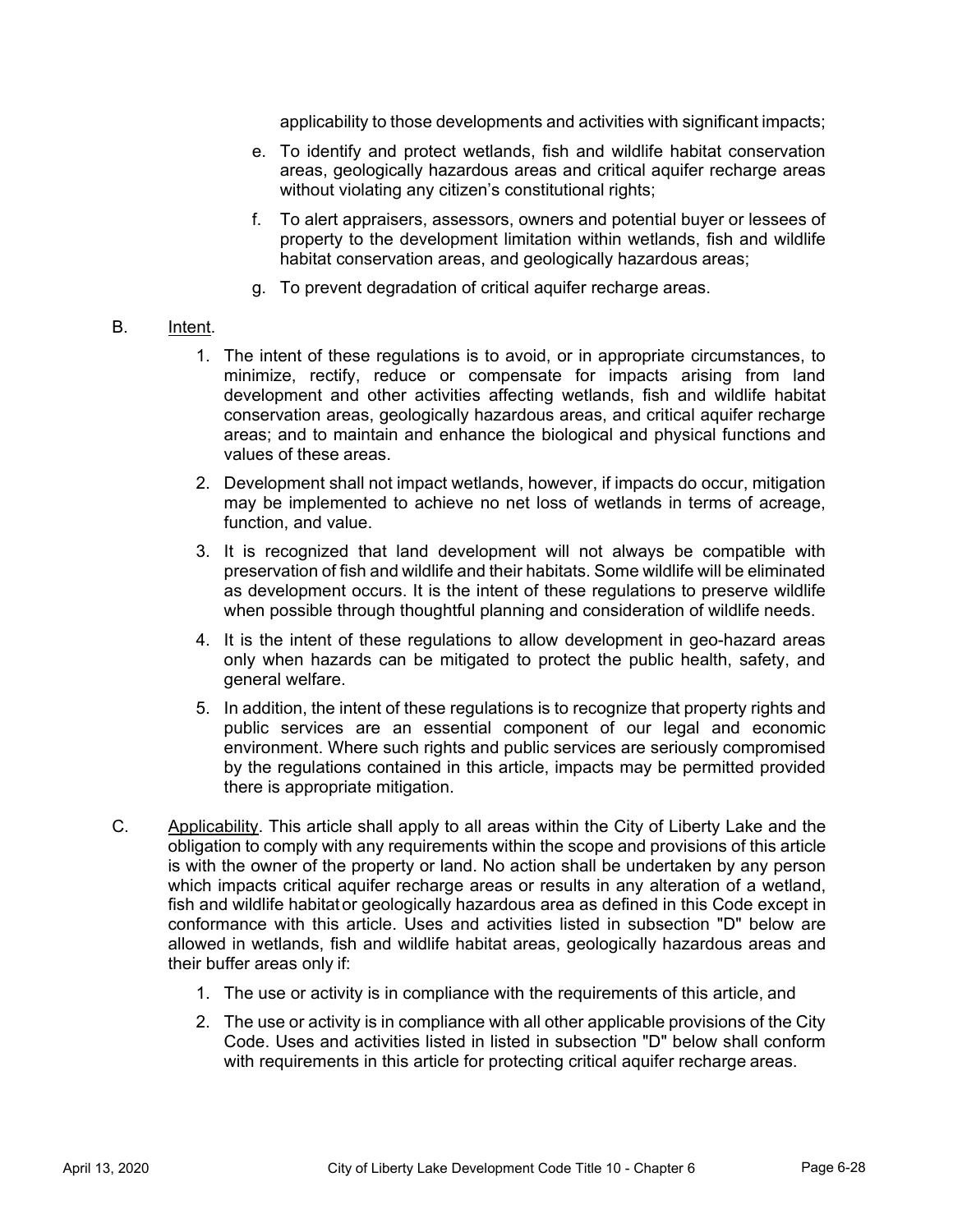D. Uses and Activities Within Wetlands, Fish and Wildlife Habitats, and Geo-Hazard Areas. (*some uses may not be permitted by the underlying zone, see Chapter 2 of this Code*)

| <b>USES AND ACTIVITIES</b>                                                          | <b>Wetlands</b><br>& Buffers | <b>Habitats</b> | Geo-Hazard<br><b>Areas</b> |
|-------------------------------------------------------------------------------------|------------------------------|-----------------|----------------------------|
| <b>Agriculture Building</b>                                                         | N                            | L               | L                          |
| Agriculture Ditch Maintenance                                                       | L                            | P               | P                          |
| Agriculture--Existing, On-going                                                     | L                            | P               | P                          |
| <b>Aquatic Vegetation Management</b>                                                | L                            | P               | <b>NA</b>                  |
| Building Construction, Institutional, Commercial, Industrial,<br>Recreational       | N                            | L               | L                          |
| <b>Conservation Activities</b>                                                      | $\mathsf{P}$                 | P               | P                          |
| Diseased Vegetation Removal, Vegetation Removal<br>Within 30N of Existing Structure | L                            | P               | P                          |
| Dredging                                                                            | N                            | L               | <b>NA</b>                  |
| Excavation, Filling, Grading (less than 30 cubic yards)                             | N                            | L               | L                          |
| Excavation, Filling, Grading (greater than 30 cubic yards)                          | N                            | L               | L                          |
| Floating Docks, Boat Mooring, Buoys                                                 | $L^{\overline{1}}$           | P               | P                          |
| <b>Golf Course</b>                                                                  | $L^{\frac{1}{1}}$            | L               | L                          |
| Harvesting of Wild Crops                                                            | P                            | P               | P                          |
| <b>Lines Utility Transmission</b>                                                   | L <sup>1</sup>               | L               | L                          |
| <b>Noxious Weed Control</b>                                                         | $\mathsf{P}$                 | P               | P                          |
| Open Space, Natural Area                                                            | P                            | P               | P                          |
| Parks, Camps                                                                        | L <sup>1</sup>               | L               | L                          |
| Passive Recreation, Scientific Research                                             | P                            | P               | P                          |
| Pedestrian/Bike Trail                                                               | L <sub>1</sub>               | L               | P                          |
| Radio/TV Towers                                                                     | N                            | L               | L                          |
| Road Repair and Maintenance                                                         | L                            | P               | P                          |
| Single Family Private Access Street/Driveway                                        | N                            | L               | L                          |
| Single Family Residence and Accessory Structures and<br>Decks                       | N                            | L               | L                          |
| Street, Expansion of Existing Corridor Street or Bridge                             | N                            | L               | L                          |
| Street, New Public or Private, Serving more than 1<br>Residence                     | N                            | L               | L                          |
| <b>Stormwater Detention/Disposal Facility</b>                                       | N                            | L               | L                          |
| <b>Utility Facility</b>                                                             | N                            | L               | L                          |
| Utilities Repair Maintenance                                                        | L                            | $\mathsf{P}$    | P                          |
| Vegetation Removal, Forest Practice Class I                                         | L                            | L               | P                          |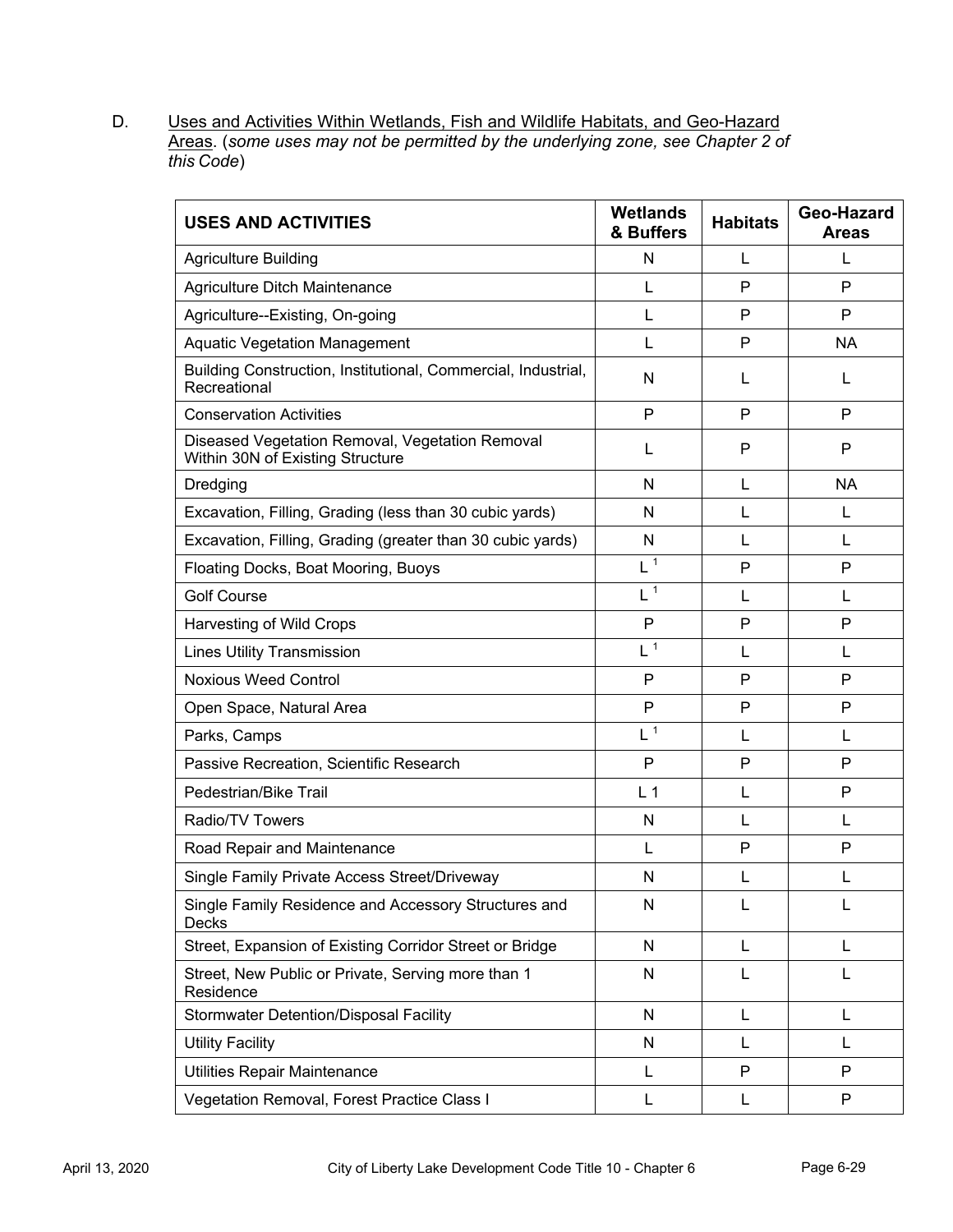| Vegetation Removal, Forest Practice Class II, III        | SP | <b>SP</b> | SP |
|----------------------------------------------------------|----|-----------|----|
| Vegetation Removal, Forest Practice Class IV             |    |           |    |
| Vegetation Removal, nonforest practice                   |    |           |    |
| Water Well Pump House, Wildlife Blind, Nesting Structure |    |           |    |

Notes: Uses and activities listed above are defined in Article 10-1C and Chapter 2 of this Code. Some uses listed here may not be permitted within the underlying zone, as defined in Chapter 2.

P = Permitted if the use is permitted in the underlying zone (see Chapter 2).

 $N = Not$  permitted.

L = Limited Uses. These uses are permitted if they are allowed by the underlying zone and they comply with the standards of this article, as well as the underlying zone (see Chapter 2)

 $L<sup>1</sup>$  = New development shall not impact wetlands and permits shall not be conditioned to allow for mitigation SP = State Permit subject to standards of this article

NA= Not Applicable

Other uses and activities not listed may be allowed by the Zoning Administrator subject to the purpose and intent of this article.

#### E. Coordination with Other Permit Processes.

- 1. This article does not require any permit in addition to those otherwise required by City ordinances.
- 2. The performance standards and other requirements of this article shall be applied to uses and activities shown in subsection "D" above or Section 10-6B-6, subsection "B", through any permit or approval process otherwise required by City ordinances.
- 3. Uses and activities in a critical area or buffer for which no permit or approval is required by any other City ordinance remain subject to the performance standards and other requirements of this article.
- 4. The City of Liberty Lake may approve, approve with conditions, or deny any permit application for a use or activity listed in subsection "D" above or Section 10-6B-6, subsection "B", in order to comply with the requirements of this article.
- F. Process Regulation of Wetlands, Fish and Wildlife Habitats, Geo-hazard Areas, and Critical Aquifer Recharge Areas.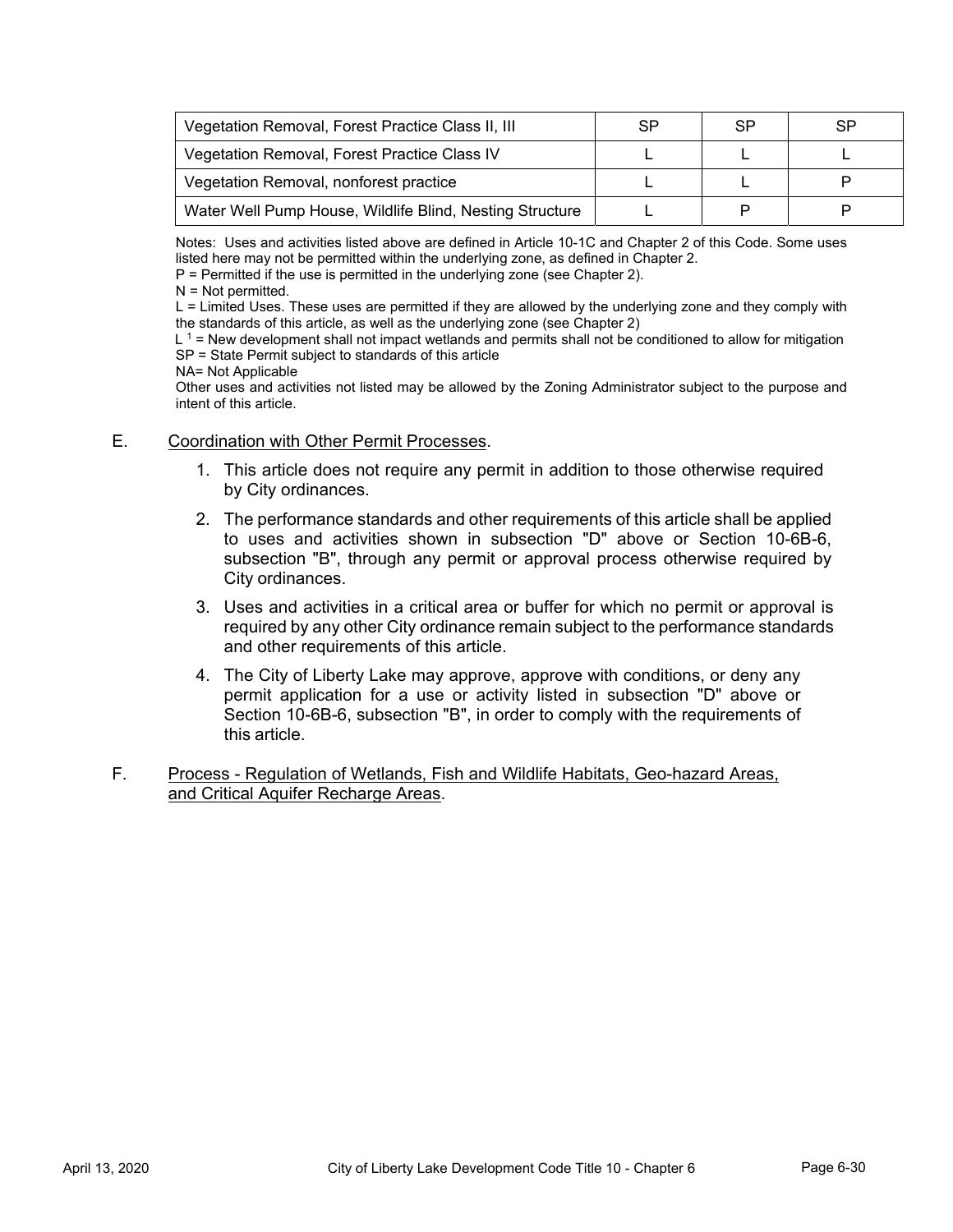#### CRITICAL AREA PROTECTION PROCESS



NOTE: Appeal process follows route of associated permit. Appeals of administrative decisions regarding provisions of this article use the administrative appeal process contained within this Code.

#### G. Wetland, Fish and Wildlife Habitats, Geo-hazard Maps, and Critical Aquifer Recharge Areas.

- 1. The City maintains maps of wetlands, fish and wildlife habitats, geo-hazard areas, and critical aquifer recharge areas, as applicable, to provide information to the public and to aid in the administration of this article. The maps are not regulatory in nature.
- 2. The maps will be used to identify the possible existence of wetlands, fish and wildlife habitats, geo-hazard areas, and critical aquifer recharge areas. The maps in conjunction with site visits and other information will be used as a basis for requiring field investigations such as wetland reports, fish and wildlife management plans, geo- technical studies, and hydrogeologic reports. In the event of a conflict between the information shown on the maps and information shown as a result of field investigations, the latter shall prevail.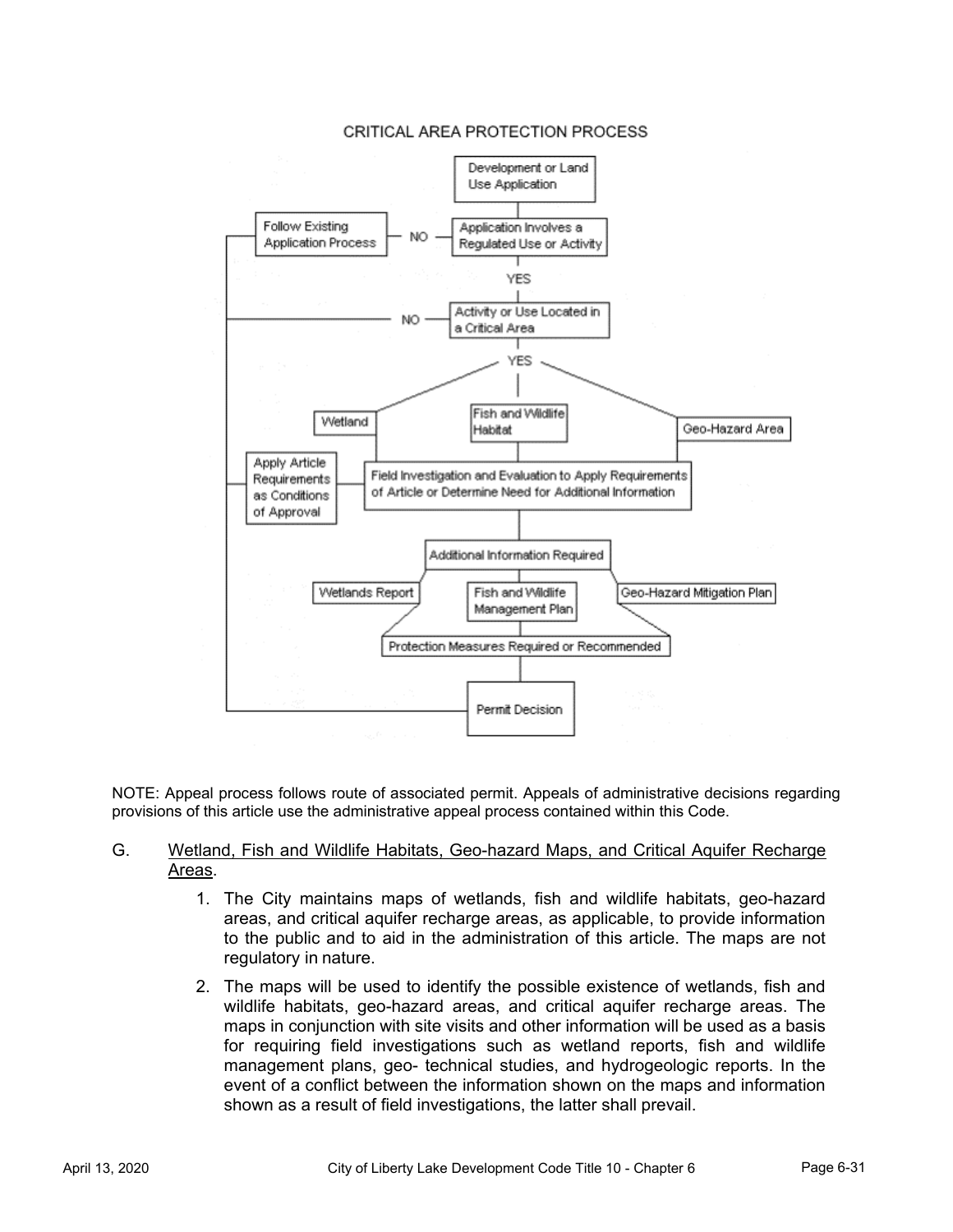- 3. Additions, corrections, and periodic updates to the maps shall be made when new or additional information is available. Omission of a site from the map will not exempt the site from complying with the provisions of this article. When an interpretation is needed as to the existence of a wetland, fish and wildlife habitat, geo-hazard area, and critical aquifer recharge areas, the Zoning Administrator shall make such determination according to the criteria and characteristics contained in this article and consultation with an agency or agencies of expertise as deemed appropriate by the Zoning Administrator.
- H. Appeal of an Administrative Decision. The provisions of this section shall apply to any appeal involving an administrative decision on the requirements of this article. Any person aggrieved by an administrative decision of this article may file an appeal by:
	- 1. Following the appeal procedures of the associated application; or
	- 2. If there is no associated application or appeal process, follow the process in Section 10-4G-2, subsection H for Appeals of Administrative Interpretations by the Zoning Administrator.
- I. Appeal of a Decision by the Hearing Examiner. Appeals of a Hearing Examiner decision shall be provided for by the City of Liberty Lake Hearing Examiner Ordinance and this Code.

Pending completion of all conditions of approval which need to be completed prior to permit issuance, permits can be released prior to the lapse of the appeal period; provided, that the City has no liability for expenses, delays, or inconvenience incurred by the applicant if the project/proposal is overturned or altered upon appeal.

- J. Nonconforming Provisions. The provisions of Article 10-5C (Nonconforming Uses) of the Development Code, as amended, shall apply in determining the nonconforming status of a lot, use, building, or structure under the provisions of this article.
- K. Enforcement. The provisions of this article shall be enforced by the Zoning Administrator or his or her designee in accordance with the procedures in Article 10-1D of this Code.

# **10-6B-2 Emergency Permits & Reasonable Use Exceptions**

- A. Emergency Activities Temporary Emergency Permit.
	- 1. Criteria for Granting a Temporary Emergency Permit. Notwithstanding the provisions of this article or any other laws to the contrary, the Zoning Administrator may issue a temporary emergency wetlands permit or allow regulated uses or activities in a fish and wildlife habitat conservation area or geologically hazardous area if:
		- a. The Zoning Administrator determines that an imminent threat to public health, safety, or the environment will occur if an emergency permit is not granted; and
		- b. The threat or loss may occur before a wetlands permit or fish and wildlife habitat conservation area review can be issued or conditioned under the procedures otherwise required by this article.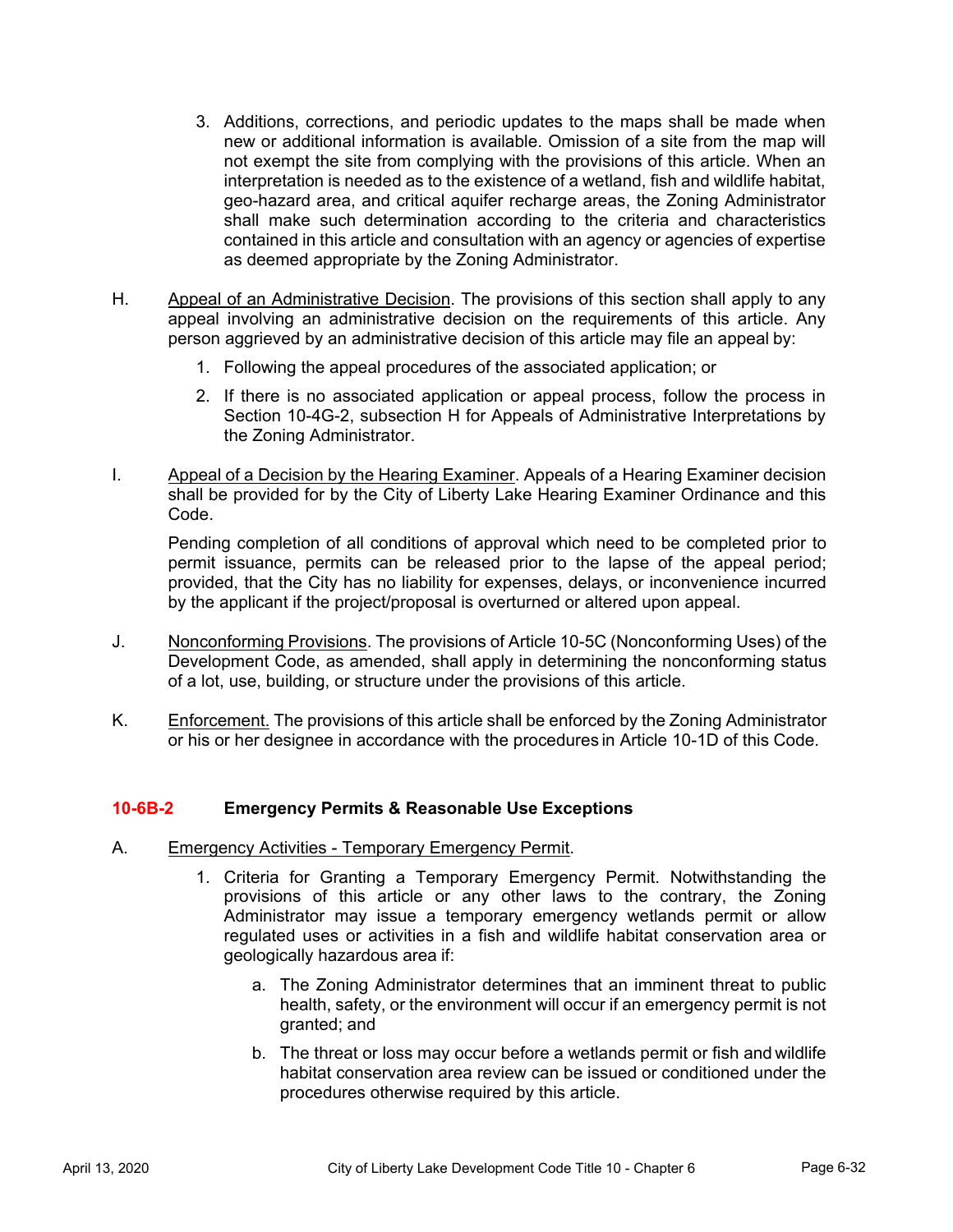- 2. Conditions of Emergency Permit. Any emergency permit granted shall:
	- a. Incorporate to the greatest extent practicable the standards and criteria required for non-emergency activities;
	- b. Be limited in duration to the time required to complete the authorized emergency activity, not to exceed ninety days without re-application; and
	- c. Require the restoration of any wetland, fish and wildlife habitat conservation area or geologically hazardous area altered as a result of the emergency activity within ninety days following the emergency repair, or during the growing season after the emergency repair.

#### B. Reasonable Use Exception.

- 1. Requirements. If an applicant for a development proposal demonstrates to the satisfaction of the Zoning Administrator that application of the standards of this article would deny all reasonable use of the property, development as conditioned shall be allowed. The applicant shall pay a fee, as established in the adopted City Fee Schedule, which may cover mailing and processing and submit documentation on forms provided by City demonstrating all of the following to the satisfaction of the Zoning Administrator:
	- a. Applications of this article would deny all reasonable use of the property; and
	- b. There is no reasonable use with less impact on the wetland, fish and wildlife habitat, or geo-hazard area; and
	- c. The requested use or activity will not result in any damage to other property and will not threaten the public health, safety, or welfare on or off the property; and
	- d. Any alteration to the wetland, fish and wildlife habitat, or geo-hazard area is the minimum necessary to allow for reasonable use of the property; and
	- e. The inability of the applicant to derive reasonable use is not the result of actions by the applicant in subdividing the property or adjusting boundary lines thereby creating the undevelopable condition after the effective date this Code.
- 2. Decision. The Zoning Administrator shall include findings on each of the evaluation criteria listed above in a written decision. The written decision shall be mailed to the applicant and adjacent property owners, including property owners across public rights-of-way or private easements. The written decision shall include conditions necessary to serve the purposes of the article and shall provide an appeal procedure as contained in Section 10-6B-1, subsections "H" and "I" of this article.

# **10-6B-3 Wetlands**

A. Wetland Reports. When a regulated use or activity (refer to Section 10-6B-1, subsection "D") is proposed on a property which is within a wetland or wetland buffer area, a wetland report is required. The applicant or proponent shall, provide a wetland report prepared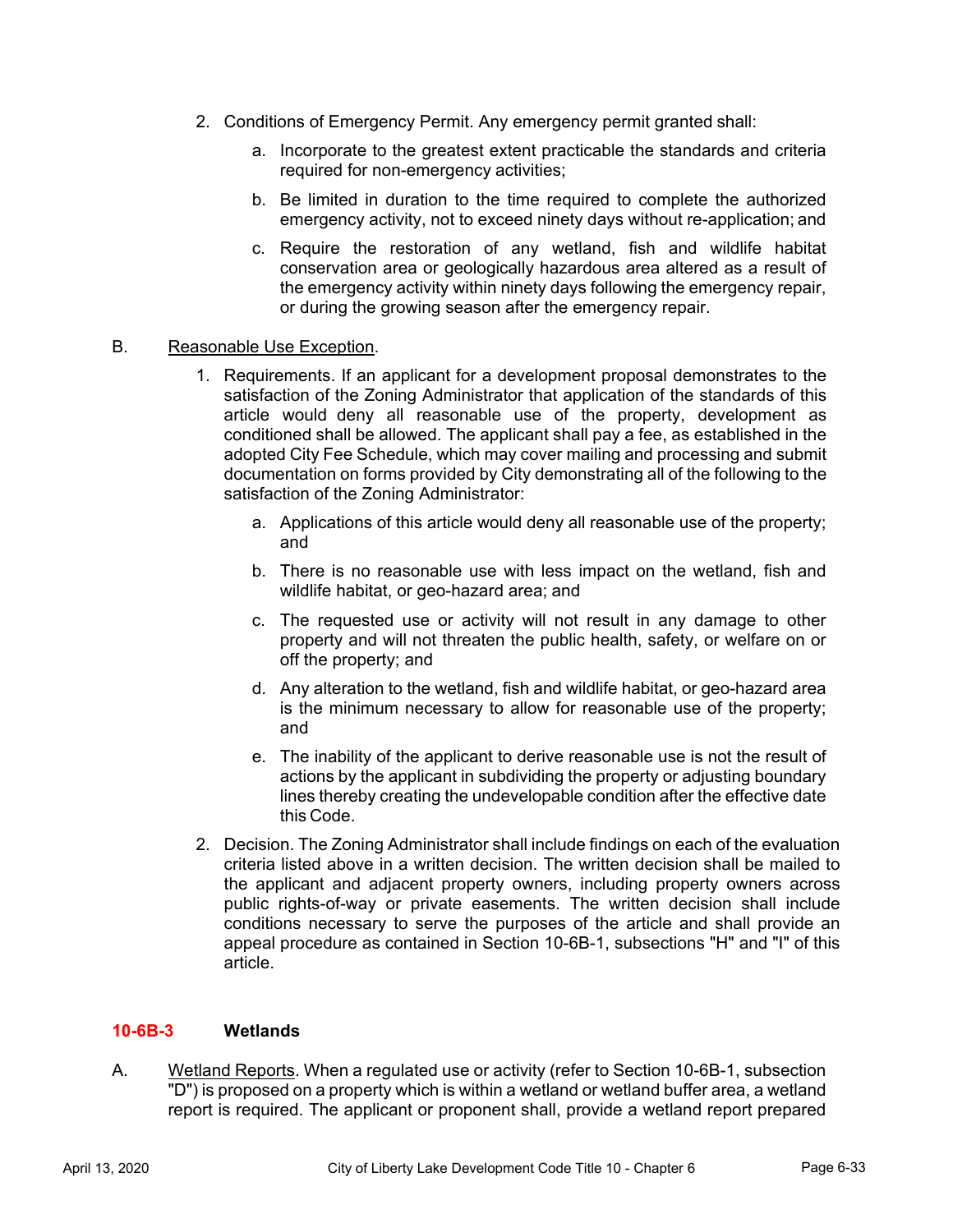by a qualified wetland specialist according to the standards found below and using the Wetlands Delineation Manual.

- 1. Information to be Included in a Wetland Report. A wetland report shall include the following:
	- a. Vicinity map;
	- b. When available, a copy of a National Wetland Inventory Map (U.S. Fish and Wildlife Service and/or a City of Liberty Lake Wetland Inventory Map) identifying the wetlands on or adjacent to the site;
	- c. A site map setting forth all of the following:
		- i. Surveyed wetland boundaries based upon a delineation;
		- ii. Site boundary property lines and roads;
		- iii. Internal property lines, rights-of-way, easements, etc.;
		- iv. Existing physical features of the site including buildings, fences, and other structures, roads, parking lots, utilities, water bodies, etc.;
		- v. Contours at the smallest readily available intervals, preferably at two- foot intervals;
		- vi. Hydrologic mapping showing patterns of surface water movement and known subsurface water movement into, through, and out of the site area.
		- vii. Location of all test holes and vegetation sample sites, numbered to correspond with flagging in the field and field data sheets.
		- viii. The City may require an air photo with overlays displaying the site boundaries and wetland delineation.
	- d. A report which includes the following
		- i. Location information (legal description, parcel number and address);
		- ii. Delineation report. The wetland boundaries on the site established by the delineation shall be staked and flagged in the field. If the wetland extends outside the site, the delineation report shall discuss all wetland areas within one hundred fifty feet of the site, but need only delineate those wetland boundaries within the site;
		- iii. General site conditions including topography, acreage, and surface areas of all wetlands identified in the City of Liberty Lake wetland atlas and water bodies within one quarter mile of the subject wetland(s);
		- iv. Hydrological analysis, including topography, of existing surface and known significant subsurface flows into and out of the subject wetland(s);
		- v. Analysis of functional values of existing wetlands, including vegetative, faunal, and hydrologic conditions;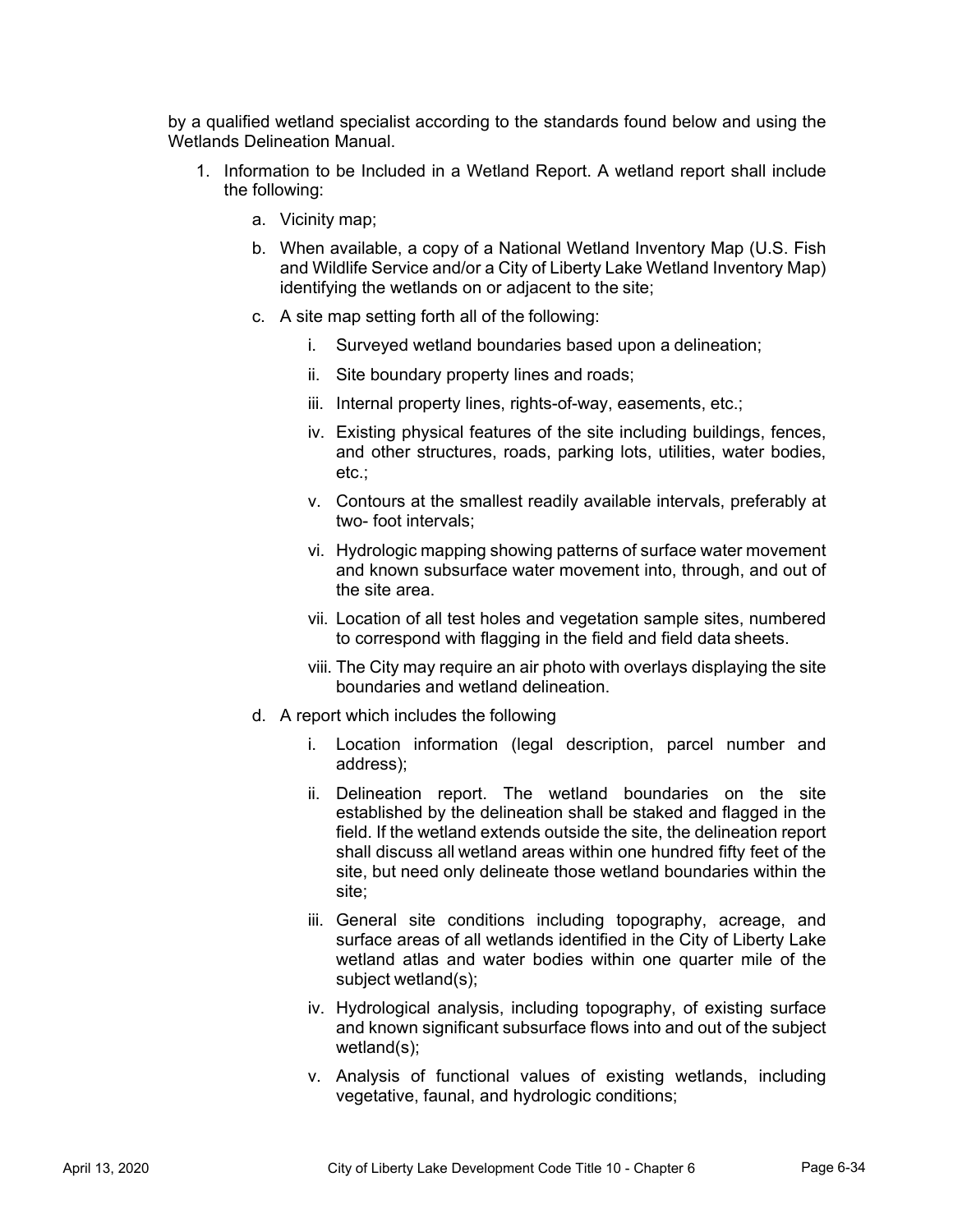- vi. A summary of proposed activity and potential impacts to the wetland(s);
- vii. Recommended wetland category, including rationale for the recommendation;
- viii. Recommended buffer boundaries, including rationale for boundary locations;
- ix. Proposed on-site residential density transfer from wetlands and/or buffers to upland areas.
- x. Site plan of proposed activity, including location of all parcels, tracts, easements, roads, structures, and other modifications to the existing site. The location of all wetlands and buffers shall be identified on the site plan.
- 2. Modifications to Wetland Reports. The Zoning Administrator shall have the authority to modify the requirements for the wetland report. The wetland report requirement may be modified for lots in existence prior to the effective date of this Code and for lots, tracts or parcels which are equal or greater than five acres in size. A partial or modified determination of a wetland boundary may be approved if the following is provided:
	- a. The owner designates a building envelope(s) on the property which would restrict regulated activities as defined by this article to an area of the property where no significant effect on the wetland is likely;
	- b. The building envelope(s) shall be recorded on the property with the Spokane County auditor's office that contain such restrictions to ensure compliance with this article;
	- c. A statement shall be recorded on the property which contains the following language "The property is subject to building envelope restrictions which were placed on the property to protect wetland and wetland buffer areas. An actual wetland determination, wetland boundary determination, wetland rating, and wetlands report as provided for in this article has not been completed and the property owner is subject to the provisions of this article."
	- d. The Zoning Administrator, in modifying the requirement for a wetland report shall consider but not be limited to the following: i) evidence of the wetland location; ii) the proposal and its proximity to the wetland and wetland buffer areas and its probable environmental impacts; and iii) the proposed use or activity is at least two hundred feet from the appropriate wetland boundary.
	- e. Where the applicant has provided a delineation of the wetland boundary, the City shall verify the accuracy of the delineation through consultation with the Washington State Department of Ecology or other agency of expertise as determined by Zoning Administrator, and may render adjustments to, the boundary delineation.
	- f. The Zoning Administrator shall have the authority to use federal or state wetland boundary determinations to meet applicable provisions of this article.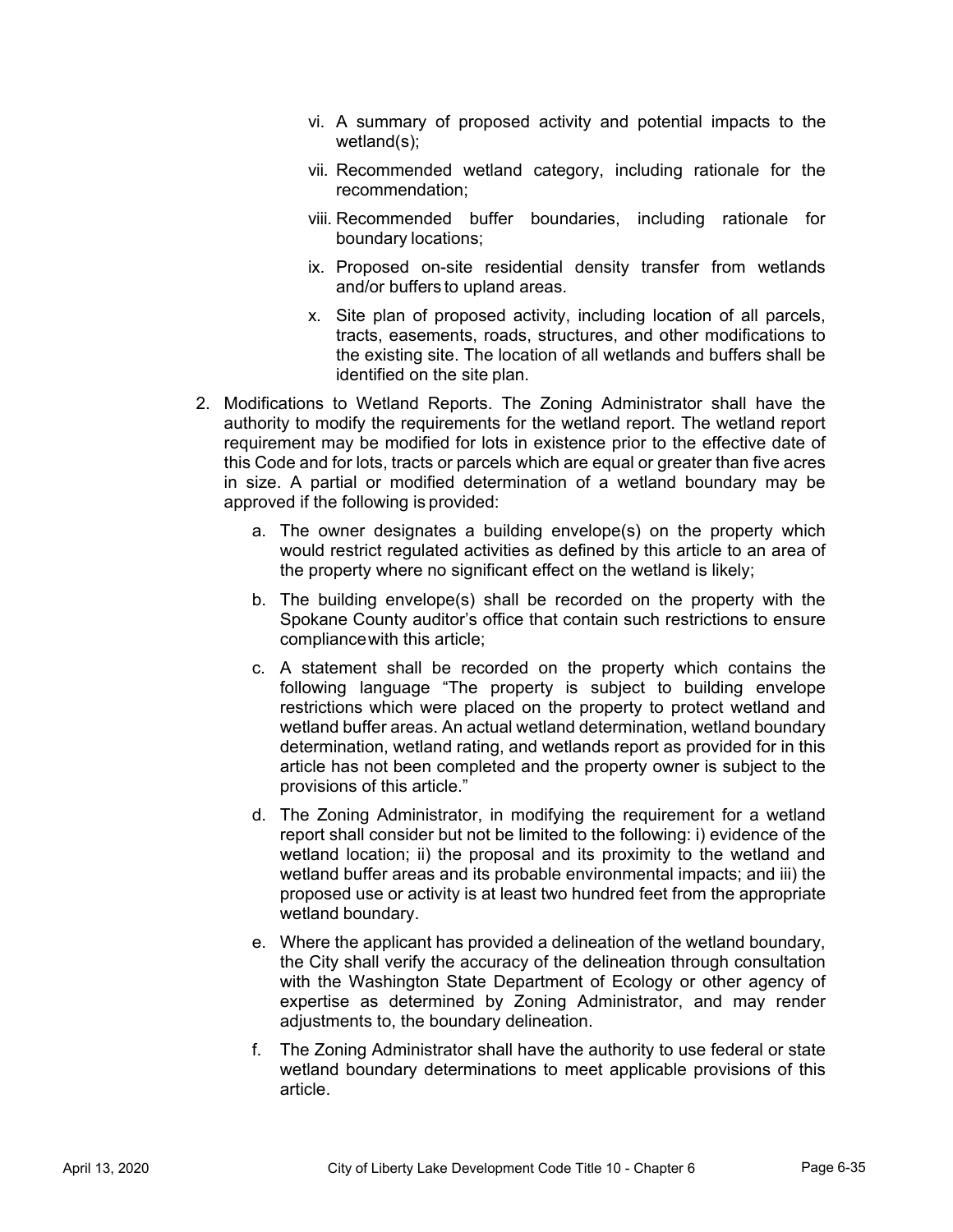- B. Wetlands Rating System. The following rating system, adapted from the State Department of Ecology publication, Washington State Wetlands Rating System for Eastern Washington, as amended, is adopted for the purpose of determining the size of wetland buffers, determining mitigation ratios, and reviewing permits under this article. For the purposes of this section, the U.S. Fish and Wildlife Service's Classification of Wetlands and Deepwater Habitats of the United States, FWS/OBS-79-31 (Cowardin et al., 1979, as amended) contains the descriptions of wetland types.
	- 1. Category 1 Wetlands. Wetlands which meet at least one of the following criteria:
		- a. Documented habitat for endangered or threatened fish or animal species or for potentially extirpated plant species recognized by state or federal agencies;
		- b. Wetlands which:
			- i. Are equal to or greater than five acres in size; and
			- ii. Have three or more wetland classes; and
			- iii. Have an open water component at least one-half acre in area, or comprising at least ten percent of the total area of the wetland.
		- c. High quality, regionally rare wetland communities with irreplaceable ecological functions which may include sphagnum bogs, fens and forested wetlands occurring on organic soils.
		- d. Documented wetlands of local significance as adopted according to the process outlined in Section 10-6B-3, subsection B (5).
	- 2. Category 2 Wetlands. Wetlands which meet any of the following criteria, and which are not Category 1 wetlands:
		- a. Wetlands containing documented habitat for sensitive plant, fish, or animal species listed by state or federal agencies of jurisdiction.
		- b. Wetlands which:
			- i. Are equal to or greater than one acre in size; and
			- ii. Have forty percent to sixty percent open water in dispersed patches; and
			- iii. Have two or more wetland vegetative classes (a vegetative class must be at least one-half acre in size or comprise at least ten percent of the entire wetland).
		- c. Riparian wetlands.
		- d. Documented wetlands of local significance as adopted according to the process outlined in Section 10-6B-3, subsection B (5).
	- 3. Category 3 Wetlands.
		- a. Wetlands which are not Categories 1, 2, or 4 wetlands; and,
		- b. Are vernal wetland systems found in low annual rainfall areas (less than eighteen inches).
	- 4. Category 4 Wetlands. Wetlands which are not Category 1 or Category 2 wetlands and which: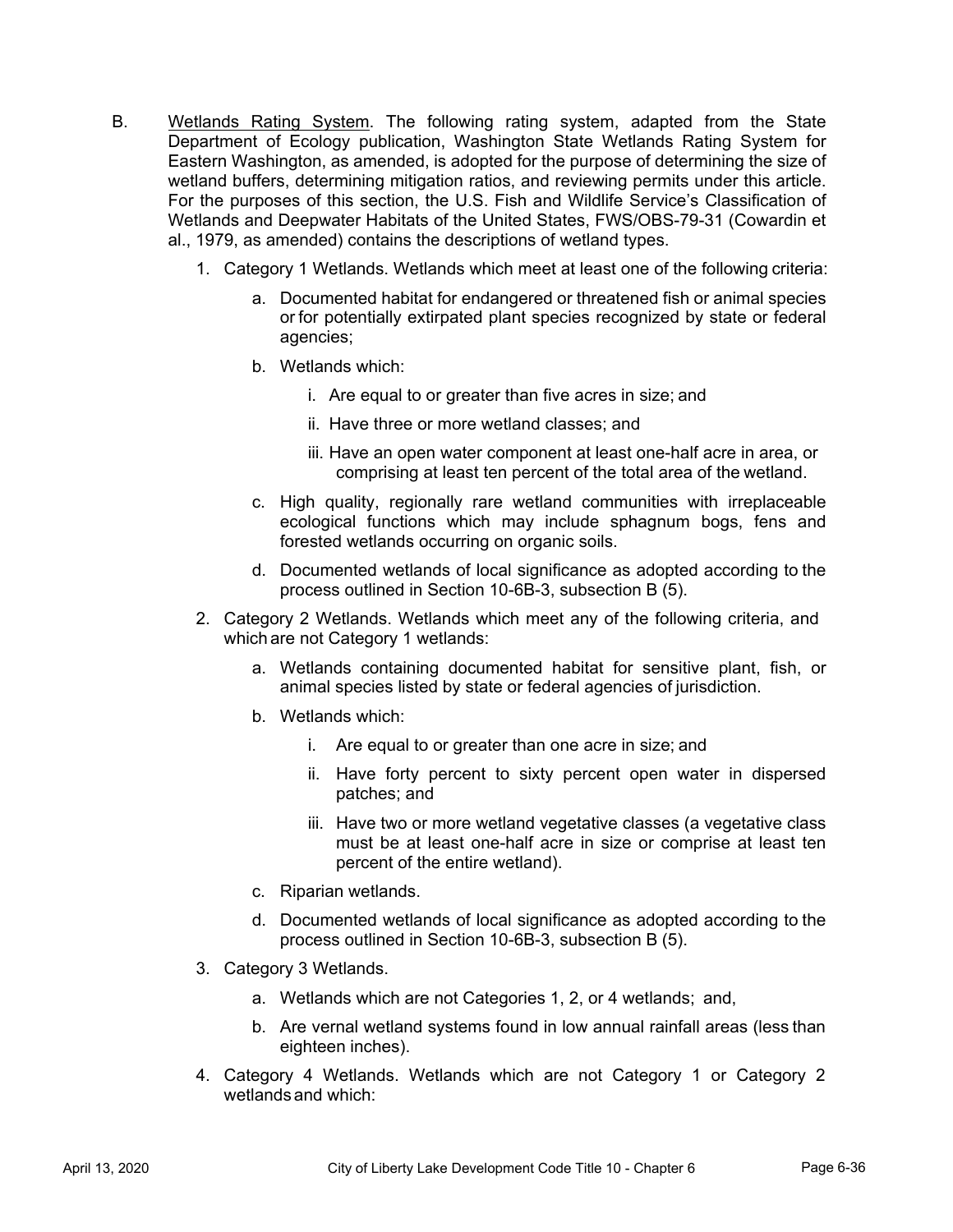- a. Are equal to or less than one acre in size; and are hydrologically isolated wetlands; and are comprised of one vegetated class and more than ninety percent of the arial cover is any combination of Soft rush (Juncus effusus),
- b. Hard hack (Spiraea douglasii) or Cattail (Typha latifolia); or
- c. Are wetlands less than two acres and hydrologically isolated, with one vegetated class and more than ninety percent of arial cover is any combination of species from the list in Table 7 of Washington State Wetlands Rating System for Eastern Washington.
- 5. Wetlands of Local Significance Nomination Procedure. In order to increase the rating of a wetland and adjust buffering requirements accordingly, the following nomination procedure is provided.
	- a. To nominate a wetland of local significance an individual or organization must submit written and/or graphic information to the City which demonstrates a need for increased protection based on:
		- i. Potential for degradation based on nature or intensity of surrounding land use;
		- ii. Uniqueness in area;
		- iii. Potential for educational value;
		- iv. Benefit to wildlife;
		- v. Significance for aquifer recharge;
		- vi. Significance for stormwater management and treatment;
		- vii. Others.
	- b. The submittal shall include a wetlands delineation, values, and functions assessment and rating meeting the standards of this section.
	- c. A statement requesting Category I or Category II status for the wetland and any supporting information.
	- d. A statement of support for the nomination signed by the owner of the property on which the wetland is located.
	- e. Submitted proposals will be reviewed for accuracy and effectiveness by City staff and other agencies or experts deemed appropriate by the Zoning Administrator.
	- f. A public hearing will be scheduled on complete nominations before the appropriate hearing body.

## C. Wetland Buffer Areas.

1. Standard Buffer Area Widths. Wetland buffer areas shall be required for all regulated uses and activities adjacent to wetlands. Any wetland created, restored, or enhanced as compensation for wetland alterations shall also include the standard buffer required for the category of the created, restored, or enhanced wetland. All buffers shall be measured from the wetland boundary as determined in the field pursuant to the requirements of Section 10-6B-3, subsection "A". The width of the wetland buffer area shall be determined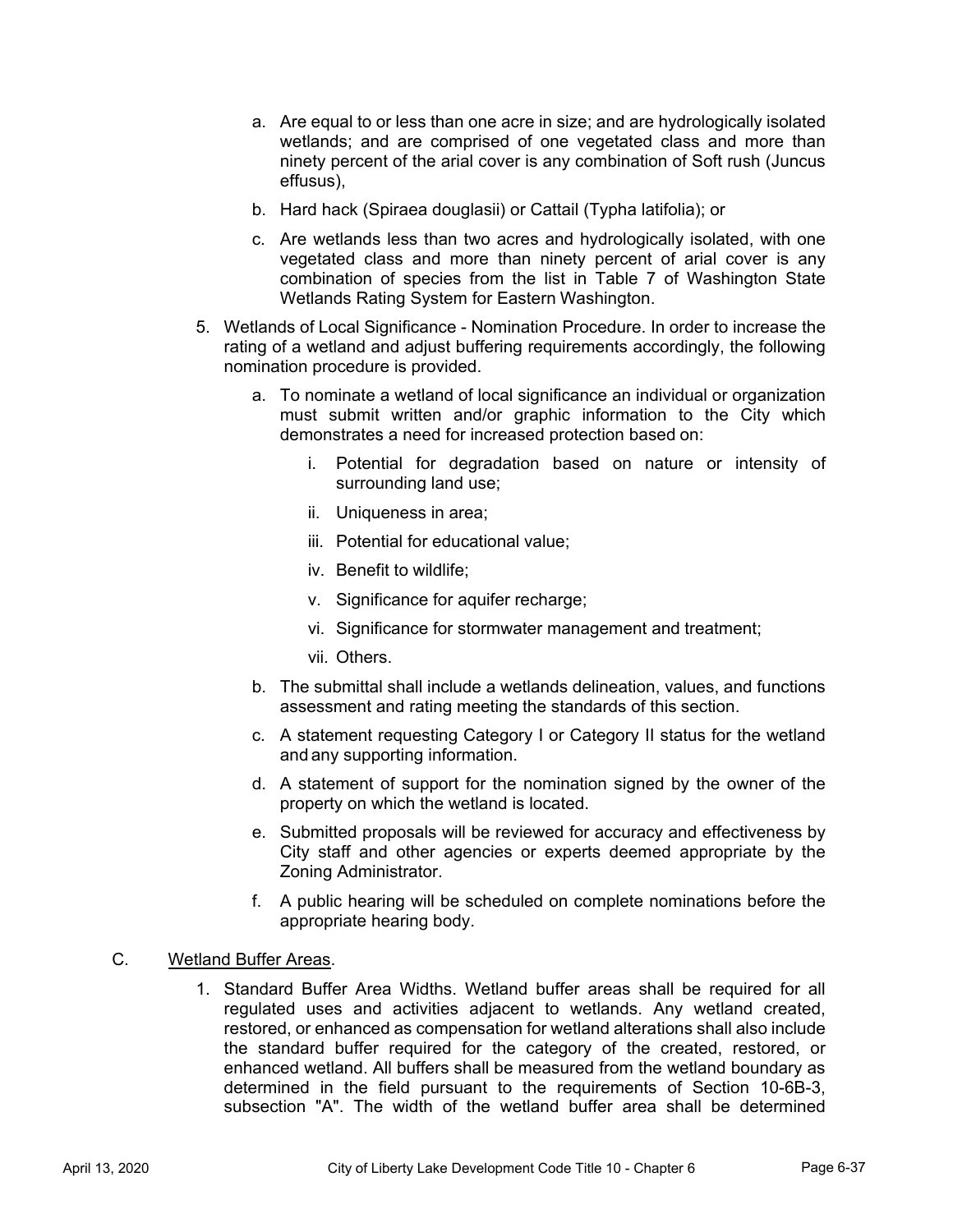according to the category assigned to the wetland in accordance with Section 10-6B-3, subsection "B".

- a. Category 1 wetlands, minimum wetland buffer area width is two hundred feet.
- b. Category 2 wetlands, minimum wetland buffer area width is one hundred fifty feet.
- c. Category 3 wetlands, minimum wetland buffer area width is seventy-five feet.
- d. Category 4 wetlands, minimum wetland buffer area width is twenty-five feet.
- 2. Increased Wetland Buffer Area Width. The City may require increased buffer area widths on a case-by-case basis by the Zoning Administrator when a larger buffer is necessary to protect wetland functions and values. This determination shall be supported by appropriate documentation showing that it is reasonably related to protection of the functions and values of the wetland. The documentation must include but not be limited to the following criteria:
	- a. The wetland is used by a plant or animal species listed by the federal government or the state as endangered, threatened, candidate, sensitive, monitored, or documented priority species or habitats, or essential or outstanding habitat for those species or has unusual nesting or resting sites such as heron rookeries or raptor nesting trees; or
	- b. The adjacent land is susceptible to severe erosion and erosion control measures will not effectively prevent adverse wetland impacts; or
	- c. The adjacent land has minimal vegetative cover or slopes greater than thirty percent.
- 3. Reduction of Standard Wetland Buffer Area Width. The department may reduce the standard wetland buffer area width on a case-by-case basis by the Zoning Administrator where it can be demonstrated that:
	- a. The adjacent land has a high quality vegetative buffer, has less than fifteen percent slopes, and no direct or indirect, short-term or long-term, adverse impacts to wetlands will result from a regulated activity. The City may require long-term monitoring of the project and subsequent corrective actions if adverse impacts to wetlands are discovered; or
	- b. The project includes a buffer enhancement plan using native vegetation which substantiates that an enhanced buffer will improve the functional attributes of the buffer to provide additional protection for wetland functions and values. An enhanced buffer shall not result in greater than a twenty-five percent reduction in the buffer width or be less than twentyfive feet.
- 4. Standard Buffer Width Averaging. Standard wetland buffer areas may be modified by averaging buffer widths or a combination of averaging and reduction. Wetland buffer width averaging shall be allowed only when all of the following apply:
	- a. Averaging will provide the necessary biological, chemical, and physical support necessary to protect the wetland in question, taking into account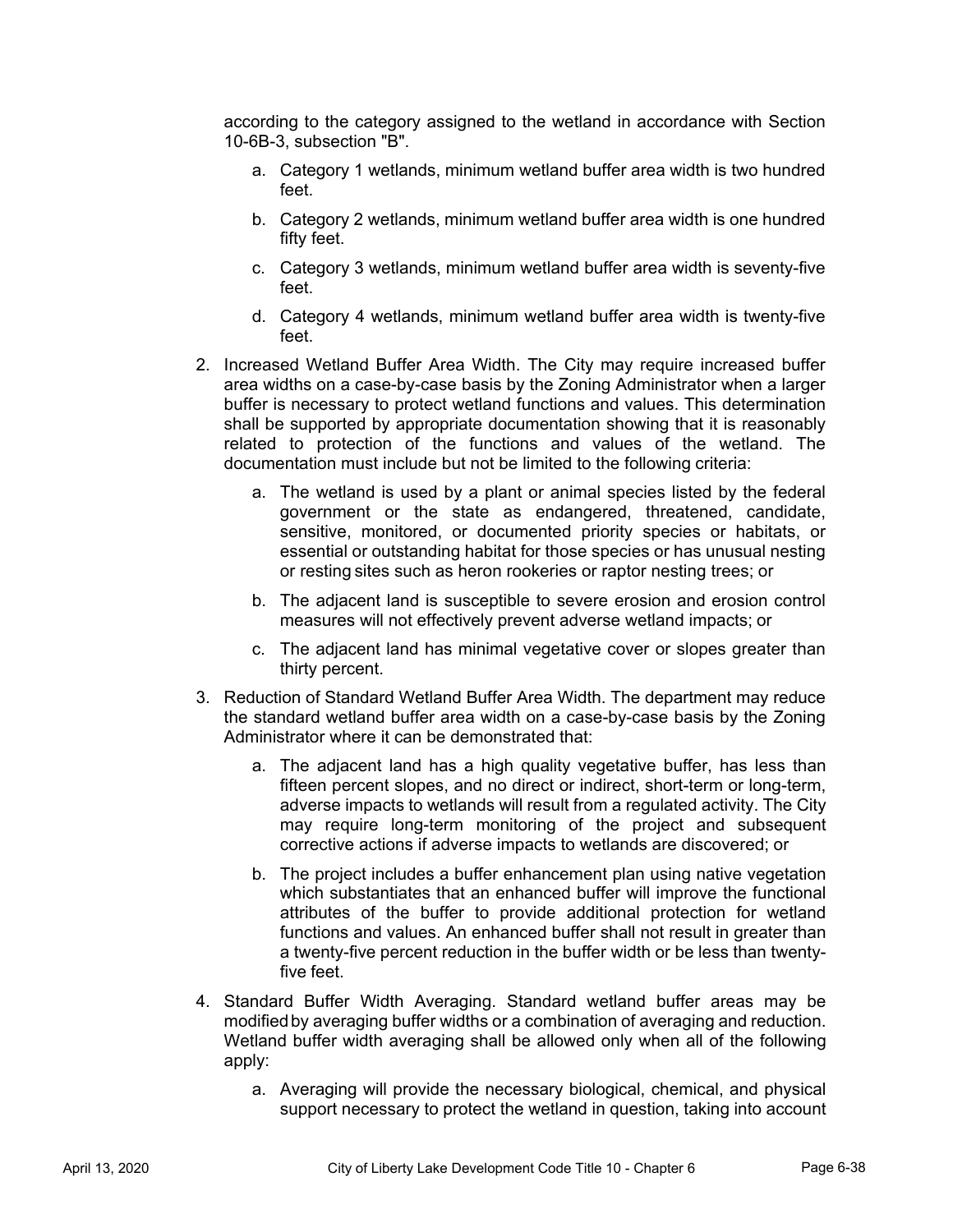the type, intensity, scale, and landscape location of the proposed land use;

- b. The wetland contains variations in sensitivity due to existing physical characteristics which justify the averaging;
- c. The land uses causing the least disturbance would be located adjacent to areas where the buffer width is reduced, and that such land uses are guaranteed in perpetuity by covenant, deed restriction, easement, or other legally binding mechanism;
- d. Width averaging will not adversely impact the wetland's functions and values;
- e. The total area contained within the wetland buffer after averaging is no less than that contained within the standard buffer prior to averaging. In no instance shall the buffer width be reduced by more than fifty percent of the standard buffer or be less than twenty-five feet.
- 5. Wetland Buffer Maintenance. Except as otherwise specified, wetland buffer areas shall be retained in their natural condition. Where buffer disturbances have occurred, revegetation with native vegetation shall be required.
- 6. Permitted Uses in a Wetland Buffer Area. Regulated activities shall not be allowed in a buffer area except for the following:
	- a. Activities having minimal adverse impacts on buffers and no adverse impacts on wetlands. These may include low intensity, passive recreational activities such as pedestrian/bike trails which should be setback fifty feet from the wetland boundary if possible and shall be a maximum of fourteen feet in width, nonpermanent wildlife watching blinds, short term scientific or education activities, and sports fishing or hunting (refer to Section 10-6B-1, subsection "D").
	- b. Motorized vehicles shall not be allowed in wetland buffer areas except as part of an approved mitigation plan or permitted activity such as noxious weed control.

# D. Wetland Mitigation.

- 1. Mitigation Options. New development shall not impact wetlands and permits shall not be conditioned to allow for wetland impact. Wetland alteration from development or other activities should not cause adverse impacts to the wetland or its buffer area. If adverse impacts do occur, restoration, creation, or enhancement of the wetlands will be made to offset the impacts. An appropriate mitigation plan shall be prepared that provides for mitigation measures as outlined below. Wetland mitigation means the use of any or all of the following actions listed in descending order of preference:
	- a. Avoiding the impact altogether by not taking certain action or parts of an action;
	- b. Minimizing impacts by limiting the degree or magnitude of the action and its implementation, by using appropriate technology, or by taking affirmative steps to avoid or reduce impacts;
	- c. Rectifying the impact by repairing, rehabilitating, or restoring the affected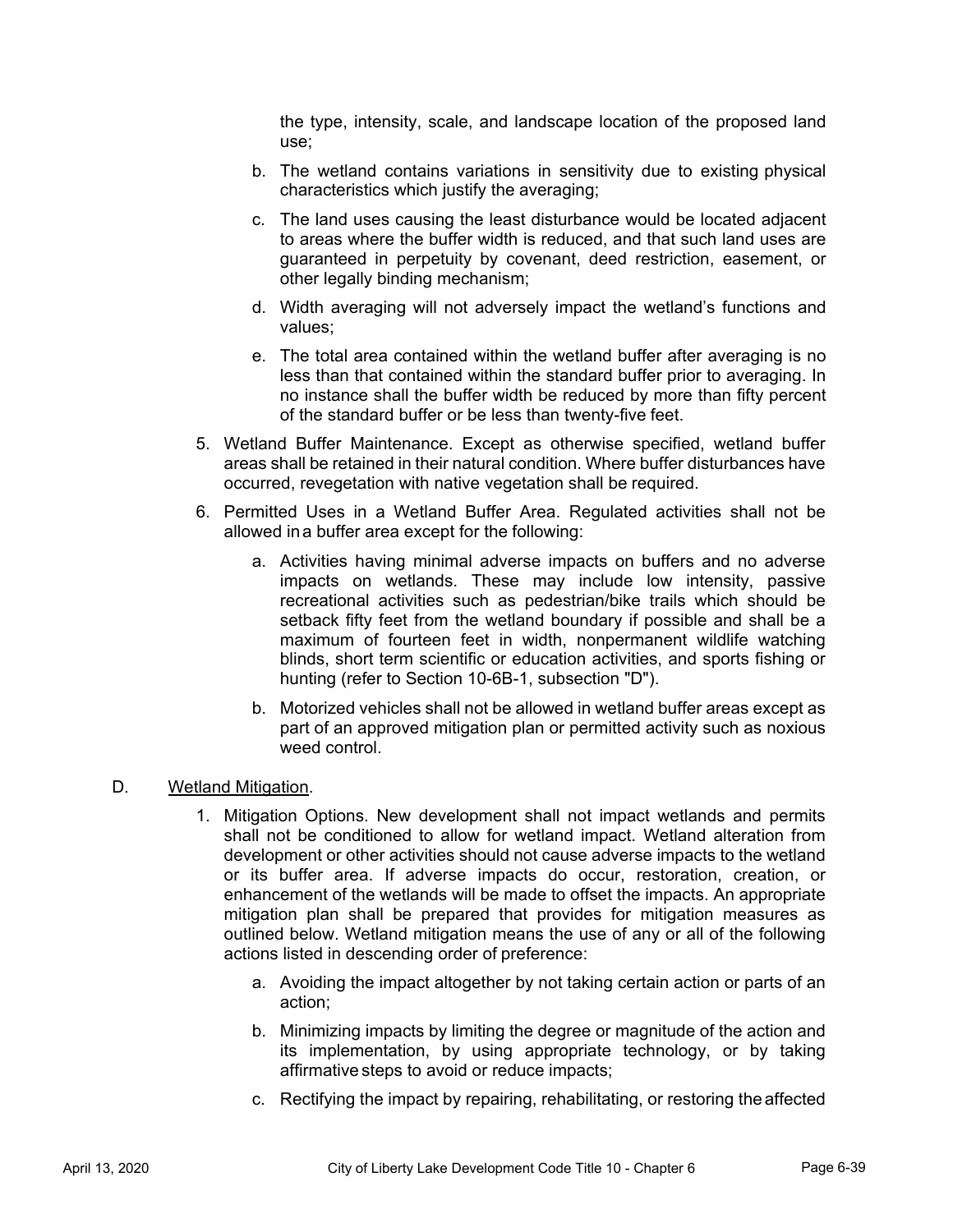environment;

- d. Reducing or eliminating the impact over time by preservation and maintenance operations during the life of the action;
- e. Compensating for the impact by replacing, enhancing, or providing substitute resources or environments; or
- f. Monitoring the impact and the compensation project and taking appropriate corrective measures. Mitigation may include a combination of the above measures.
- 2. Wetlands Mitigation Ratios. Any person who degrades wetlands shall restore, create, or enhance equivalent areas or greater areas of wetlands than those altered in order to compensate for loss of wetland acreage or functions according to the following ratios:

| Category           | <b>Wetland Area</b><br>Impacted |    | <b>Wetland Replacement</b><br><b>Area Required</b> |
|--------------------|---------------------------------|----|----------------------------------------------------|
| Category I         |                                 | to | 6                                                  |
| Category II or III |                                 |    |                                                    |
| Forested           |                                 | to | 3                                                  |
| Scrub-shrub        |                                 | to | 3                                                  |
| Emergent           |                                 |    | 1.5                                                |
| Category IV        |                                 | to | 1.25                                               |

- 3. Wetland Enhancement. Any person who degrades wetlands may propose to enhance existing wetlands in order to compensate for wetland losses. Proposals to enhance wetlands shall identify how enhancement conforms to the overall goals and requirements of the wetlands protection program. A wetlands enhancement compensation project shall be considered, provided that enhancement for one function and value will not degrade another function or value. Acreage replacement ratios may be increased up to one hundred percent to recognize existing functional values. Category I wetlands shall not be enhanced.
- 4. Increased Replacement Ratio. The standard replacement ratio may be increased under the following circumstances:
	- a. High degree of uncertainty as to the probable success of the proposed restoration or creation;
	- b. Significant period of time between destruction and replication of wetland functions;
	- c. Projected losses in functional value and other uses, such as recreation, scientific research, and education, are relatively high;
	- d. Not possible to create or restore same type of wetland;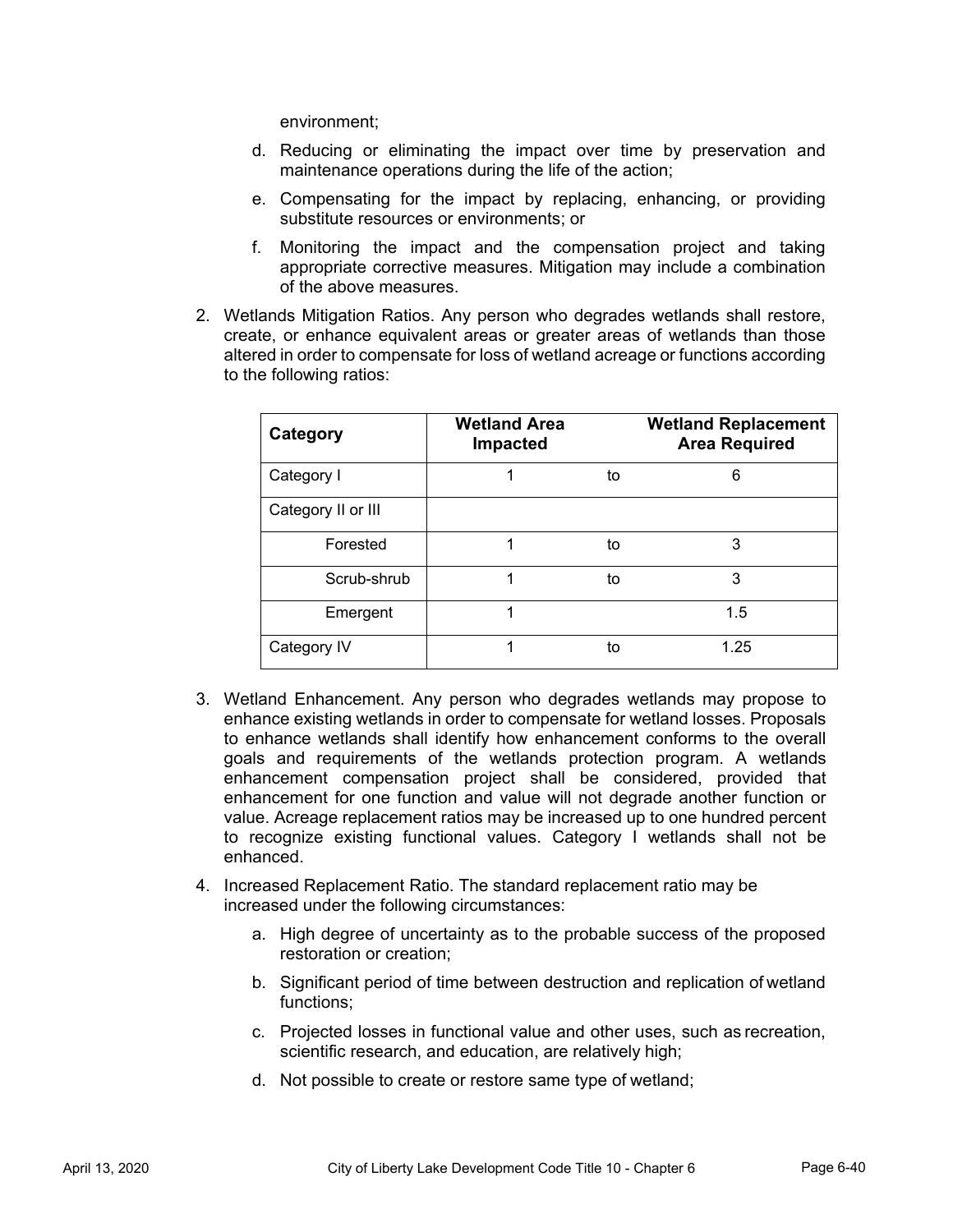- e. Off-site compensation is offered.
- 5. Decreased Replacement Ratio. The standard replacement ratio may be decreased under the following circumstances:
	- a. Scientifically supported evidence which demonstrates that no net loss of wetland function or value is attained under the decreased ratio.
	- b. In all cases a minimum acreage replacement ratio of 1:1 shall be required.
- 6. In-Kind/Out-Of-Kind Mitigation. In-kind mitigation shall be provided except when the following apply:
	- a. The wetland system is already degraded and out-of-kind replacement will result in a wetland with greater functional value; or
	- b. Technical problems such as exotic vegetation and changes in watershed hydrology make implementation of in-kind mitigation impossible. Where out-of- kind replacement is accepted, greater acreage replacement ratios may be required to compensate for lost functional values.
- 7. On-Site/Off-Site Mitigation. On-site mitigation shall be provided except when the following apply:
	- a. The hydrology and ecosystem of the original wetland and those who benefit from the hydrology and ecosystem will not be damaged by the onsite loss; and
	- b. On-site mitigation is not scientifically feasible due to problems with hydrology, soils, or factors such as other potentially adverse impacts from surrounding land uses; or
	- c. Existing functional values at the site of the proposed restoration are significantly greater than lost wetland functional values; or
	- d. Established goals for flood storage, flood conveyance, habitat, or other wetland functions have been established and strongly justify location of mitigation measures at another site.
- 8. Mitigation Outside of Primary Drainage Basin. Wetland creation or restoration shall occur within the same primary drainage basin as the wetland loss occurred, unless the applicant can demonstrate that:
	- a. The hydrology and ecosystem of the original wetland and those who benefit from the hydrology and ecosystem will not be substantially damaged by the loss within that primary drainage basin; and
	- b. In-basin mitigation is not scientifically feasible due to problems with hydrology, soils, or other factors such as other potentially adverse impacts from surrounding land uses; or
	- c. Existing functional values in a different primary drainage basin are significantly greater than lost wetland functional values; or
	- d. Established goals for flood storage, flood conveyance, habitat, or other wetland functions have been established and strongly justify location of mitigation measures in a different primary drainage basin.
- 9. Mitigation Site Selection. In selecting mitigation sites, applicants shall pursue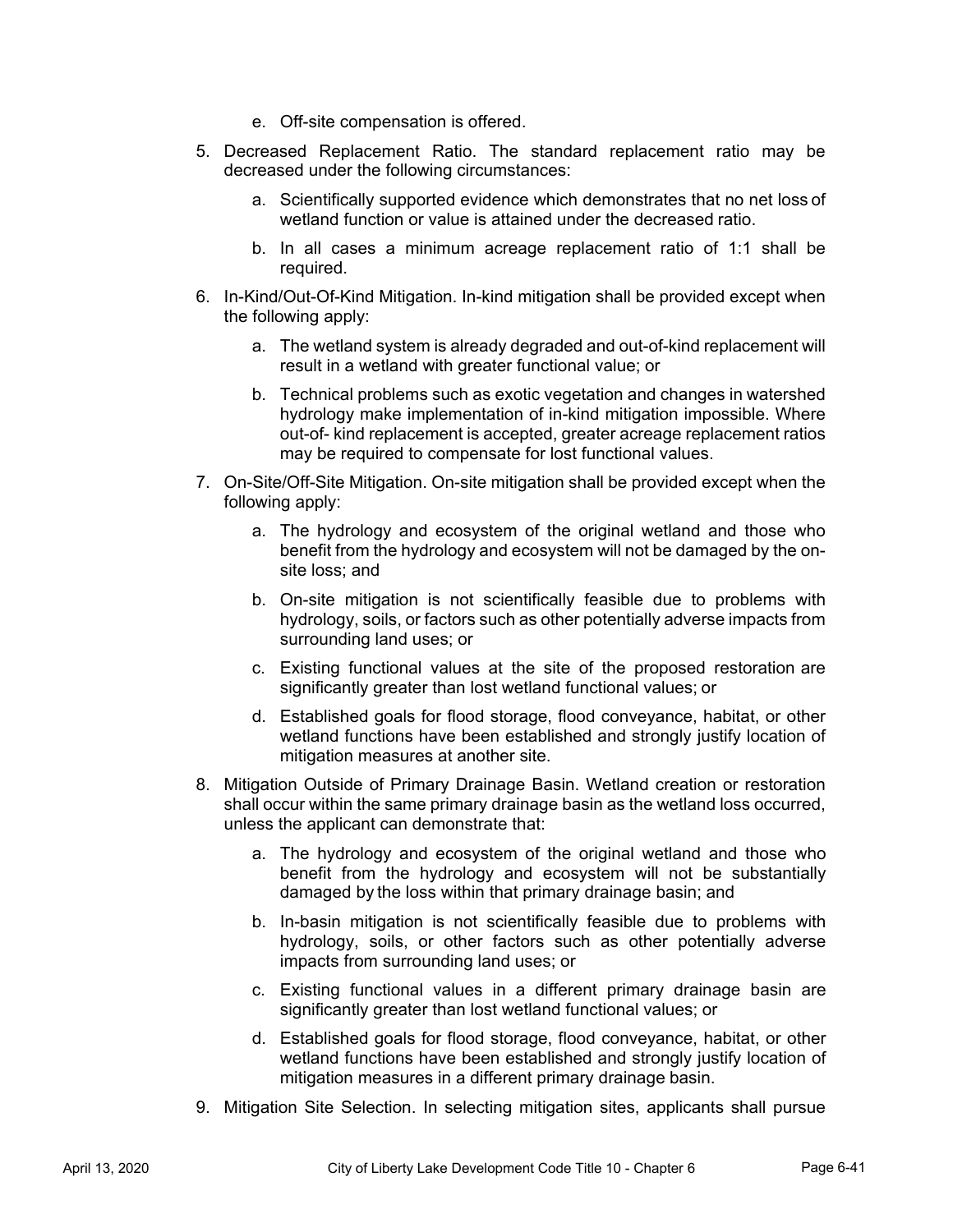siting in the following order of preference:

- a. Upland sites which were formerly wetlands;
- b. Degraded upland sites generally having bare ground or vegetative cover consisting primarily of exotic introduced species, weeds, or emergent vegetation; and
- c. Other upland sites.
- 10. Timing of Mitigation. Construction of mitigation projects shall be timed to reduce impacts to existing wildlife and flora.
- 11. Components of Mitigation Plans. All wetland restoration, creation, and/or enhancement projects required pursuant to this article shall follow a mitigation plan which meets City requirements. The Zoning Administrator must give written approval for a mitigation plan prior to commencement of any wetland restoration, creation, or enhancement activity. The mitigation plan shall contain at least the following components:
	- a. Baseline Information. A written assessment and accompanying maps of the impacted wetland including, at a minimum, wetland delineation; existing wetland acreage; wetland impacts; vegetative, faunal, and hydrologic characteristics; soil and substrate conditions; and topographic elevations. If the mitigation site is different from the impacted wetland site, baseline information should also include: the watershed; surface hydrology; existing and proposed adjacent land uses; proposed buffers; and ownership.
	- b. Environmental Goals and Objectives. A written report shall be provided identifying goals and objectives and describing; site selection criteria; mitigation goals; target evaluation species and resource functions; dates for beginning and completion; and a complete description of the functions and values sought in the new wetland. The goals and objectives shall be related to the functions and values of the original wetland, or if out-ofkind, the type of wetland to be emulated. The report shall also include an analysis of the likelihood of success of the mitigation project at duplicating the original wetland, and the long-term viability of the project, based on the experiences of comparable projects, if any.
	- c. Monitoring Program. Specific measurable criteria approved by the Zoning Administrator, shall be provided for evaluating whether the goals and objectives of the project are being achieved, and for determining when and if remedial action or contingency measures should be implemented. Such criteria may include water quality standards, survival rates of planted vegetation, species abundance and diversity targets, habitat diversity indices, or other ecological, geological or hydrological criteria. The mitigation plan manager will assure work is completed in accordance with the mitigation plan and, if necessary, the contingency plan. The monitoring program will continue for five years after the completion of the project and be bonded with results of the monitoring data being reported to the Zoning Administrator.
	- d. Detailed Construction Plans. Written specifications and descriptions of mitigation techniques shall be provided, as specified by the Zoning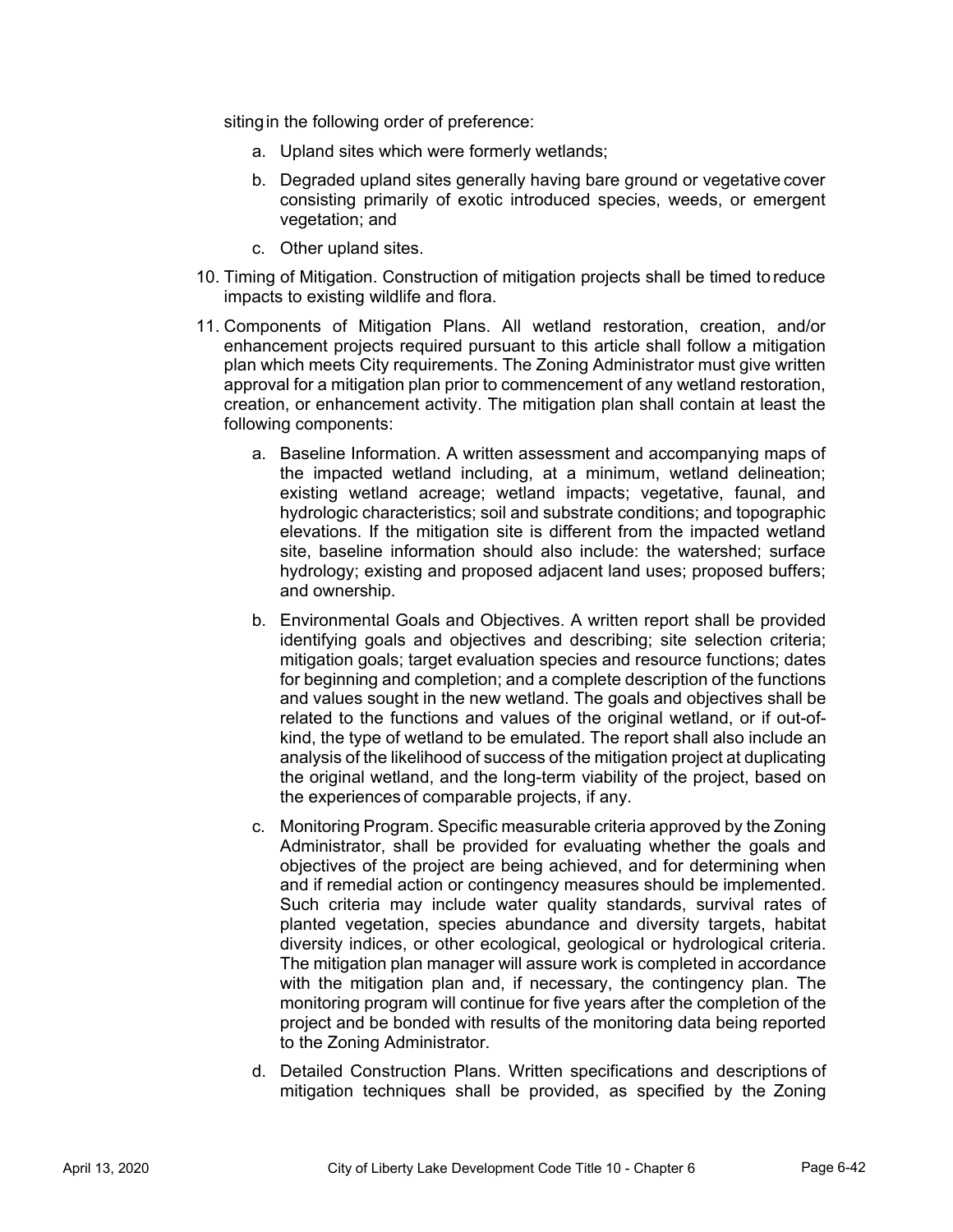Administrator.

- e. Construction Oversight. The construction of the mitigation project will be monitored to insure that the project fulfills its goals.
- f. Contingency Plan. The plan must identify potential courses of action that can be taken when monitoring or evaluation indicates project performance standards are not being met.
- g. Permit Conditions. Any mitigation plan prepared pursuant to this article shall become part of the wetland permit application.
- h. Consultation with Other Agencies. Applicants are encouraged to consult with federal, state, and local agencies having expertise or interest in a mitigation proposal.

#### E. Protection of Wetlands and Wetland Buffer Areas.

- 1. Easements, Title Notices, Plat Dedications. Separate tract(s) containing wetland(s) and/or wetland buffer areas may be required to be created. Wetland or wetland buffer areas shall be protected by one or more of the following methods:
	- a. A conservation easement or deed restriction prohibiting alteration and requiring protection of native vegetation within a wetland or wetland buffer area may be dedicated to the City of Liberty Lake or other public or non-profit entities (e.g., land trusts) specified by the City
	- b. A title notice shall be recorded on the property or portion of the property containing a wetland or wetland buffer area. The title notice shall provide notice of a wetland delineation, if any exists, or indicate location of wetlands or wetland buffer areas on the property. A required title notice shall prohibit in perpetuity the development, alteration, or disturbance of vegetation within the wetland or wetland buffer area except when in conformance with this article.
	- c. Any land division which requires the recording of a final plat shall provide on the face of such plat the boundary of such wetland and wetland buffer area with a reference to separately recorded conservation easements, title notices, or deed restrictions as appropriate. Subdivisions with tracts of land which are equal to or greater than five acres may provide for building envelopes as provided in Section 10-6B-3, subsection "A".
	- d. Regardless of the method chosen to protect and preserve the wetland or wetland buffer area, such areas shall be maintained by the land owner, adjacent lot owner(s), home owner's association, the permit applicant or agent, or an appropriate entity as approved by the City.
- 2. Access Limitations, Signs, Fencing, and Best Management Practices. Access to wetlands and wetland buffer areas will normally be allowed, subject to unique conditions which warrant access limitations:
	- a. The perimeter of the wetland and wetland buffer areas to be disturbed pursuant to an approved wetland permit or authorization shall be marked in the field, inspected by the review authority prior to the commencement of permitted activities. This temporary marking shall be maintained throughout the duration of the development activity;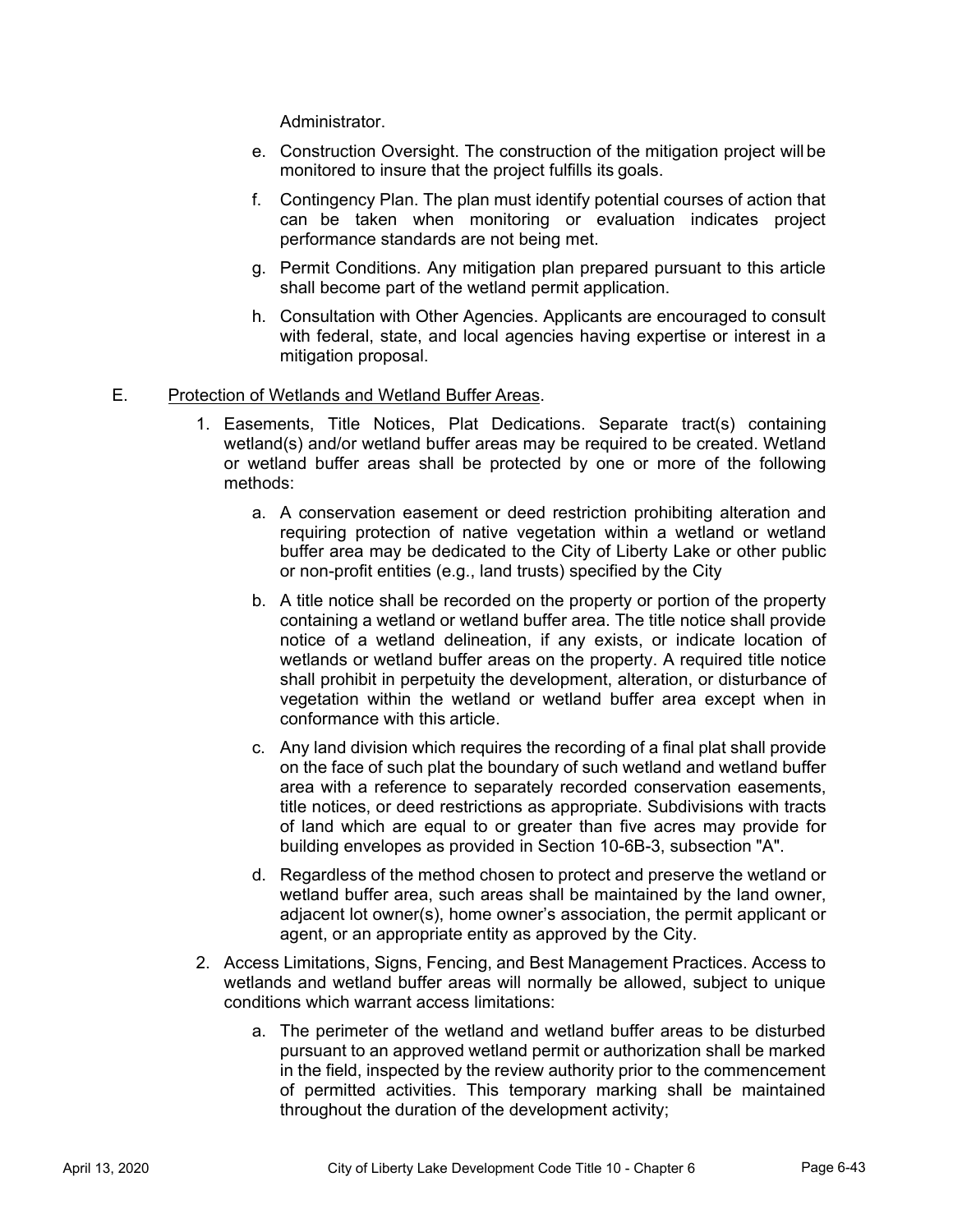| <b>EXAMPLE TITLE NOTICE</b>                                                                                                                                                                                                                                                                                                                                                                                                                                                                                                                                                                                                                                                                                                                                                                                                                                                                                                                                      |
|------------------------------------------------------------------------------------------------------------------------------------------------------------------------------------------------------------------------------------------------------------------------------------------------------------------------------------------------------------------------------------------------------------------------------------------------------------------------------------------------------------------------------------------------------------------------------------------------------------------------------------------------------------------------------------------------------------------------------------------------------------------------------------------------------------------------------------------------------------------------------------------------------------------------------------------------------------------|
| TITLE NOTICE FOR WETLANDS AND WETLAND BUFFER AREAS<br>FILED BY:                                                                                                                                                                                                                                                                                                                                                                                                                                                                                                                                                                                                                                                                                                                                                                                                                                                                                                  |
| City of Liberty Lake or Property Owner                                                                                                                                                                                                                                                                                                                                                                                                                                                                                                                                                                                                                                                                                                                                                                                                                                                                                                                           |
| 22710 E. Country Vista Drive                                                                                                                                                                                                                                                                                                                                                                                                                                                                                                                                                                                                                                                                                                                                                                                                                                                                                                                                     |
| Liberty Lake, WA 99019 (509) 755-6700                                                                                                                                                                                                                                                                                                                                                                                                                                                                                                                                                                                                                                                                                                                                                                                                                                                                                                                            |
|                                                                                                                                                                                                                                                                                                                                                                                                                                                                                                                                                                                                                                                                                                                                                                                                                                                                                                                                                                  |
|                                                                                                                                                                                                                                                                                                                                                                                                                                                                                                                                                                                                                                                                                                                                                                                                                                                                                                                                                                  |
| Legal Description: (use existing legal unless a specific lot or easement description is used)                                                                                                                                                                                                                                                                                                                                                                                                                                                                                                                                                                                                                                                                                                                                                                                                                                                                    |
|                                                                                                                                                                                                                                                                                                                                                                                                                                                                                                                                                                                                                                                                                                                                                                                                                                                                                                                                                                  |
| NOTICE IS GIVEN TO ALL PARTIES WITH INTEREST IN THE ABOVE DESCRIBED PROPERTY,<br>Authority:                                                                                                                                                                                                                                                                                                                                                                                                                                                                                                                                                                                                                                                                                                                                                                                                                                                                      |
| City of Liberty Lake Ordinance                                                                                                                                                                                                                                                                                                                                                                                                                                                                                                                                                                                                                                                                                                                                                                                                                                                                                                                                   |
| This property contains a (specific critical area) as defined by the City of Liberty Lake Wetlands, Fish and<br>Wildlife Habitat, and Geo-hazard Areas Protection Ordinance. Restrictions on use or alteration of the<br>(specify critical area) exist due to the natural conditions of the property and resulting regulations. The<br>property was the subject of a proposal for a (type of permit). A copy of the application has provided<br>information on the location of the (specify critical area) and restriction on their use. A copy of the plan<br>showing the (specify critical area) and restrictions on their use. A copy of the plan showing the (specify<br>critical area) is attached hereto. Additional information is available for inspection at the City of Liberty<br>Lake, see File No. 1990 Concentration Contract Concentration Chestical Association Chestical Advanced Chestine<br>the City of Liberty Lake Critical Areas Ordinance. |
|                                                                                                                                                                                                                                                                                                                                                                                                                                                                                                                                                                                                                                                                                                                                                                                                                                                                                                                                                                  |
| <b>NOTARY</b>                                                                                                                                                                                                                                                                                                                                                                                                                                                                                                                                                                                                                                                                                                                                                                                                                                                                                                                                                    |
| THE TERMS OF THIS NOTICE SHALL RUN WITH THE LAND AND APPLY TO THE APPLICANT, OWNERS, HEIRS,<br>ASSIGNS AND SUCCESSORS IN INTEREST. RELEASE OF THIS TITLE NOTICE CAN ONLY BE ACCOMPLISHED<br>THROUGH THE AUTHORITY OF THE CITY OF LIBERTY LAKE OR ITS SUCCESSOR BY RECORDING OF A "TITLE<br>NOTICE EXTINGUISHMENT" BASED UPON A FINDING THAT SUCH RELEASE SHOULD OCCUR.<br>BY CITY OF LIBERTY LAKE:                                                                                                                                                                                                                                                                                                                                                                                                                                                                                                                                                               |
|                                                                                                                                                                                                                                                                                                                                                                                                                                                                                                                                                                                                                                                                                                                                                                                                                                                                                                                                                                  |
|                                                                                                                                                                                                                                                                                                                                                                                                                                                                                                                                                                                                                                                                                                                                                                                                                                                                                                                                                                  |
| Date:_____________                                                                                                                                                                                                                                                                                                                                                                                                                                                                                                                                                                                                                                                                                                                                                                                                                                                                                                                                               |
|                                                                                                                                                                                                                                                                                                                                                                                                                                                                                                                                                                                                                                                                                                                                                                                                                                                                                                                                                                  |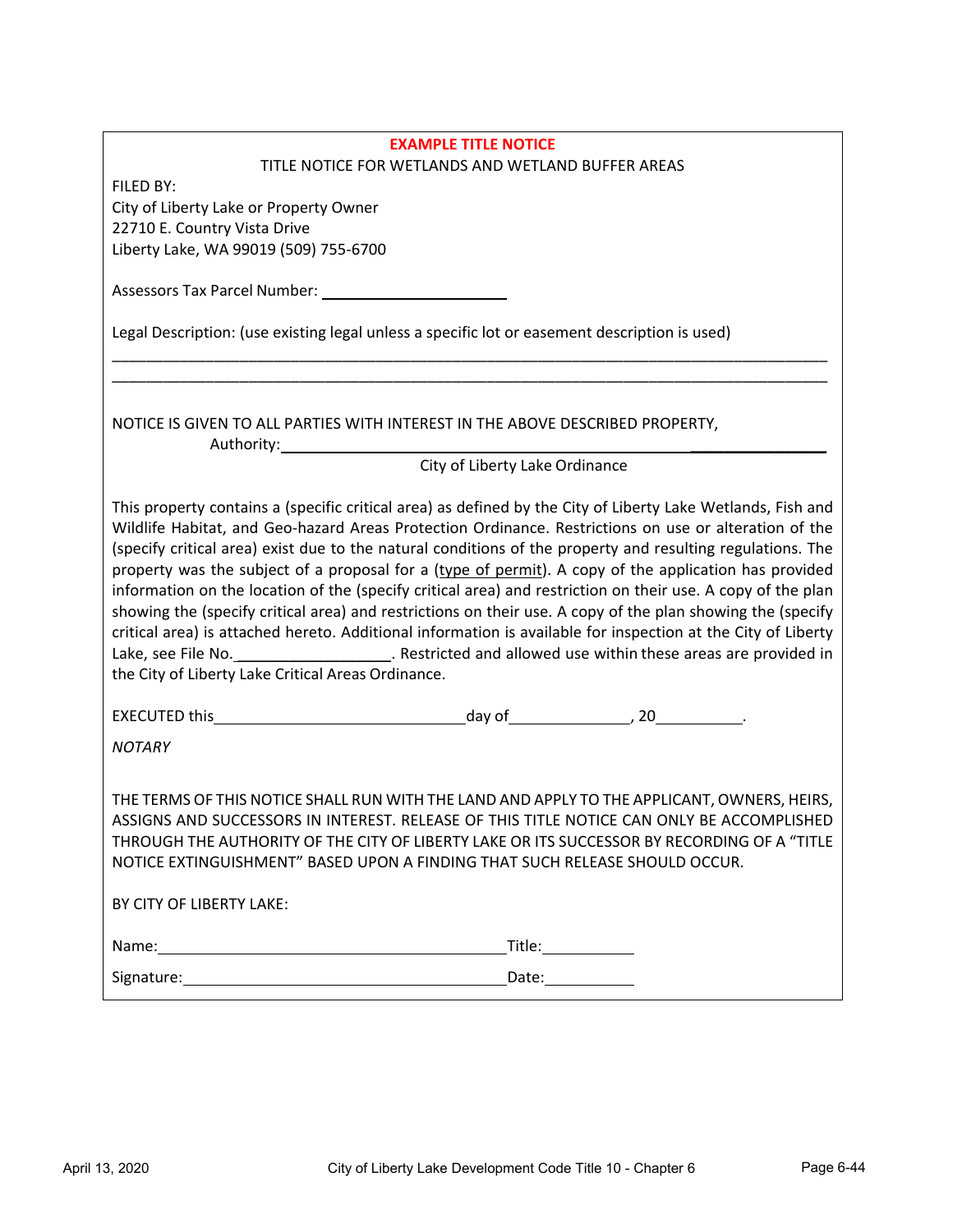b. As a condition of any permit or authorization issued pursuant to this article, the applicant may be required to install permanent signs along the boundary of a wetland or wetland buffer area. In some instances, a tree, hedge row, or other permanent physical location may be used to mark the boundary as approved by the Zoning Administrator;

The sign shall be made of a treated wood or metal face attached to a treated wood base (monument style), or another material of equal durability. The sign shall be worded as follows or with alternative language approved by the Zoning Administrator:

 "Wetland or Wetland Buffer Area - Do Not Disturb Natural Area Contact the City of Liberty Lake Regarding Uses and Restrictions"

c. As a condition of any permit or authorization issued pursuant to this article, the applicant may be required to utilize best management practices as prescribed by the Natural Resource Conservation Service. This may include the installation of a permanent fence around the wetland and wetland buffer area when domestic grazing animals are present or may be introduced within the project.

# F. Time Period, Authorized Activity.

- 1. Authorization to undertake regulated activities within a wetland or wetland buffer area shall normally be valid for the period of the underlying permit.
- 2. Prior to the granting of an extension to an underlying permit, the review authority may require updated studies and/or additional hearings if, in its judgment, the original intent of the permit is altered or enlarged by the renewal, or if the applicant failed to abide by the terms of the original permit.

### G. Bonding or Other Financial Performance Guarantee.

- 1. The Zoning Administrator may require the applicant of a development proposal to post a cash performance bond or other security acceptable to the City in an amount and with surety and conditions sufficient to fulfill the requirements set forth in the permit or approval;
- 2. In the event of a breach of any condition of any such bond, the Zoning Administrator r may initiate action in Spokane County Superior Court to execute the bond;
- 3. The Zoning Administrator shall release the performance bond upon determining that:
	- a. All activities have been completed in compliance with the terms and conditions of the permit or approval and the requirements of this article, and
	- b. Posting of a maintenance bond by the applicant, if applicable.
- 4. The principal or surety cannot be terminated or canceled without written release of the bond or other financial performance guarantee by the City.
- 5. The Zoning Administrator shall release the maintenance bond upon determining that performance standards established for evaluating the effectiveness and success of the structures, improvements and/or mitigation as established in the mitigation plan have been satisfactorily met for the required period.
- 6. For mitigation projects, the performance standards shall be those contained in the mitigation plan developed and approved during the permit review process, and the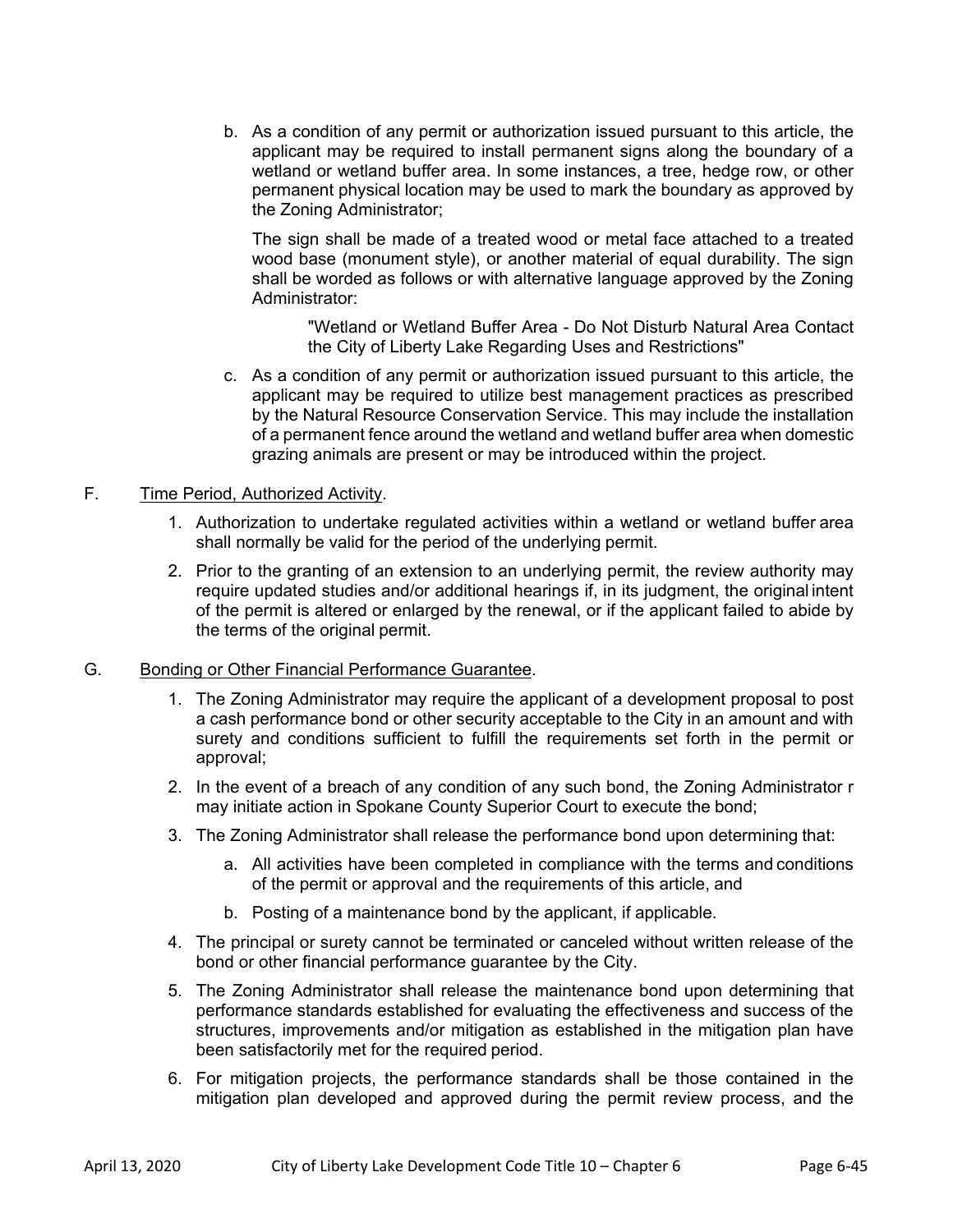maintenance bond applicable to this project shall not be released until the Zoning Administrator determines that performance standards established for evaluating the effect and success of the project have been met.

7. Performance Bonds or Financial Performance Guarantee. The applicant shall provide demonstration of administrative, supervisory, and technical competence, financial resources, and scientific expertise of sufficient standing to successfully execute the mitigation plan. The applicant will name a mitigation project manager and provide the qualifications of each team member involved in preparing, implementing, and supervising the mitigation plan. This shall include educational background and areas of expertise, training and experience with comparable projects. In addition, bonds ensuring fulfillment of the mitigation project, monitoring program, and any contingency measure shall be posted in the amount of one hundred twenty-five percent of the expected project cost of mitigation, plus a factor to be determined to allow for inflation during the time the project is being monitored. An administration fee for the mitigation project may be assessed to reimburse the City for costs incurred during the course of the monitoring program.

# **10-6B-4 Fish & Wildlife Habitat Conservation Areas**

A. Priority Habitats and Species Designation. Washington State Priority Habitat and Species Program. The priority habitats and species of the City of Liberty Lake are identified in below and are adopted from the Washington State Priority Habitats and Species Program, as now or hereafter amended. Due to the dynamic nature of fish and wildlife populations and their habitats, the priority habitats and species program will be revised periodically as species and habitats are added, deleted or redefined. The location of these priority habitats and known point locations such as den or nest site of priority species are depicted on the City of Liberty Lake fish and wildlife conservation areas map, as applicable.

| Priority Habitats and Species of the City of Liberty Lake |                                                                                                                                                                                                                                                                                                                                                                                                                                                                                                                                                                                                                                                                                                                                                          |  |  |  |
|-----------------------------------------------------------|----------------------------------------------------------------------------------------------------------------------------------------------------------------------------------------------------------------------------------------------------------------------------------------------------------------------------------------------------------------------------------------------------------------------------------------------------------------------------------------------------------------------------------------------------------------------------------------------------------------------------------------------------------------------------------------------------------------------------------------------------------|--|--|--|
| <b>Priority Habitat</b>                                   | <b>Criteria</b>                                                                                                                                                                                                                                                                                                                                                                                                                                                                                                                                                                                                                                                                                                                                          |  |  |  |
| <b>Wetlands and Deepwater</b>                             | Lands transitional between terrestrial and aquatic systems where the<br>water table is usually at or near the surface or the land is covered by<br>shallow water. Wetlands must have all of the following characteristics:<br>(1) the land supports predominantly hydrophytic plants, (2) soil are<br>hydric and (3) soils are saturated with water or covered by the shallow<br>water at some time during the growing season of each year.<br>Deep water habitats are permanently flooded lands lying below the deep<br>water boundary of wetlands. Deep water habitats include environments<br>where surface water is permanent and often deep, so that water, rather<br>than air is the principal medium within which the dominant organisms<br>live. |  |  |  |
|                                                           | Wetlands and deep water habitats support comparatively high wildlife<br>density and diversity, provide breeding habitat and seasonal ranges,<br>have limited availability and high vulnerability to habitat alteration.                                                                                                                                                                                                                                                                                                                                                                                                                                                                                                                                  |  |  |  |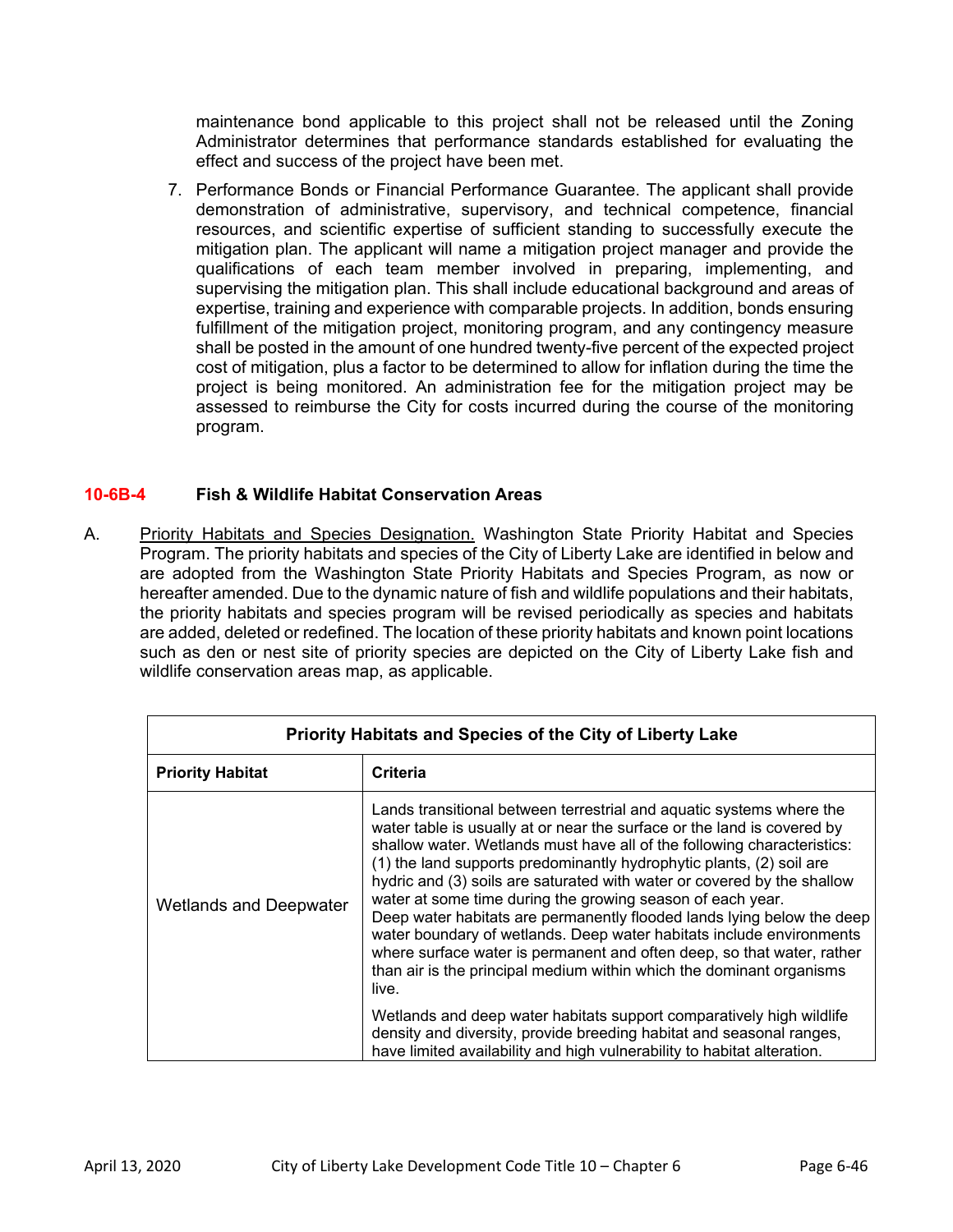| Riparian                 | Riparian habitat is defined as an area adjacent to flowing water that<br>contains elements of both aquatic and terrestrial ecosystems which<br>mutually influence each other. In riparian habitat, the vegetation, water<br>tables, soils, micro climate and wildlife inhabitants of terrestrial<br>ecosystems are influenced by perennial or intermittent water, and the<br>biological and physical properties of the adjacent aquatic ecosystems are<br>influenced by adjacent vegetation, nutrient and sediment loading,<br>terrestrial wildlife and organic debris from the land.<br>Riparian areas have high wildlife density and high species diversity. They<br>serve as important wildlife breeding and seasonal ranges. They are<br>important movement corridors and are highly vulnerable to habitat<br>alteration. |  |
|--------------------------|-------------------------------------------------------------------------------------------------------------------------------------------------------------------------------------------------------------------------------------------------------------------------------------------------------------------------------------------------------------------------------------------------------------------------------------------------------------------------------------------------------------------------------------------------------------------------------------------------------------------------------------------------------------------------------------------------------------------------------------------------------------------------------------------------------------------------------|--|
| <b>Cliffs/Bluffs</b>     | Greater than 25 feet high and below 5,000 feet elevation. These areas<br>are significant for wildlife breeding habitat, have limited availability and<br>support unique assemblages of species.                                                                                                                                                                                                                                                                                                                                                                                                                                                                                                                                                                                                                               |  |
| <b>Old Growth Forest</b> | Tree stands are highly variable in species composition and structural<br>characteristics due to the influence of fire, climate and soil. In general,<br>stands will be > than 150 years old, with 10 trees per acre > 21" dbh and<br>1-3 snags per acre > 12-14" diameter. Downed logs may vary from<br>abundant to absent. Canopies may be single or multilayered. Evidence<br>of human-caused alterations to the stand will be absent or so slight as to<br>not affect the ecosystem structures and functions.<br>Old growth forests have high wildlife density and diversity. They are                                                                                                                                                                                                                                     |  |
|                          | important for breeding habitat and seasonal ranges. Old growth forests<br>are limited and declining and have a high vulnerability to habitat<br>alteration.                                                                                                                                                                                                                                                                                                                                                                                                                                                                                                                                                                                                                                                                   |  |
| Urban Natural Open Space | A priority species resides within or is adjacent to the open space, and<br>uses it for breeding and/or regular feeding. This habitat may also function<br>as a corridor connecting other priority habitat areas, especially those that<br>would otherwise be isolated; and/or the open space is an isolated<br>remnant of natural habitat larger than 10 acres and is surrounded by<br>urban development. Local consideration may be given to open space<br>areas smaller than 10 acres.                                                                                                                                                                                                                                                                                                                                      |  |
|                          | Urban Natural Open Space has comparatively high wildlife density and<br>diversity, is important as a breeding habitat and is important as a<br>movement corridor. These areas have limited availability and have a high<br>vulnerability to habitat alteration.                                                                                                                                                                                                                                                                                                                                                                                                                                                                                                                                                               |  |
|                          | Relatively undisturbed areas as indicated by the dominance of native<br>plants where grasses and forbs form the natural climax plant community.                                                                                                                                                                                                                                                                                                                                                                                                                                                                                                                                                                                                                                                                               |  |
| Steppe                   | Steppe habitat has relatively high wildlife density and diversity, is<br>important wildlife breeding habitat and important for seasonal range. This<br>habitat has limited availability, high vulnerability to habitat alteration and<br>supports unique and dependent species.                                                                                                                                                                                                                                                                                                                                                                                                                                                                                                                                               |  |
|                          |                                                                                                                                                                                                                                                                                                                                                                                                                                                                                                                                                                                                                                                                                                                                                                                                                               |  |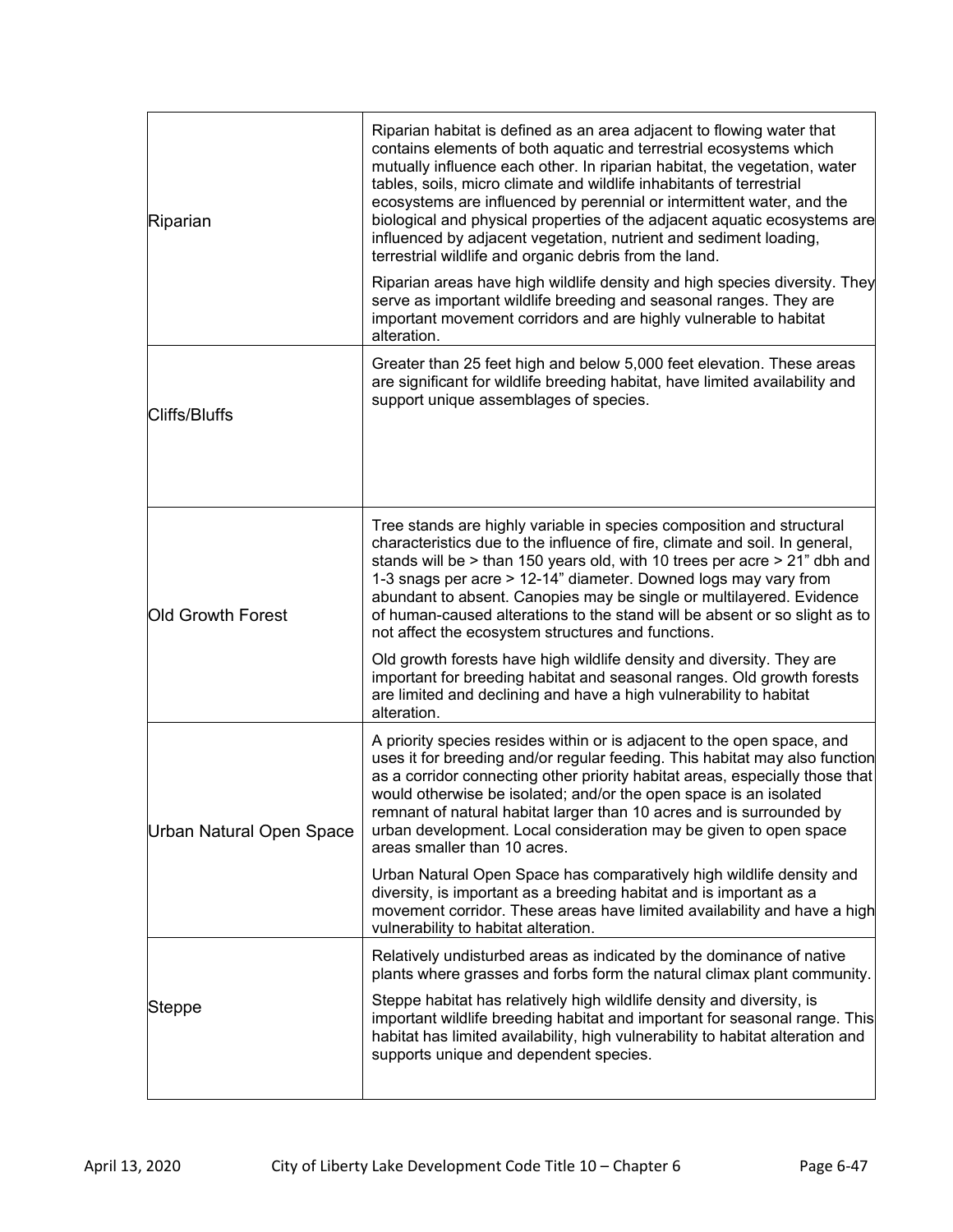| Shrub-Steppe                                    | Large areas of relatively unfragmented shrub-steppe habitat, greater<br>than 640 acres, should have a substantial amount of interior habitat.<br>They should also contain a variety of habitat features (e.g., variety of<br>topography, riparian areas, canyons, habitat edges, plant communities).<br>Blocks should be relatively undisturbed, as indicated by a dominance of<br>native vegetation. Portions may contain disturbed habitat.                                                                                   |
|-------------------------------------------------|---------------------------------------------------------------------------------------------------------------------------------------------------------------------------------------------------------------------------------------------------------------------------------------------------------------------------------------------------------------------------------------------------------------------------------------------------------------------------------------------------------------------------------|
|                                                 | Shrub-steppe habitat supports comparatively high wildlife density and<br>diversity, provides important wildlife breeding habitat and important<br>seasonal ranges. This habitat has limited availability, high vulnerability to<br>alteration and supports unique and dependent species.                                                                                                                                                                                                                                        |
| <b>White-tailed Deer</b><br><b>Winter Range</b> | Winter range is determined by a combination of factors: elevation,<br>slope, aspect, snow depth, browse quality and quantity, presence of<br>closed canopy mature forests, temperatures and traditional deer<br>movement patterns.                                                                                                                                                                                                                                                                                              |
|                                                 | Closed canopies of mature forests along streams are extremely<br>important whitetail habitat.                                                                                                                                                                                                                                                                                                                                                                                                                                   |
| Moose habitat                                   | Aquatic feeding sites are found in areas of slow moving water, ponds,<br>swamps and pot holes which contain abundant submergent and<br>emergent vegetation. Larger aquatic areas are preferred. These sites<br>are characterized by a broad zone of hiding cover around the perimeter<br>of the feeding site.                                                                                                                                                                                                                   |
|                                                 | Calving sites are characterized by roadless blocks of mature timber of<br>80 acres or greater which provide hiding cover and are adjacent to good<br>forage where human disturbance is minimal.                                                                                                                                                                                                                                                                                                                                 |
|                                                 | Generally, the winter and summer ranges of a herd of elk are<br>geographically separate. In eastern Washington, winter range consists<br>of shrub-steppe, bunch grass of shrub plant communities adjacent to<br>forest zones.                                                                                                                                                                                                                                                                                                   |
| <b>Elk Habitat</b>                              | Special features of elk habitat include corridors and wallows. These<br>features are characterized by screening vegetation and lack<br>disturbance. During hunting season elk seek the largest cover patches<br>in their range. At other times of the year, smaller cover patches within<br>600 feet of forage areas are most important.                                                                                                                                                                                        |
| <b>Wildlife Corridors</b>                       | Wildlife corridors are landscape feature that facilitate the biologically<br>effective transport of animals between larger patches of habitat<br>dedicated to conservation functions. Such corridors may facilitate<br>several kinds of traffic including frequent foraging movements, seasonal<br>migrations or the once in a lifetime dispersal of juvenile animals. These<br>are transitional habitats and need not contain all the habitat elements<br>required for the long term survival or reproduction of its migrants. |
| Landscape Linkages                              | Landscape linkages differ from a movement corridor in that the<br>complete range of community and ecosystem processes continue to<br>operate within it through time. Plants and smaller animals are able to<br>move between larger landscapes over a period of generations.                                                                                                                                                                                                                                                     |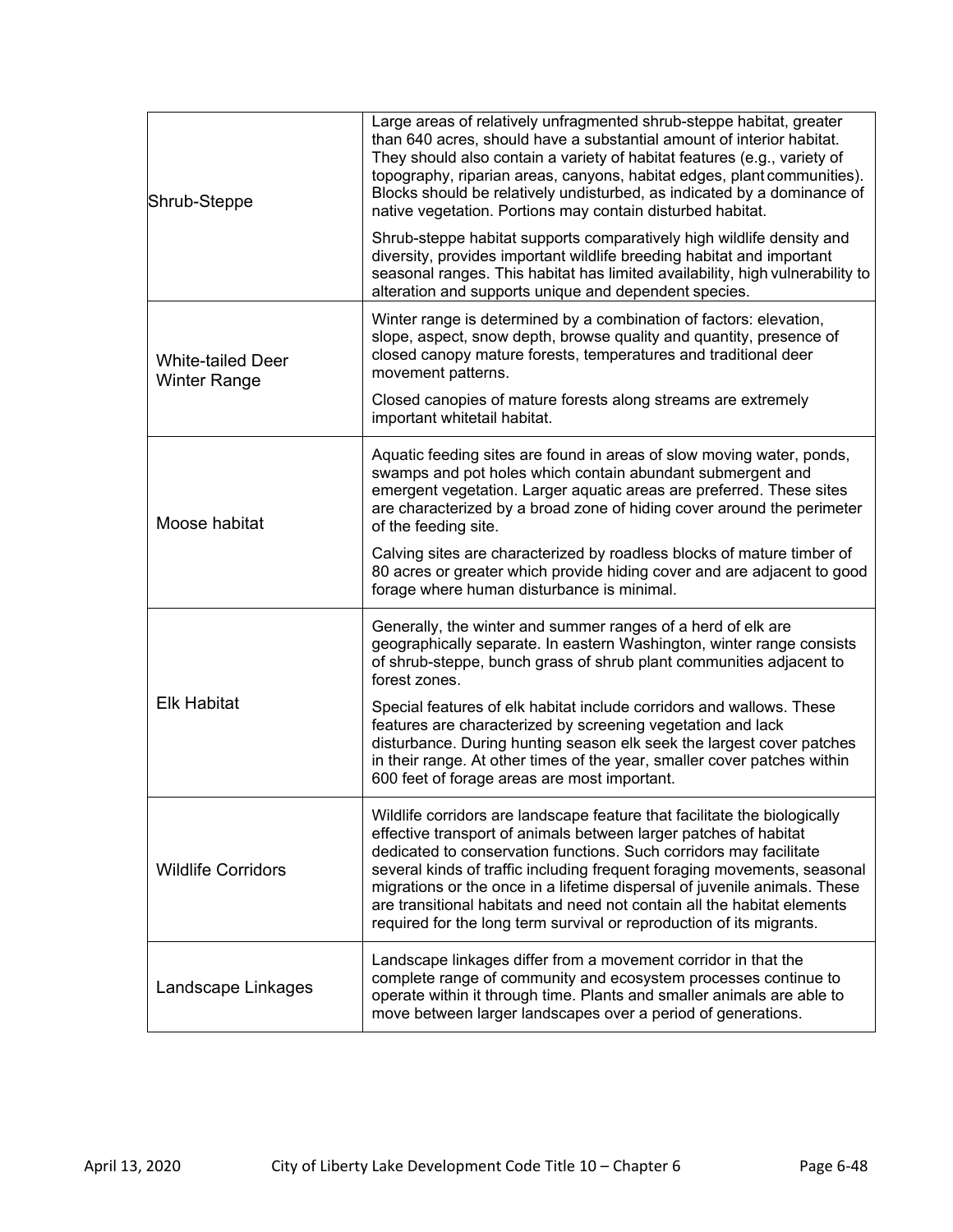| <b>Priority Species</b>                                                                                                                | <b>Status</b>                       |  |  |
|----------------------------------------------------------------------------------------------------------------------------------------|-------------------------------------|--|--|
| <b>Amphibians</b>                                                                                                                      |                                     |  |  |
| <b>Spotted Frog</b>                                                                                                                    | <b>State and Federal Candidate</b>  |  |  |
| <b>Birds</b>                                                                                                                           |                                     |  |  |
| American White Pelican                                                                                                                 | State Endangered                    |  |  |
| Ash-Throated Flycatcher                                                                                                                | <b>State Monitor</b>                |  |  |
| <b>Bald Eagle</b>                                                                                                                      | <b>State and Federal Threatened</b> |  |  |
| <b>Black-backed Woodpecker</b>                                                                                                         | <b>State Monitor</b>                |  |  |
| <b>Blue Grouse</b>                                                                                                                     | Game                                |  |  |
| <b>Burrowing Owl</b>                                                                                                                   | <b>State Candidate</b>              |  |  |
| <b>Cavity Nesting Ducks</b><br>(includes Barrow's<br>Goldeneye, Bufflehead,<br>Common Goldeneye,<br>Hooded Merganser and<br>Wood Duck) | Game                                |  |  |
| Common Loon                                                                                                                            | <b>State Candidate</b>              |  |  |
| <b>Flammulated Owl</b>                                                                                                                 | <b>State Candidate</b>              |  |  |
| Golden Eagle                                                                                                                           | <b>State Candidate</b>              |  |  |
| <b>Grasshopper Sparrow</b>                                                                                                             | <b>State Monitor</b>                |  |  |
| <b>Great Blue Heron</b>                                                                                                                | <b>State Monitor</b>                |  |  |
| <b>Horned Grebe</b>                                                                                                                    | <b>State Monitor</b>                |  |  |
| Lewis Woodpecker                                                                                                                       | <b>State Candidate</b>              |  |  |
| Long Billed Curlew                                                                                                                     | <b>State Monitor</b>                |  |  |
| Merlin                                                                                                                                 | <b>State Monitor</b>                |  |  |
| Northern Goshawk                                                                                                                       | <b>State Candidate</b>              |  |  |
| Osprey                                                                                                                                 | <b>State Monitor</b>                |  |  |
| Peregrine Falcon                                                                                                                       | State Endangered                    |  |  |
| Pileated Woodpecker                                                                                                                    | <b>State Candidate</b>              |  |  |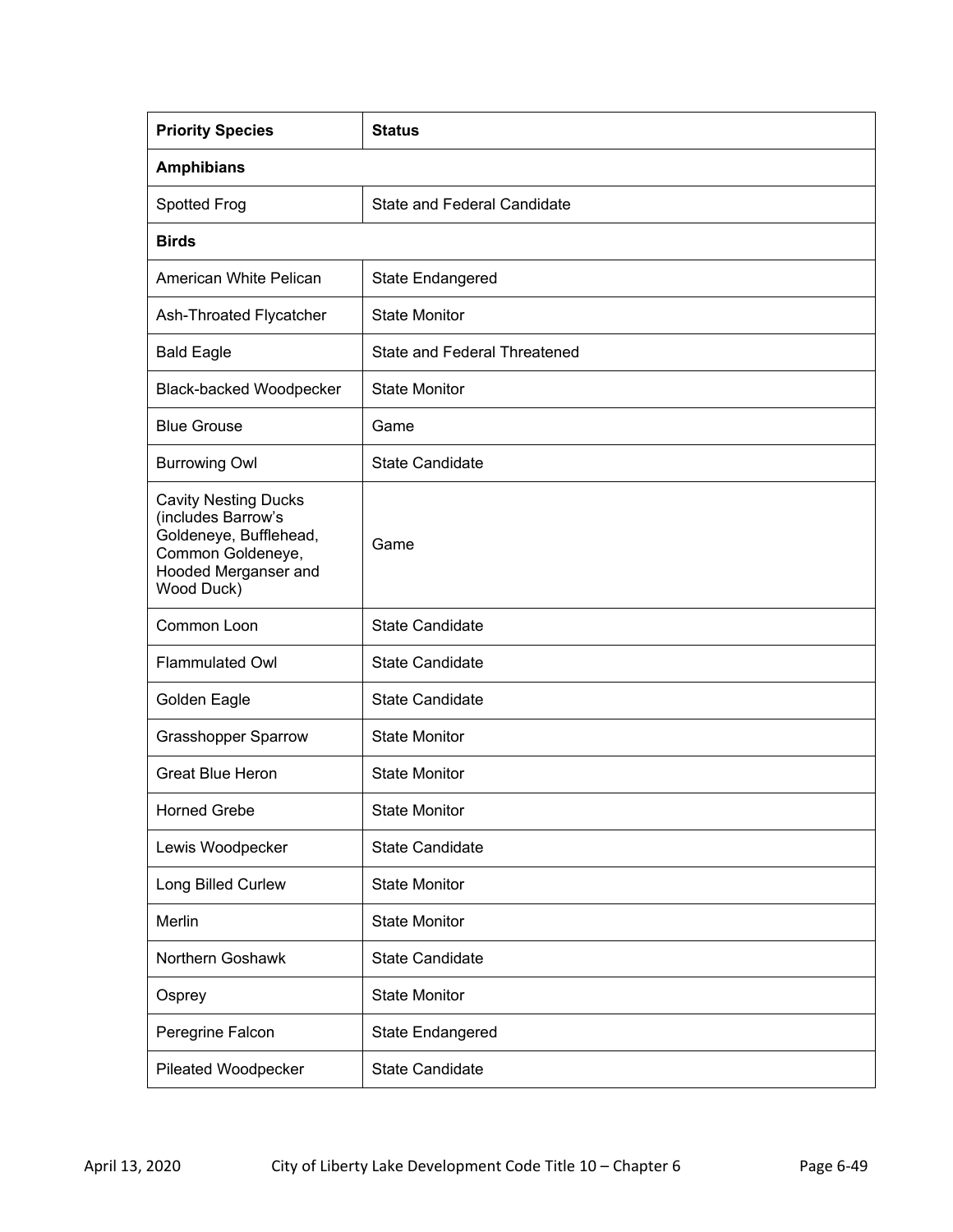| Red-necked Grebe         | <b>State Monitor</b>   |
|--------------------------|------------------------|
| Sandhill Crane           | State Endangered       |
| Snowy Owl                | <b>State Monitor</b>   |
| <b>Trumpeter Swan</b>    | Game                   |
| <b>Upland Sandpiper</b>  | State Endangered       |
| Vaux's Swift             | <b>State Candidate</b> |
| Western Bluebird         | <b>State Candidate</b> |
| Western Grebe            | <b>State Monitor</b>   |
| White-headed Woodpecker  | <b>State Candidate</b> |
|                          |                        |
| Fish                     |                        |
| <b>Rainbow Trout</b>     | Game                   |
| <b>Mammals</b>           |                        |
| Elk                      | Game                   |
| Moose                    | Game                   |
| Marten                   | Game                   |
| Pigmy Shrew              | <b>State Candidate</b> |
| Rocky Mountain Mule Deer | Game                   |

Note: Definitions for species status are contained in the Washington Department of Fish and Wildlife Management Recommendations for Priority Species and in WAC 232.12.

#### B. Regulated Uses and Activities in Priority Habitats.

- 1. For the purposes of this article, the City of Liberty Lake may restrict the regulated uses and activities shown in Section 10-6B-1, subsection "D" which lie within a priority habitat by definition or within one-quarter mile of a point location (den or nest site) of a non-game priority species through the application of the performance standards contained in Section 10-6B-4, subsection "C" below.
- 2. In cases where differences in regulations occur because of overlapping priority habitats or buffer areas, the regulation which provides the greatest degree of protection shall apply.
- C. Performance Standards for Regulated Uses and Activities.
	- 1. A management plan, if required, will be used by the City of Liberty Lake to evaluate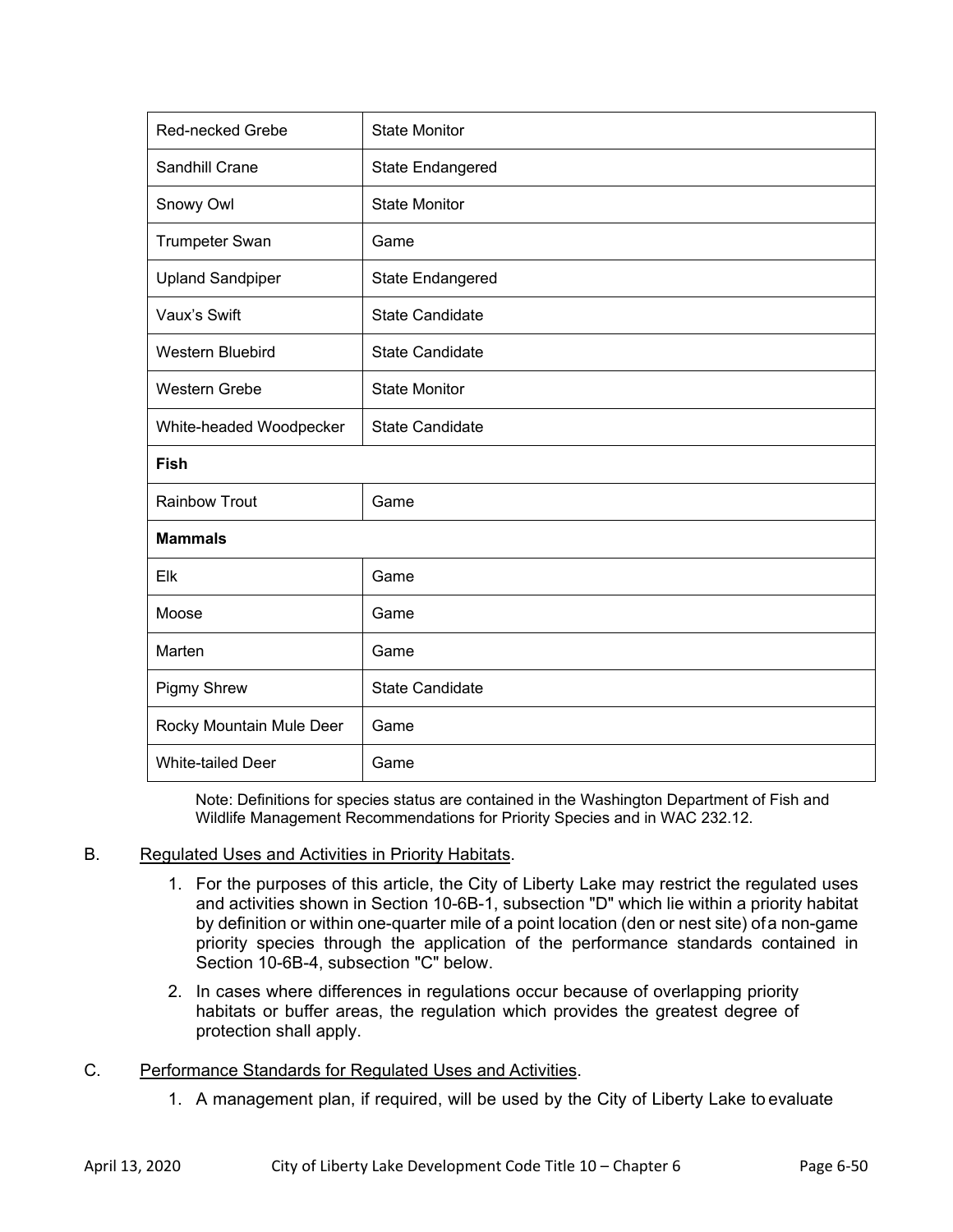the impact of a use or activity on a priority habitat or species and may require mitigating measures to protect fish and wildlife based on the management plan recommendations.

- 2. Riparian Habitat Performance Standards.
	- a. Except as otherwise specified, riparian areas shall be retained in their natural condition. Riparian vegetation in buffer areas shall not be removed except in the case of fire or disease unless there is no alternative. For lots or parcels with water frontage on type 2 or 3 waters, one view/access corridor to the ordinary high water mark may be cleared of riparian vegetation as long as the view/access corridor does not exceed a width of twenty-five feet.
	- b. Roads within riparian buffer areas shall be kept to a minimum and shall not run parallel to the water body. Crossings where necessary, shall cross riparian areas at as near right angles as possible. If no alternative exists to placement of a roadway within a riparian area, mitigation may be required. Mitigation measures shall be specified in a management plan and may include, but are not limited to:
		- i. Fencing of riparian buffer area to protect remaining vegetation; and
		- ii. Enhancement of remaining riparian buffer area through planting of native vegetation. Water crossings must be approved by the Washington State Department of Fish and Wildlife according to WAC 75.20.100.
	- c. Equestrian pedestrian/bike trails are permitted in riparian buffer areas but should be set back fifty feet from the ordinary high water mark, if possible and shall be a maximum of fourteen feet in width.
	- d. Off-road motorized vehicle use in riparian buffers areas is prohibited.
	- e. Riparian buffer areas shall be established from the ordinary high water mark. Water bodies classified by the water typing system (WAC-222-16-030) or if unclassified, as described below and in WAC-222-16-030, have the following buffer area requirements:

| Water Type, General Description (see WAC-222-16-030)                    | <b>Riparian Buffer</b> |
|-------------------------------------------------------------------------|------------------------|
| Type 1, Shorelines of Statewide Significance                            | 250 feet               |
| Type 2, Perennial stream with channel >20' wide                         | 100 feet               |
| Type 3, Perennial stream with channel >10' wide                         | 100 feet               |
| Type 4, Stream with channel <10', effects-quality of type 1,<br>2, or 3 | 75 feet                |
| Type 5, Stream not classified as 1, 2, 3 or 4                           | $25$ feet*             |

\* = No buffering requirement for type 5 streams when there is no connection to type 1, 2, 3 or 4 stream

- f. The Zoning Administrator has the authority to reduce the buffer widths shown above by up to twenty-five percent if:
	- i. A riparian buffer area is fenced to prevent damage to vegetation by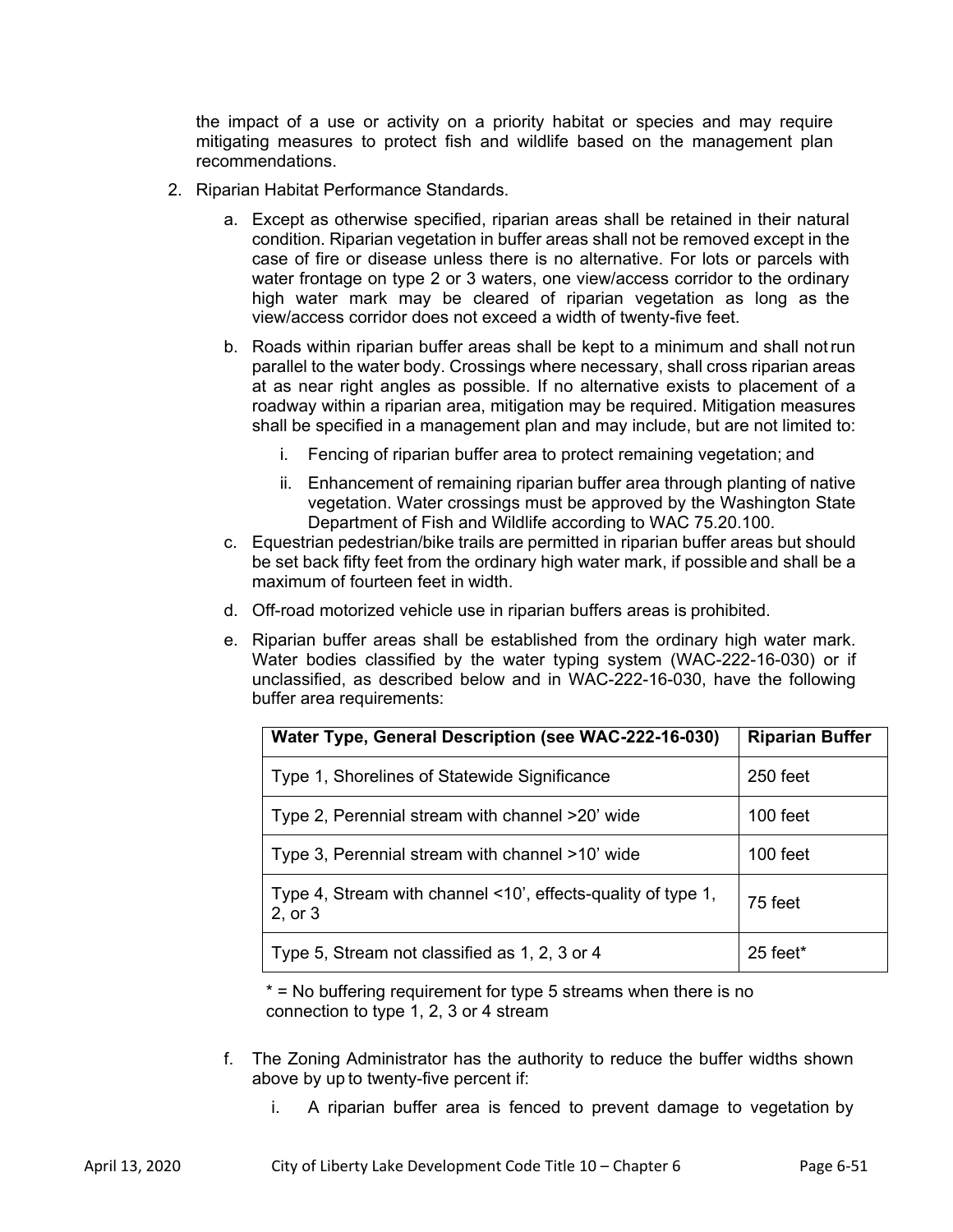livestock along its entire length; or

- ii. A riparian buffer area is enhanced using native plants including trees and shrubs according to a plan prepared in consultation with the Spokane County soil conservation district and the Washington State Department of Fish and Wildlife. The plan shall include numbers and species of plants, a planting schedule and maintenance agreement to insure long term survival.
- g. The Zoning Administrator has the authority to increase the buffer widths shown above by up to twenty-five percent on a case by case basis when a larger buffer is necessary to protect the fish and wildlife using the stream and riparian area. This determination shall be supported by appropriate documentation showing that the increased buffer width is reasonably related to the protection of the fish and/or wildlife using the stream and riparian area as indicated by meeting one or both of the following criteria:
	- i. The land adjacent to the water is susceptible to severe erosion and other erosion control measures will not prevent adverse impacts.
	- ii. The land adjacent to the water has minimal vegetative cover or slopes greater than thirty percent.
- h. The Zoning Administrator has the authority to modify the standard buffer widths by averaging buffer widths. Averaging of buffer widths shall be allowed only when all of the following are demonstrated
	- i. Averaging will provide the necessary biological, chemical and physical support necessary to protect the fish and wildlife using the riparian area in question, taking into account the type, intensity, scale and location of the proposed activity.
	- ii. The riparian area contains variations in sensitivity due to existing physical characteristics which justify the averaging;
	- iii. The land uses causing the least disturbance would be located adjacent to areas where the buffer width is reduced and that such land uses are guaranteed in perpetuity by covenant, deed restriction, easement or other legally binding mechanism;
	- iv. The total area contained within the buffer after averaging is no less than that contained within the standard buffer prior to averaging.
- 3. Wetland habitat performance standards shall be according to the provisions of Section 10-6B-3.
- 4. All development proposals shall follow the bald eagle protection rules (RCW 77.12.655 and WAC 232.12.292), as now or hereafter amended, when the proposal is likely to have a direct impact on the habitat of the bald eagle.
- D. Habitat Management Plans. A habitat management plan shall be prepared for regulated uses or activities (refer to Section 10-6B-1, subsection "D") which are located in a priority habitat or within one-quarter mile of a non-game priority species point location (den or nest site) if it is determined by the Zoning Administrator that the proposal is likely to have a significant adverse impact on the priority habitat or species. The determination of a need for additional information (habitat management plan) shall be made by the Zoning Administrator in consultation with the Washington State Department of Fish and Wildlife or other authority as determined by the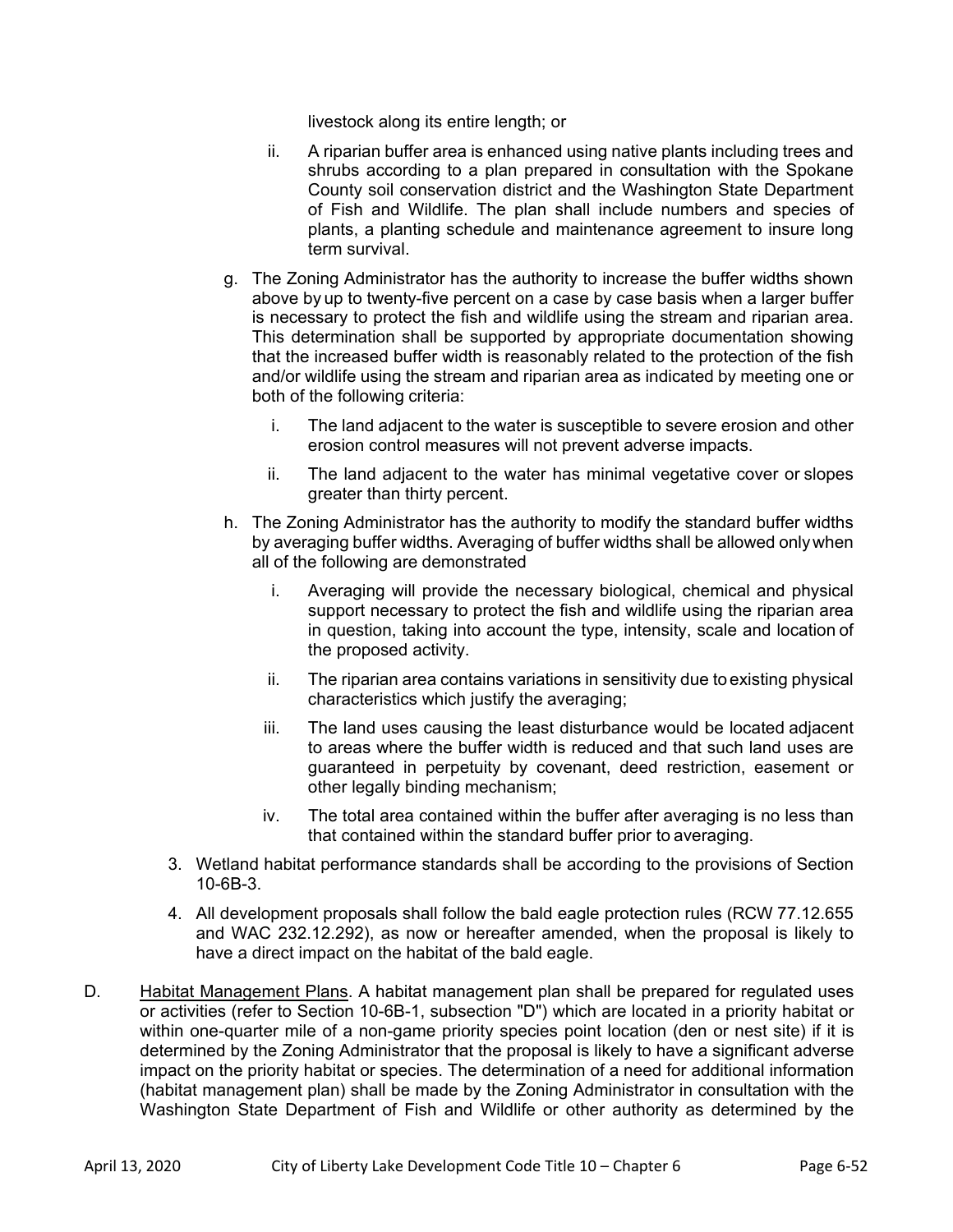Zoning Administrator. The following describes the requirements of a habitat management plan.

This report shall identify how the impacts from the proposed use or activity will be avoided or mitigated through habitat mitigation which meets the purposes of this article. The Management Recommendations for Washington's Priority Species (1991), as now or hereafter amended, and consultation with a habitat biologist from the Washington State Department of Fish and Wildlife shall be the basis for the report.

The habitat management plan shall be prepared by a qualified biologist shall be approved in writing by the Zoning Administrator and shall contain but not be limited to the following information:

- 1. A map(s) prepared at an easily readable scale, showing:
	- a. The location of the proposed site;
	- b. The relationship of the site to surrounding topographic and built features;
	- c. The nature and density of the proposed use or activity;
	- d. Proposed building locations and arrangements;
	- e. A legend which includes:
		- i. A complete and accurate legal description. The description shall include the total acreage of the parcel,
		- ii. Title scale and north arrow,
		- iii. Date,
		- iv. Certification by a qualified biologist;
	- f. Existing structures and landscape features including the name and location of all water bodies;
	- g. Location of priority habitat types or priority species point locations.
- 2. A report which contains:
	- a. A description of the nature, density and intensity of the proposed use or activity in sufficient detail to allow analysis of such land use change upon identified wildlife habitat.
	- b. An analysis of the effect of the proposed use or activity upon fish and wildlife species and their habitats, identified within the priority habitat and species program as defined in this article.
	- c. A plan which explains how the applicant will avoid, minimize or mitigate adverse impacts to fish and/or wildlife habitats created by the proposed use or activity. Mitigation measures within the plan may include, but are not limited to:
		- i. Establishment of buffer areas;
		- ii. Preservation of critically important plants and trees;
		- iii. Limitation of access to habitat area;
		- iv. Seasonal restriction of construction activities;
		- v. Clustering of development and preservation of open space;
		- vi. Signs marking habitats or habitat buffer areas;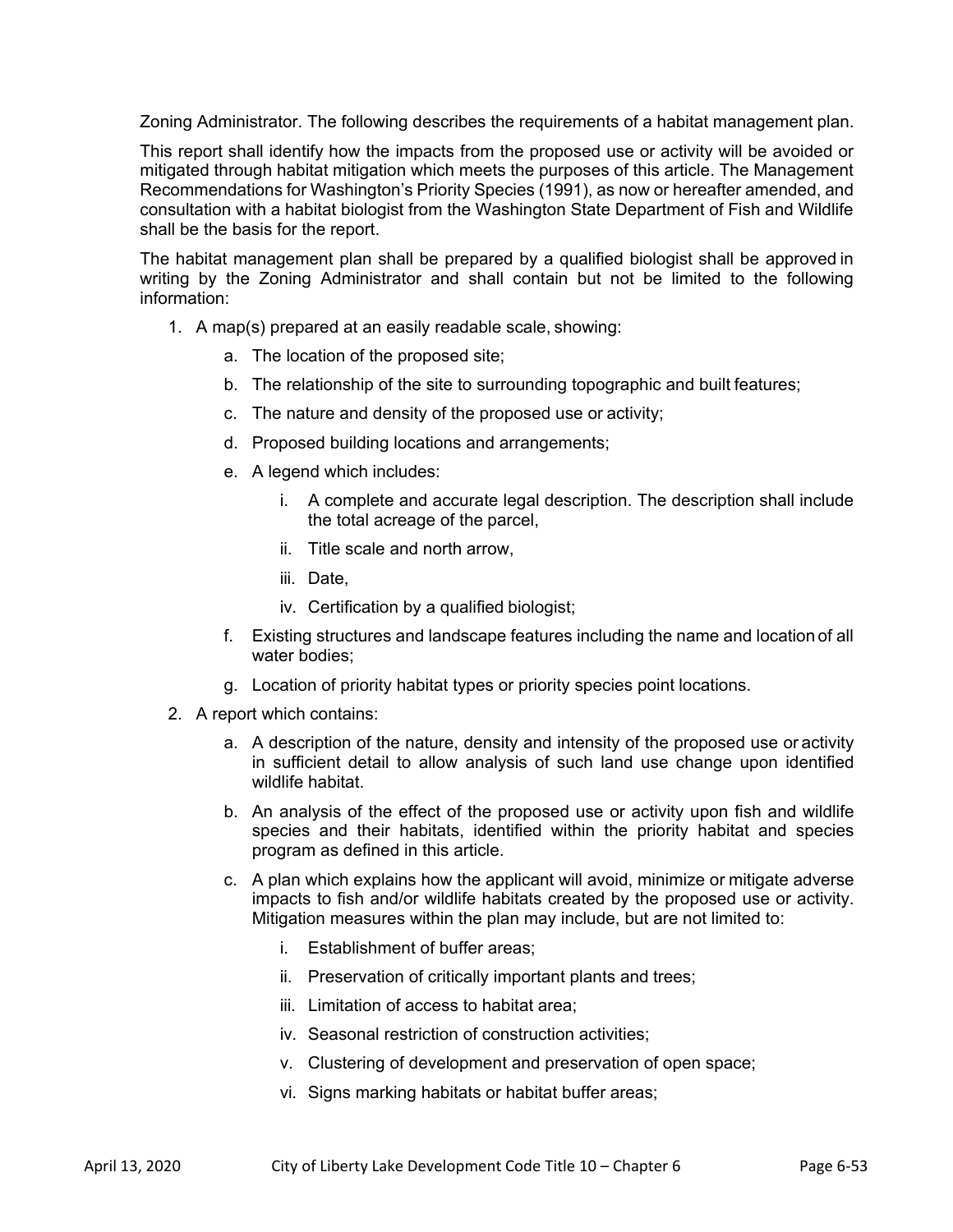- vii. Title notice or plat dedication warning statements;
- viii. Conservation easements.
- d. Review comments by a habitat biologist from the Washington State Department of Fish and Wildlife (WDFW). If the habitat management plan recommends mitigation involving federally listed threatened or endangered species, migratory waterfowl or wetlands, the U.S. Fish and Wildlife Service shall receive a copy of the draft habitat management plan and their review comments shall be included in the final report.

The Washington State Department of Fish and Wildlife and, if required, the U.S. Fish and Wildlife service shall respond in writing to the Zoning Administrator with review comments or a request for additional information within fifteen days from the date of issuance of a draft habitat management plan. If review comments or a request for additional information is not received in the prescribed time frame, the state and/or federal review comments on the habitat management plan shall not be required. The Zoning Administrator shall have the authority to approve habitat management plans or require additional information.

- e. Financial Guarantees. The Zoning Administrator may require the applicant to post a performance bond or other security according to the guidelines contained in Section 10-6B-3, subsection "G" to ensure implementation of the requirements of any mitigation plan approved pursuant to this article.
- f. Habitats and Species of Local Importance. In addition to the priority habitats and species recognized by WDFW, a process is provided for listing or delisting other habitats and species that are important locally to the people of Liberty Lake. This action may be initiated at the request of the Washington State Department of Fish and Wildlife, other government agency, City staff, non- profit organization or interested citizen. Any such request shall be in writing and shall include:
	- i. The common and scientific name for a species under consideration;
	- ii. Habitat location on a map (scale 1:24,000);
	- iii. Demonstrate a need for special consideration based on:
		- aa. Declining or increasing population,
		- bb. Sensitivity to habitat manipulation, o
		- cc. Commercial or game value or other special value, such as public appeal;
		- dd. Habitat management recommendations, including potential uses and restrictions of the habitat areas, seasonally sensitive areas and other guidelines necessary for the protection of the species;
		- ee. Reasons for the species/habitat to be designated or deleted from designation as a priority habitat or species;
		- ff. Name and address of the nominator, along with a statement of support for the nomination signed by the owner of the property on which the habitat is located;
		- gg. Other Supporting Documentation. Submitted proposals will be reviewed by City staff, WDFW and/or other local, state, or federal agencies or experts for comments and recommendations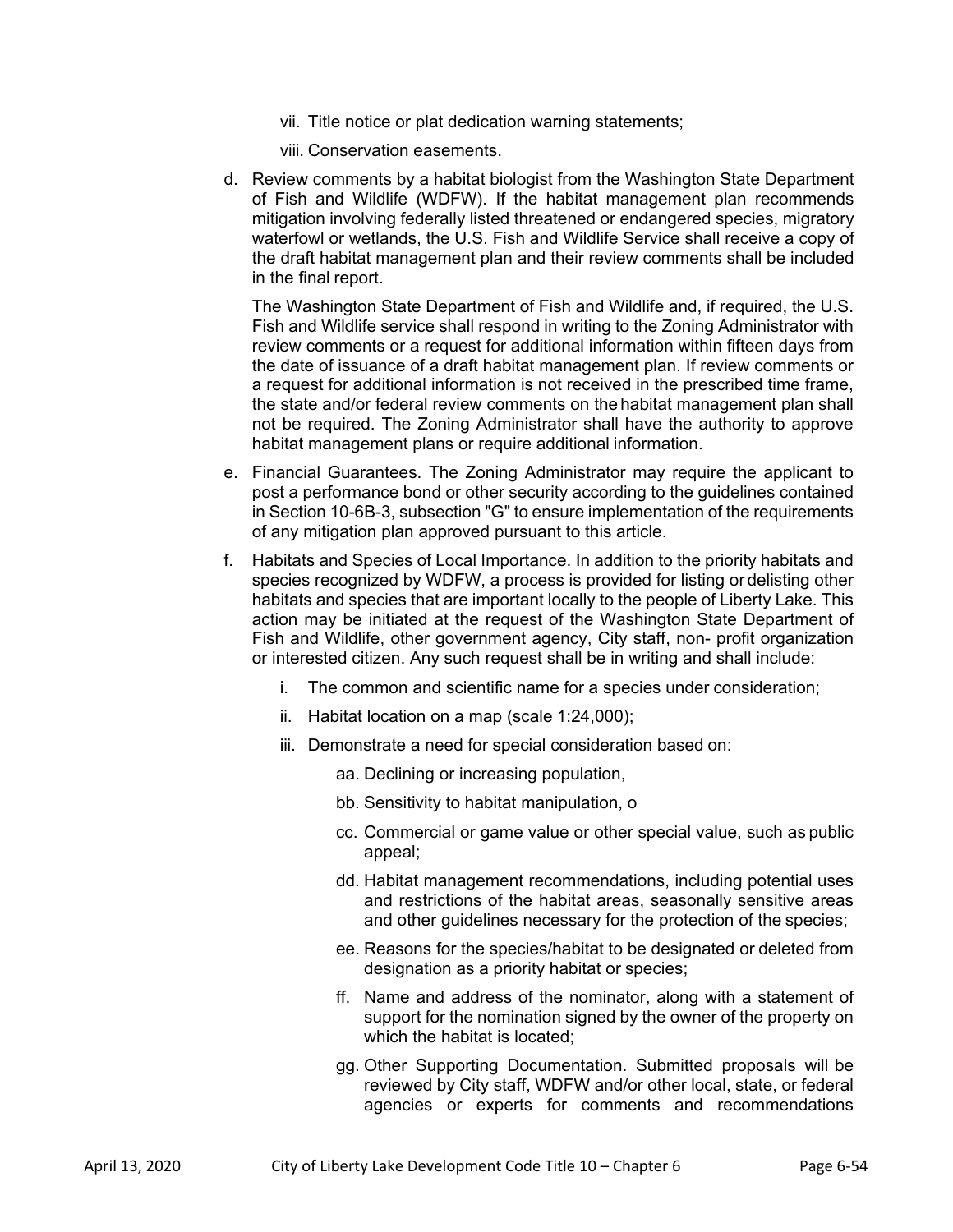regarding accuracy of the data and effectiveness of proposed management strategies.

A public hearing shall be held for proposals found to be completed and approved nominations will be designated priority habitats/species as appropriate and will be given all protection under this article afforded other priority habitats and species.

g. Incentives and Stewardship Options. A variety of incentives and stewardship options which are available for preservation of priority habitats are presented in Section 10-6B-8 below.

# **10-6B-5 Geologically Hazardous Areas**

- A. Classification Characteristics. Geologically hazardous areas shall include both erosion and landslide hazard areas and be determined by the following characteristics:
	- 1. Erosion and/or landslide hazard areas in the City shall contain at least one of the following characteristics:
		- a. A slope of thirty percent or greater;
		- b. Soils identified by Natural Resource Conservation Service as having a severe potential for erosion (see Section 10-6B-5, subsection "B" below);
		- c. Hydraulic factors such as existing on-site surface and groundwater or changes in hydraulic factors, caused by proposals that create a severe potential for erosion or landslide hazard;
		- d. Areas that historically have been prone to landsliding (areas adjacent to lakes, streams, springs) or any one of the following geologic formations: alluvium, landslide deposit, Latah formation;
		- e. Areas of uncompacted fill;
		- f. Areas that are unstable as a result of rapid stream or stream bank erosion.
- B. Building Site Development Water Erosion Hazard. Prepared July 1994 by: USDA-Natural Resource Conservation Service Rock Pointe Tower II 316 W. Boone Ave., Suite 450, Spokane, WA. 99201-2348

Water erosion can be predicted or estimated using the Universal Soil Loss Equation (USLE). The USLE equation estimates or predicts tons of soil loss per acre per year with the formula A = RKLSCP

A = Estimate average annual erosion (tons/acre/yr.)

-------------------------

- $R$  = Rainfall factor (rainfall plus snow melt)  $K$  = Soil erodibility factor
- $L =$  Length of slope  $S =$  Percent slope
- C = Cover factor (vegetation, mulch, etc.)
- P = Conservation practices factor (terraces, etc.)

A modified version of USLE was used to estimate erosion hazard for building site development. The C and P of the USLE equation are erosion management factors. Depending on the type of management applied they have values from near zero (0) to one (1). The value 1 represents no management applied that benefits erosion reduction.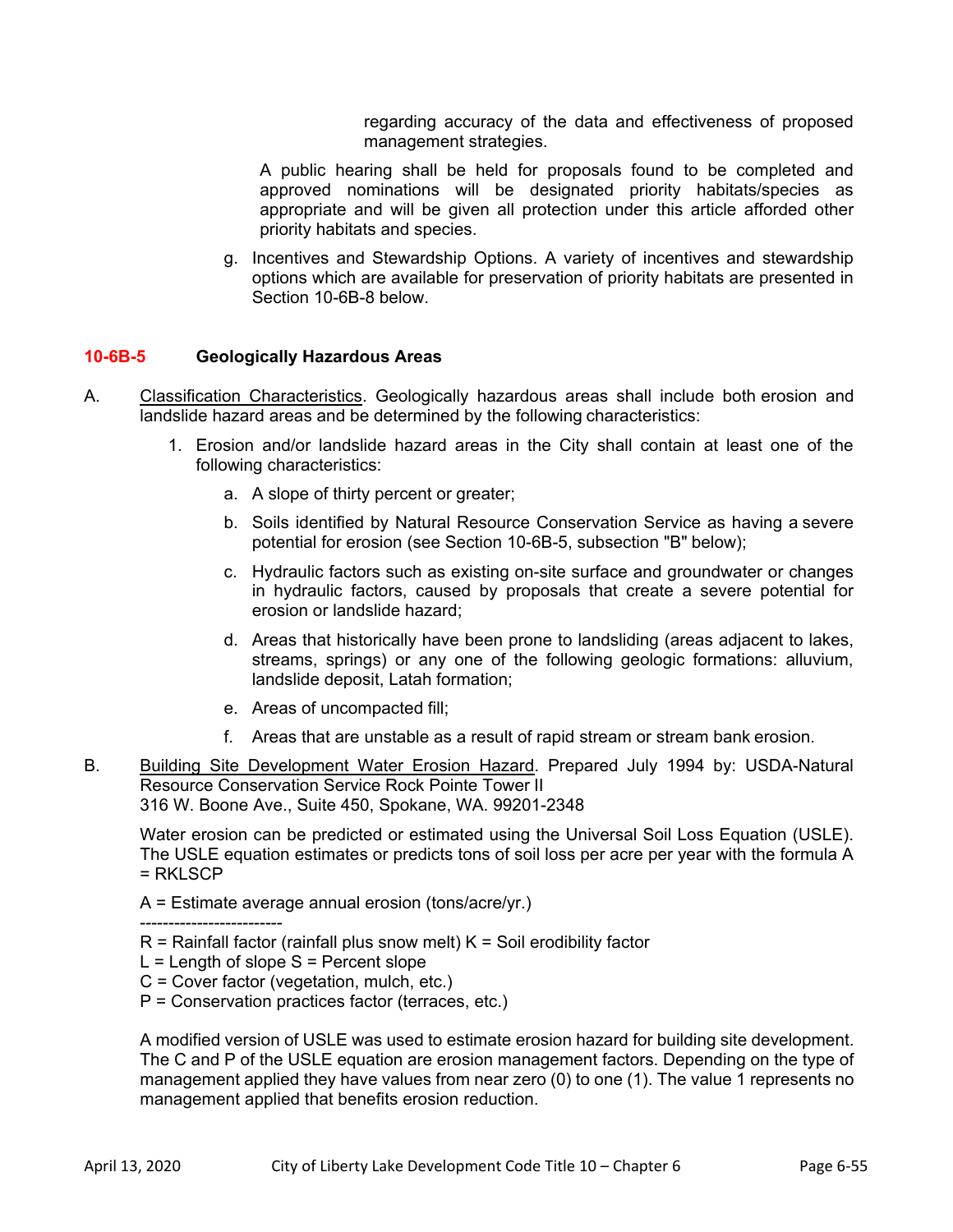Management factors (C and P) are not used when identifying the erosion hazard of map units for land use planning. This enables identification of the soil map units inherent erosion hazard potential that can aid in planning.

R factor is related to how much rainfall occurs and when. The higher the annual precipitation the higher the R factor. For the Spokane area an R of 54 was used.

K soil erodibility factor is the soils susceptibility of soil detachment by water. The soils K factor is based on the relationship of five soil factors; 1) percent silt plus very fine sand, 2) percent sand greater than 0.10 mm, 3) organic matter content, 4) soil structure, and 5) permeability. K factor values range from 0.02 to 0.64.

L and S are used together and are referred to as the LS factor. The L part is the length of Slope, which is the distance from a point of origin of overland flow to the point where the slope gradient decreases enough that deposition begins or where runoff water enters a well-defined channel that may be part of a drainage network. The S part is the percent slope between two points.

LS value is the relationship between the length of slope and steepness of slope. For example LS for slope lengths of 50 feet are .76 at 8 percent slope, 1.01 at 12 percent slope, and 1.42 at 20 percent slopes (see table below).

The LS value is the value at the intersection of the length of slope and percent slope. Slope length is the distance in feet of an uninterrupted uniform slope.

See Table, Section 10-6B-5, subsection "C" below

The Building Site Development Water Erosion Hazard Table was created using the modified version of USLE. Soft loss from water erosion was calculated for various soil K factors at slope groups of 0 to 8 percents, 8 to 15 percent and more than 15 percent. It is assumed that construction will expose the soil surface for a period of 3 to 6 months.

Using the estimated erosion for the period of time the soil is exposed, an index based on K factor and slope was calculated. This index is then used to assign erosion hazard ratings of slight, moderate or severe. The index is a product of K times the average slope of the soil map unit (K\*ave slope). Slight has an index of less than or equal to 3.0 (less than 5 tons/acre/yr.), moderate has an index of 3.0 to 4.0 (5 to 8 tons/acre/yr.), and severe has an index of greater than 4.0 (greater than 8 tons/acre/yr.). Only soils with a severe rating are shown on the table that follows.

The Building Site Development Water Erosion Hazard Table for Spokane County provides a tool for broad land use planning and identifying areas with developmental concerns. The information, however, has limitations. Because of the map scale, small areas of different soils may be included within the mapped areas of a specific soil. The information is not site specific and does not eliminate the need for on-site investigation of the soils.

| Map<br>Symbol | <b>Map Unit Name</b>                      | <b>Erosion</b><br><b>Factors</b> |   | <b>Erosion</b><br><b>Hazard</b> |
|---------------|-------------------------------------------|----------------------------------|---|---------------------------------|
|               |                                           | Κ                                |   |                                 |
| AaC           | ATHENA SILT LOAM, 5 to 30 % SLOPES        | 0.37                             | 5 | severe                          |
| AaD           | ATHENA SILT LOAM, 30 to 55 % SLOPES       | 0.37                             | 5 | severe                          |
| AaE           | ATHENA SILT LOAM, 55 to 70 % SLOPES       | 0.37                             | 5 | severe                          |
| AaD           | ATHENA SILT LOAM, 5 to 55 % SLOPES        | 0.37                             | 5 | severe                          |
| <b>AIC</b>    | ATHENA-LANCE SILT LOAMS, 0 to 30 % SLOPES | 0.37                             | 5 | severe                          |

# **Soil Survey Spokane County, Washington 7/6/94**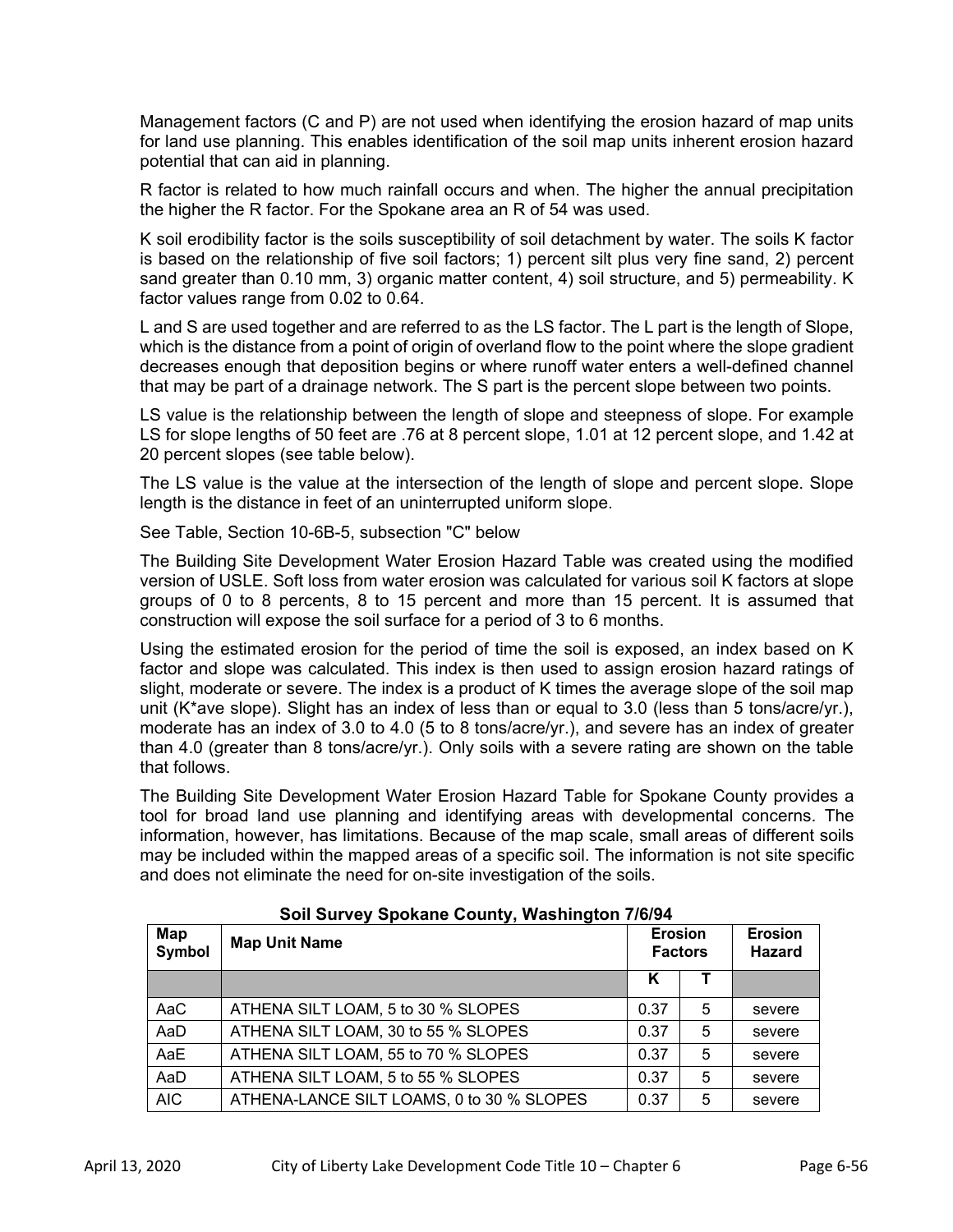| <b>AID</b>       | ATHENA-LANCE SILT LOAMS, 30 to 55 % SLOPES                             | 0.37 | 5              | severe |
|------------------|------------------------------------------------------------------------|------|----------------|--------|
| BaB              | BERNHILL SILT LOAM, 0 to 20 % SLOPES                                   | 0.43 | 5              | severe |
| <b>BaC</b>       | BERNHILL SILT LOAM, 20 to 30 % SLOPES                                  | 0.43 | 5              | severe |
| BaD              | BERNHILL SILT LOAM, 30 to 55 % SLOPES                                  | 0.43 | 5              | severe |
| <b>BbB</b>       | BERNHILL SILT LOAM, MODERATELY SHALLOW 30<br>to 55 % SLOPES            | 0.37 | $\overline{2}$ | severe |
| <b>BfD</b>       | BERNHILL VERY STONY SILT LOAM, 20 to 55 %<br><b>SLOPES</b>             | 0.24 | 5              | severe |
| <b>BhD</b>       | BERNHILL SOILS, 20 to 55 % SLOPES                                      | 0.24 | 5              | severe |
| <b>BkC</b>       | BERNHILL VERY ROCKY COMPLEX, 0 to 30 %<br><b>SLOPES</b>                | 0.43 | 5              | severe |
| <b>BkD</b>       | BERNHILL VERY ROCKY COMPLEX, 30 to 55 %<br><b>SLOPES</b>               | 0.43 | 5              | severe |
| <b>BrC</b>       | BONG AND PHOEBE COARSE SANDY LOAMS, 20 to<br>30 % SLOPES               | 0.24 | 5              | severe |
| <b>BxD</b>       | BRICKEL STONY LOAM, 20 to 55 % SLOPES                                  | 0.24 | $\overline{2}$ | severe |
| CeB              | CEDONIA SILT LOAM, 5 to 20 % SLOPES                                    | 0.37 | 5              | severe |
| CeC <sub>3</sub> | CEDONIA SILT LOAM, 20 to 30 % SLOPES,<br><b>SEVERELY ERODED</b>        | 0.37 | 5              | severe |
| <b>CtB</b>       | CLAYTON LOAM, 5 to 20 % SLOPES                                         | 0.37 | 3              | severe |
| DaB              | DREARYTON SILT LOAM, 5 to 20 % SLOPES                                  | 0.32 | 3              | severe |
| <b>DaC</b>       | DREARYTON SILT LOAM, 20 to 40 % SLOPES                                 | 0.32 | 3              | severe |
| <b>DrC</b>       | DRAGOON SILT LOAM, 0 to 30 % SLOPES                                    | 0.37 | $\overline{2}$ | severe |
| <b>DsC</b>       | DRAGOON STONY SILT LOAM, 0 to 30 % SLOPES                              | 0.32 | $\overline{2}$ | severe |
| <b>DsD</b>       | DRAGOON STONY SILT LOAM, 30 to 55 % SLOPES                             | 0.32 | $\overline{2}$ | severe |
| <b>DvD</b>       | DRAGOON VARIANT, VERY ROCKY COMPLEX 20 to<br>50 % SLOPES               | 0.37 | $\mathbf 1$    | severe |
| <b>EID</b>       | ELOIKA VERY STONY SILT LOAM, 30 to 55 % SLOPES                         | 0.24 | 3              | severe |
| FaB              | FREEMAN SILT LOAM, 30 to 55 % SLOPES                                   | 0.32 | 5              | severe |
| FAB <sub>3</sub> | FREEMAN SILT LOAM, 5 to 20 % SLOPES, SEVERELY<br><b>ERODED</b>         | 0.32 | 5              | severe |
| FaC3             | FREEMAN SILT LOAM, 20 to 30 % SLOPES,<br><b>SEVERELY ERODED</b>        | 0.32 | 5              | severe |
| GaC <sub>3</sub> | GARDFIELD SILTY CLAY LOAM, 0 to 30 % SLOPES,<br><b>SEVERELY ERODED</b> | 0.32 | 5              | severe |
| GpB              | GLENROSE SILT LOAM, 5 to 20 % SLOPES                                   | 0.32 | 5              | severe |
| GpC              | GLENROSE SILT LOAM, 20 to 30 % SLOPES                                  | 0.32 | 5              | severe |
| GpD              | GLENROSE SILT LOAM, 30 to 55 % SLOPES                                  | 0.32 | 5              | severe |
| GrD              | GLENROSE SILT LOAM, 20 to 55 % SLOPES                                  | 0.24 | 5              | severe |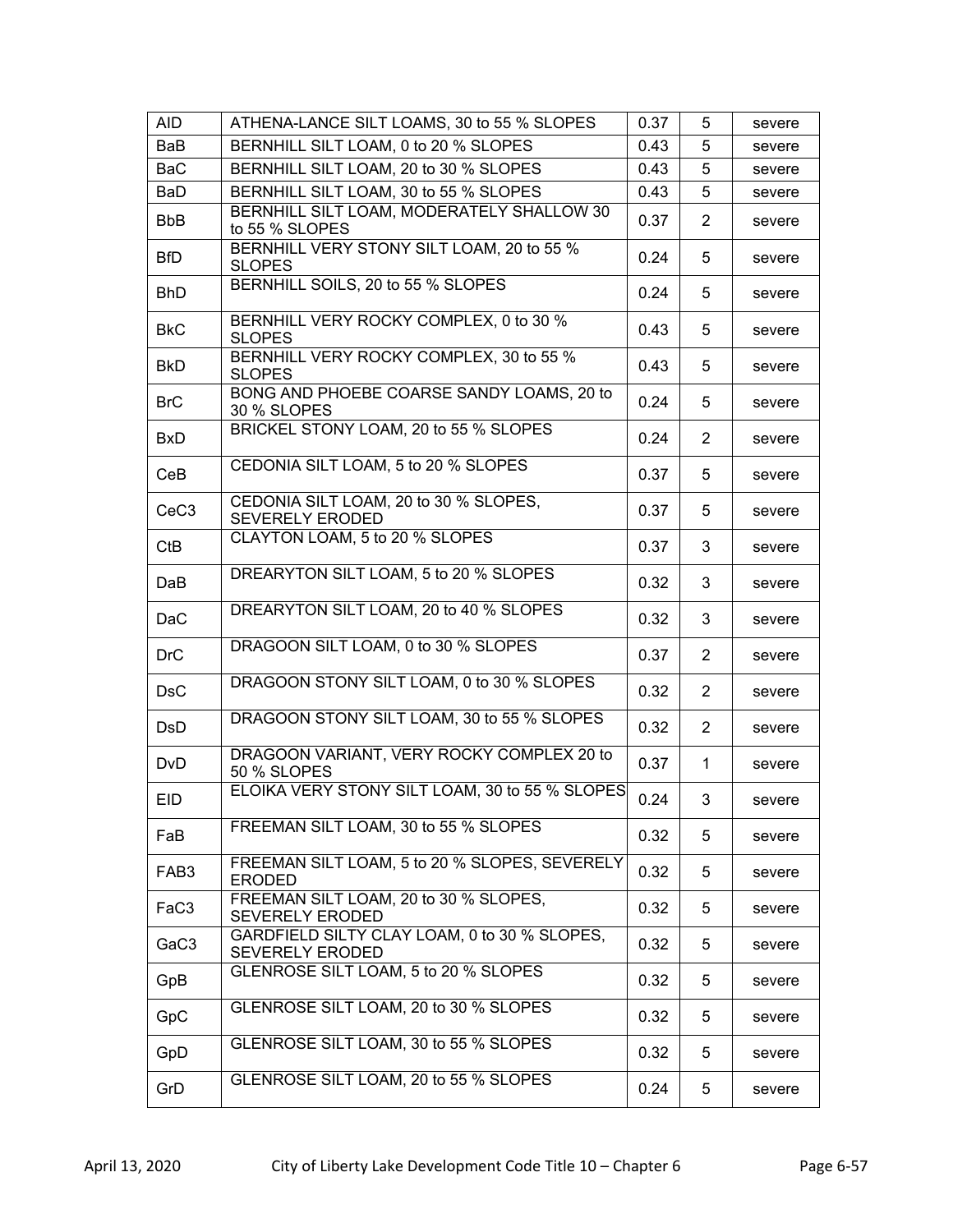| <b>GsD</b>       | GLENROSE STONY SILT LOAM, 20 to 55 % SLOPES                      | 0.32 | 5              | severe |
|------------------|------------------------------------------------------------------|------|----------------|--------|
| GtB              | GREEN BLUFF SILT LOAM, 5 to 20 % SLOPES                          | 0.32 | 5              | severe |
| <b>HfC</b>       | HAGEN LOAMY FINE SAND, 0 to 30 % SLOPES                          | 0.32 | 5              | severe |
| <b>HvD</b>       | HESSELTINE VERY ROCKY COMPLEX, 30 to 55 %<br><b>SLOPES</b>       | 0.10 | 1              | severe |
| LaD              | LAKESOL SILT LOAM, 20 to 55 % SLOPES                             | 0.32 | 5              | severe |
| LeB              | LAKETON SILT LOAM, 5 to 20 % SLOPES                              | 0.37 | 5              | severe |
| LmC              | LANCE SILT LOAM, 0 to 30 % SLOPES                                | 0.55 | 5              | severe |
| LmC3             | LANCE SILT LOAM, 0 to 30 % SLOPES, SEVERELY<br><b>ERODED</b>     | 0.55 | 5              | severe |
| LnB2             | LARKING SILT LOAM, 5 to 20 % SLOPES, ERODED                      | 0.32 | 5              | se     |
| LnD2             | LARKING SILT LOAM, 20 to 45 % SLOPES, ERODED                     | 0.32 | $\overline{2}$ | severe |
| <b>MmC</b>       | MOSCOW SILT LOAM, 0 to 30 % SLOPES                               | 0.32 | $\overline{2}$ | severe |
| MmD              | MOSCOW SILT LOAM, 30 to 55 % SLOPES                              | 0.32 | 2              | severe |
| MoC              | MOSCOW SILT LOAM, SHALLOW, 0 to 30 % SLOPES                      | 0.37 | 1.             | severe |
| MoD              | MOSCOW SILT LOAM, SHALLOW, 30 to 55 %<br><b>SLOPES</b>           | 0.37 | 1.             | severe |
| <b>MsC</b>       | MOSCOW VERY ROCKY COMPLEX, 0 to 30 %<br><b>SLOPES</b>            | 0.37 | 1              | severe |
| <b>MsE</b>       | MOSCOW VERY ROCKY COMPLEX, 30 to 70 %<br><b>SLOPES</b>           | 0.37 | $\mathbf{1}$   | severe |
| <b>NaC</b>       | NAFF SILT LOAM, 5 to 30 % SLOPES                                 | 0.32 | 5              | severe |
| NaC <sub>2</sub> | NAFF SILT LOAM, 5 to 30 % SLOPES, ERODED                         | 0.32 | 5              | severe |
| NaC3             | NAFF SILT LOAM, 0 to 30 % SLOPES, SEVERELY<br><b>ERODED</b>      | 0.32 | 5              | severe |
| NaD <sub>2</sub> | NAFF SILT LOAM, 30 to 45 % SLOPES, ERODED                        | 0.32 | 5              | severe |
| <b>NpB</b>       | NEZ PERCE SILT LOAM, 5 to 20 % SLOPES                            | 0.32 | 5              | severe |
| NpB3             | NEZ PERCE SILT LOAM, 5 to 20 % SLOPES,<br><b>SEVERELY ERODED</b> | 0.32 | 5              | severe |
| PaC              | PALOUSE SILT LOAM, MODERATELY SHALLOW, 20<br>to 30 % SLOPES      | 0.32 | 2              | severe |
| PbC <sub>2</sub> | PALOUSE SILT LOAM, 5 to 30 % SLOPES, ERODED                      | 0.32 | 5              | severe |
| <b>PcE</b>       | PALOUSE VERY ROCKY COMPLEX, 30 to 70 %<br><b>SLOPES</b>          | 0.10 | $\mathbf{1}$   | severe |
| RdB              | REARDAN SILT LOAM, 5 to 20 % SLOPES                              | 0.37 | 3              | severe |
| RdB <sub>2</sub> | REARDAN SILT LOAM, 5 to 20 % SLOPES, ERODED                      | 0.37 | 3              | severe |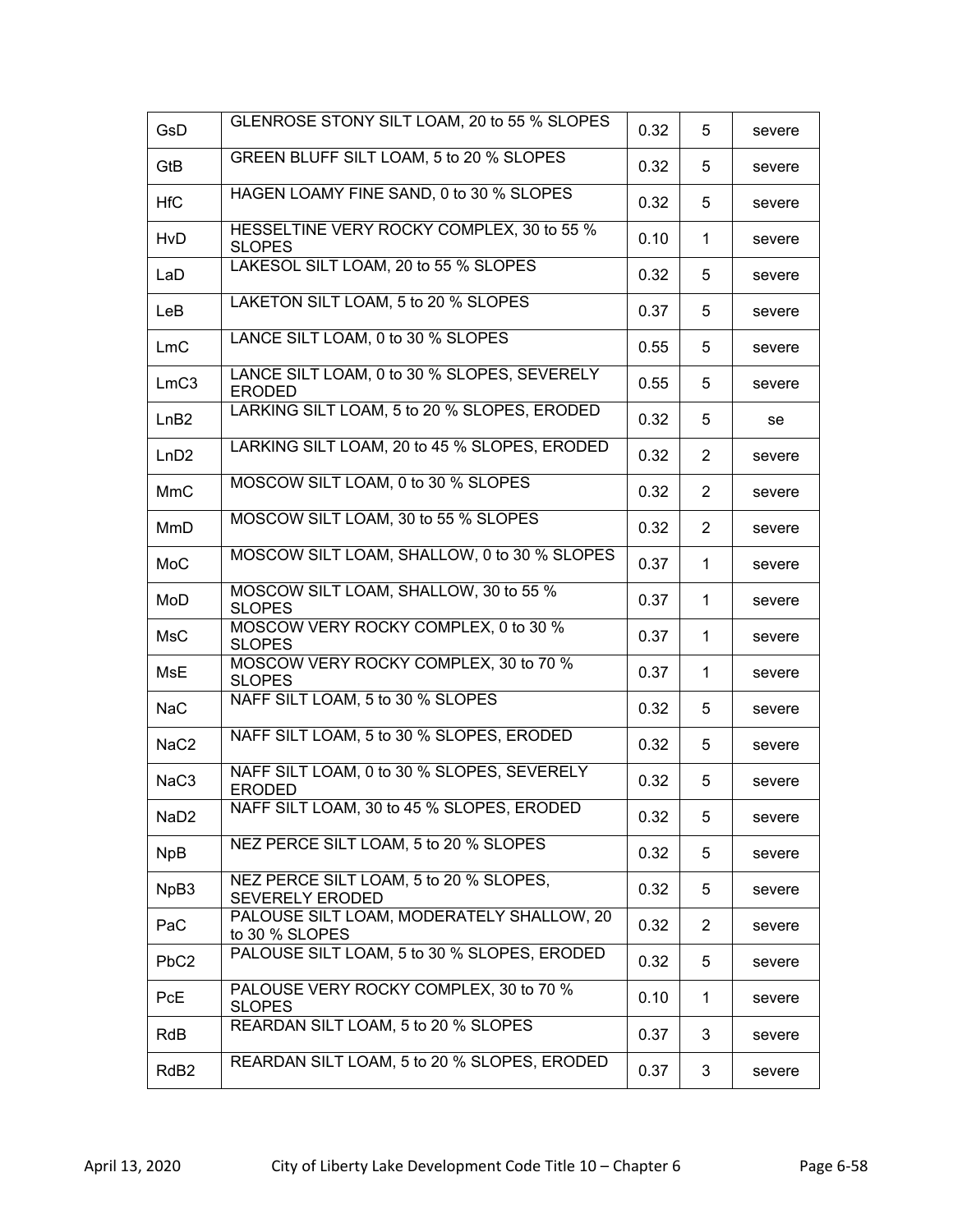| RdC <sub>2</sub> | REARDAN SILT LOAM, 20 to 30 % SLOPES, ERODED                     | 0.37 | 3              | severe |
|------------------|------------------------------------------------------------------|------|----------------|--------|
| SaC              | SCHUMACHER SILT LOAM, 20 to 30 % SLOPES                          | 0.32 | 3              | severe |
| SaC <sub>2</sub> | SCHUMACHER SILT LOAM, 20 to 30 % SLOPES,<br><b>ERODED</b>        | 0.32 | 3              | severe |
| SaD              | SCHUMACHER SILT LOAM, 30 to 55 % SLOPES                          | 0.32 | 3              | severe |
| ScD              | SCHUMACHER GRAVELLY SILT LOAM, 30 to 55 %<br><b>SLOPES</b>       | 0.20 | 3              | severe |
| ScD <sub>2</sub> | SCHUMACHER GRAVELLY SILT LOAM, 30 to 55 %<br>SLOPES, ERODED      | 0.20 | 3              | severe |
| SnC              | SNOW SILT LOAM, 5 to 30 % SLOPES                                 | 0.32 | 5              | severe |
| SoE              | SPEIGLE VERY STONY SILT LOAM, 30 to 70 %<br><b>SLOPES</b>        | 0.20 | 5              | severe |
| SpC              | SPOKANE LOAM, 0 to 30 % SLOPES                                   | 0.28 | $\overline{2}$ | severe |
| SpD              | SPOKANE LOAM, 30 to 55 % SLOPES                                  | 0.28 | $\overline{2}$ | severe |
| <b>SrE</b>       | SPOKANE STONY LOAM, 30 to 70 % SLOPES                            | 0.24 | $\overline{2}$ | severe |
| <b>SsC</b>       | SPOKANE COMPLEX, 0 to 30 % SLOPES                                | 0.28 | $\overline{2}$ | severe |
| <b>SsE</b>       | SPOKANE COMPLEX, 30 to 70 % SLOPES                               | 0.28 | 2              | severe |
| StE              | SPOKANE VERY ROCKY COMPLEX, 30 to 70 %<br><b>SLOPES</b>          | 0.28 | $\overline{2}$ | severe |
| <b>SuE</b>       | SPOKANE EXTREMELY ROCKY COMPLEX, 20 to 70<br>% SLOPES            | 0.24 | $\overline{2}$ | severe |
| <b>SzE</b>       | SPRINGDALE GRAVELLY LOAMY SAND, 30 to 70 %<br><b>SLOPES</b>      | 0.10 | 5              | severe |
| <b>TeC</b>       | TEKOA GRAVELLY SILT LOAM, 20 to 30 % SLOPES                      | 0.24 | 2              | severe |
| TeD              | TEKOA GRAVELLY SILT LOAM, 30 to 55 % SLOPES                      | 0.24 | $\overline{2}$ | severe |
| <b>TkD</b>       | TEKOA VERY ROCKY COMPLEX, 25 to 55 % SLOPES                      | 0.24 | $\overline{2}$ | severe |
| <b>UhB</b>       | UHLIG SILT LOAM, 5 to 20 % SLOPES                                | 0.37 | 5              | severe |
| <b>UmC</b>       | UHLIG VARIANT SILT LOAM, MODERATELY<br>SHALLOW, 5 to 30 % SLOPES | 0.37 | $\overline{2}$ | severe |
| VaC              | VASSAR SILT LOAM, 0 to 30 % SLOPES                               | 0.32 | 3              | severe |
| VaD              | VASSAR SILT LOAM, 30 to 55 % SLOPES                              | 0.32 | 3              | severe |
| VsD              | VASSAR VERY ROCKY SILT LOAM, 20 to 55 %<br><b>SLOPES</b>         | 0.32 | 3              | severe |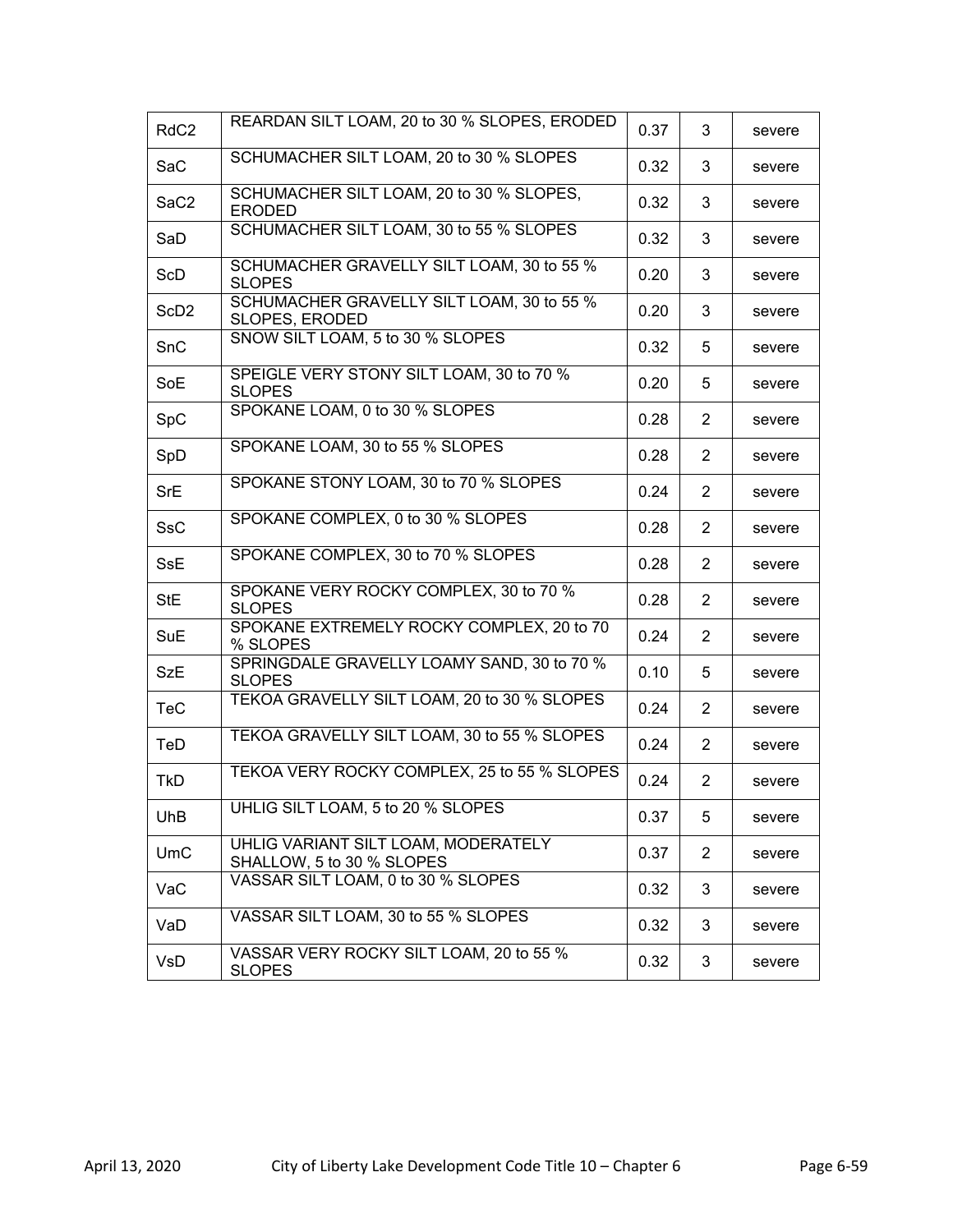C. Slope Length (LS Values).

|            | <b>Percent</b><br>Slope<br><b>Slope Length In Feet</b> |            |            |            |            |            |            |            |            |            |           |            |            |            |            |            |            |             |             |            |
|------------|--------------------------------------------------------|------------|------------|------------|------------|------------|------------|------------|------------|------------|-----------|------------|------------|------------|------------|------------|------------|-------------|-------------|------------|
|            |                                                        |            |            |            |            |            |            |            |            |            |           |            |            |            |            |            |            |             |             |            |
|            | 25<br>.08                                              | 50<br>.11  | 75<br>.13  | 100<br>.16 | 110<br>.16 | 120<br>.17 | 130<br>.18 | 140<br>.18 | 150<br>.19 | 160        | 180       | 200<br>.22 | 225<br>.23 | 250<br>.25 | 300<br>.27 | 325<br>.28 | 350<br>.29 | 400<br>.31  | 425<br>.32  | 450<br>.33 |
| .50        |                                                        |            |            |            |            |            |            |            |            | .20        | .21       |            |            |            |            |            |            |             |             |            |
| 1.0        | .13<br>.21                                             | .18        | .22<br>.36 | .25        | .27        | .28        | .29<br>.47 | .30<br>.49 | .31        | .32<br>.52 | .34       | .36<br>.58 | .38        | .40        | .44        | .46        | .47<br>.77 | .51         | .52         | .54<br>.87 |
| 2.0        | .27                                                    | .29<br>.39 | .47        | .41<br>.55 | .43<br>.57 | .45<br>.60 | 62         | .65        | .50<br>.67 | .69        | 55<br>.73 | .77        | .62<br>.82 | .65<br>.86 | .71<br>.94 | .74<br>.98 | 1.02       | .82<br>1.09 | .85<br>1.12 | 1.16       |
| 3.0        | .33                                                    | .47        | .58        | .67        | .70        | .73        | .76        | .79        | .82        | .84        | .89       | .94        | 1.00       | 1.05       | 1.15       | 1.20       | 1.25       | 1.33        | 1.37        | 1.41       |
| 4.0<br>5.0 | .39                                                    | .55        | .67        | .78        | .82        | .85        | .89        | .92        | .95        | .99        | 1.04      | 1.10       | 1.17       | 1.23       | 1.35       | 1.40       | 1.46       | 1.56        | 1.61        | 1.65       |
| 6.0        | .44                                                    | .63        | .77        | .88        | .93        | .97        | 1.01       | 1.05       | 1.08       | 1.12       | 1.19      | 1.25       | 1.33       | 1.40       | 1.53       | 1.59       | 1.65       | 1.77        | 1.82        | 1.88       |
| 7.0        | .49                                                    | .70        | .85        | .98        | 1.03       | 1.08       | 1.12       | 1.16       | 1.21       | 1.24       | 1.32      | 1.39       | 1.48       | 1.56       | 1.70       | 1.77       | 1.84       | 1.97        | 2.03        | 2.09       |
| 8.0        | .54                                                    | .76        | .93        | 1.08       | 1.13       | 1.18       | 1.23       | 1.28       | 1.32       | 1.37       | 1.45      | 1.53       | 1.62       | 1.71       | 1.87       | 1.95       | 2.02       | 2.16        | 2.23        | 2.29       |
| 9.0        | .59                                                    | .83        | 1.01       | 1.17       | 1.23       | 1.28       | 1.34       | 1.39       | 1.43       | 1.48       | 1.57      | 1.66       | 1.76       | 1.85       | 2.03       | 2.11       | 2.19       | 2.34        | 2.41        | 2.48       |
| 10.0       | .63                                                    | .89        | 1.09       | 1.26       | 1.32       | 1.38       | 1.44       | 1.49       | 1.54       | 1.59       | 1.69      | 1.78       | 1.89       | 1.99       | 2.18       | 2.27       | 2.36       | 2.52        | 2.60        | 2.67       |
| 12.0       | .71                                                    | 1.01       | 1.24       | 1.43       | 1.50       | 1.56       | 1.63       | 1.69       | 1.75       | 1.81       | 1.91      | 2.02       | 2.14       | 2.26       | 2.47       | 2.57       | 2.67       | 2.85        | 2.94        | 3.03       |
| 14.0       | .79                                                    | 1.12       | 1.37       | 1.58       | 1.66       | 1.74       | 1.81       | 1.88       | 1.94       | 2.00       | 2.13      | 2.24       | 2.38       | 2.51       | 2.75       | 2.86       | 2.97       | 3.17        | 3.27        | 3.36       |
| 16.0       | .87                                                    | 1.23       | 1.50       | 1.73       | 1.82       | 1.90       | 1.98       | 2.05       | 2.12       | 2.19       | 2.33      | 2.45       | 2.60       | 2.74       | 3.00       | 3.13       | 3.24       | 3.47        | 3.57        | 3.68       |
| 18.0       | .94                                                    | 1.33       | 1.62       | 1.88       | 1.97       | 2.05       | 2.14       | 2.22       | 2.30       | 2.37       | 2.52      | 2.65       | 2.81       | 2.97       | 3.25       | 3.38       | 3.51       | 3.75        | 3.87        | 3.98       |
| 20.0       | 1.01                                                   | 1.42       | 1.74       | 2.01       | 2.11       | 2.20       | 2.29       | 2.38       | 2.46       | 2.54       | 2.70      | 2.84       | 3.02       | 3.18       | 3.48       | 3.62       | 3.76       | 4.02        | 4.14        | 4.26       |
| 22.0       | 1.07                                                   | 1.51       | 1.85       | 2.14       | 2.24       | 2.34       | 2.44       | 2.53       | 2.62       | 2.71       | 2.87      | 3.02       | 3.21       | 3.38       | 3.70       | 3.86       | 4.00       | 4.28        | 4.41        | 4.54       |
| 24.0       | 1.13                                                   | 1.60       | 1.96       | 2.26       | 2.37       | 2.48       | 2.58       | 2.68       | 2.77       | 2.86       | 3.03      | 3.20       | 3.39       | 3.58       | 3.92       | 4.08       | 4.23       | 4.52        | 4.66        | 4.80       |
| 26.0       | 1.19                                                   | 1.68       | 2.06       | 2.38       | 2.49       | 2.60       | 2.71       | 2.81       | 2.91       | 3.01       | 3.19      | 3.36       | 3.57       | 3.76       | 4.12       | 4.29       | 4.45       | 4.76        | 4.90        | 5.04       |
| 28.0       | 1.24                                                   | 1.76       | 2.16       | 2.49       | 2.61       | 2.73       | 2.84       | 2.95       | 3.05       | 3.15       | 3.34      | 3.52       | 3.73       | 3.94       | 4.31       | 4.49       | 4.66       | 4.98        | 5.13        | 5.28       |
| 30.0       | 1.30                                                   | 1.84       | 2.25       | 2.60       | 2.72       | 2.84       | 2.96       | 3.07       | 3.18       | 3.28       | 3.48      | 3.67       | 3.89       | 4.10       | 4.50       | 4.68       | 4.86       | 5.19        | 5.35        | 5.51       |
| 32.0       | 1.35                                                   | 1.91       | 2.34       | 2.70       | 2.83       | 2.96       | 3.08       | 3.19       | 3.30       | 3.41       | 3.62      | 3.81       | 4.05       | 4.27       | 4.67       | 4.86       | 5.05       | 5.40        | 5.56        | 5.72       |
| 34.0       | 1.40                                                   | 1.98       | 2.42       | 2.79       | 2.93       | 3.06       | 3.19       | 3.31       | 3.42       | 3.53       | 3.75      | 3.95       | 4.19       | 4.42       | 4.84       | 5.04       | 5.23       | 5.59        | 5.76        | 5.93       |
| 36.0       | 1.44                                                   | 2.04       | 2.50       | 2.89       | 3.03       | 3.16       | 3.29       | 3.42       | 3.54       | 3.65       | 3.87      | 4.08       | 4.33       | 4.56       | 5.00       | 5.20       | 5.40       | 5.77        | 5.95        | 6.12       |
| 38.0       | 1.49                                                   | 2.10       | 2.58       | 2.97       | 3.12       | 3.26       | 3.39       | 3.52       | 3.64       | 3.76       | 3.99      | 4.21       | 4.46       | 4.70       | 5.15       | 5.36       | 5.57       | 5.95        | 6.13        | 6.31       |
| 40.0       | 1.53                                                   | 2.16       | 2.65       | 3.06       | 3.21       | 3.35       | 3.49       | 3.62       | 3.75       | 3.87       | 4.10      | 4.33       | 4.59       | 4.84       | 5.30       | 5.51       | 5.72       | 6.12        | 6.31        | 6.49       |
| 42.0       | 1.57                                                   | 2.22       | 2.72       | 3.14       | 3.29       | 3.44       | 3.58       | 3.71       | 3.84       | 3.97       | 4.21      | 4.44       | 4.71       | 4.96       | 5.44       | 5.66       | 5.87       | 6.28        | 6.47        | 6.66       |
| 44.0       | 1.61                                                   | 2.27       | 2.78       | 3.21       | 3.37       | 3.52       | 3.66       | 3.80       | 3.94       | 4.07       | 4.31      | 4.55       | 4.82       | 5.08       | 5.57       | 5.79       | 6.01       | 6.43        | 6.63        | 6.82       |
| 46.0       | 1.64                                                   | 2.32       | 2.85       | 3.29       | 3.45       | 3.60       | 3.75       | 3.89       | 4.02       | 4.16       | 4.41      | 4.65       | 4.93       | 5.20       | 5.69       | 5.92       | 6.15       | 6.57        | 6.77        | 6.97       |
| 48.0       | 1.68                                                   | 2.37       | 2.91       | 3.35       | 3.52       | 3.67       | 3.82       | 3.97       | 4.11       | 4.24       | 4.50      | 4.74       | 5.03       | 5.30       | 5.81       | 6.05       | 6.28       | 6.71        | 6.92        | 7.12       |
| 50.0       | 1.71                                                   | 2.42       | 2.96       | 3.42       | 3.59       | 3.75       | 3.90       | 4.05       | 4.19       | 4.32       | 4.59      | 4.84       | 5.13       | 5.41       | 5.92       | 6.16       | 6.40       | 6.84        | 7.05        | 7.25       |
| 52.0       | 1.74                                                   | 2.46       | 3.01       | 3.48       | 3.65       | 3.81       | 3.97       | 4.12       | 4.26       | 4.40       | 4.67      | 4.92       | 5.22       | 5.50       | 6.03       | 6.27       | 6.51       | 6.96        | 7.17        | 7.38       |
| 54.0       | 1.77                                                   | 2.50       | 3.06       | 3.54       | 3.71       | 3.88       | 4.03       | 4.19       | 4.33       | 4.48       | 4.75      | 5.00       | 5.31       | 5.59       | 6.13       | 6.38       | 6.62       | 7.08        | 7.29        | 7.51       |
| 56.0       | 1.80                                                   | 2.54       | 3.11       | 3.59       | 3.77       | 3.94       | 4.10       | 4.25       | 4.40       | 4.54       | 4.82      | 5.08       | 5.39       | 5.68       | 6.22       | 6.48       | 6.72       | 7.19        | 7.41        | 7.62       |
| 58.0       | 1.82                                                   | 2.58       | 3.16       | 3.64       | 3.82       | 3.99       | 4.16       | 4.31       | 4.46       | 4.61       | 4.89      | 5.15       | 5.47       | 5.76       | 6.31       | 6.57       | 6.82       | 7.29        | 7.51        | 7.73       |
| 60.0       | 1.85                                                   | 2.61       | 3.20       | 3.69       | 3.87       | 4.05       | 4.21       | 4.37       | 4.52       | 4.67       | 4.95      | 5.22       | 5.54       | 5.84       | 6.40       | 6.66       | 6.91       | 7.39        | 7.61        | 7.83       |

D. Identification and Mapping. Data sources are available from the City of Liberty Lake that are used in the mapping of the characteristics for geologically hazardous areas. The existing map sources provide a general level of information and are not intended to pinpoint erosion or landslide hazards on individual sites or properties. Specific information may be provided by the applicant that indicates characteristics are not present on the site or that the proposal is not located within nor will impact a geologically hazardous area. In addition, there may be areas not designated on City maps that exhibit the characteristics of geologically hazardous areas. It is the intent of this article to require all areas which meet the classification characteristics of geologically hazardous areas to meet the requirements of this article. Lands that meet the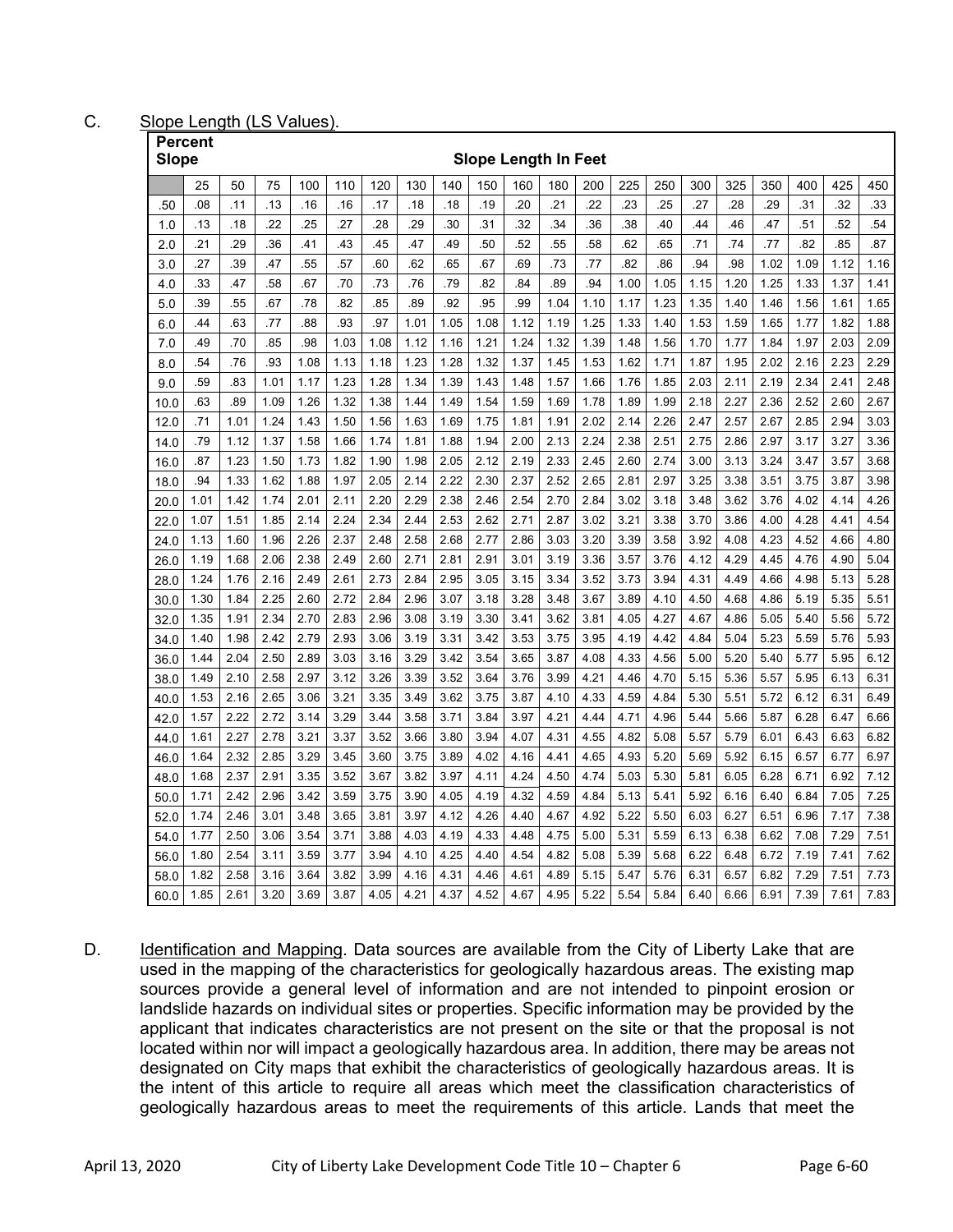classification characteristics for erosion and landslide hazard areas are mapped and used to flag areas within the City that have a high probability to meet the classification characteristics. The geologically hazardous areas maps shall be updated as more accurate information becomes available to aid the public and project reviewers. Classification characteristics are identified as follows:

- 1. Soil characteristics are identified as those areas containing soils which according to the U.S. Department of Agricultural Soil Conservation Service (SCS) Classification System may experience severe to very severe erosion based on a formula which is based on several factors including rainfall, slope, soil erodibility and other factors. The formula and a listing of soils which have a severe potential for erosion are listed in Section 10-6B-5, subsection "B" above. Landslide hazard areas are based on a combination of geologic, topographic (slope) and hydraulic factors and have a high susceptibility to landslides.
- 2. Geologic characteristics are areas identified and described by the Washington State Department of Natural Resources and include:
	- a. Alluvium;
	- b. Landslide deposits;
	- c. Latah formation.
- 3. Topographic characteristics include areas with severe site topography or slopes of thirty percent or greater and have a severe potential for erosion and/or landslide hazards.
- 4. Other Characteristics. Hydraulic features include surface and groundwater conditions and the hydraulic changes resulting from a proposal. Uncompacted fill-areas or steepcuts as a result of site grading, construction activities, or resource extraction.
- E. Regulations. The following regulations shall be used when activities and uses as described in Section 10-6B-1, subsection "D", are located within geo-hazard areas:
	- 1. City of Liberty Lake Municipal Code Title 9 Building Regulations.
	- 2. City of Liberty Lake Municipal Code Title 10 Development Code.
	- 3. Applicable Flood Hazard Regulations.
	- 4. If the regulations noted above do not provide adequate mitigation of impacts as determined by the Zoning Administrator, then a geo-hazard mitigation plan prepared by a qualified landslide or erosion specialist shall be required.

# F. Geo-hazard Mitigation Plan and Geo-hazard Evaluation.

- 1. Geo-hazard Mitigation Plans. When the Zoning Administrator determines that the impact of a use or activity located in a geo-hazard area cannot be mitigated through standards identified in Section 10-6B-5, subsection "E" above, a geo-hazard mitigation plan shall be prepared to identify construction standards for the proposal. Geo-hazard mitigation plans shall conform to City guidelines for stormwater management or any subsequent regulation adopted by the City of Liberty Lake providing erosion and landslide protection. A geo-hazard mitigation plan, prepared by a qualified landslide or erosion specialist, shall be prepared for building permits, road construction, utilities, and storm drainage facility installations within a geo-hazard area.
- 2. Geo-hazard Evaluation, Preliminary Report. A geo-hazard evaluation or feasibility report shall be prepared by a qualified landslide or erosion specialist and submitted with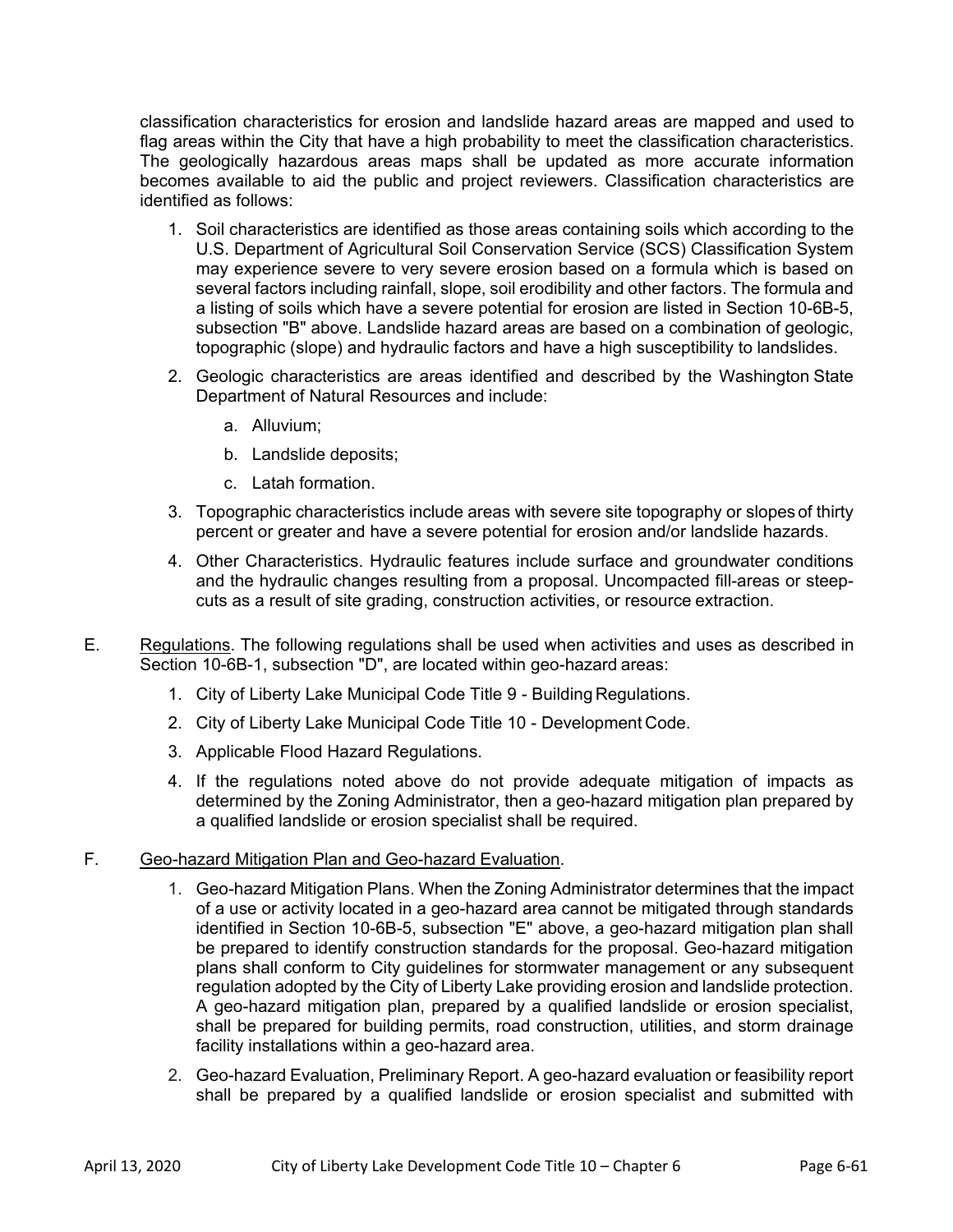applications for preliminary plats, short plats, PUDs, binding site plans; zone reclassifications, conditional use permits, variances, manufactured home park site plans, or top soil removal permits located in geologic hazard areas.

The geo-hazard evaluation shall document the extent and nature of geo-hazard on the subject property and shall provide mitigating measures and an assessment of geohazards associated with the proposal. A more detailed geo-hazard mitigation plan may be required at the time of building permit application or actual construction approvals.

3. Subdivision Dedication Notice. Final subdivisions, short plats, and binding site plans located within geo-hazard areas shall contain language in the plat dedication to indicate lots or portions of lots that are affected by geo-hazards.

In addition, building setback lines may be drawn on lots, parcels, and tracts so as to indicate suitable areas for construction of structures or improvements.

# **10-6B-6 Critical Aquifer Recharge Areas**

The City of Liberty Lake designates areas and adopts development regulations for the purpose of protecting areas within the City that are critical to maintaining ground water recharge and quality. This section specifies the requirements to be enacted when regulated development within these areas is proposed to occur. This section applies to any person, firm, or corporation, which establishes or proposes to establish new, expanded, enlarged, or different land use or activity identified in Section 10- 6B-6, subsection "B" below, within designated critical aquifer recharge areas in the City of Liberty Lake.

- A. Designation and Rating.
	- 1. Critical aquifer recharge areas are those areas with a critical recharging effect on aquifers used for potable water as defined by section 365-190-030(2) WAC. Critical aquifer recharge areas have prevailing geologic conditions associated with infiltration rates that create a high potential for contamination of ground water resources or contribute significantly to the replenishment of ground water.
	- 2. Aquifer recharge areas are rated as having a high, moderate, or low susceptibility based on a scientific analysis of soils, hydraulic conductivity (the ease with which water moves between the surface and aquifers), annual rainfall, the depth to aquifers, the importance of the material between soils and aquifers (Vadose zone), and wellhead protection information. See Section 10-6B-6, subsection "F", for an explanation of the aquifer susceptibility map.
	- 3. If a parcel lies within two or more susceptibility rating designations, the higher susceptibility rating designation shall apply to the whole parcel.
	- 4. Designated wellhead protection areas and areas within a one thousand-foot radius of wells without reported plans, are additionally treated as high-susceptibility areas. As wellhead protection plans are completed for wells, the one thousand-foot radius placeholder will be replaced by the Washington State Department of Health-certified wellhead protection area.
- B. Uses and Activities Regulated in Critical Aquifer Recharge Areas. The table below establishes the following uses and activities regulated by the requirements of this section. This table should be interpreted with the corresponding performance standards set forth in Section 10-6B-6, subsection "C".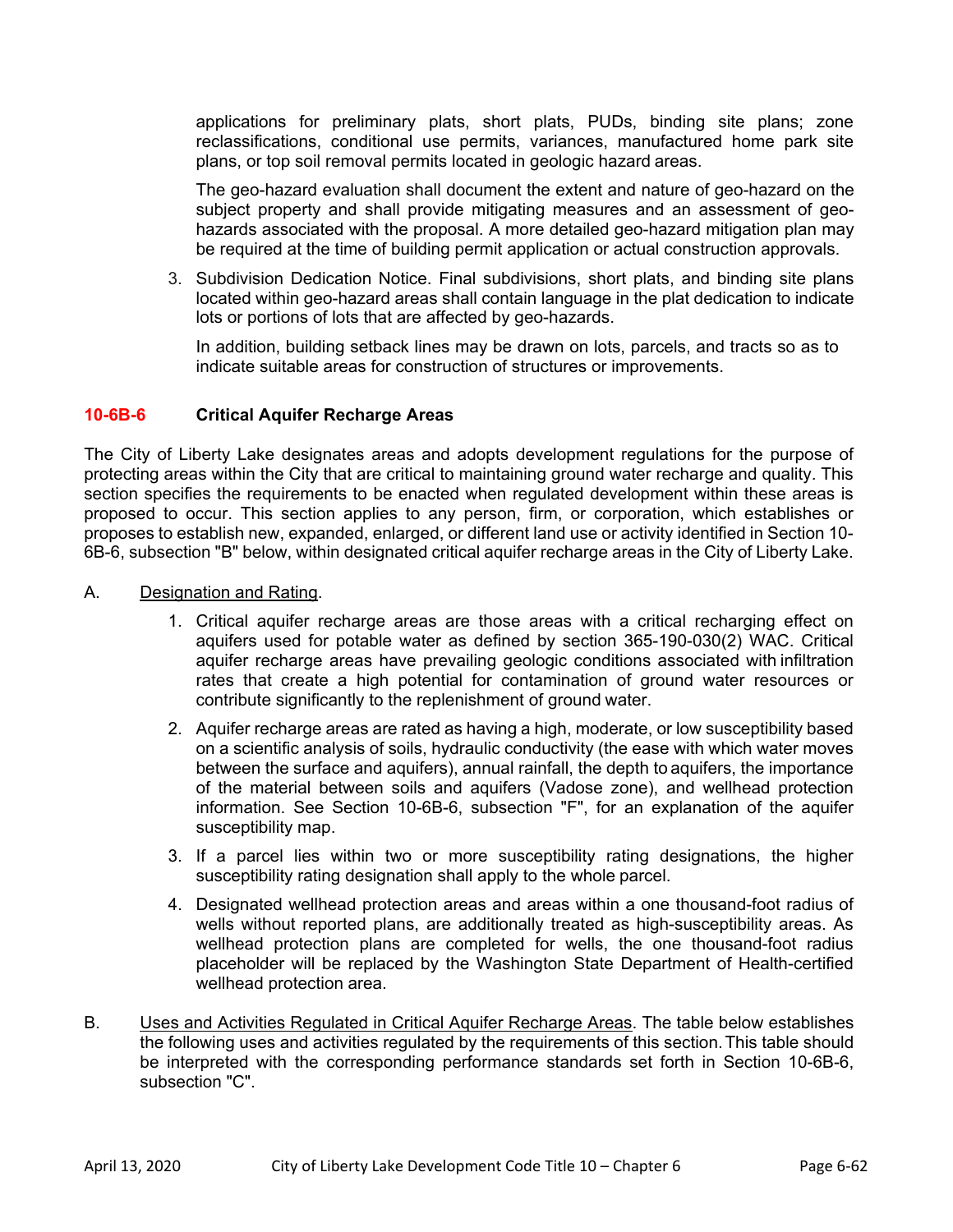| (some uses may not be permitted by the underlying zone, see Chapter 2 of this Code) |                                      |               |                     |  |  |  |  |
|-------------------------------------------------------------------------------------|--------------------------------------|---------------|---------------------|--|--|--|--|
| <b>USES and ACTIVITIES regulated in Critical Aquifer</b>                            | <b>Aquifer Susceptibility Rating</b> |               |                     |  |  |  |  |
| <b>Recharge Areas</b>                                                               | (See Aquifer Susceptibility-Map)     |               |                     |  |  |  |  |
|                                                                                     | High ***                             | <b>Medium</b> | Low                 |  |  |  |  |
| Biosolids land application                                                          | N                                    | $L - 1$       | $L-1$               |  |  |  |  |
| Critical Material storage, handling, generating, or use                             | $L-2, L-3$                           | $L-2, L-3$    | $L - 2, L - 3^{**}$ |  |  |  |  |
| Cultivation of land (commercial)                                                    | $L-1$                                | $L-1$         | P                   |  |  |  |  |
| Dairy                                                                               | $L-1^*$                              | $L-1$         | $L-1$               |  |  |  |  |
| <b>Feed lot</b>                                                                     | N                                    | $L - 1$       | $L-1$               |  |  |  |  |
| Feed mill                                                                           | $L-2$                                | $L-2$         | P                   |  |  |  |  |
| Floriculture (flower growing)                                                       | $L-1$                                | $L-1$         | P                   |  |  |  |  |
| Grazing                                                                             | $L-1$                                | $L-1$         | $\overline{P}$      |  |  |  |  |
| Greenhouse - commercial                                                             | $L - 1$                              | $L - 1$       | $\overline{P}$      |  |  |  |  |
| Horse boarding and training                                                         | $L-1$                                | $L-1$         | P                   |  |  |  |  |
| Horticulture (vegetable growing)                                                    | $L-1$                                | $L-1$         | P                   |  |  |  |  |
| Landfill, demolition, inert                                                         | N                                    | L-6           | L-5                 |  |  |  |  |
| Landfills (all others)                                                              | N                                    | N             | $L-5$               |  |  |  |  |
| Large Animal raising and/or keeping                                                 | L-1                                  | L-1           | P                   |  |  |  |  |
| Nursery - wholesale                                                                 | $\overline{L}$ -1                    | $L-1$         | P                   |  |  |  |  |
| Orchard                                                                             | $L-1$                                | $L-1$         | P                   |  |  |  |  |
| Poultry-raising, commercial                                                         | N                                    | $L - 1$       | L-l                 |  |  |  |  |
| <b>Riding stable</b>                                                                | $L - 1$                              | $L-1$         | $\overline{P}$      |  |  |  |  |
| Sanitary waste discharge                                                            | $L-2, L-3$                           | $L-2, L-3$    | $L-2, L-3$          |  |  |  |  |
| Stormwater disposal systems                                                         | $L - 4$                              | $L - 4$       | L-4                 |  |  |  |  |
| Tree farming                                                                        | $L-1$                                | $L-1$         | P                   |  |  |  |  |
| <b>Truck gardening</b>                                                              | $\overline{L}$ -1                    | $L - 1$       | P                   |  |  |  |  |
| Vineyard                                                                            | $L - 1$                              | $L - 1$       | $\overline{P}$      |  |  |  |  |

# **Regulated Uses & Activities in Critical Aquifer Recharge Areas**

Index:

Uses and activities listed above are defined in Article 10-1C and Chapter 2 of this Code. Some uses listed here may not be permitted within the underlying zone, as defined in Chapter 2.

 $P =$  Permitted if the use is permitted in the underlying zone (see Chapter 2). N = Not permitted.

L = Limited Uses. These uses are permitted if they are allowed by the underlying zone and they comply with the standards of this section, as well as the underlying zone (see Chapter 2), and the corresponding performance standards listed in Section 10-6B-6, subsection "C" below.

\* A hydrogeologic study is required for this use.

\*\* When there are low susceptibility areas hydrologically connected to medium and high- susceptibility areas, the regulations for medium or high susceptibility areas apply. Hydrologic connection is determined by a hydrogeologic study.

\*\*\* Designated wellhead protection areas and areas within a one thousand-foot radius of wells without reported plans, are additionally treated as high aquifer susceptibility areas.

C. Performance Standards for Uses and Activities in Critical Aquifer Recharge Areas. The following are the performance standards applicable to the uses and activities listed in the table in Section 10-6B-6, subsection "B" above. The uses and activities are defined in Article 10-1C and Chapter 2 of this Code.

# **L-1 Agriculture:**

1. Agricultural practices that impact critical aquifer recharge areas shall be mitigated by having a conservation plan prepared and the subject property shall be required to comply with approved land management and/or conservation practices that protect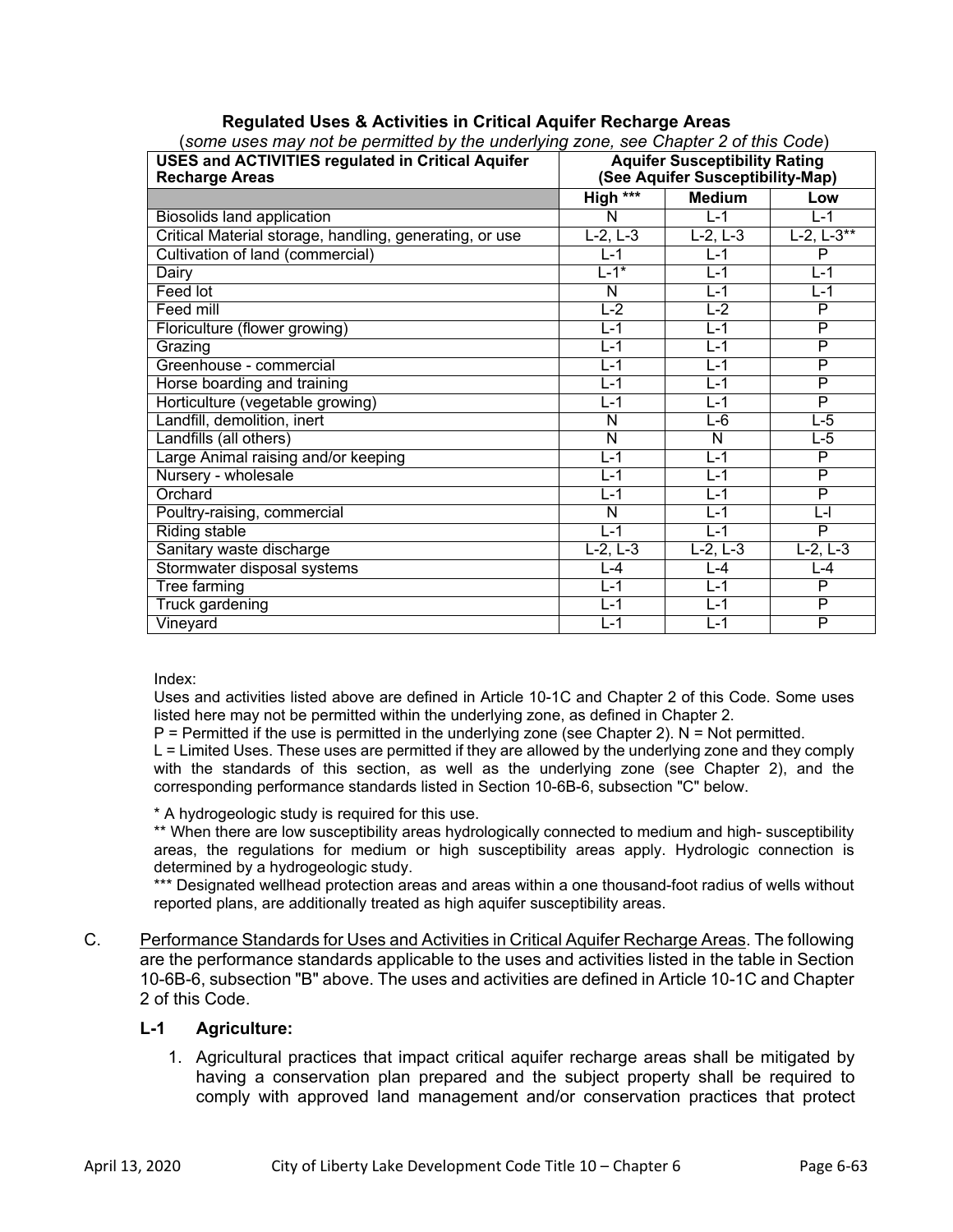groundwater, as set forth in the United States Department of Agriculture Natural Resource Conservation Service (NRCS) Technical Guides, and all local, state, and federal regulations and their amendments governing agricultural practices. The NRCS technical guide is available at the local field office of the Natural Resource Conservation Service.

2. Agricultural practices that are accessory to a primary residential use, including animal raising and/or keeping, and that exist for the personal enjoyment of the property resident, shall be exempt, and this subsection shall be advisory only as to those accessory agricultural practices.

# **L-2 Critical Materials Storage, Handling, Generating or Use:**

Critical materials subject to the following performance standards are set forth in the critical materials list adopted and amended pursuant to Title 9 - Building Regulations, as amended, of the City of Liberty Lake Municipal Code.

- 1. All facilities related to the use of critical materials shall be designed so that:
	- a. Any spilled or leaked critical materials are contained on site;
	- b. Any spilled or leaked critical materials cannot infiltrate into the ground; and
	- c. No disposal of any waste containing critical materials shall be allowed on site.
- 2. Stormwater draining facilities in areas where critical material spills could occur shall be designed so that:
	- a. Mingling of stormwater and spilled critical materials is prevented; and
	- b. Spill cleanup procedures are enhanced.
- 3. Underground storage tanks used for containing critical material shall be installed and maintained according to the provisions in Title 9 - Building Regulations, as amended, of the City of Liberty Lake Municipal Code.
	- a. Surface or subsurface disposal of a critical material is prohibited.

# **L-3 Wastewater Disposal:**

- 1. General Performance standards. Critical material use activities that produce a process waste instead of or in addition to sanitary waste shall utilize one of the following methods for waste management and disposal:
	- a. Separate waste disposal systems shall be provided so those sanitary and process wastes are handled separately. The process waste shall be disposed of by collection in sealed holding tanks and shall be transported and disposed of at a site licensed for disposal of this effluent. An agreement to dispose of process waste under this section shall be recorded in the Spokane County auditor's office and shall not be removed without approval by the City of Liberty Lake.
	- b. Sanitary and/or process waste waters shall be managed in compliance with a valid authorization from a Publicly Owned Treatment Works (POTW), which shall include any required pretreatment or monitoring;
	- c. Sanitary and/or process wastewaters shall be managed in compliance with a valid surface water discharge permit, which is obtained from the Washington State Department of Ecology.
- 2. Performance standards for new development.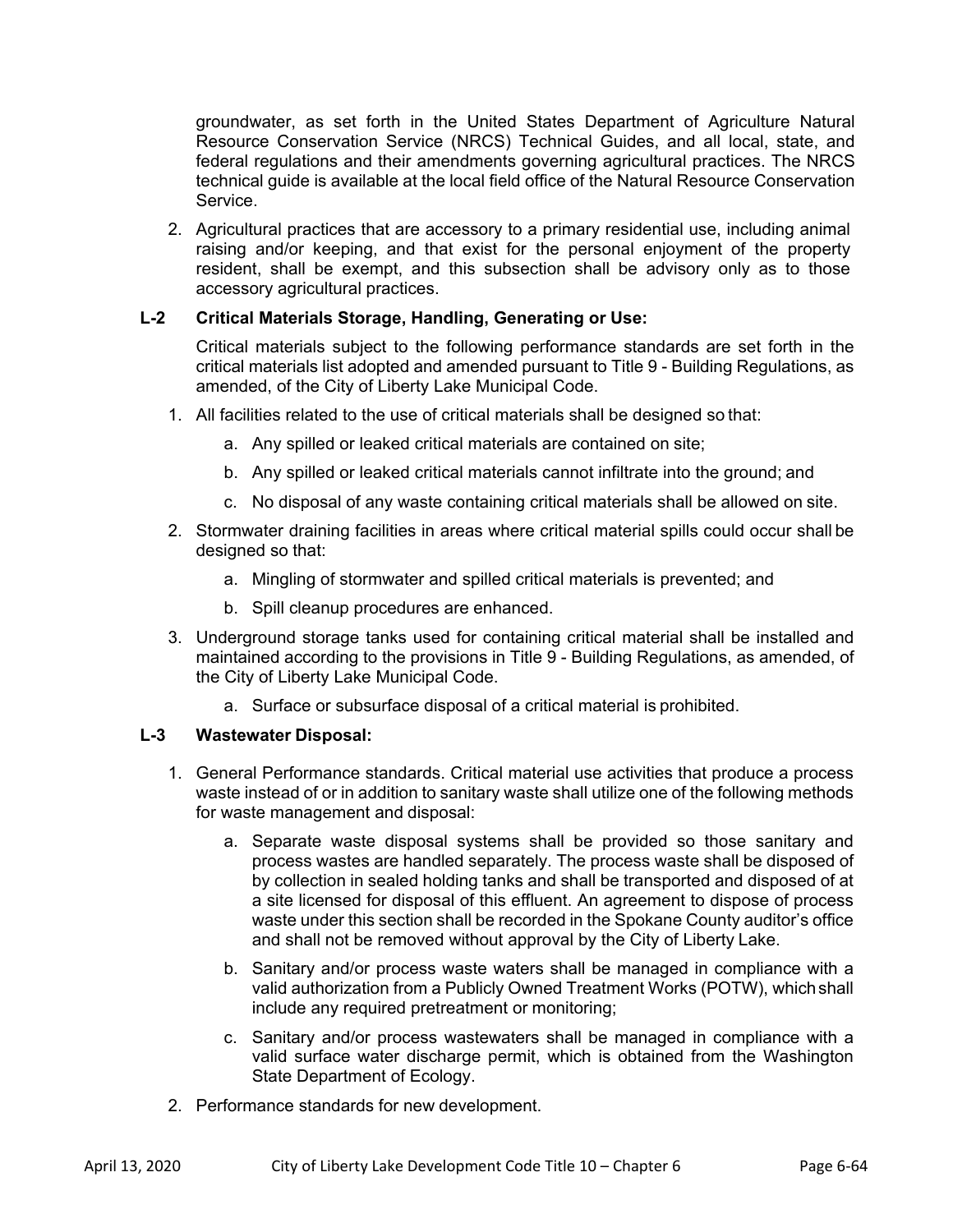a. Public sewer services consistent with the adopted levels of service and concurrency requirements set forth in the City of Liberty Lake Comprehensive Plan and this Development Code, or as amended, are required for all new development.

### **L-4 Stormwater disposal.**

- 1. Development shall provide for the treatment of stormwater run-off from impervious surfaces in a manner consistent with Article 10-3H. Stormwater Management, as amended, including the Stormwater Management Manual for Eastern Washington.
- 2. Direct injection wells without an associated drainage swale or drainage swale system for stormwater disposal within five hundred feet of wellhead protections areas are prohibited.

### **L-6 Landfill.**

All landfills shall comply with Chapters 173-304 and 173-351 WAC and shall be approved by the Spokane Regional health district and the Washington State Department of Ecology.

D. Procedures for Hydrogeologic Report/Study.

 When a use or activity identified in Section 10-6B-6, subsection "B" above is proposed, it shall be subject to the following:

- 1. The property shall be reviewed for susceptibility of the aquifer and whether mitigation measures for ground water protection are required. The aquifer susceptibility map serves as the first level for review. Section 10-6B-6, subsection "C" above establishes the minimum mitigation required.
- 2. The City may require an applicant to submit a hydrogeologic report if:
	- a. There is insufficient groundwater information to perform an adequate review to assure aquifer protection; or
	- b. There is evidence of groundwater degradation, or known groundwater contamination in the vicinity of a proposed project, and the project could influence or be influenced by the water quality degradation (for example, the identified quality degradation may render the proposed water source unusable or the proposed project may add to existing quality degradation and may render some other users' water source unusable).

 An applicant may also voluntarily submit a site-specific hydrogeologic report to evaluate the aquifer susceptibility to contamination from a project site.

- 3. The City, in consultation with agencies of expertise, shall review and accept or reject the hydrogeologic report.
- 4. The City may approve or deny a proposed project based on the information in the hydrogeologic report, or may adjust the aquifer susceptibility rating of the site and apply appropriate mitigation measures provided for in Section 10-6B-6, subsection "C" above.
- 5. A hydrogeologic report may recommend alternative mitigation measures that the City may approve, provided the measures give equal or greater protection to the aquifer.
- 6. A qualified geologist shall prepare the hydrogeologic report. The report shall include, but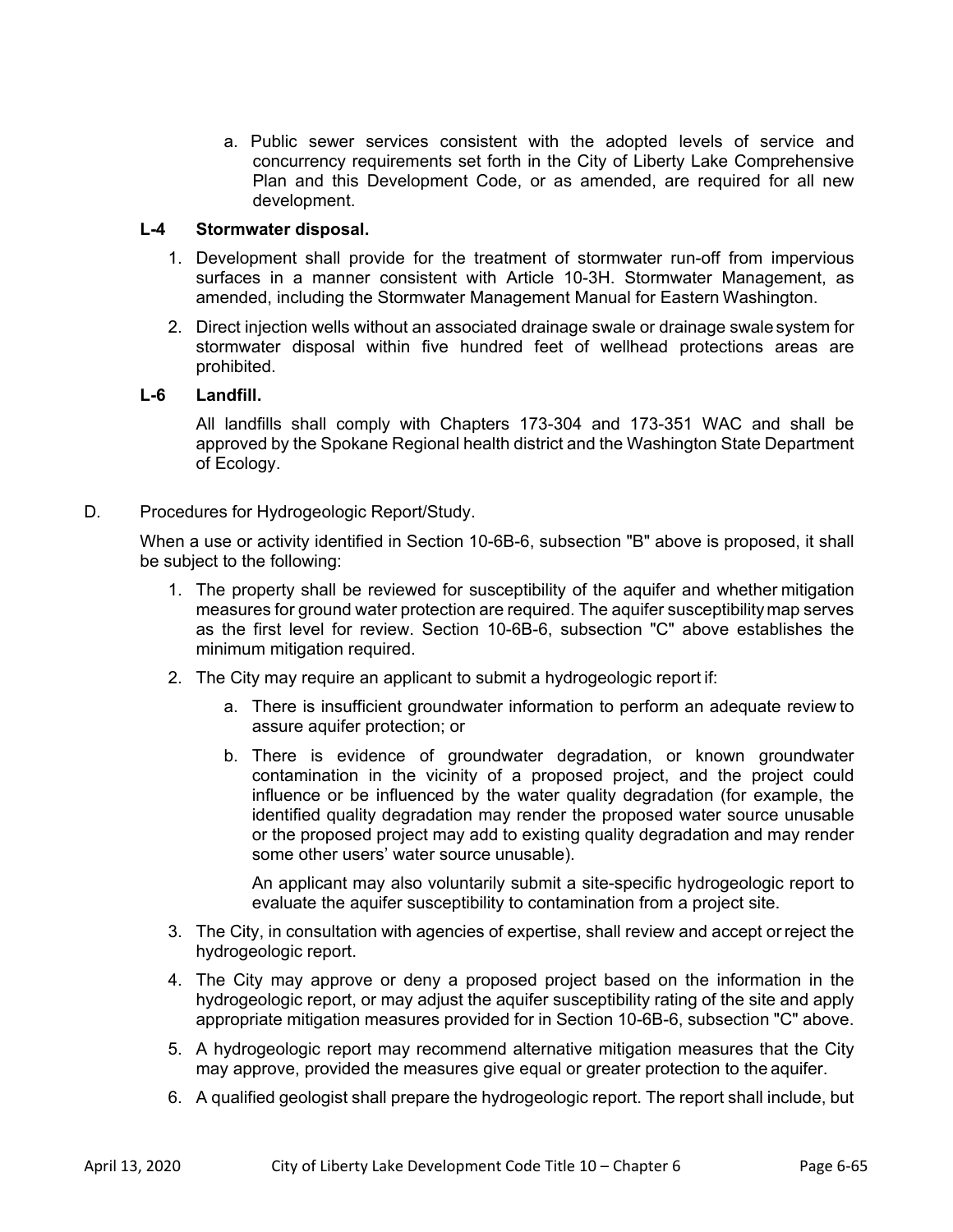is not limited to, the following information:

- a. A site location map that depicts the site and land parcels within one thousand feet of the site. The map shall include roads, topography, existing and proposed structures and shall identify land uses within one thousand feet of the boundaries of the site.
- b. Geologic setting, including well logs and other well information for wells within one thousand feet of the boundaries of the site.
- c. Any current available data on any springs or seeps within one thousand feet of the boundaries of the site.
- d. Background water quality data.
- e. Water source/supply to facility.
- f. Any sampling schedules necessary.
- g. An analysis of aquifer susceptibility to include:
	- i. Soil types (from the Natural Resources Conservation Service Soil Survey of Spokane County);
	- ii. Hydraulic conductivity;
	- iii. Annual recharge;
	- iv. Depth to water (the depth to the water-bearing zone, not the potentiometric surface);
	- v. Importance of the Vadose Zone based on the geology above the aquifer;
	- vi. Discussion of the effects of the proposed project on groundwater resources;
	- vii. Discussion of potential mitigation measures if the proposed project should have an adverse impact on groundwater resources; and
	- viii. Other information as required by the City in consultation with other agencies of expertise.
- h. Depth/location of any perched water tables or geological features that could form perched water tables if recharge is increased.
- i. Groundwater flow direction and gradient.
- 3. An applicant may elect to meet the appropriate performance standards in lieu of preparing a hydrogeologic report if the City finds the performance standards provide adequate aquifer protection.
- E. Monitoring and Reporting.
	- 1. The Zoning Administrator may require a monitoring program as a condition of approval to document compliance with permit conditions and to determine whether the project contributes to water quality degradation.
	- 2. Monitoring shall be by a qualified individual as determined by Zoning Administrator, and shall be paid for by the applicant.
	- 3. Staff shall periodically review monitoring programs to determine compliance with conditions of approval in cooperation with the Spokane Regional health district, Spokane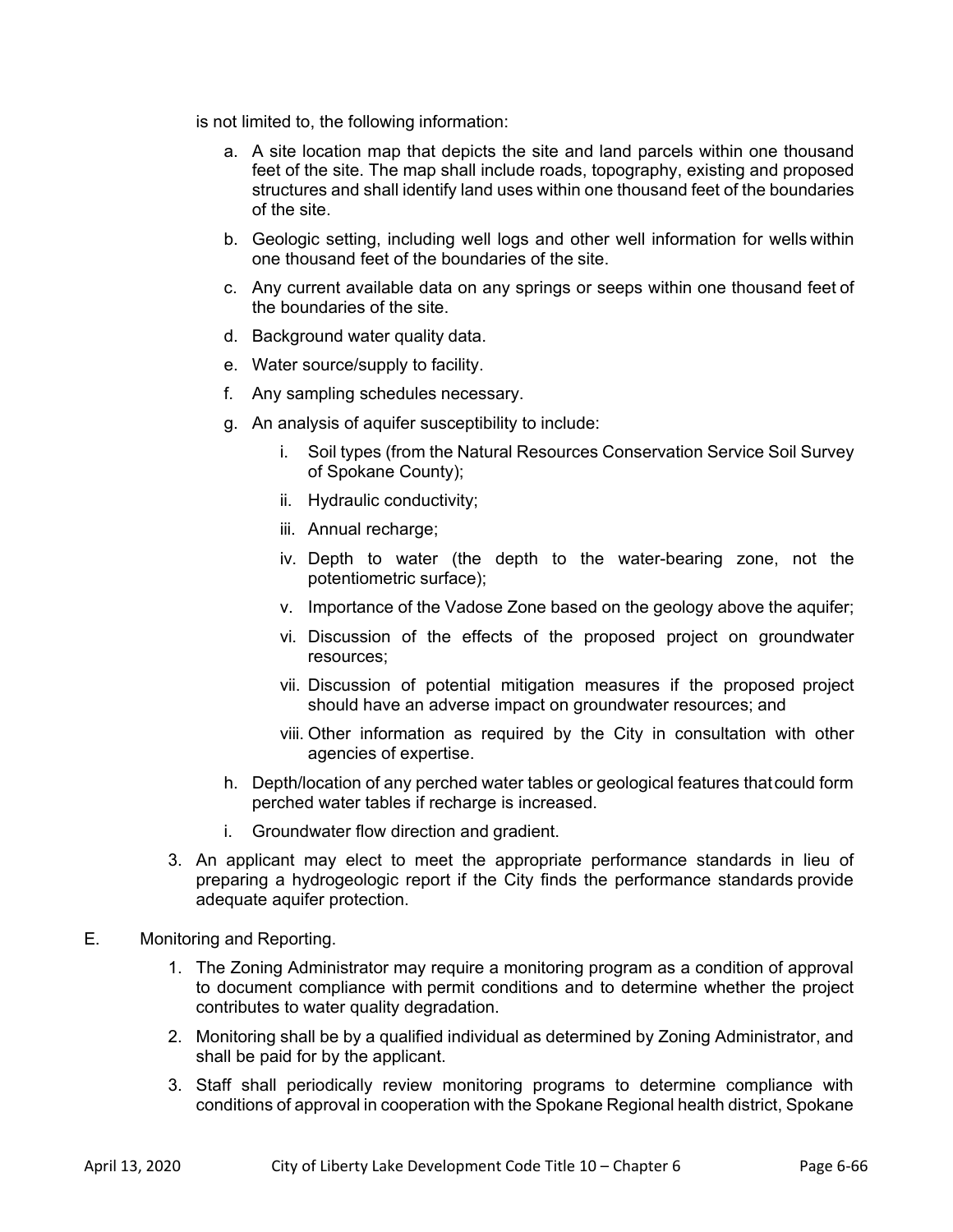aquifer joint board, and other agencies responsible for aquifer protection.

4. For critical material users, the Zoning Administrator shall establish a periodic inspection program to determine compliance with permit requirements and the provisions of this article

# F. Explanation of Aquifer Susceptibility Map - SHADI.

# **A method for assessing ground water susceptibility in Spokane County. Introduction.**

In the language of water resources management the term vulnerability describes the potential risk for the contamination of an aquifer. Vulnerability depends on two factors: aquifer susceptibility (the level of ground water protection provided by the natural environment) and the pollution potential (land use activities above the aquifer). This document describes the development and application of a susceptibility model for Spokane County.

The SHADI ground water susceptibility model is based on the same general approach as the DRASTIC model. DRASTIC is a model developed by the National Water Well Association in cooperation with the U.S. EPA (Aller, L., et al, 1987). DRASTIC has been used in its original and modified form in most areas of the United States (Swanson, R., 1994; Palmquist, R., 1991). The SHADI modification developed for use in Spokane County uses the following five environmental characteristics to assess susceptibility:

### **S**oil Media

**H**ydraulic Conductivity **A**nnual Recharge **D**epth to Ground Water **I**mportance of the Vadose Zone

To use the SHADI model data, each of the five characteristics must be mapped at a common level of resolution. Collecting the required data is a time consuming process if summary data in map or tabular form is not available for the characteristics. For Spokane County, simplifying the model to five elements greatly reduces the work required to develop the model without losing the ability to resolve differences in susceptibility. These five characteristics reflect essentially the same range of variability that the seven DRASTIC characters would reflect when applied to Spokane County. The result of applying the SHADI model is a set of "susceptibility ratings," usually presented in map form, for discrete geographic units in the study area. The following relationship is used to calculate the final susceptibility value:

Aquifer Susceptibility =  $(S \times W_s) + (H \times W_h) + (A \times W_a) + (D \times I)$ 

Where S, H, A, D, and I are described above and  $W_s$ ,  $W_h$ , and  $W_a$  are weighting factors to bring the relative importance of soil, hydraulic conductivity and annual recharge into balance with the depth to water--vadose zone term. Both the ranking values and weighting values used in SHADI are consistent with those used in DRASTIC.

Aquifer susceptibility using methods like SHADI can be applied "manually" by mapping the various characteristics on tissue paper, overlaying the maps of the characteristics, tracing the boundaries of areas with a unique set of characteristics and manually totaling the ratings for each area. However, this process is easily accomplished using Geographic Information System computer software. The SHADI data sets for Spokane County will be developed in a format that will allow the automated delineation of "unique area" boundaries and the totaling of the final susceptibility rating for those areas.

Like DRASTIC, SHADI is intended to establish the relative risk to contamination that exists for aquifers examined using a consistent database. The model results from one "study" should not be compared with those from another. Similarly, once a study area has been defined it should be treated as a whole. Breaking a study area into subsets requires a reassessment of the ratings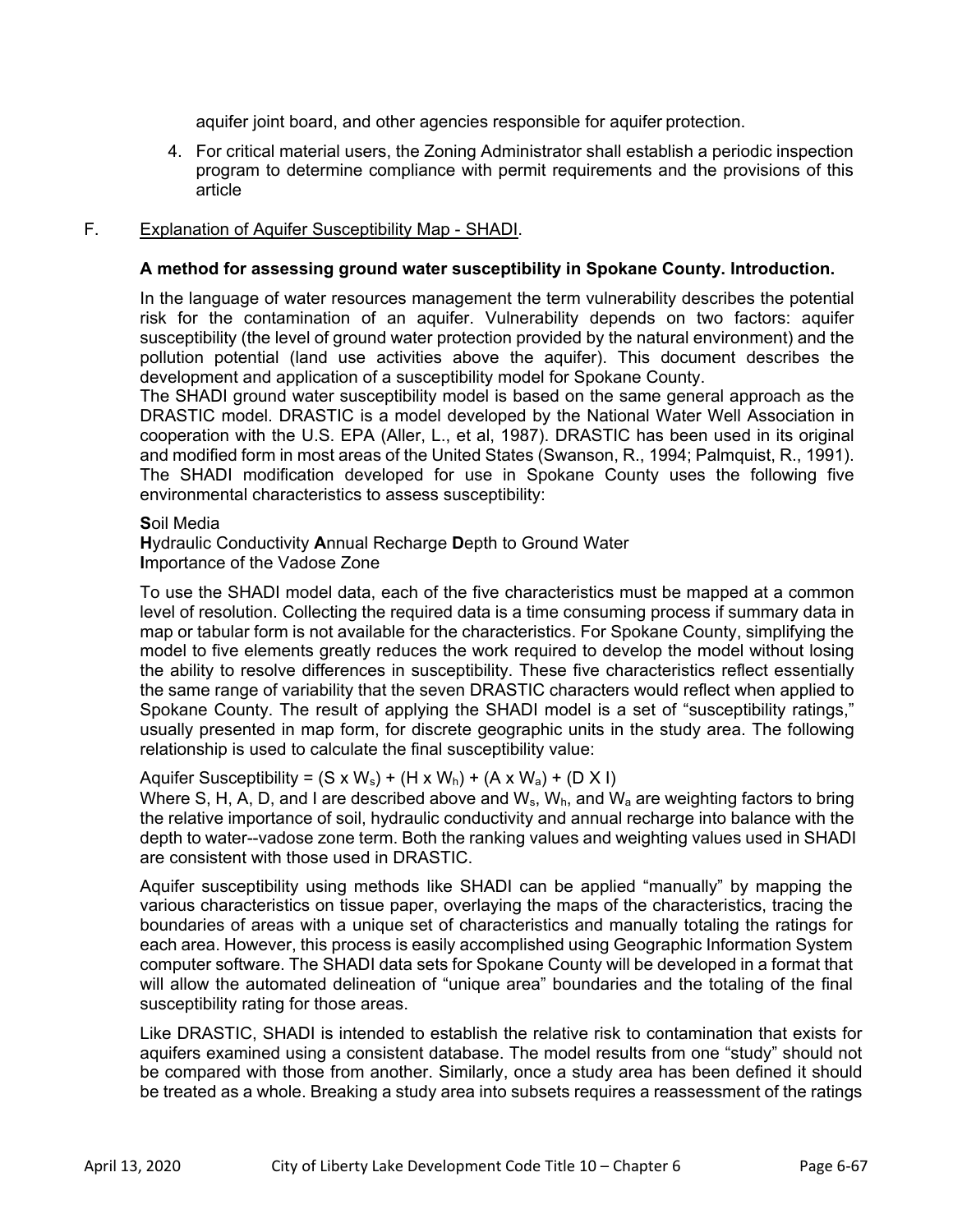applied.

# **Explanation of Ratings shown on SHADI Map Layers.**

## **Soil Media.**

SHADI Ratings for Soil type.

For most purposes, soil is considered to be that part of the earth's surface in which plants grow. The soil layer extends from the land surfaces to the bottom of the root zone - the depth to which plant roots extend. The soil zone is characterized by high biological activity. In a semi-arid climate like that around Spokane a root zone of 5 to 6 feet is common. For most contaminant discharges within an aquifer recharge area the soil is the first line of defense against contamination. Many of the biochemical actions that take place in the soil can destroy potentially harmful wastes, result in their removal by plants or lead to their being bound up as part of the soil matrix. Most of these processes depend on the amount of clay, silt and organic material in the soil. High levels of one or more of these components lead to better ground water protection. Table 1 provides a summary of the SHADI ratings for the soil types common in Spokane County.

| <b>Table 1. SHADI Ratings for Soil Type</b> |  |  |  |  |  |
|---------------------------------------------|--|--|--|--|--|
| <b>SHADI Rating</b><br>Soil Type            |  |  |  |  |  |
| Silty Loam                                  |  |  |  |  |  |
| Sandy                                       |  |  |  |  |  |
| Rocky/Gravelly                              |  |  |  |  |  |
| <b>Weighting Factor</b>                     |  |  |  |  |  |

# **Hydraulic Conductivity.**

SHADIR Ratings for Hydraulic Conductivity.

Hydraulic conductivity refers to the ease with which water moves through the aquifer media. This is dependent on the amount of interconnected void space in the aquifer. Loose sand and gravel or highly fractured rock have the highest hydraulic conductivity. Aquifers with high hydraulic conductivity more easily disperse contaminants away from the point where they enter the ground water. Table 2 provides a summary of the SHADI ratings for the hydraulic conductivity of the common aquifer types found in Spokane County.

| <b>Table 2. SHADI Ratings for Hydraulic Conductivity</b> |                     |  |  |  |  |
|----------------------------------------------------------|---------------------|--|--|--|--|
| <b>Hydraulic Conductivity (feet/sec)</b>                 | <b>SHADI Rating</b> |  |  |  |  |
| High > 0.025                                             | 10                  |  |  |  |  |
| Medium High 0.001 - 0.025                                |                     |  |  |  |  |
| Medium 0.00025 - 0.001                                   |                     |  |  |  |  |
| Medium Low 0.00001 - 0.00025                             |                     |  |  |  |  |
| Low < 0.00001                                            |                     |  |  |  |  |
| Weighting factor:                                        |                     |  |  |  |  |

# **Annual Recharge**.

SHADI Ratings for Annual Recharge.

The amount of water recharged to an aquifer is an important element in assessing ground water susceptibility because it is the recharge water that carries contaminants to the ground water. In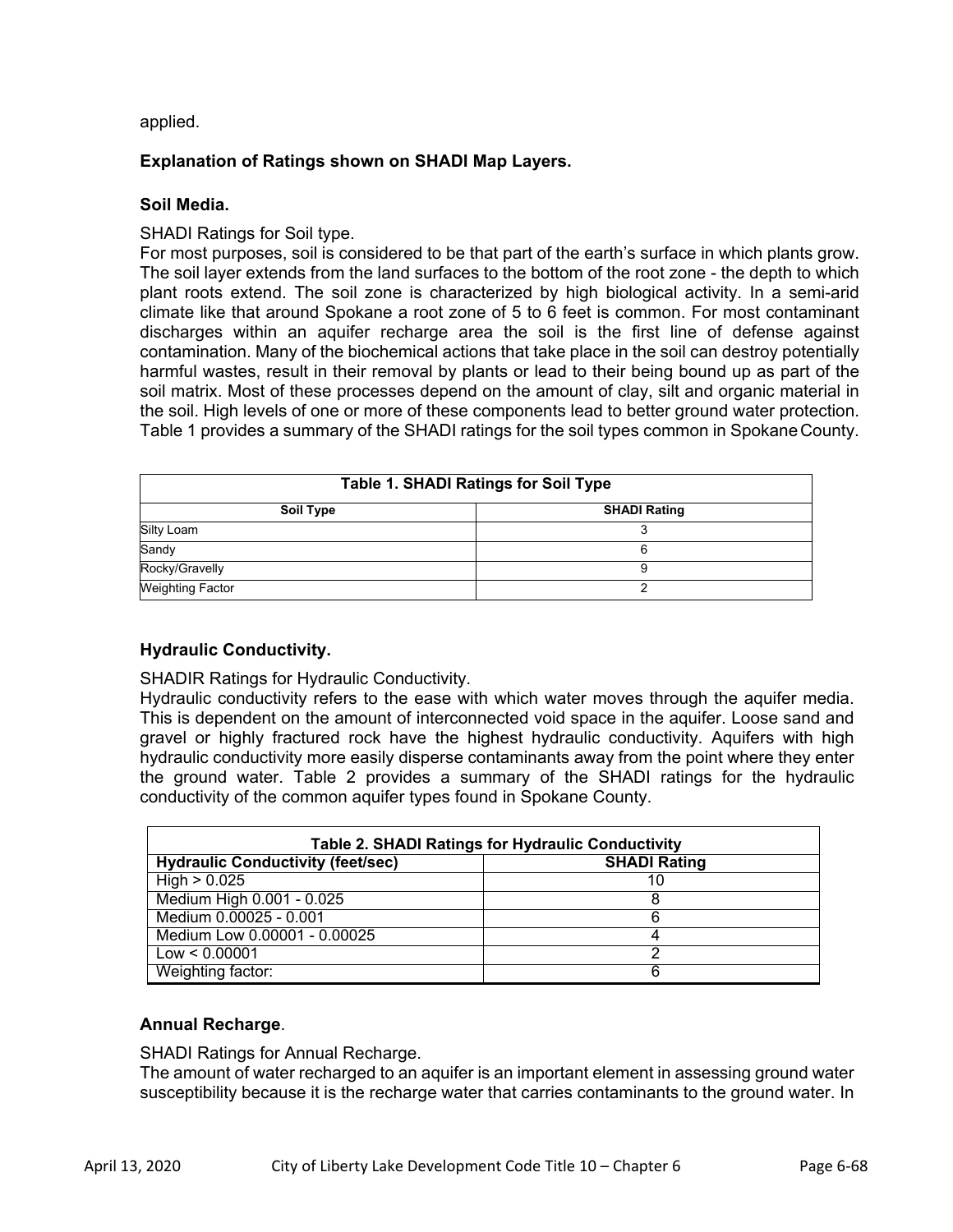general, the greater the amount of recharge, the greater the potential impact. Because precipitation, as with all climatic characteristics, varies greatly from year to year, annual recharge also varies greatly. For long term planning purposes using "average" values for precipitation to calculate recharge should produce good results for tracking potential ground water impacts and estimating the amount of water available for use. However, recharge levels at both extremes can skew the overall impact. Extremely high recharge may dilute the concentration of contaminants to below the background levels in ground water. Conversely, extremely low recharge over a period of time may result in the accumulation of contaminants in the soil. A normal or above normal recharge period could then flush these contaminants into ground water in a short period of time. The susceptibility rating values associated with various levels of recharge found in Spokane County are summarized in Table 3.

| <b>Table 3. SHADI Ratings for Annual Recharge</b> |                     |  |  |  |  |
|---------------------------------------------------|---------------------|--|--|--|--|
| <b>Annual Recharge (inches)</b>                   | <b>SHADI Rating</b> |  |  |  |  |
| $2 - 4$                                           |                     |  |  |  |  |
| $4 - 7$                                           |                     |  |  |  |  |
| $7 - 10$                                          |                     |  |  |  |  |
| $10+$                                             |                     |  |  |  |  |
| Weighting factor:                                 |                     |  |  |  |  |

### **Depth to Water**

SHADI Ratings for Depth to Water

Depth to water is important in establishing the susceptibility of an aquifer because it determines the thickness of the material through which contaminated water must travel before it reaches ground water. In general the more material contaminated water moves through the greater the probability that some or all of the contaminants will be removed. A number of physical (e.g. filtration of suspended solids), chemical (e.g. precipitation of phosphorus) and biological (bacterial break down of organic chemicals into CO2 and water) may affect the contaminants in recharge water. In addition to the amount of material that the water must pass, deeper water tables usually mean longer travel times, The longer the travel time, the greater the opportunity for contaminant removal. Table 4 provides a summary of the SHADI ratings for the several depth to water ranges found in Spokane County.

| Table 4. SHADI Ratings for Depth to Water |                               |  |  |  |  |
|-------------------------------------------|-------------------------------|--|--|--|--|
| <b>Depth to Water - feet</b>              | <b>SHADI Rating</b>           |  |  |  |  |
| $0 - 15$                                  |                               |  |  |  |  |
| $15 - 50$                                 |                               |  |  |  |  |
| $50 - 100$                                |                               |  |  |  |  |
| $100+$                                    |                               |  |  |  |  |
| Weighting factor:                         | Importance of the Vadose Zone |  |  |  |  |

#### **Importance of the Vadose Zone**

SHADI Ratings for Importance of the Vadose Zone

The vadose zone is the unsaturated zone between the bottom of the root zone and the water table. As a rule, the vadose zone is composed of material similar to that found in the soil or that which contains the aquifer. Because it is below the root zone there is little biological activity under ordinary conditions, so while the vadose zone is important for some of the same reasons it is likely to be less effective than soil. As indicated above, the finer the material the better the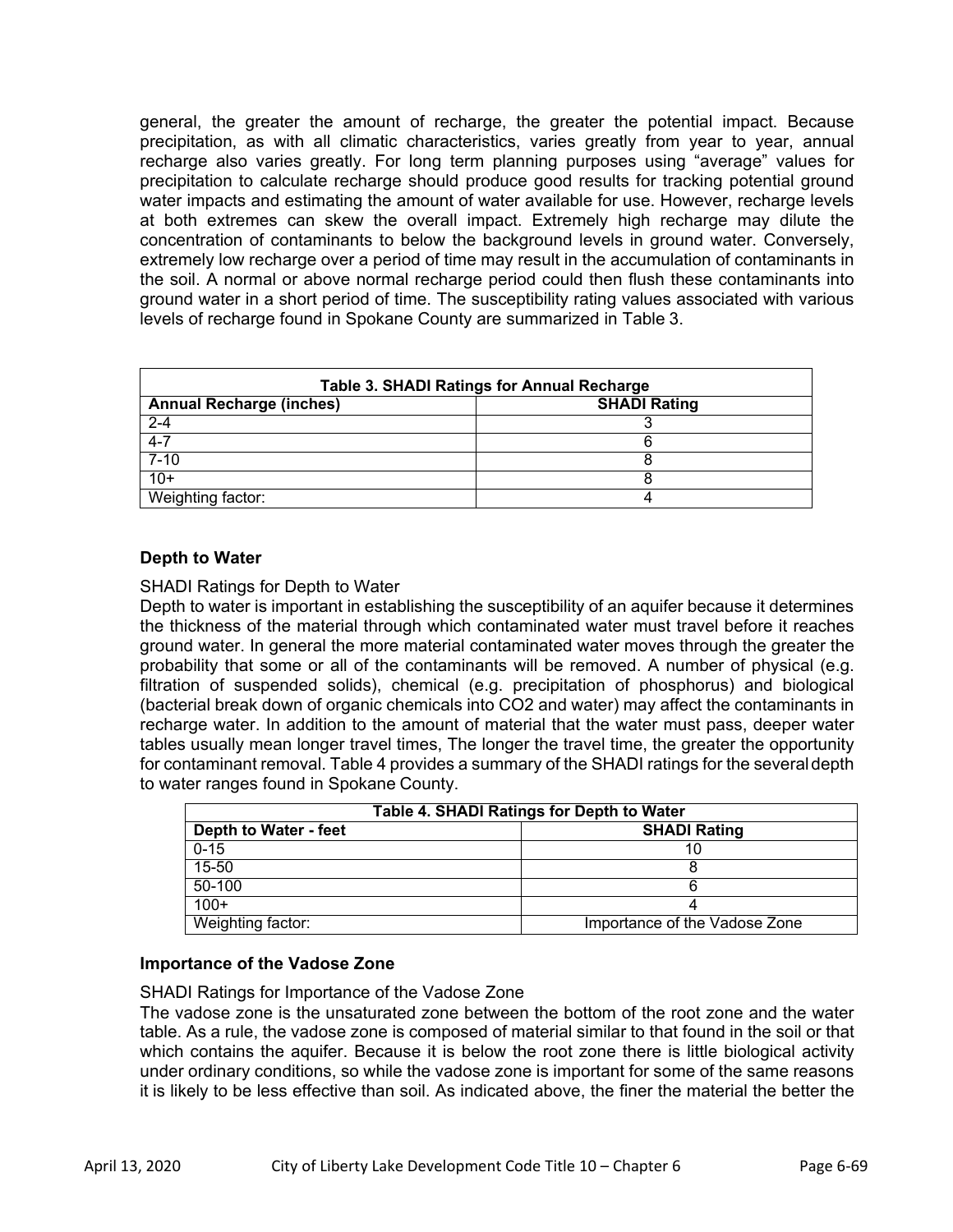vadose zone is at removing contaminants. Where the vadose zone is composed of "solid" rock, the size of cracks and fractures and the complexity of the fracture zone determines the contaminant removal ability. The main difference between SHADI and DRASTIC lies in how the nature of the material in the vadose zone is accounted for in the model. Not all material behave the same ability to retain contaminants or facilitate their decomposition; silty materials will retain more water and hold it longer than coarse gravel. The larger surface area exposed by finer materials usually increases the amount of contaminants that can be removed. In SHADI the Importance of the Vadose Zone is used as a "weighting factor" for Depth to Water. Under this scheme a thick layer of coarse material may be a poorer buffer to contamination than a thin layer of finer soil. Where there are "confining layers" between the land surface and the water table these zones increase the removal of contaminants by providing longer travel times and providing a zone of fine material that increases contaminant removal. Table 5 provides a summary of the SHADI ratings for the vadose zone materials common in Spokane County.

| Table 5. SHADI Ratings for Importance of the Vadose Zone |                      |  |  |  |  |
|----------------------------------------------------------|----------------------|--|--|--|--|
| <b>Material</b>                                          | <b>SHADI Rating*</b> |  |  |  |  |
| Clay and Metasedimentary rock                            |                      |  |  |  |  |
| Silt and Crystalline rock                                |                      |  |  |  |  |
| Weathered basalt                                         |                      |  |  |  |  |
| Sand                                                     |                      |  |  |  |  |
| Flood gravels                                            | 10                   |  |  |  |  |
| Weighting factor:                                        | Depth to Water       |  |  |  |  |

\*Subtract 1 for each confining layer up to 2.

# **Results from the application of SHADI**

The product of the analysis of ground water susceptibility using SHADI is a set of six maps. Maps one through five depict the characteristics of the environment considered by SHADI. Map six is the susceptibility rating itself. Maps one through five are based on 1) existing mapped data, 2) interpretation of well drillers' logs and 3) a combination of the above. Soil and Annual Recharge are taken from the mapping contained in the Spokane County Soil Survey (Donaldson and Giese, 1968) and annual precipitation maps prepared by the National Weather Service (NOAA, 1990). These maps probably represent the range of resolution for the mapping. The Soil Survey maps show variations in soil type for parcels as small as five acres. Annual precipitation at any given point in Spokane County varies greatly from year to year. The precipitation map, and therefore the annual recharge map, cannot show this variation. The areas of equal annual recharge can move a mile to the east or west from year to year. The resolution of the annual recharge map is good in the center of the ranges and poor at the edges. This means that the resolution of this factor ranges from 640 acres to 2560 acres. Hydraulic Conductivity is derived from tests on individual wells penetrating the various ground water bearing formations. The distribution of Hydraulic Conductivity in the various ground water units is based on both the individual well information and the existing geology maps, which delineate the areas in which aquifers with similar characteristics might be found. Given the level of detail in the geology maps, the amount of individual well data used and the range of values for hydraulic conductivity employed in SHADI the resolution of this mapping is estimated to be about 160 acres.

Depth to Water for most of the urbanizing area of the county is derived from special studies that show considerable detail. The resolution of this characteristic for these areas is about 40 acres. For the rest of the county the information for Depth to Water was derived in the same manner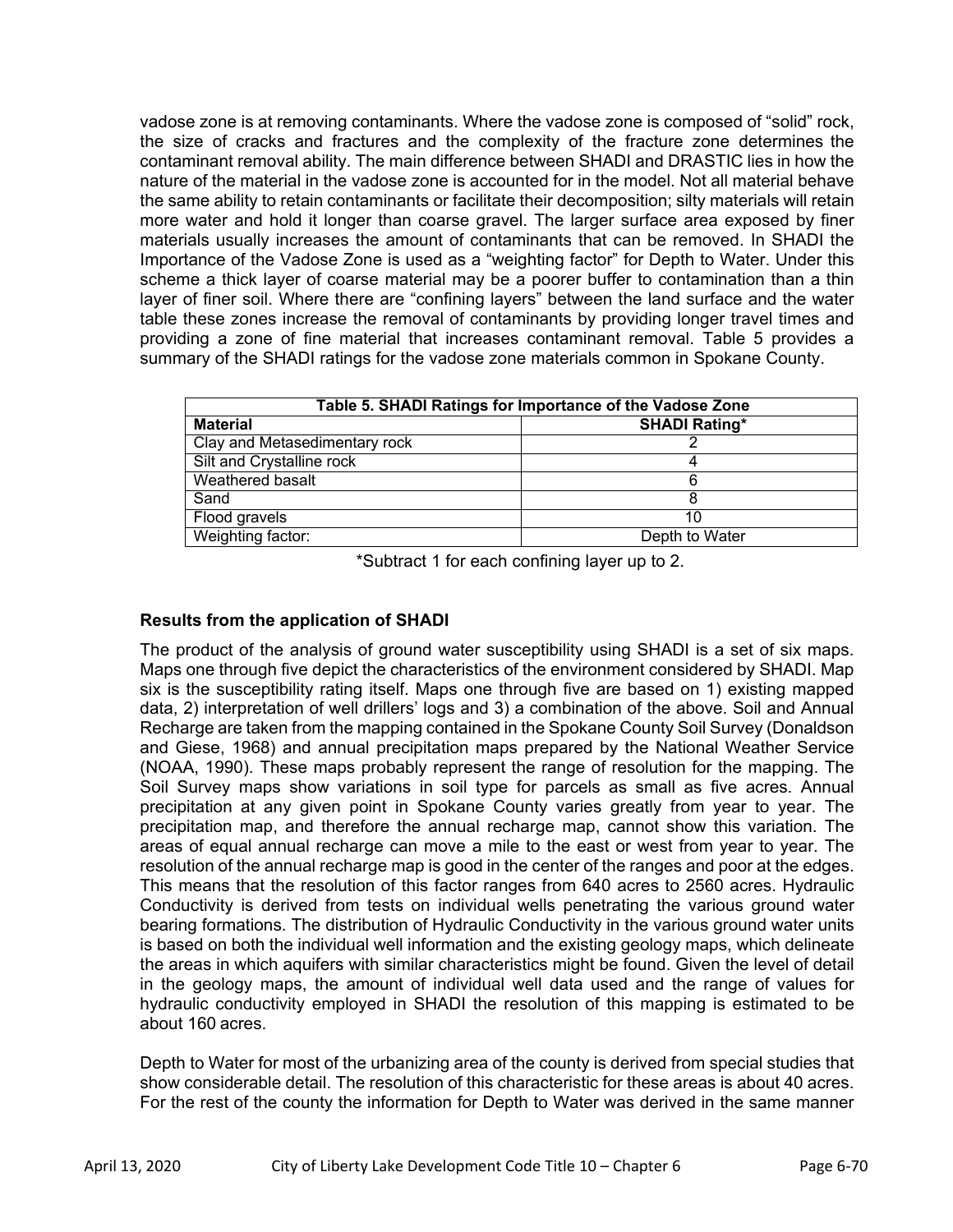as Hydraulic Conductivity and thus has a resolution of about 160 acres. Importance of the Vadose Zone is based on a recently completed geologic map of Spokane County (Johnson, 1997). The resolution of this map is about 40 acres. The Geographic Information System (GIS) used a GRID process to calculate the susceptibility rating. The grid process divides the 5 source maps into squares that are the same size and positions throughout the whole county. The values (rate times weight) of the stacked squares in all 5 layers are added together for the final susceptibility rating. The GRID process was programmed to use squares 300 feet on a side (2.1 acres).

SHADI rating areas less than 40 acres in size were combined with adjacent areas to create the final SHADI rating map.

# **AQUIFER SUSCEPTIBILITY MAP**

### **SHADI Rating Map revised to create Aquifer Susceptibility Map**

The SHADI rating map was revised to create the Aquifer Susceptibility Map by adding additional areas to coordinate wellhead protection throughout Spokane County. The Washington State Department of Health provided the data for wellhead protection coordination based on site specific (well specific) determination of susceptibility of contamination to wells. The data includes designated wellhead protection areas and areas within 1,000-foot radius of Group A community and Group A community transient wells without reported plans. As wellhead protection plans are completed for wells, the 1,000 foot radius placeholder will be replaced by the Washington Department of Health-certified wellhead protection area. These areas are treated as high aquifer susceptibility areas. It is the intent of the Aquifer Susceptibility Map to coordinate the wellhead protection program with protection of critical aquifer recharge areas. Uses and activities within designated wellhead protection areas subject to critical aquifer recharge area regulations are required to meet the standards for high aquifer susceptibility. However, applicants have the opportunity to provide evidence to support a low or medium aquifer susceptibility rating by means of a hydrogeologic report. The City, in consultation with agencies of expertise, shall review and accept or reject the hydrogeologic report. The Aquifer Susceptibility Map will be revised as required to display updated date on wellhead protection areas received from the Washington State Department of Health.

### **10-6B-7 Additional Resources**

- A. Federal Manual for Identifying and Delineating Jurisdictional Wetlands (1987), as amended.
- B. Washington State Wetlands Rating System for Eastern Washington, as amended.
- C. Classification of Wetland and Deep Water Habitats of the United States (1979), as amended.
- D. Management Recommendations for Washington's Priority Habitats and Species (1991), as amended.
- E. Washington Priority Habitats and Species (1993), as amended.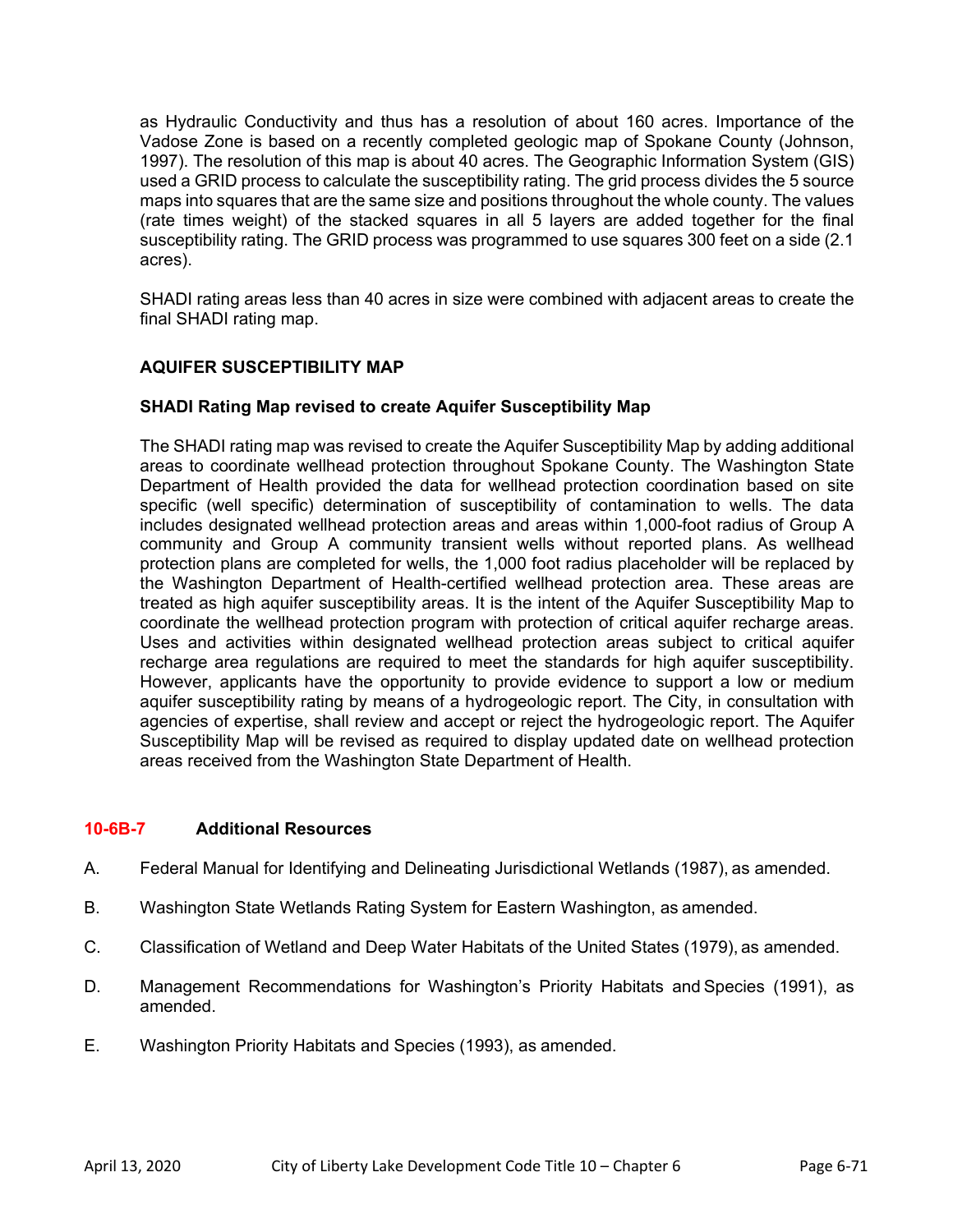### **10-6B-8 Incentives**

### A. Property Tax and Income Tax Advantages.

1. Property Tax Relief. The Spokane County Assessor shall consider the wetlands and wetland buffer areas, fish and wildlife habitat conservation areas, and geologically hazardous areas contained within this article when determining the fair market value of land.

Any owner of a wetland, wetland buffer area, fish and wildlife habitat conservation area who has dedicated a conservation easement or entered into a perpetual conservation restriction with a department of the local, state, or federal government; or a nonprofit organization to permanently control some or all the uses and activities within these areas may request that the Spokane County assessor reevaluate that specific area consistent with those restrictions and provisions of open space land current use taxation.

- 2. Federal Income Tax Advantages. There are significant federal income tax advantages that can be realized by an individual or estate for gifts of real property for conservation purposes to local governments or non-profit organizations such as land trusts. The specific rules on federal income tax deductions can be found in Section 170 of the Internal Revenue Code.
- B. On-Site Density Transfer. Residential density may be transferred from a wetland, wetland buffer area or buffer area which is required to protect priority habitats, species areas, or geologically hazardous areas. On-site residential density transfer shall be determined by the zone classification of the property. The use of on-site residential density transfer or clustering and use of the planned unit developments (PUDs), and bonus density is encouraged as a means to protect and preserve wetlands, wetland buffers, and fish and wildlife habitat conservation areas. The provisions of this Development Code shall control the use of on-site density transfer or clustering, the use of planned unit developments (PUDs), and bonus density.
- C. Transfer of Development Rights. If a site contains a regulated wetland, wetland buffer, or buffer area which is required to protect priority habitats or species areas or geologically hazardous areas, a person may transfer residential development rights (TDR) by meeting the following criteria:
	- 1. The TDR must be associated with a complete planned unit development (PUD) residential development application filed with the City for the receiving site(s). The TDR request shall be included in the application.
	- 2. The hearing body shall consider the request for TDR at the public hearing for the land use proposal for the receiving site.
	- 3. To assure that the sending site (wetland, wetland buffer, priority habitat or species areas or geologically hazardous areas) is adequately protected, a restriction shall be placed on the deed of the pending designated areas. This restriction shall be required regardless of the number of dwelling units for which development rights are transferred. A memorandum of agreement (MOA) between the applicant and the City shall be recorded with the Spokane County auditor. The MOA shall refer to all deed restrictions and restrictions on activities in the designated area.
	- 4. If the designated area is degraded as a result of human or agricultural activity, the applicant may be required to enhance the designated area according to an enhancement plan approved by the department.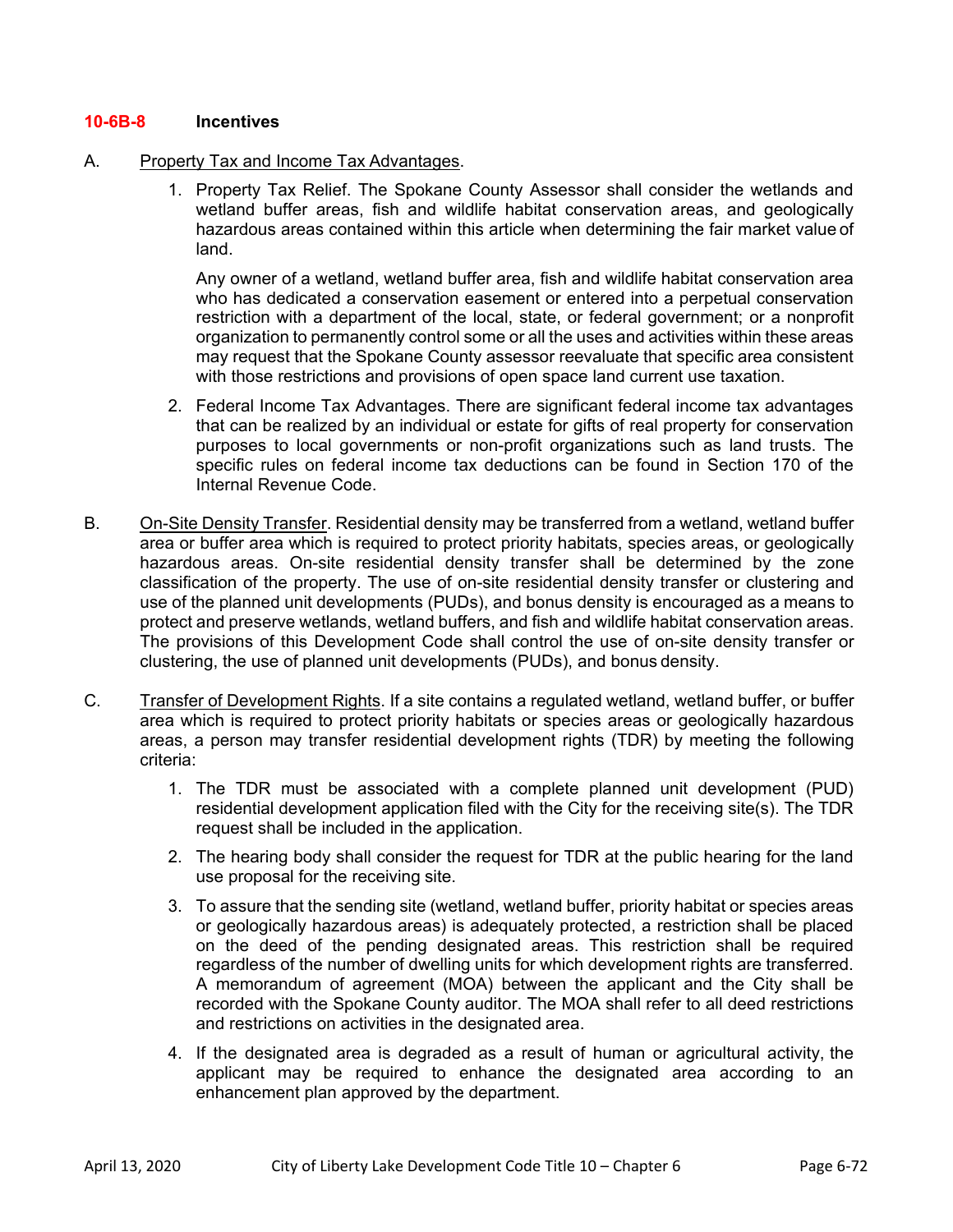- 5. Except for required enhancement, the designated area shall remain in a natural condition. This shall be indicated by a note on the face of any final plat, final site plan, or other final approval for activity on the sending site. In the case of a formal subdivision, the designated area shall be placed in a separate tract.
- 6. TDR may go to more than one receiving site; however, this shall not increase the total number of transferred dwelling units which are allowed.
- 7. TDR shall be allowed only if the land use proposal on the receiving site(s) is designed in such a way that the increased density:
	- a. Is consistent with any land use plan associated with the receiving site and with goals, purposes, and intents of the zoning designation of the receiving site; and
	- b. Is compatible with existing and likely future developments in the vicinity; and
	- c. Adequately addresses infrastructure, natural constraints, and other constraints, and does not result in significant environmental impacts.
- 8. The TDR shall not be approved until final plat approval or other required final approval for the receiving site is granted by the City of Liberty Lake.
- 9. The TDR shall meet the requirements in Section 10-6E-1 below.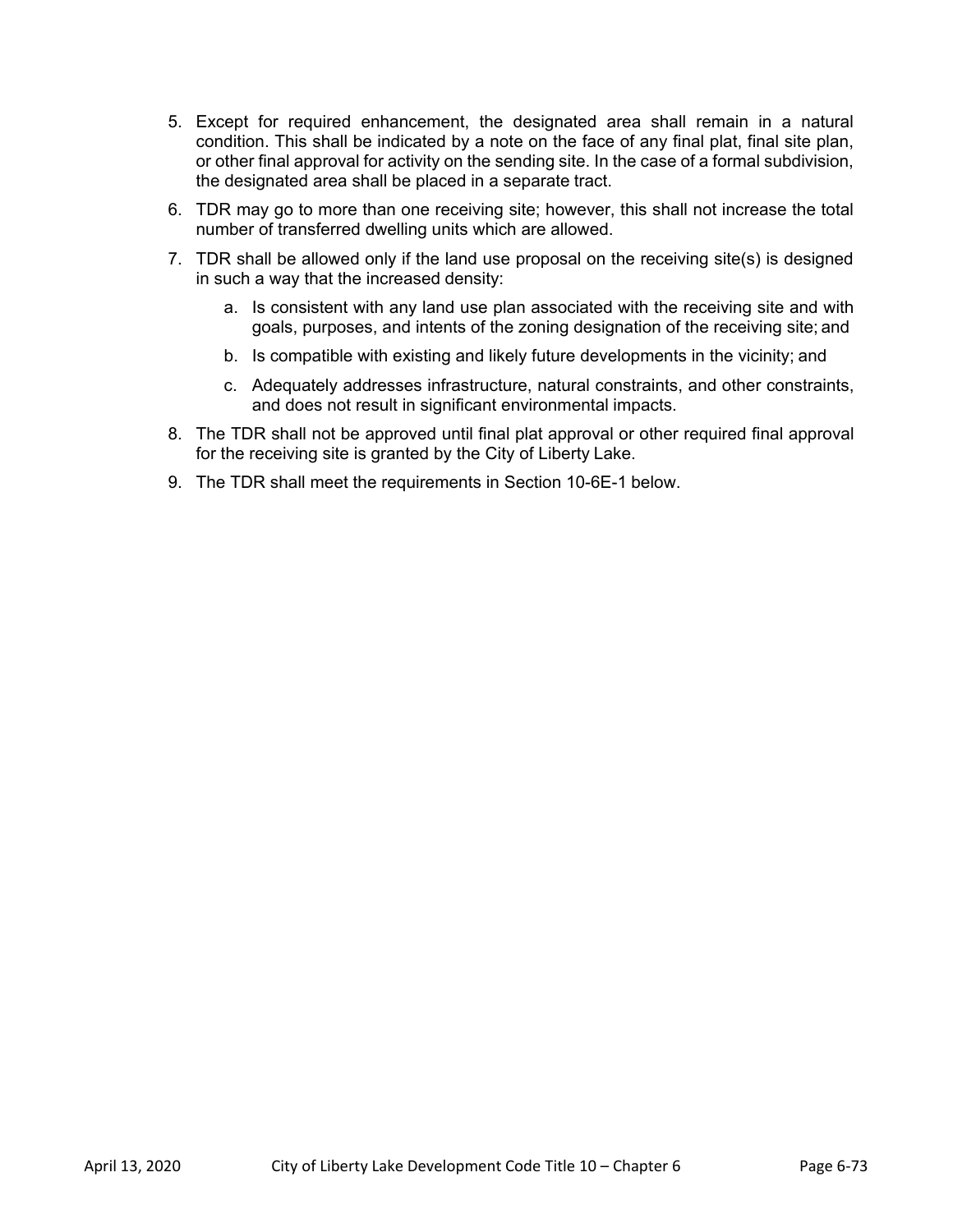# **Article 10-6C — Wellhead Protection**

*Reserved for Wellhead Protection documents adopted by the City.* 

At the time of adoption of this Development Code, wellhead protection responsibility has been held by the Liberty Lake Sewer & Water District; however the City has expressed concerns about the protection of our public water system. The Liberty Lake Sewer & Water District adopted the Spokane Aquifer Joint Board Wellhead Protection Program in 1997 with an individual water purveyor contingency / emergency plan for the Liberty Lake area contained in Appendix Q-8 of the document. Chapter 7 of the document states that individual purveyor contingency plans should be updated and approved by water purveyor's elected officials every five years. The contingency plan is currently outdated and the City may take the necessary steps in the future to update this plan or modify it to address the community's future needs, in order to reflect the current Liberty Lake community.

## **Article 10-6D — Shoreline Management**

Consult with the City of Liberty Lake for more information on the City's adopted Shoreline Management Program.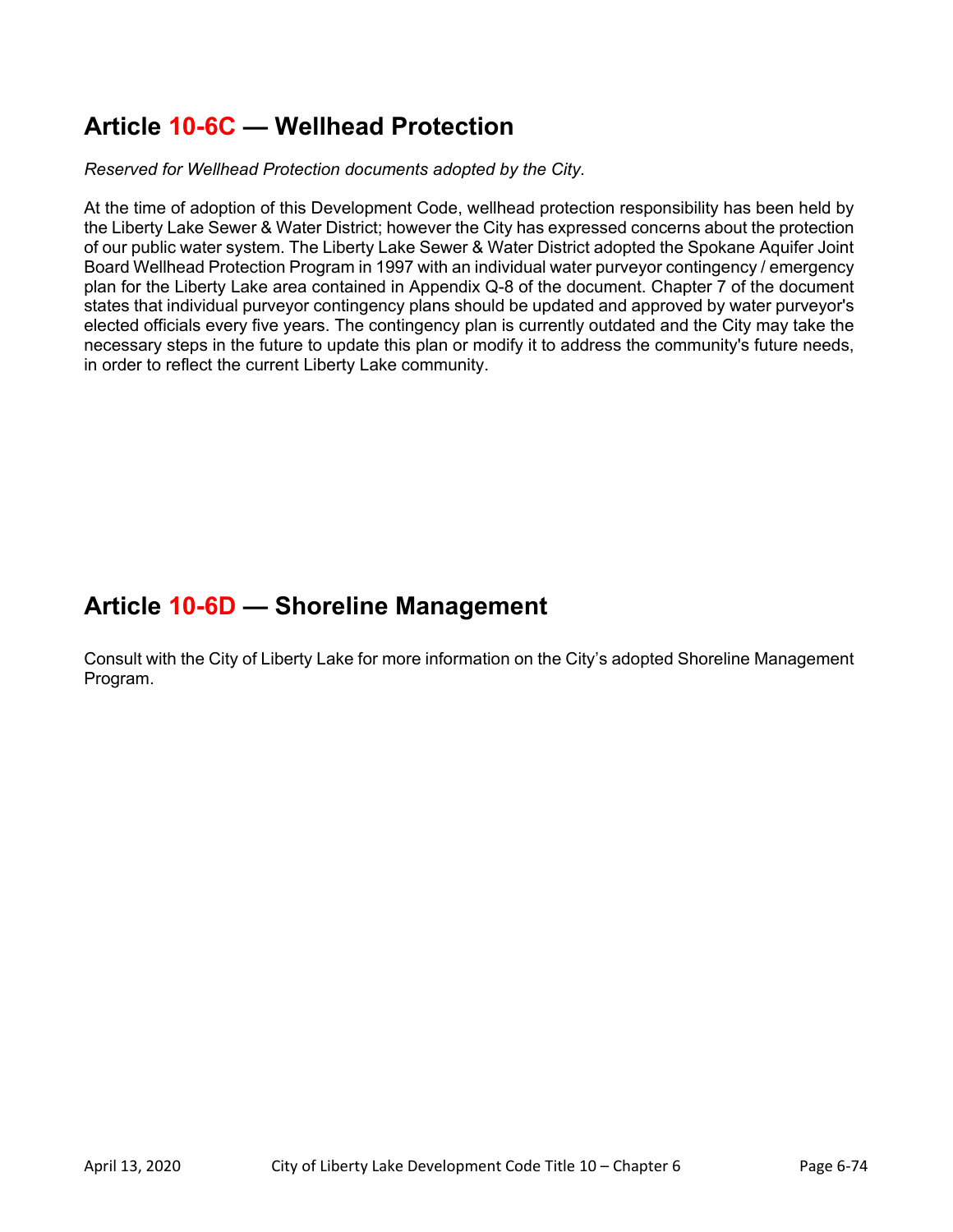# **Article 10-6E — Environmental Conservation**

## **Sections:**

- **10-6E-1 Transfer of Development Rights**
- **10-6E-2 Conservation Futures Program**

### **10-6E-1 Transfer of Development Rights**

- A. Purpose. The purpose of this section is to implement the comprehensive plan and encourage the protection of open spaces through Transfer of Development Rights. Transfer of Development Rights (TDR) allows individuals to purchase and sell residential development rights from lands that provide a public benefit. Such lands include forest, open space, regional trails, and habitat for threatened or endangered species. Landowners receive financial compensation without developing or selling their land and the public receives permanent preservation of the land. Transferred development rights can be used to build additional houses on other parcels in more appropriate areas within the City. The program reduces the development potential in the "sending area" and transfers that development opportunity to a "receiving area". The sending area property owner is paid to keep the land undeveloped, while the receiving area property buys the credit, allowing additional development beyond what zoning allows in the receiving area. The Transfer of Development Rights (TDR) Program should be implemented on a regional basis with participation from Spokane County.
- B. Determination of Number of Development Rights. The zoning of a parcel and its size are used to calculate the number of development rights that are attached to a parcel. The acreage that can be used to determine the number of development rights is the area of the parcel minus the amount in submerged lands and any land being retained for development on site, based on the zoning requirements. The number of development rights that a particular parcel qualifies for will depend on the specifics of the situation and would be determined on a case by case basis during the qualification process.
- C. Transfer Authorized. Allowed development rights may be transferred from one portion of a property to another portion of the same property, or from one property to another property. A transfer of development rights shall not be approved unless it meets one or more of the criteria in 1-4 below, and it conforms to subsections D-E:
	- 1. Protection of critical areas either by dedication to the public or a land trust, or by a nonrevocable conservation easement; or
	- 2. Dedication of land to the public for park or recreational purposes; or
	- 3. The density transfer is used to develop a mix of single family and multi-family housing on the same property or development site.
- D. Prohibited Transfers. Development rights shall not be transferred from: land proposed for street right-of-way, stormwater detention facilities, private streets, and similar areas which do not provide open space or recreational values to the public.
- E. Transfer Rules. All density transfers shall conform to all of the following rules: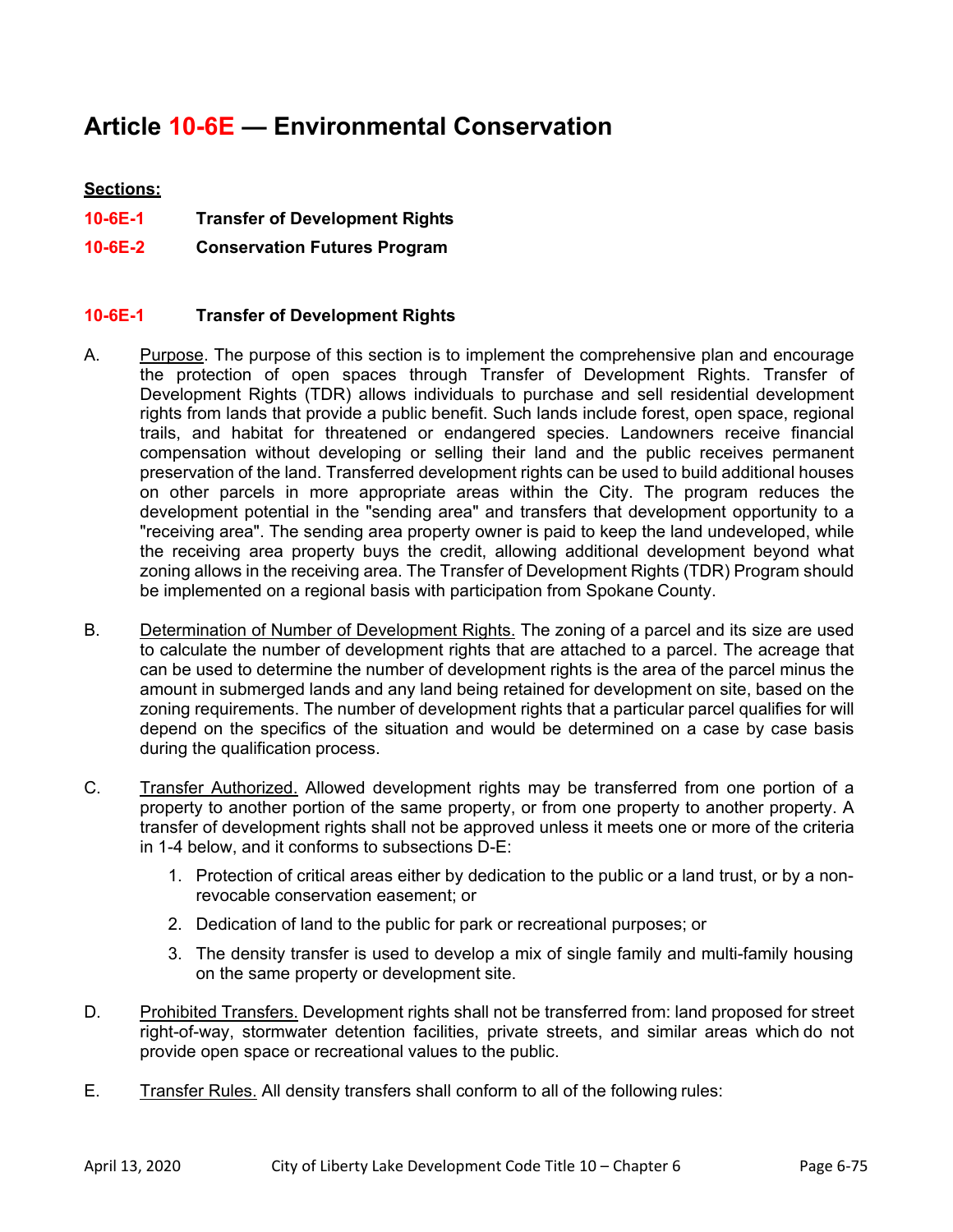- 1. Allowed housing units shall be transferred only to buildable lands ("receiving areas"). The number of allowed housing units shall be reduced on properties from which density is transferred ("sending areas") based on the number of housing units transferred. The new number of housing units allowed on the sending area shall be recorded on a deed for the property that runs with the land. The deed shall state that the number of allowed housing units is subject to review and approval by the City, in accordance with current zoning and development codes;
- 2. The number of units which can be transferred is limited to the number of units which would have been allowed on 50 percent of the unbuildable area if not for these regulations; and
- 3. The total number of housing units per property or development site shall not exceed 100 percent of the maximum number of units per net acre permitted under the applicable comprehensive plan designation.
- 4. All density transfer development proposals shall comply with the development standards of the applicable zoning district.

### **10-6E-2 Conservation Futures Program**

- A. Purpose and Applicability. "Conservation Futures" is a property tax on all lands within Spokane County, enabled by the Washington State Legislature in 1971. Spokane County adopted and began a local program in 1994. Spokane County's Conservation Futures Program is intended to protect, preserve, maintain, enhance, restore, limit the future use of or otherwise conserve selected open space land, farmland, forests, wetlands, wildlife habitats, and other lands having significant recreational, social, scenic, or aesthetic values within the boundaries of Spokane County. Acquired properties will not be developed but kept in an enhanced natural area consistent with the Revised Code of Washington (RCW Chapter 84.34). As a jurisdiction within Spokane County, the City of Liberty Lake will participate in this program when possible. Conservation Futures funds are used towards acquisition of property and/or property easements that ensure public access and enjoyment of our greatest resources in perpetuity.
- B. Program Implementation. The Conservation Futures program shall be implemented through the process adopted by the Spokane County Parks Department. The process includes:
	- 1. Submittal of Nomination Review by Parks Staff and Recommendation of Nominated Sites for consideration by the Lands Subcommittee
	- 3. Holding of Public Meetings to Review Final Nomination List
	- 4. Conducting Property Tours, Inspections, and Preparing Evaluation Scoring
	- 5. Preparation of the Priority Acquisition List and review by the Spokane County Parks Advisory Committee (PAC)
	- 6. Final review and approval by Board of County Commissioners
- C. Evaluation Criteria. As outlined in the Spokane County Parks Conservation Futures implementation program, the nomination submittal forms request certain types of information to assist the Lands Subcommittee in determining many key factors in assigning a point value to the property. To assist the Subcommittee in selecting the property(s) that ensure public access and enjoyment of the greatest resources they will visit each site to evaluate the nominated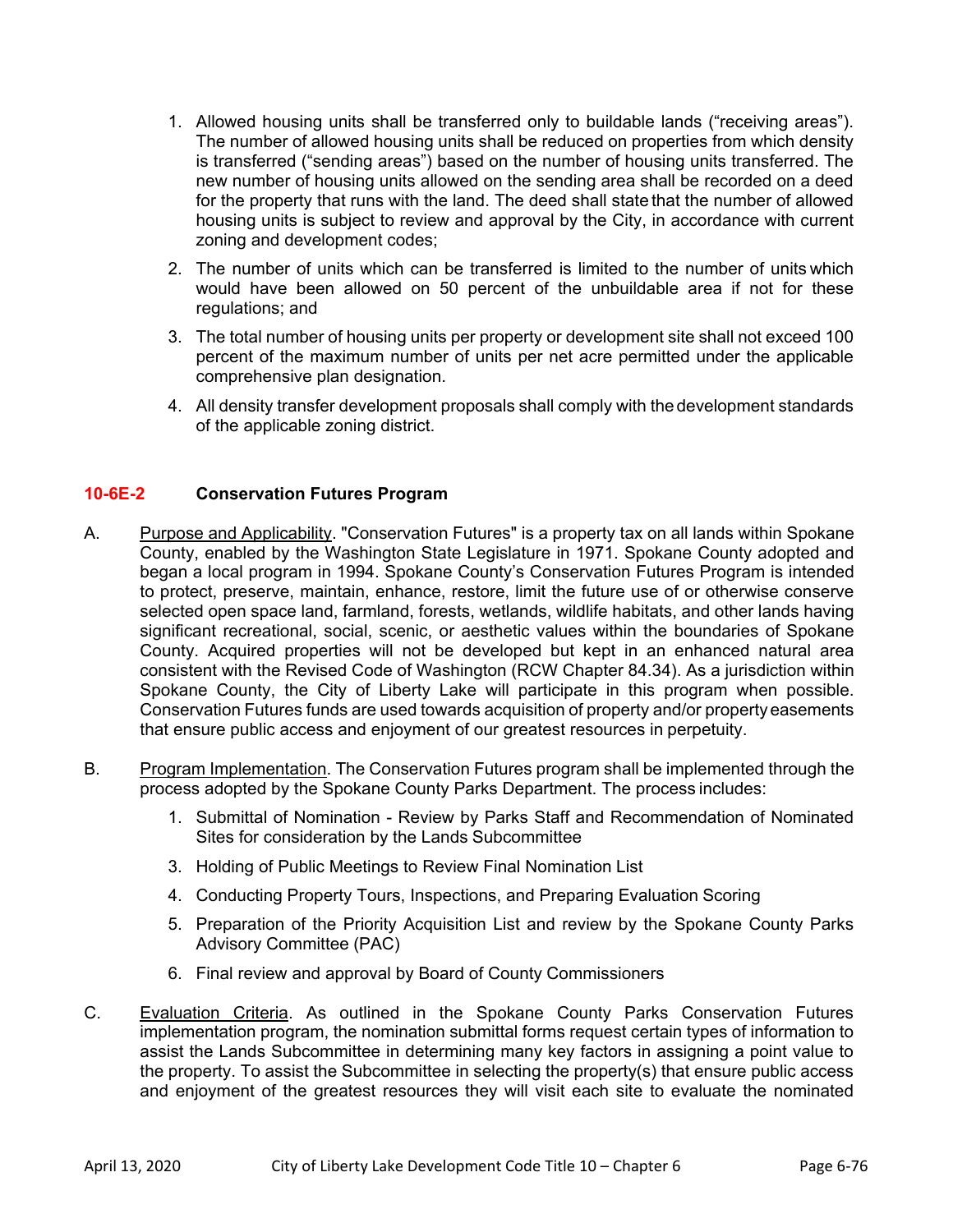property using a set list of standard quantitative criteria with a point system. The criteria assigns points in considering the identified need for open space within the area, whether the nominated property owner(s) is willing to donate to an endowment fund for the long term maintenance of the property and does it contain any major environmental concerns. Evaluation criteria considers the size of the property, its' riparian/wetland habitat and/or corridor values or critical links to such along with the ability for the public to access water systems. Other questions address whether the property serves as a buffer to development, the potential threat of loss to development and the degree of demonstrated public support for the acquisition. The nominated property will be evaluated for its ease of access to the public and whether it will likely become a destination for various types of public uses.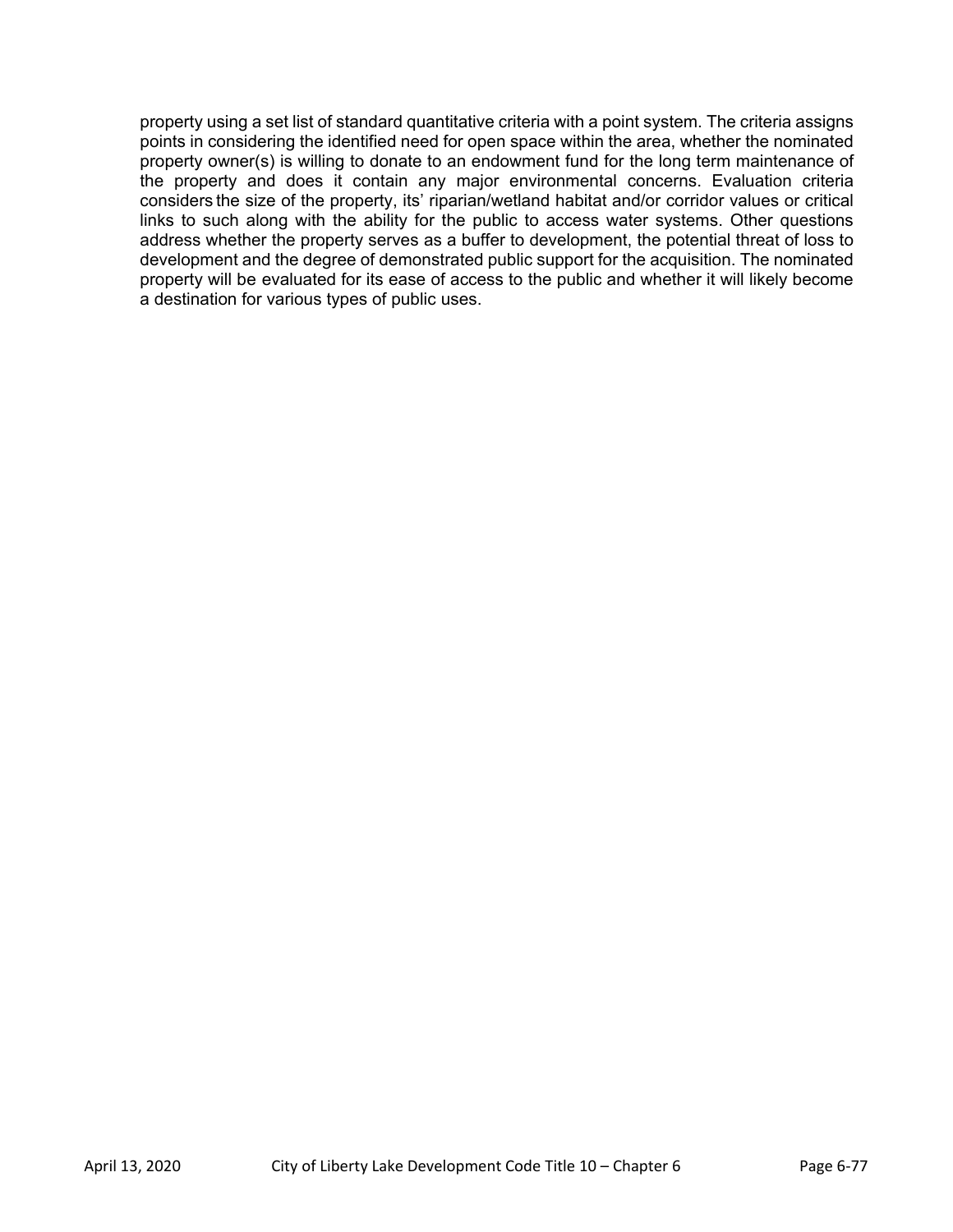## **Article 10-6F — Flood Damage Prevention**

## **Sections:**

- **10-6F-1 General Provisions**
- **10-6F-2 Administration**
- **10-6F-3 Provisions for Flood Hazard Reduction**

### **10-6F-1 General Provisions**

A. Lands to Which These Regulations Apply.

 These regulations shall apply to all areas of special flood hazards within the jurisdiction of City of Liberty Lake.

B. Basis for Establishing the Areas of Special Flood Hazard.

 The areas of special flood hazard identified by the Federal Insurance Administration in a scientific and engineering report entitled "The Flood Insurance Study for Spokane County " dated July 6, 2010, and any revisions thereto, with an accompanying Flood Insurance Rate Map (FIRM), and any revisions thereto, are hereby adopted by reference and declared to be a part of these regulations. The Flood Insurance Study and the FIRM are on file at 22710 E Country Vista Drive, Liberty Lake, Washington 99019. The best available information for flood hazard area identification as outlined in  $\S$ 10-6F-2(C)(2) of this Article shall be the basis for regulation until a new FIRM is issued that incorporates data utilized under §10-6F-2(C)(2) of this Article.

C. Interpretation.

In the interpretation and application of these regulations, all provisions shall be:

- 1. Considered as minimum requirements;
- 2. Liberally construed in favor of the governing body; and,
- 3. Deemed neither to limit nor repeal any other powers granted under State statutes.

### **10-6F-2 Administration**

- A. Establishment of Development Permit
	- 1. Development Permit Required

A development permit shall be obtained before construction or development begins within any area of special flood hazard established in §10-6F-1(B) of this Article. The permit shall be for all structures including manufactured homes, as set forth in the "Definitions," and for all development including fill and other activities, also as set forth in the "Definitions."

2. Application for Development Permit

Application for a development permit shall be made on forms furnished by the City of Liberty Lake and may include, but not be limited to, plans drawn to scale showing the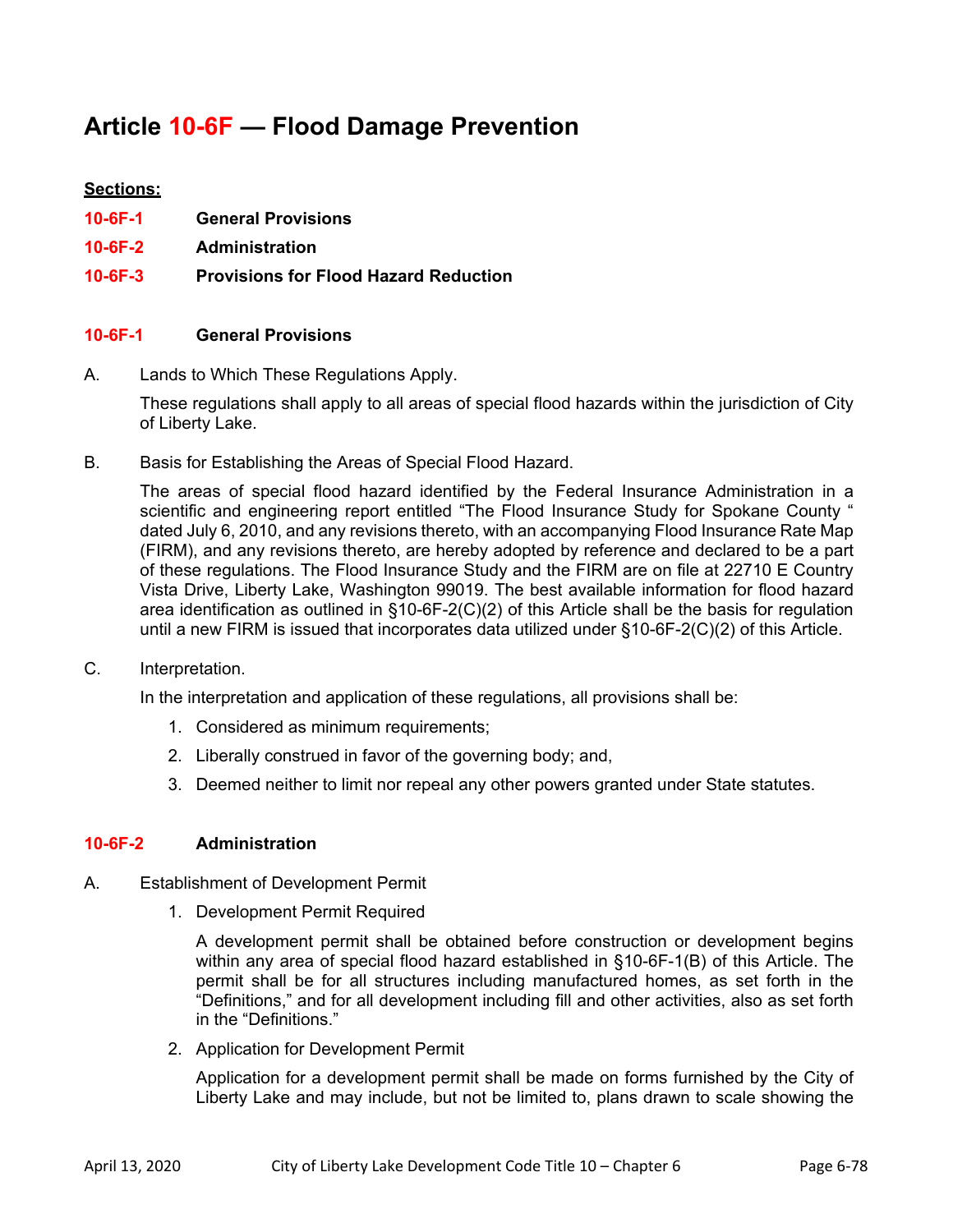nature, location, dimensions, and elevations of the area in question; existing or proposed structures, fill, storage of materials, drainage facilities, and the location of the foregoing. Specifically, the following information is required:

- a. Elevation in relation to mean sea level, of the lowest floor (including basement) of all structures recorded on a current elevation certificate (FEMA Form 81-31) with Section B completed by the local official.
- b. Elevation in relation to mean sea level to which any structure has been floodproofed;
- c. Certification by a registered professional engineer or architect that the floodproofing methods for any nonresidential structure meet floodproofing criteria in §10-6F-3(B)(2);
- d. Description of the extent to which a watercourse will be altered or relocated as a result of proposed development.
- B. Designation of the Local Administrator

 The Zoning Administrator, or his/her designee is hereby appointed to administer and implement the provisions of this Article by granting or denying development permit applications in accordance with its provisions.

C. Duties & Responsibilities of the Local Administrator

Duties of the (Local Administrator) shall include, but not be limited to:

- 1. Permit Review
	- a. Review all development permits to determine that the permit requirements of these regulations have been satisfied.
	- b. Review all development permits to determine that all necessary permits have been obtained from those Federal, State, or local governmental agencies from which prior approval is required.
	- c. Review all development permits to determine if the proposed development is located in the floodway. If located in the floodway, assure that the encroachment provisions of §10-6F-3(D)(1) are met.
	- d. Review all development permits to determine that the site is reasonably safe from flooding.
- 2. Use of Other Base Flood Data (In A and V Zones)

When base flood elevation data has not been provided (in A or V Zones) in accordance with §10-6F-1(B), *Basis for Establishing the Areas of Special Flood Hazard*, the (Local Administrator) shall obtain, review, and reasonably utilize any base flood elevation and floodway data available from a Federal, State or other source, in order to administer §10-6F-3(B), *Specific Standards*, and §10-6F-3(D), *Floodways*.

- 3. Information to be Obtained and Maintained
	- a. Where base flood elevation data is provided through the Flood Insurance Study, FIRM, or required as in paragraph (C)(2) of this section, obtain and record the actual (as-built) elevation (in relation to mean sea level) of the lowest floor (including basement) of all new or substantially improved structures, and whether or not the structure contains a basement, with said information recorded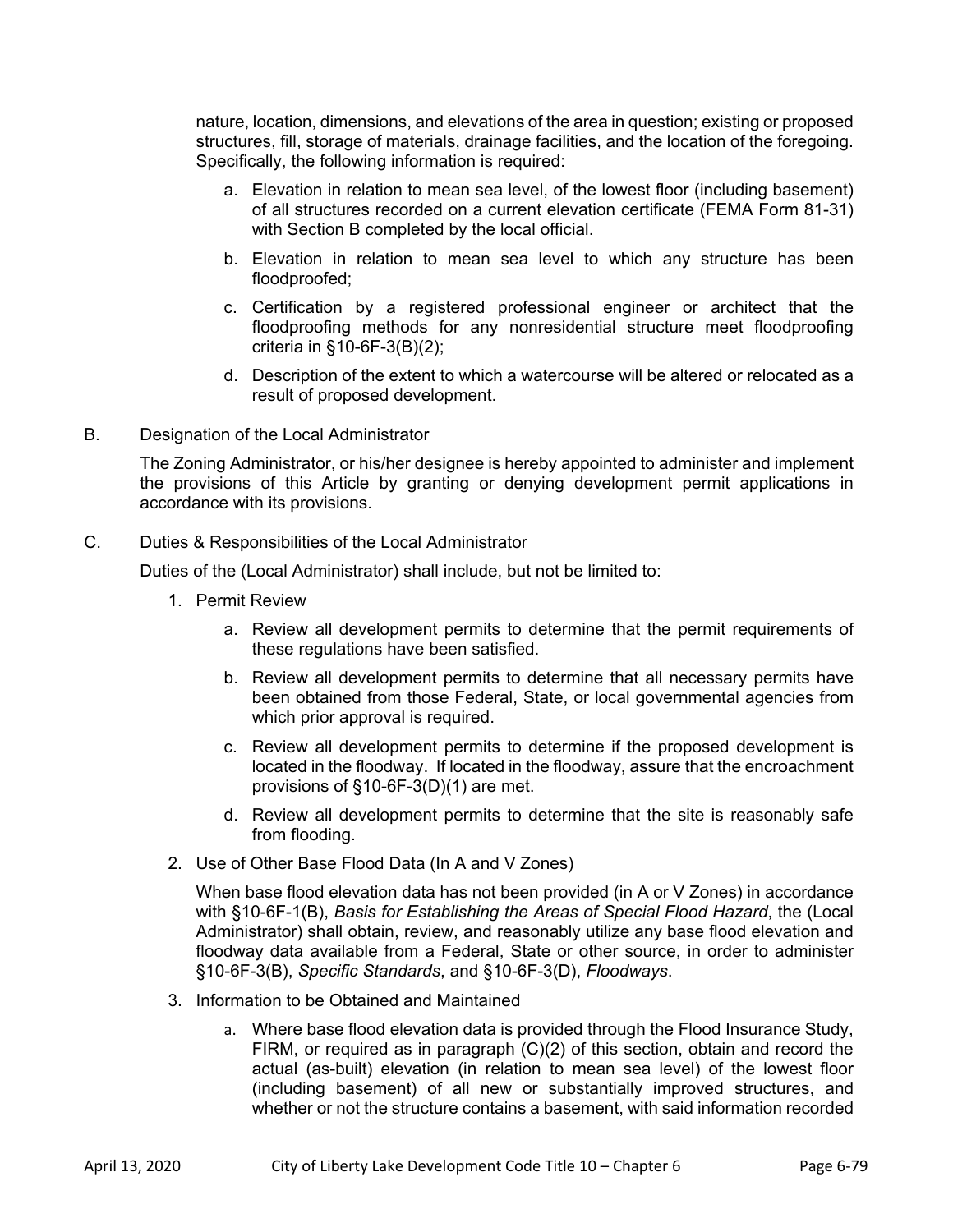on a current elevation certificate (FEMA Form 81-31) with Section B completed by the local official.

- b. For all new or substantially improved floodproofed nonresidential structures where base flood elevation data is provided through the FIS, FIRM, or as required in paragraph (C)(2) of this section:
	- i. Obtain and record the elevation (in relation to mean sea level) to which the structure was floodproofed; and,
	- ii. Maintain the floodproofing certifications required in paragraph  $(A)(2)(c)$ of this section.
- c. Certification required by Section §10-6F-3 (D) (floodway encroachments).
- d. Records of all variance actions, including justification for their issuance.
- e. Improvement and damage calculations.
- f. Maintain for public inspection all records pertaining to the provisions of these regulations.
- 4. Alteration of Watercourses.
	- a. Notify adjacent communities and the Department of Ecology prior to any alteration or relocation of a watercourse, and submit evidence of such notification to the Federal Insurance Administration.
	- b. Require that maintenance is provided within the altered or relocated portion of said watercourse so that the flood carrying capacity is not diminished.
- 5. Interpretation of FIRM Boundaries.

Make interpretations where needed, as to exact location of the boundaries of the areas of special flood hazards (e.g. where there appears to be a conflict between a mapped boundary and actual field conditions). The person contesting the location of the boundary shall be given a reasonable opportunity to appeal the interpretation. Such appeals shall be granted consistent with the standards of Section 60.6 of the Rules and Regulations of the National Flood Insurance Program.

- D. Conditions for Variances from Flood Elevation Standards.
	- 1. Generally, the only condition under which a variance from the elevation standard may be issued is for new construction and substantial improvements to be erected on a small or irregularly shaped lot contiguous to and surrounded by lots with existing structures constructed below the base flood level. As the lot size increases the technical justification required for issuing the variance increases.
	- 2. Variances shall not be issued within a designated floodway if any increase in flood levels during the base flood discharge would result.
	- 3. Variances shall only be issued upon a determination that the variance is the minimum necessary, considering the flood hazard, to afford relief.
	- 4. Variances shall only be issued upon:
		- a. A showing of good and sufficient cause;
		- b. A determination that failure to grant the variance would result in exceptional hardship to the applicant;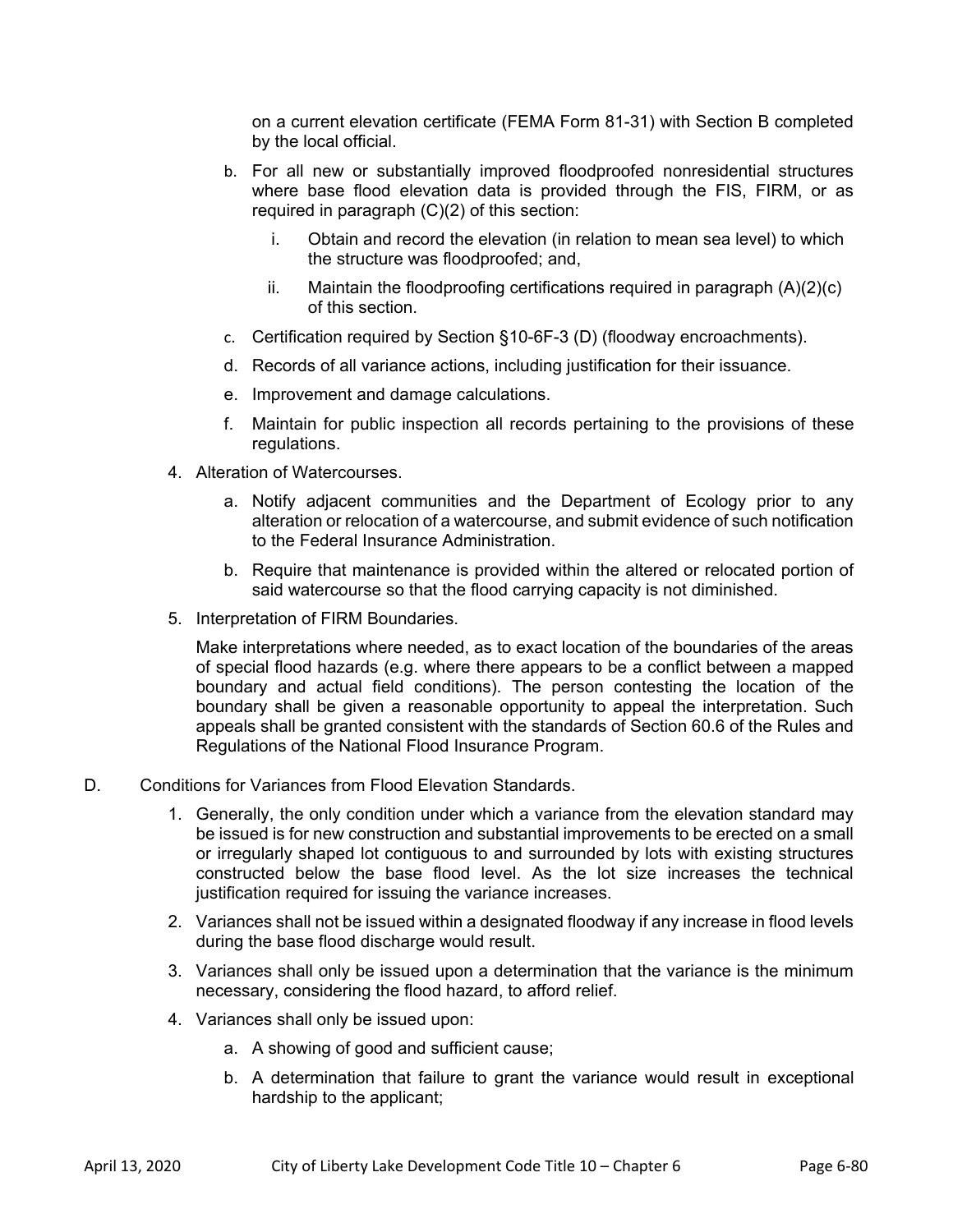- c. A determination that the granting of a variance will not result in increased flood heights, additional threats to public safety, extraordinary public expense, create nuisances, cause fraud on or victimization of the public, or conflict with existing local laws or ordinances.
- 5. Variances as interpreted in the National Flood Insurance Program are based on the general zoning law principle that they pertain to a physical piece of property; they are not personal in nature and do not pertain to the structure, its inhabitants, economic or financial circumstances. They primarily address small lots in densely populated residential neighborhoods. As such, variances from flood elevations should be quite rare.
- 6. Variances may be issued for nonresidential buildings in very limited circumstances to allow a lesser degree of floodproofing than watertight or dry-floodproofing, where it can be determined that such action will have low damage potential, complies with all other variance criteria except subparagraph 2, above, and otherwise complies with paragraphs 1, 3 and 4 of §10-6F-3(A) of the General Standards.
- 7. Any applicant to whom a variance is granted shall be given written notice that the permitted structure will be built with its lowest floor below the base flood elevation and that the cost of flood insurance will be commensurate with the increased risk.

## **10-6F-3 Provisions for Flood Hazard Reduction**

### A. General Standards

In all areas of special flood hazards, the following standards are required:

- 1. Anchoring
	- a. All new construction and substantial improvements shall be anchored to prevent flotation, collapse, or lateral movement of the structure.
	- b. All manufactured homes shall be anchored to prevent flotation, collapse, or lateral movement, and shall be installed using methods and practices that minimize flood damage. Anchoring methods may include, but are not limited to, use of over-the-top or frame ties to ground anchors. For more detailed information, refer to guidebook, FEMA-85, "Manufactured Home Installation in Flood Hazard Areas."
- 2. Construction Materials and Methods
	- a. All new construction and substantial improvements shall be constructed with materials and utility equipment resistant to flood damage.
	- b. All new construction and substantial improvements shall be constructed using methods and practices that minimize flood damage.
	- c. Electrical, heating, ventilation, plumbing, and air-conditioning equipment and other service facilities shall be designed and/or otherwise elevated or located so as to prevent water from entering or accumulating within the components during conditions of flooding. Locating such equipment below the base flood elevation may cause annual flood insurance premiums to be increased.
- 3. Utilities
	- a. All new and replacement water supply systems shall be designed to minimize or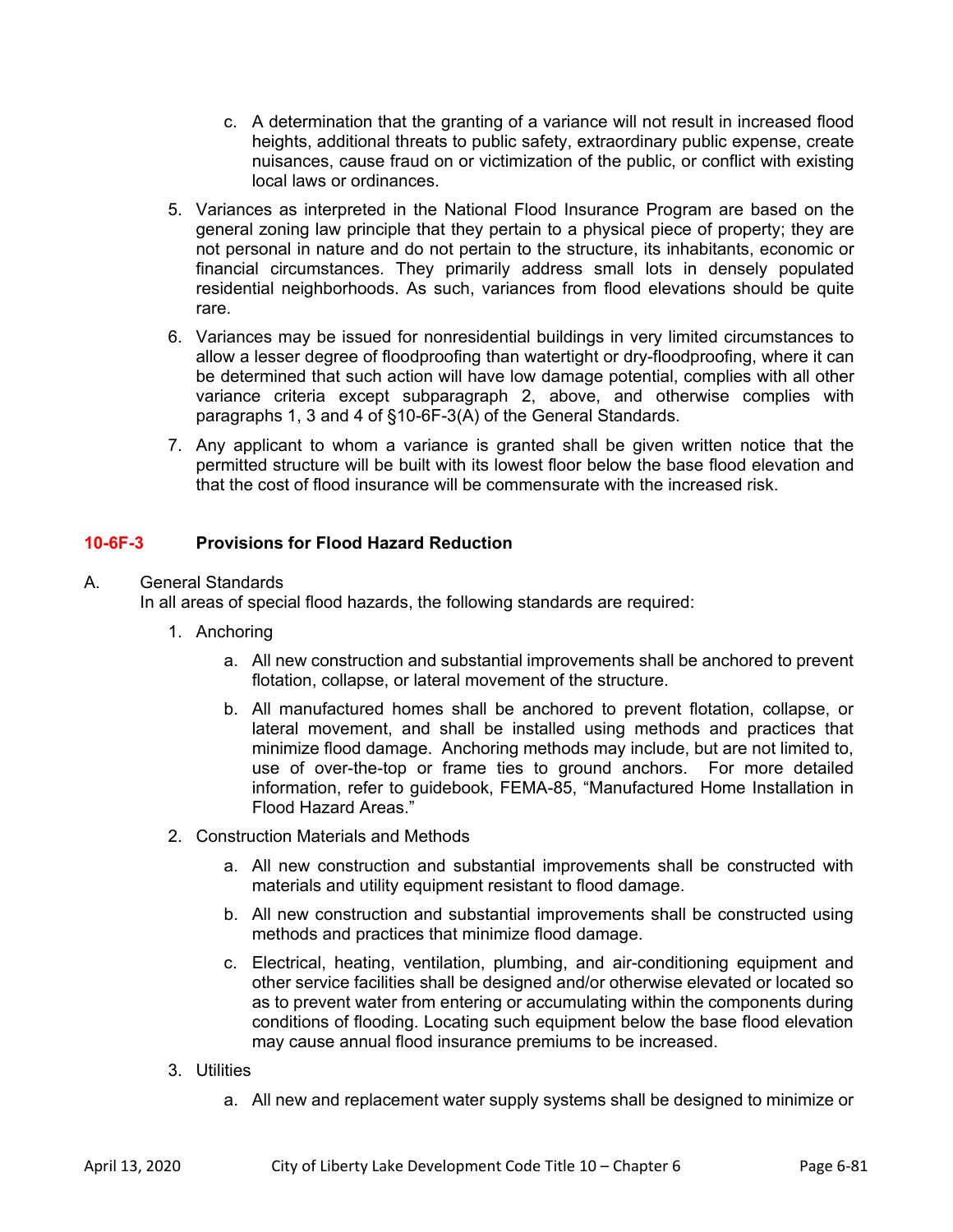eliminate infiltration of flood waters into the systems;

- b. Water wells shall be located on high ground that is not in the floodway;
- c. New and replacement sanitary sewage systems shall be designed to minimize or eliminate infiltration of flood waters into the systems and discharges from the systems into flood waters;
- d. Onsite waste disposal systems shall be located to avoid impairment to them or contamination from them during flooding.
- 4. Subdivision Proposals
	- a. All subdivision proposals shall be consistent with the need to minimize flood damage;
	- b. All subdivision proposals shall have public utilities and facilities, such as sewer, gas, electrical, and water systems located and constructed to minimize or eliminate flood damage;
	- c. All subdivision proposals shall have adequate drainage provided to reduce exposure to flood damage;
	- d. Where base flood elevation data has not been provided or is not available from another authoritative source, it shall be generated for subdivision proposals and other proposed developments which contain at least 50 lots or 5 acres (whichever is less).
- 5. Review of Building Permits

Where elevation data is not available either through the Flood Insurance Study, FIRM, or from another authoritative source ( $\S$ 10-6F-2(C)(2)), applications for building permits shall be reviewed to assure that proposed construction will be reasonably safe from flooding. The test of reasonableness is a local judgment and includes use of historical data, high water marks, photographs of past flooding, etc., where available. Failure to elevate at least two feet above the highest adjacent grade in these zones may result in higher insurance rates.

#### B. Specific Standards

In all areas of special flood hazards where base flood elevation data has been provided as set forth in §10-6F-1(B), *Basis for Establishing the Areas of Special Flood Hazard*, or §10-6F-2(C)(2), *Use of Other Base Flood Data.* 

- 1. Residential Construction
	- a. New construction and substantial improvement of any residential structure shall have the lowest floor, including basement, elevated one foot or more above the base flood elevation (BFE).
	- b. Fully enclosed areas below the lowest floor that are subject to flooding are prohibited, or shall be designed to automatically equalize hydrostatic flood forces on exterior walls by allowing for the entry and exit of floodwaters. Designs for meeting this requirement must either be certified by a registered professional engineer or architect or must meet or exceed the following minimum criteria:
		- i. A minimum of two openings having a total net area of not less than one square inch for every square foot of enclosed area subject to flooding shall be provided.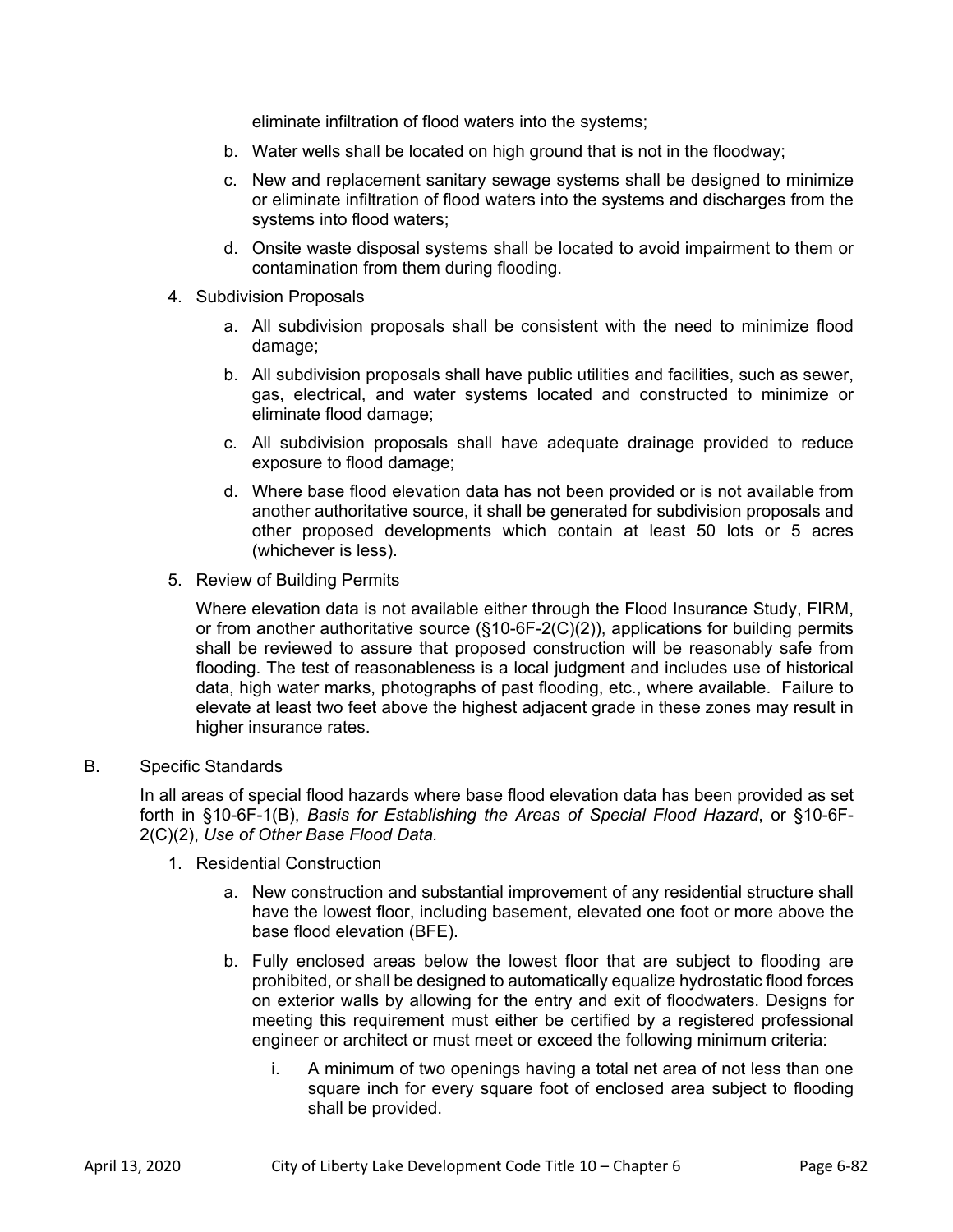- ii. The bottom of all openings shall be no higher than one foot above grade.
- iii. Openings may be equipped with screens, louvers, or other coverings or devices provided that they permit the automatic entry and exit of floodwaters.
- c. Subgrade crawl spaces are prohibited unless the following conditions are met:
	- i. The interior grade of a crawlspace below the base flood elevation must not be more than two feet below the lowest adjacent exterior grade.
	- ii. The height of the below-grade crawlspace, measured from the interior grade of the crawlspace to the top of the crawlspace foundation wall, must not exceed four feet at any point.
	- iii. The height limitation is the maximum allowable unsupported wall height according to the engineering analyses and building code requirements for flood hazard areas (refer to FEMA Technical Bulletin 11-01, page 7, Guidance for Pre-Engineered Crawlspaces). This limitation is intended to prevent these crawlspaces from being converted into habitable spaces.
	- iv. There must be an adequate drainage system that removes floodwaters from the interior area of the crawlspace. The enclosed area should be drained within a reasonable time after a flood event. The type of drainage system will vary because of the site gradient and other drainage characteristics, such as soil types. Possible options include natural drainage through porous, well-drained soils and drainage systems such as perforated pipes, drainage tiles, or gravel or crushed stone drainage by gravity or mechanical means.
	- v. The velocity of floodwaters at the site should not exceed five feet per second for any crawlspace. For velocities in excess of five feet per second, other foundation types should be used.
	- vi. Below-grade crawlspace construction in accordance with the requirements listed above will not be considered basements.
- 2. Nonresidential Construction
	- a. New construction and substantial improvement of any commercial, industrial or other nonresidential structure shall either have the lowest floor, including basement, elevated one foot or more above the base flood elevation; or, together with attendant utility and sanitary facilities, shall:
	- b. Be floodproofed so that below one foot or more above the base flood level the structure is watertight with walls substantially impermeable to the passage of water;
	- c. Have structural components capable of resisting hydrostatic and hydrodynamic loads and effects of buoyancy;
	- d. Be certified by a registered professional engineer or architect that the design and methods of construction are in accordance with accepted standards of practice for meeting provisions of this subsection based on their development and/or review of the structural design, specifications and plans. Such certifications shall be provided to the official as set forth in §10-6F-2(C)(3)(b);
	- e. Nonresidential structures that are elevated, not floodproofed, must meet the same standards for space below the lowest floor as described in §10-6F-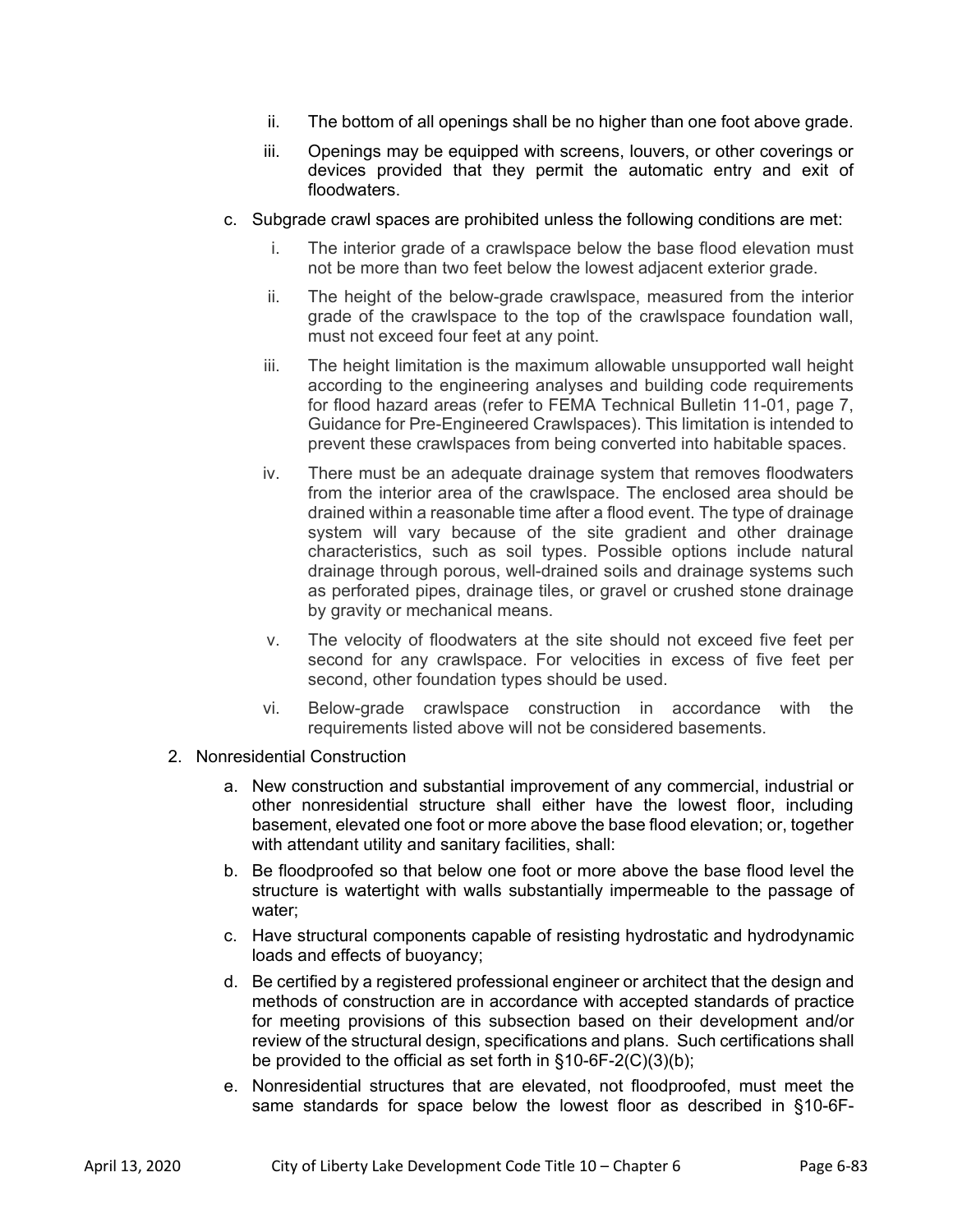$3(B)(1)(b)$ .

3. Manufactured Homes

 All manufactured homes in the floodplain to be placed or substantially improved on sites shall be elevated on a permanent foundation such that the lowest floor of the manufactured home is elevated one foot or more above the base flood elevation and be securely anchored to an adequately anchored foundation system to resist flotation, collapse and lateral movement.

4. Recreational Vehicles

Recreational vehicles placed on sites are required to either:

- a. Be on the site for fewer than 180 consecutive days, (or)
- b. Be fully licensed and ready for highway use, on wheels or jacking system, attached to the site only by quick disconnect type utilities and security devices, and have no permanently attached additions; or
- c. Meet the requirements of §10-6F-3(B)(3) above and the elevation and anchoring requirements for manufactured homes.
- C. AE and A1-30 Zones with Base Flood Elevations but No Floodways

In areas with base flood elevations (but a regulatory floodway has not been designated), no new construction, substantial improvements, or other development (including fill) shall be permitted within Zones A1-30 and AE on the community's FIRM, unless it is demonstrated that the cumulative effect of the proposed development, when combined with all other existing and anticipated development, will not increase the water surface elevation of the base flood more than one foot at any point within the community.

### D. Floodways

 Located within areas of special flood hazard established in §10-6F-1(B) are areas designated as floodways. Since the floodway is an extremely hazardous area due to the velocity of floodwaters that can carry debris, and increase erosion potential, the following provisions apply:

- 1. Prohibit encroachments, including fill, new construction, substantial improvements, and other development unless certification by a registered professional engineer is provided demonstrating through hydrologic and hydraulic analyses performed in accordance with standard engineering practice that the proposed encroachment would not result in any increase in flood levels during the occurrence of the base flood discharge.
- 2. Construction or reconstruction of residential structures is prohibited within designated floodways, except for:
	- a. Repairs, reconstruction, or improvements to a structure which do not increase the ground floor area; and,
	- b. Repairs, reconstruction or improvements to a structure, the cost of which does not exceed 50 percent of the market value of the structure either:
		- i. Before the repair, or reconstruction is started, or
		- ii. If the structure has been damaged, and is being restored, before the damage occurred.
	- c. Any project for improvement of a structure to correct existing violations of state or local health, sanitary, or safety code specifications which have been identified